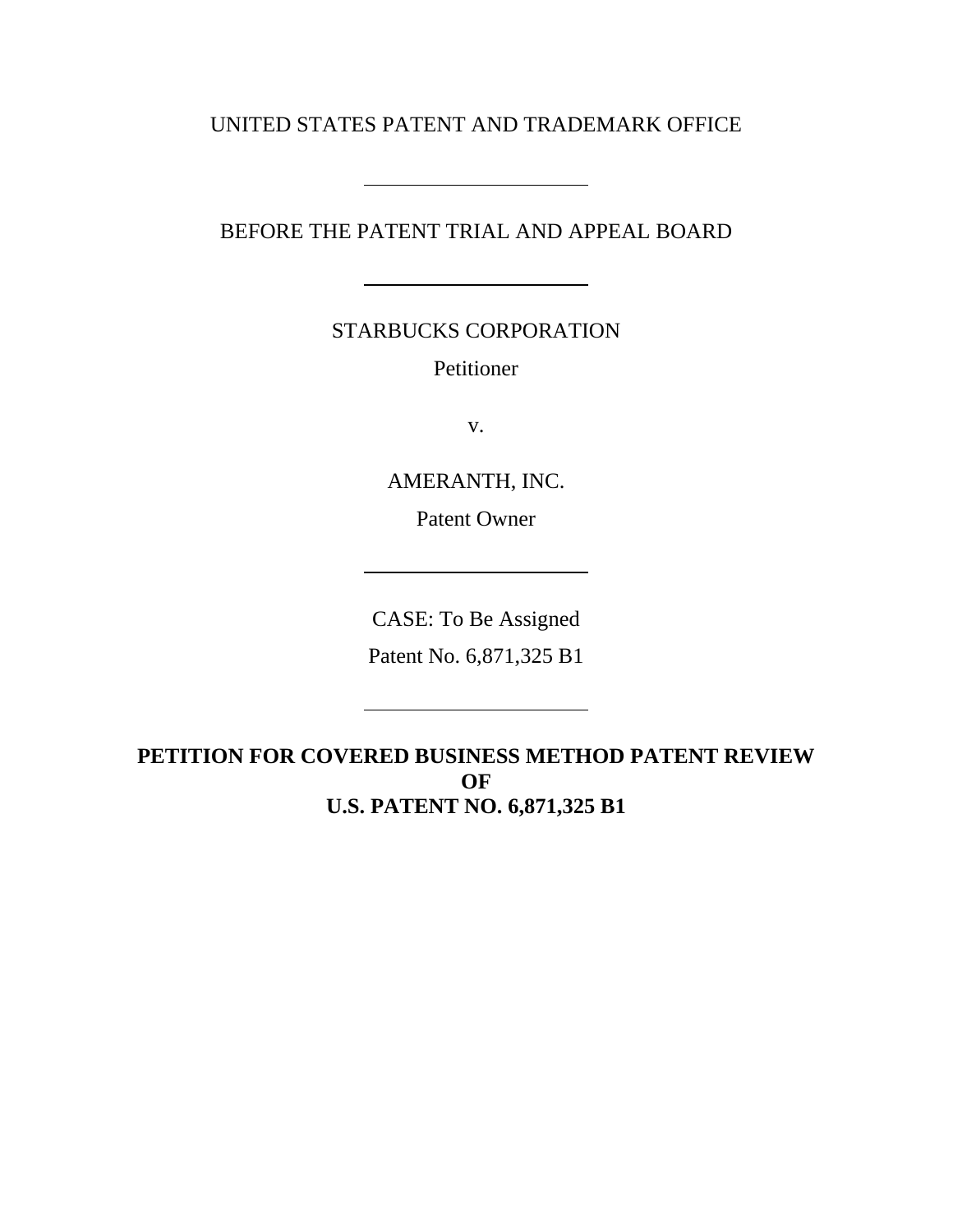# **TABLE OF CONTENTS**

| Ι.        |                                          |                                                              |  |  |  |  |
|-----------|------------------------------------------|--------------------------------------------------------------|--|--|--|--|
| $\prod$ . |                                          |                                                              |  |  |  |  |
|           | A <sub>1</sub>                           |                                                              |  |  |  |  |
|           | <b>B.</b>                                |                                                              |  |  |  |  |
|           | $\mathcal{C}$ .                          |                                                              |  |  |  |  |
|           | D.                                       |                                                              |  |  |  |  |
| Ш.        | REQUIREMENTS FOR COVERED BUSINESS METHOD |                                                              |  |  |  |  |
|           | A.                                       |                                                              |  |  |  |  |
|           |                                          | 1.                                                           |  |  |  |  |
|           |                                          | Eligibility Based on Lack of Estoppel by Other AIA<br>2.     |  |  |  |  |
|           |                                          | 3.                                                           |  |  |  |  |
|           | <b>B.</b>                                |                                                              |  |  |  |  |
|           |                                          | 1.                                                           |  |  |  |  |
|           |                                          | 2.                                                           |  |  |  |  |
|           |                                          | Statutory Grounds of Challenge and Legal Principles 14<br>3. |  |  |  |  |
|           |                                          | Supporting Evidence Relied Upon For The Challenge 15<br>4.   |  |  |  |  |
|           |                                          | 5.                                                           |  |  |  |  |
|           |                                          | How Claims Are Unpatentable Under Statutory Grounds 16<br>6. |  |  |  |  |
| IV.       |                                          |                                                              |  |  |  |  |
|           | A.                                       |                                                              |  |  |  |  |
|           | <b>B.</b>                                |                                                              |  |  |  |  |
|           | $\mathcal{C}$ .                          | SUMMARY OF CBM2014-00016 PROCEEDING 22                       |  |  |  |  |
|           | D.                                       | PATENT OWNER'S INTERPRETATION OF                             |  |  |  |  |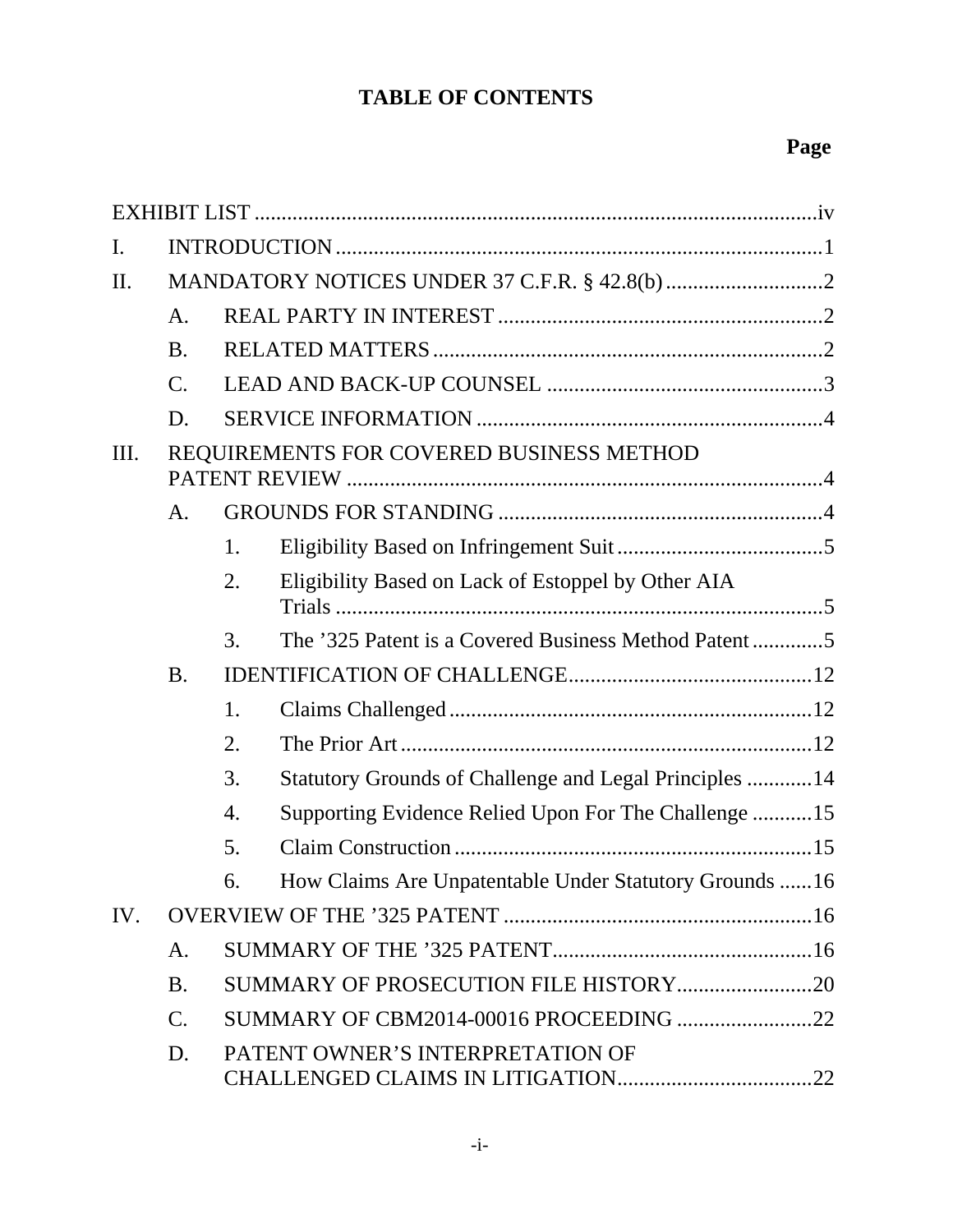# **TABLE OF CONTENTS** (continued)

|    | E. |    |                |                                                                                                                                                     |
|----|----|----|----------------|-----------------------------------------------------------------------------------------------------------------------------------------------------|
|    | F. |    |                | STATE OF THE ART PRIOR TO THE '325 PATENT24                                                                                                         |
|    | G. |    |                |                                                                                                                                                     |
| V. |    |    |                | IT IS MORE LIKELY THAN NOT THAT THAT AT LEAST ONE<br>CLAIM OF THE '325 PATENT IS UNPATENTABLE 26                                                    |
|    | A. |    |                | <b>INVALIDITY OF THE CHALLENGED CLAIMS UNDER 35</b>                                                                                                 |
|    |    | 1. |                | The "Hospitality Applications and Data" Limitations                                                                                                 |
|    |    |    | a.             | Ground 1: The Challenged Claims are Invalid for<br>Lack of Enablement Because of the "Hospitality                                                   |
|    |    |    | $\mathbf b$ .  | Ground 2: The Challenged Claims are Invalid for<br>Being Indefinite Because of the "Hospitality"                                                    |
|    |    |    | $\mathbf{c}$ . | Ground 3: The Challenged Claims are Invalid for<br>Lack of Written Description Because of the<br>"Hospitality Applications and Data" Limitations 32 |
|    |    | 2. |                | The "Communications Control Module" Limitations 33                                                                                                  |
|    |    |    | a.             | Ground 4: The Challenged Claims are Invalid for<br>Lack of Enablement Because of the<br>"Communication Control Module" Limitations34                |
|    |    |    | $\mathbf{b}$ . | Ground 5: The Challenged Claims are Invalid for<br>Being Indefinite Because of the "Communication                                                   |
|    |    |    | $\mathbf{c}$ . | Ground 6: The Challenged Claims are Invalid for<br>Lack of Written Description Because of the<br>"Communication Control Module" Limitations39       |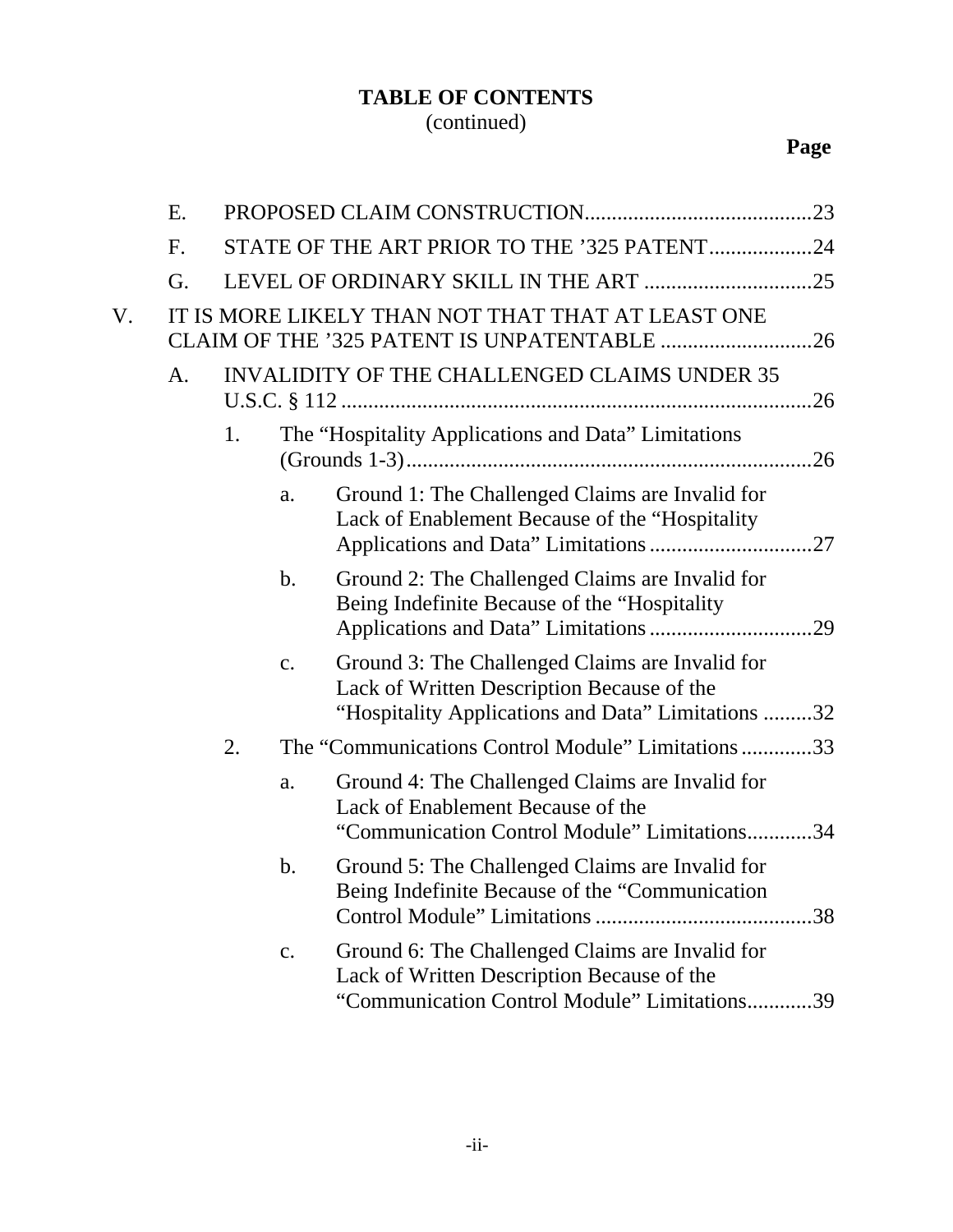# **TABLE OF CONTENTS**

# (continued)

|      |             | 3.                                             | Ground 7: The Challenged Claims Are Invalid for Lack<br>of Enablement Because the Specification Fails to       |  |
|------|-------------|------------------------------------------------|----------------------------------------------------------------------------------------------------------------|--|
|      |             |                                                | Disclose the "Software Libraries" that Supposedly                                                              |  |
|      |             | 4.                                             | Ground 8: Each of the Challenged Claims, as a Whole, is                                                        |  |
|      | <b>B.</b>   |                                                | INVALIDITY OF THE CHALLENGED CLAIMS FOR                                                                        |  |
|      |             | 1.                                             | Grounds 9 & 10: The Challenged Claims Are Obvious<br>Over Brandt In View Of Nethopper, Carter, & Rossmann43    |  |
|      |             | 2.                                             | Ground 11 & 12: The Challenged Claims Are Obvious<br>Over Brandt In View Of Demers, Alonso, Carter, &          |  |
|      | $C_{\cdot}$ | <b>GROUND 13: INVALIDITY OF THE CHALLENGED</b> |                                                                                                                |  |
|      |             | 1.                                             | The Challenged Claims Are Directed to Abstract Ideas71                                                         |  |
|      |             | 2.                                             | The Challenged Claims Do Not Include An "Inventive"<br>Concept" That Is "Significantly More" Than the Abstract |  |
|      |             | 3.                                             | The Challenged Claims Fail the "Machine-or-                                                                    |  |
| VI.  |             |                                                | THE GROUNDS OF INVALIDITY ARE NOT REDUNDANT 79                                                                 |  |
| VII. |             |                                                |                                                                                                                |  |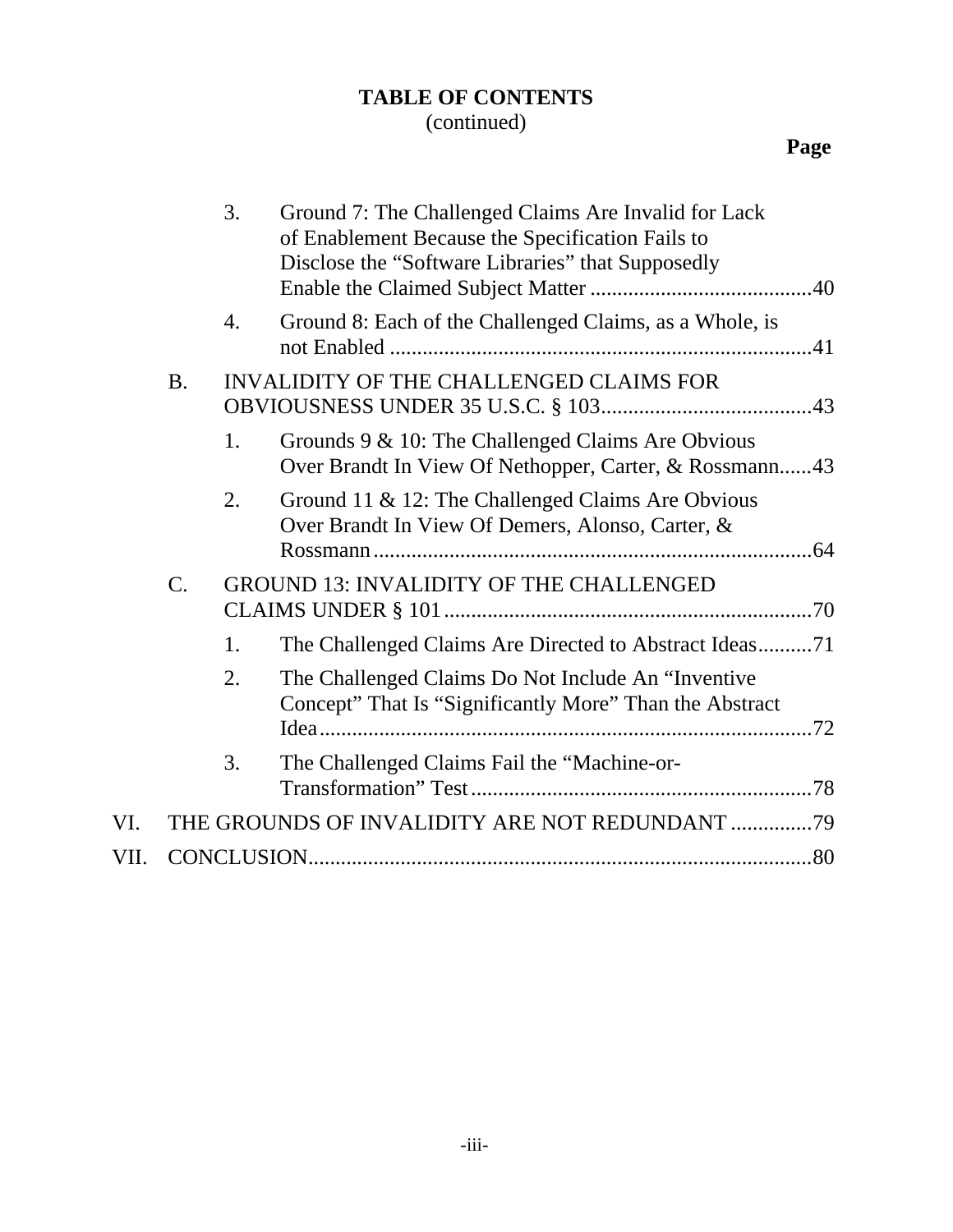# **EXHIBIT LIST**

Ex. 1001 U.S. Patent No. 6,384,850 B1 to McNally et al. (the "'850 Patent")

| Ex. 1002 | U.S. Patent No. 6,871,325 B1 to McNally, et al. (the "325 patent")                                                      |
|----------|-------------------------------------------------------------------------------------------------------------------------|
| Ex. 1003 | Declaration of Abdelsalam Helal, Ph.D. including<br>Appendix A (Curriculum Vitae)                                       |
| Ex. 1004 | Japanese Unexamined Application No. H10-247183 to Brandt et al<br>("Brand")                                             |
| Ex. 1005 | English translation of Brandt (Ex. 1004) and executed affidavit<br>attesting to the accuracy of the English translation |
| Ex. 1006 | NetHopper Version 3.2 User's Manual ("NetHopper")                                                                       |
| Ex. 1007 | Declaration of Wayne Yurtin with respect to NetHopper (Ex. 1006)                                                        |
| Ex. 1008 | Jeff Walsh, Apple Releases MesssagePad 2100 Handheld PCs,<br>InfoWorld, Oct. 27, 1997, at 50                            |
| Ex. 1009 | Alan Demers et al., The Bayou Architecture: Support for Data Sharing<br>Among Mobile Users ("Demers")                   |
| Ex. 1010 | <b>IEEE Abstract for Demers</b>                                                                                         |
| Ex. 1011 | Library of Congress catalog entry for book containing Demers                                                            |
| Ex. 1012 | Gustavo Alonso et al., Exotica/FMDC: A Workflow Management<br>System for Mobile and Disconnected Clients ("Alonso")     |
| Ex. 1013 | <b>Springer Abstract for Alonso</b>                                                                                     |
| Ex. 1014 | Library of Congress catalog entry for book containing Alonso                                                            |
| Ex. 1015 | '850 Patent Prosecution History, Nov. 29, 2000 Office Action                                                            |
| Ex. 1016 | '850 Patent Prosecution History, Feb. 26, 2001 Amendment                                                                |
| Ex. 1017 | '850 Patent Prosecution History, May 22, 2001 Office Action<br>$-iv-$                                                   |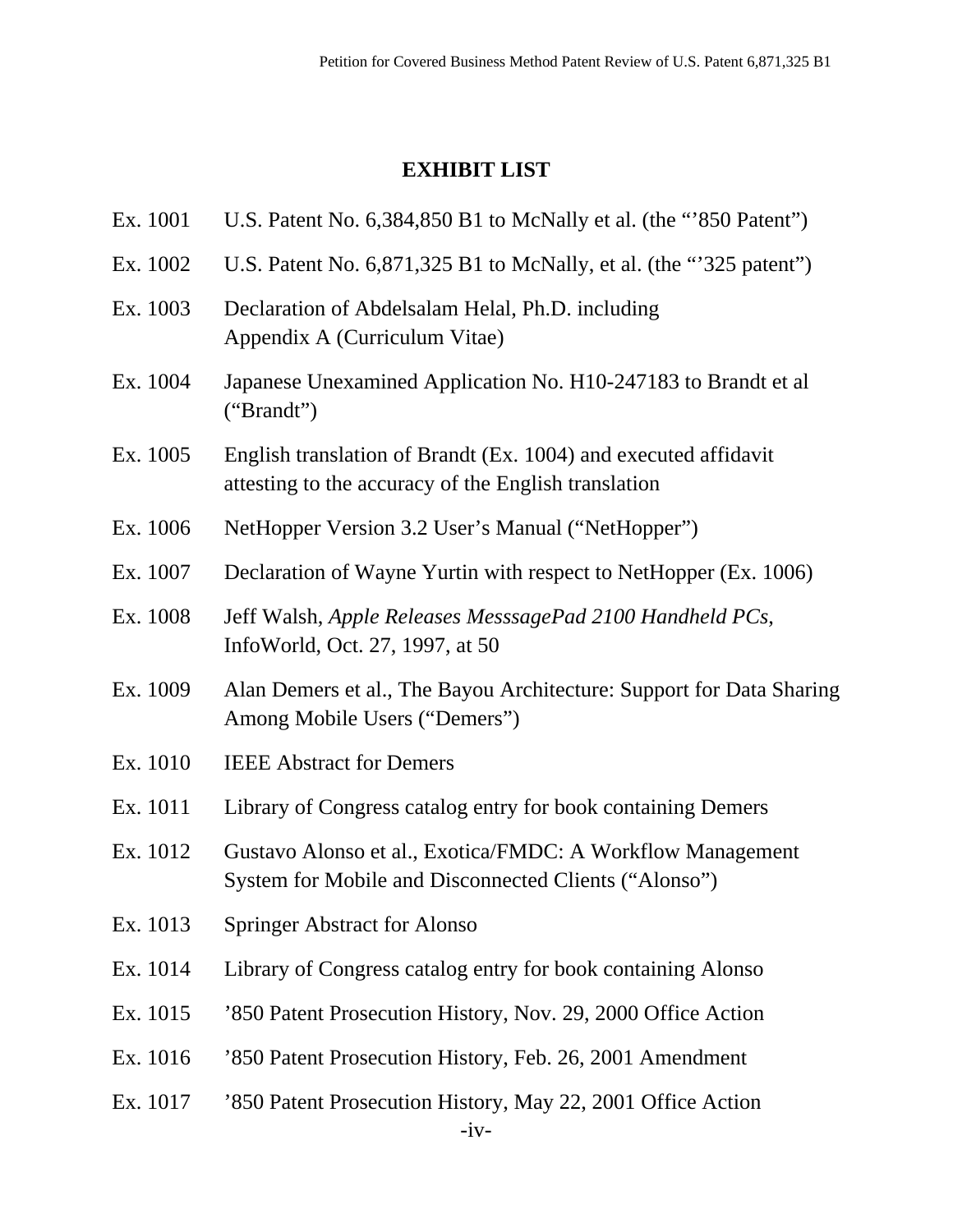- Ex. 1018 '850 Patent Prosecution History, July 19, 2001 Amendment
- Ex. 1019 Excerpts from John December and Mark Ginsburg, HTML & CGI Unleashed (1995)
- Ex. 1020 Excerpts from Brian Francis et al., Active Server Pages 2.0 (1998)
- Ex. 1021 Excerpts from John Rodley, Writing Java Applets (1996)
- Ex. 1022 Excerpts from Mark C. Reynolds and Andrew Woolridge, Using JavaScript (1996)
- Ex. 1023 Excerpts from Abdelsalam (Sumi) Helal et al, Any Time, Anywhere Computing, Mobile Computing Concepts and Technology (1999)
- Ex. 1024 Newton Solutions Guide, Issue 1 (1995)
- Ex. 1025 Newton Solutions Guide, Issue 2 (1996)
- Ex. 1026 Newton Connection Utilities User's Manual for the Macintosh Operating System (1997)
- Ex. 1027 Newton Connection Utilities User's Manual for Windows (1997)
- Ex. 1028 Newton MessagePad 2100 User's Manual (1997)
- Ex. 1029 Nokia 9000i Communicator Owner's Manual (1997)
- Ex. 1030 Excerpts from Douglas Boling, Programming Microsoft Windows CE (1998)
- Ex. 1031 Excerpts from Terence A. Goggin, Windows CE Developer's Handbook (1999)
- Ex. 1032 Excerpts from Evaggelia Pitoura and George Samaras, Data Management for Mobile Computing (1998)
- Ex. 1033 Excerpts from Michael L. Kasavana and John J. Cahill, Managing Computers in the Hospitality Industry (1997)
- Ex. 1034 Excerpts from Gary Inkpen, Information Technology for Travel and Tourism (1998)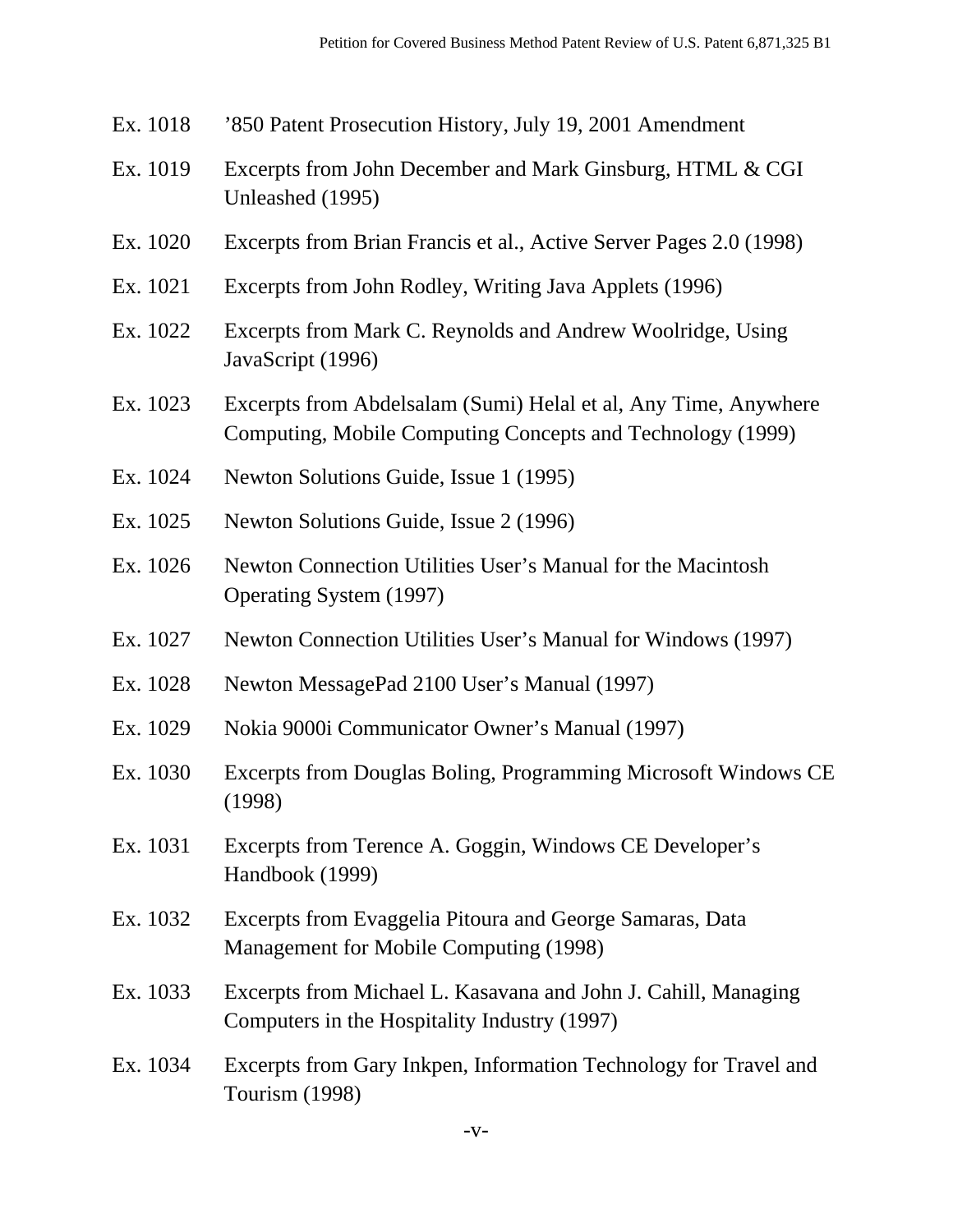- Ex. 1035 Excerpts from Paul R. Dittmer and Gerald G. Griffin, Dimensions of the Hospitality Industry: An Introduction (2d ed. 1997)
- Ex. 1036 Excerpts from Frank Buschmann et al., Pattern-Oriented Software Architecture: A System of Patterns (1996)
- Ex. 1037 F. Leymann and W. Altenhuber, Managing Business Processes as an Information Resource, IBM Systems Journal, Vol. 33, No. 2, 326-348 (1994)
- Ex. 1038 Bob Stegmaier, Image and Workflow Library: FlowMark V2.3 Design Guidelines (Feb. 1998)
- Ex. 1039 U.S. Patent No. 5,970,479 to Shepherd (Alice Corp. patent)
- Ex. 1040 Ameranth Press Release (April 1, 2014) Ameranth Signs a New Patent License with Taco Bell Corp. for Ameranth's Patented 21<sup>st</sup> Century Communications<sup>TM</sup> Data Synchronization Inventions
- Ex. 1041 Ameranth Press Release (July 30, 2014) Ameranth's  $21<sup>st</sup>$  Century Communications<sup>TM</sup>, 'Data Synchronization' Patent Licensing Program Expands, and Accelerates
- Ex. 1042 *Ameranth, Inc. v. Par Tech. Corp.*, Ameranth's Opening Claim Construction Brief
- Ex. 1043 *Ameranth, Inc. v. Par Technology Corp.*, Transcript of Claim Construction Hearing held May 30, 2012
- Ex. 1044 *Ameranth, Inc. v. Par Technology Corp.*, Claim Construction Order
- Ex. 1045 Ameranth Complaint against Starbucks
- Ex. 1046 List of Patent Infringement Lawsuits filed by Ameranth
- Ex. 1047 CBM2014-00015, Paper 11 (Jan. 13, 2014) Patent Owner Preliminary Response
- Ex. 1048 CBM2014-00015, Paper 20 (Mar. 26, 2014) Institution Decision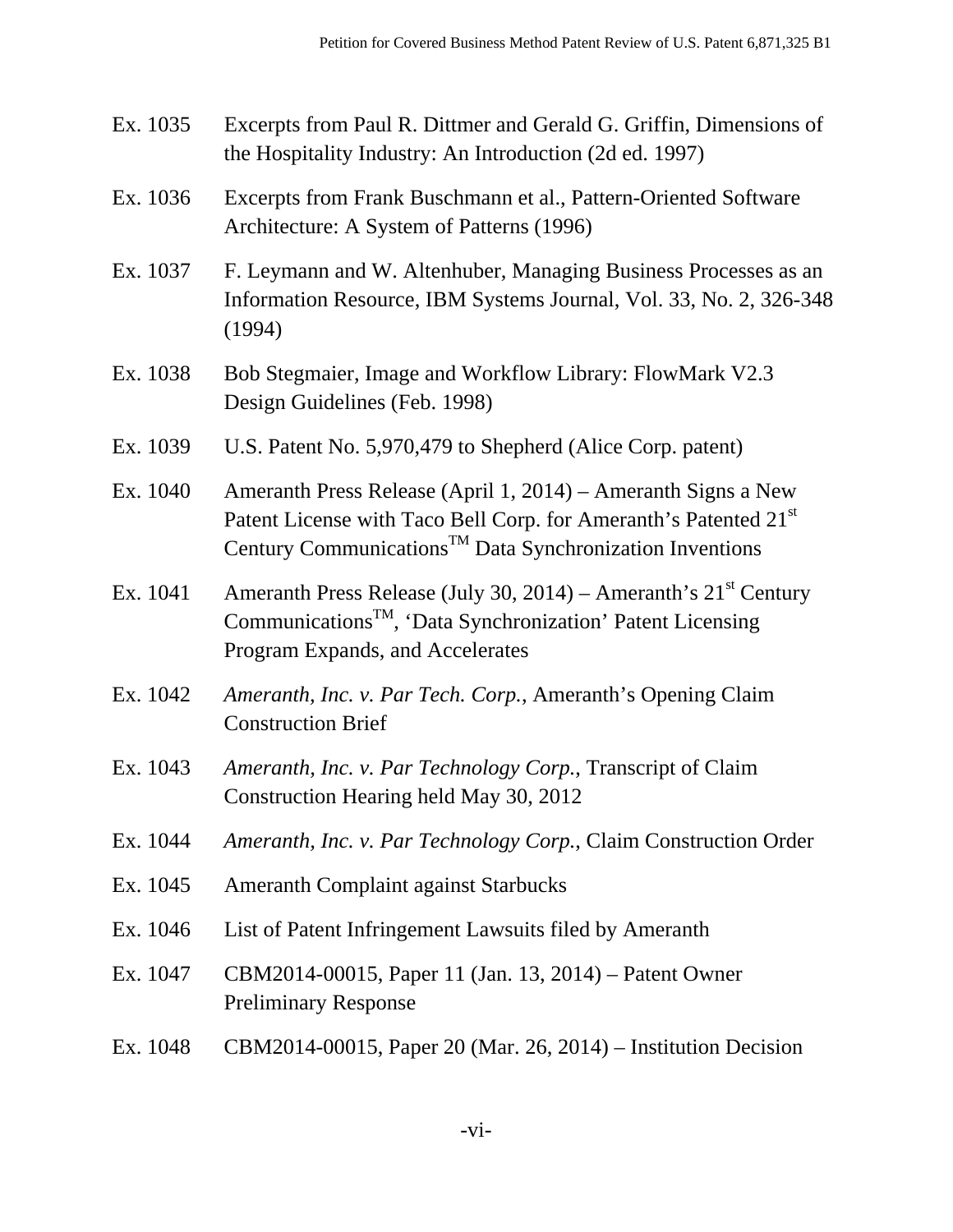- Ex. 1049 CBM2014-00014, Paper 19 (Mar. 26, 2014) Order Denying Institution
- Ex. 1050 Excerpt from Microsoft Computing Dictionary (4th ed. 1999) (definition of "synchronous communications")
- Ex. 1051 Tristan Richardson et al., Virtual Network Computing (Jan. / Feb. 1998)
- Ex. 1052 European Patent Application No. EP 0845748 A2 ("Carter")
- Ex. 1053 U.S. Patent No. 5,809,415 to Rossmann ("Rossmann")
- Ex. 1054 CBM2014-00016, Paper 10 (Jan. 13, 2014) Patent Owner Preliminary Response
- Ex. 1055 CBM2014-00016, Paper 19 (Mar. 26, 2014) Institution Decision
- Ex. 1056 CBM2014-00091, Paper 1 (Mar. 2, 2015) Petition
- Ex. 1057 '325 Patent Prosecution History, Nov. 1, 2001 Patent Application Specification
- Ex. 1058 '325 Patent Prosecution History, Nov. 1, 2001 Preliminary Amendment
- Ex. 1059 '325 Patent Prosecution History, Nov. 16, 2004 Terminal Disclaimer
- Ex. 1060 '325 Patent Prosecution History, Dec. 7, 2004 Notice of Allowance
- Ex. 1061 Excerpt from Encarta World English Dictionary (1999) (definition of "order")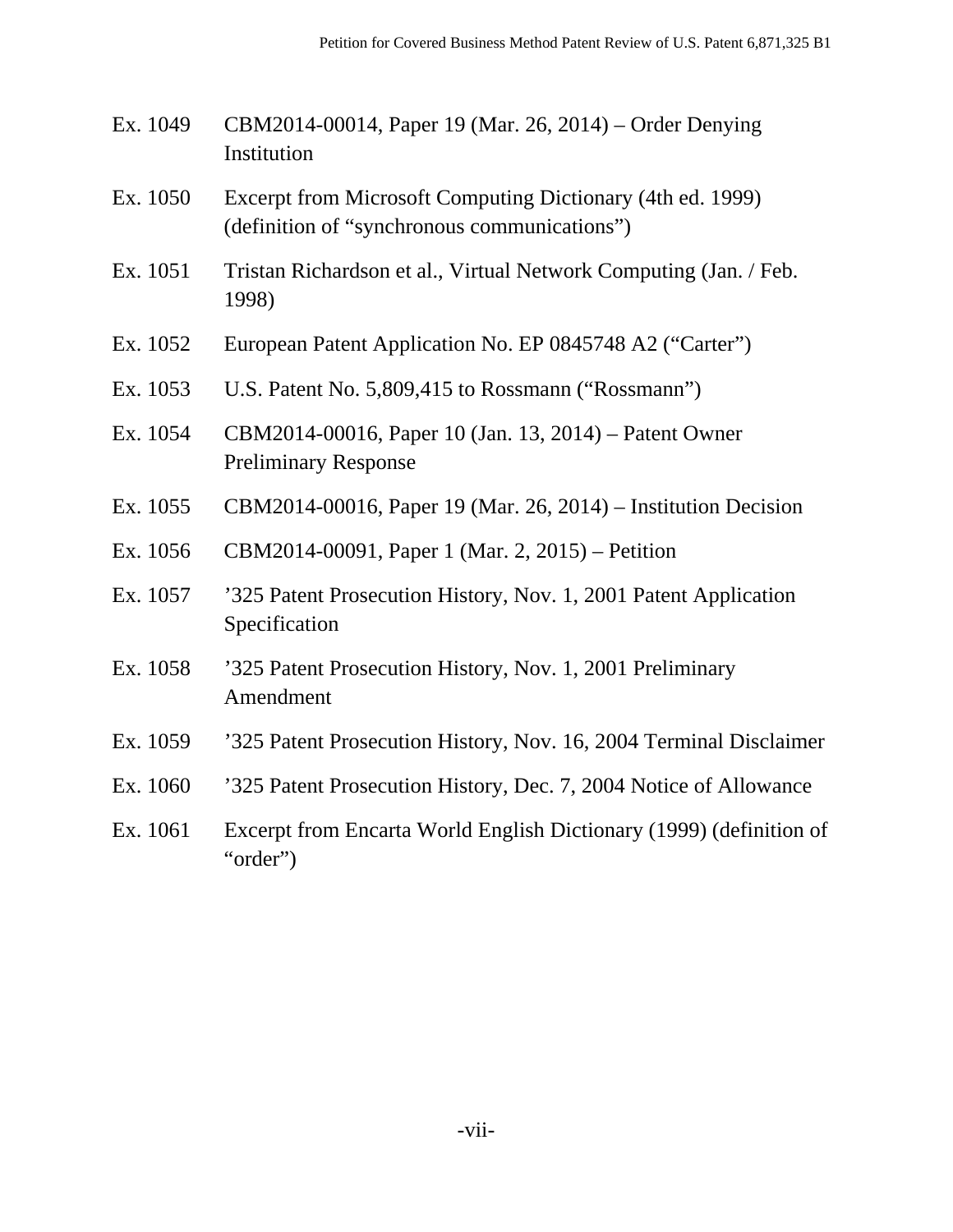# **I. INTRODUCTION**

Pursuant to 35 U.S.C. § 321 and § 18 of the Leahy-Smith America Invents Act ("AIA"), 37 C.F.R. § 42.200 *et seq.* and 37 C.F.R. § 42.300 *et seq*., Starbucks Corporation ("Petitioner") petitions for covered business method patent ("CBM")

5 review of Claims 11-13 and 15 of U.S. Patent No. 6,871,325 B1 (the "'325 patent," Ex. 1002), assigned to Ameranth, Inc.

This Petition shows that the '325 patent is a covered business method patent pursuant to  $\S 18(a)(1)(E)$  of the AIA, and that it is more likely than not that at least one of Claims 11-13 and 15 of the '325 patent is not patentable ("Challenged

10 Claims") under pre-AIA 35 U.S.C. §§ 112, 103, and/or 101.

 The '325 patent relates generally to "an information management and synchronous communications system and method [that] facilitates database equilibrium and synchronization with wired, wireless, and Web-based systems" (Ex. 1002 at Abstract) for computerizing hospitality-related activities such as 15 ordering food and making reservations. The '325 patent specification lacks meaningful and sufficient description and disclosure supporting the Challenged Claims. As shown by the evidence and analyses in this Petition, the Challenged Claims are invalid under pre-AIA 35 U.S.C. § 112 for lack of enablement, for being indefinite, and for lack of written description.

-1-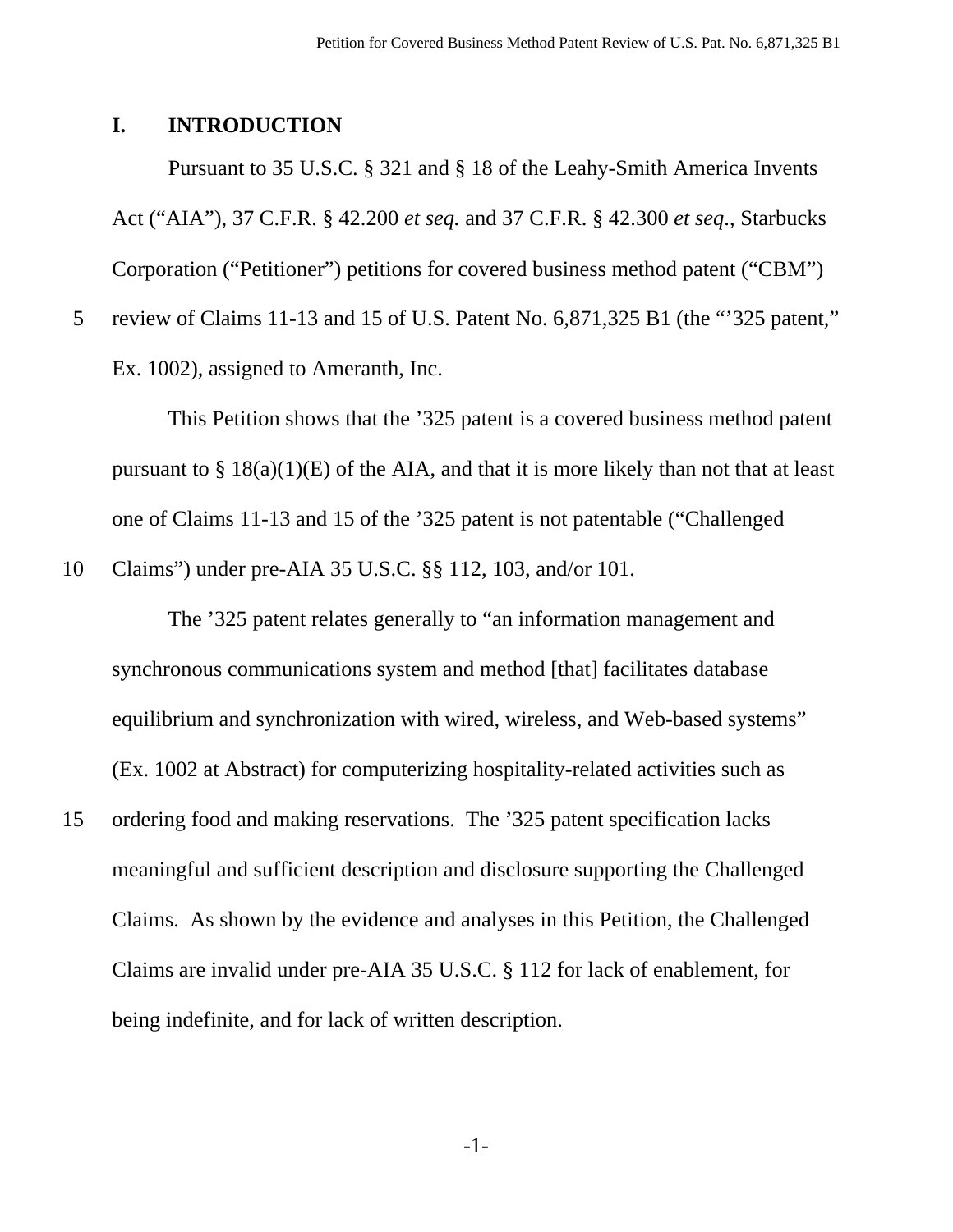The Challenged Claims are also invalid under pre-AIA 35 U.S.C. § 103 as being obvious over the prior art. The primary prior art reference relied upon is a published IBM patent application and describes technologies for making applications accessible over the Internet including to wireless handheld devices.

5 The IBM prior art discloses hospitality applications, e.g., a car rental application.

 Furthermore, the Challenged Claims are also patent-ineligible under § 101 because they are directed to abstract ideas such as ordering and reservations, and because they recite only generic computer implementation of the abstract ideas.

#### **II. MANDATORY NOTICES UNDER 37 C.F.R. § 42.8(b)**

#### 10 **A. REAL PARTY IN INTEREST**

Starbucks Corporation is the sole real party in interest and is identified as "all real parties in interest" under  $35 \text{ U.S.C. }$   $\S 322(a)(2)$  and  $37 \text{ C.F.R. }$   $\S 42.8(b)(1)$ .

# **B. RELATED MATTERS**

The '325 patent has been asserted against Petitioner along with U.S. Patent 15 Nos. 6,384,850 B1 (the "'850 patent", Ex. 1001) and 8,146,077 B2 (the "'077 patent") in a patent infringement lawsuit brought by Patent Owner, *Ameranth, Inc.* v. *Starbucks Corp.*, Case No. 3-13-cv-01072, filed in the Southern District of California on May 6, 2013. Ex. 1045. To the best of Petitioner's knowledge, Patent Owner has also sued more than thirty-five other defendants in different civil

20 actions filed between September 2012 and August 2013, including Apple Inc., Hilton Resorts Corp., Best Western International, Inc., Expedia, Inc.,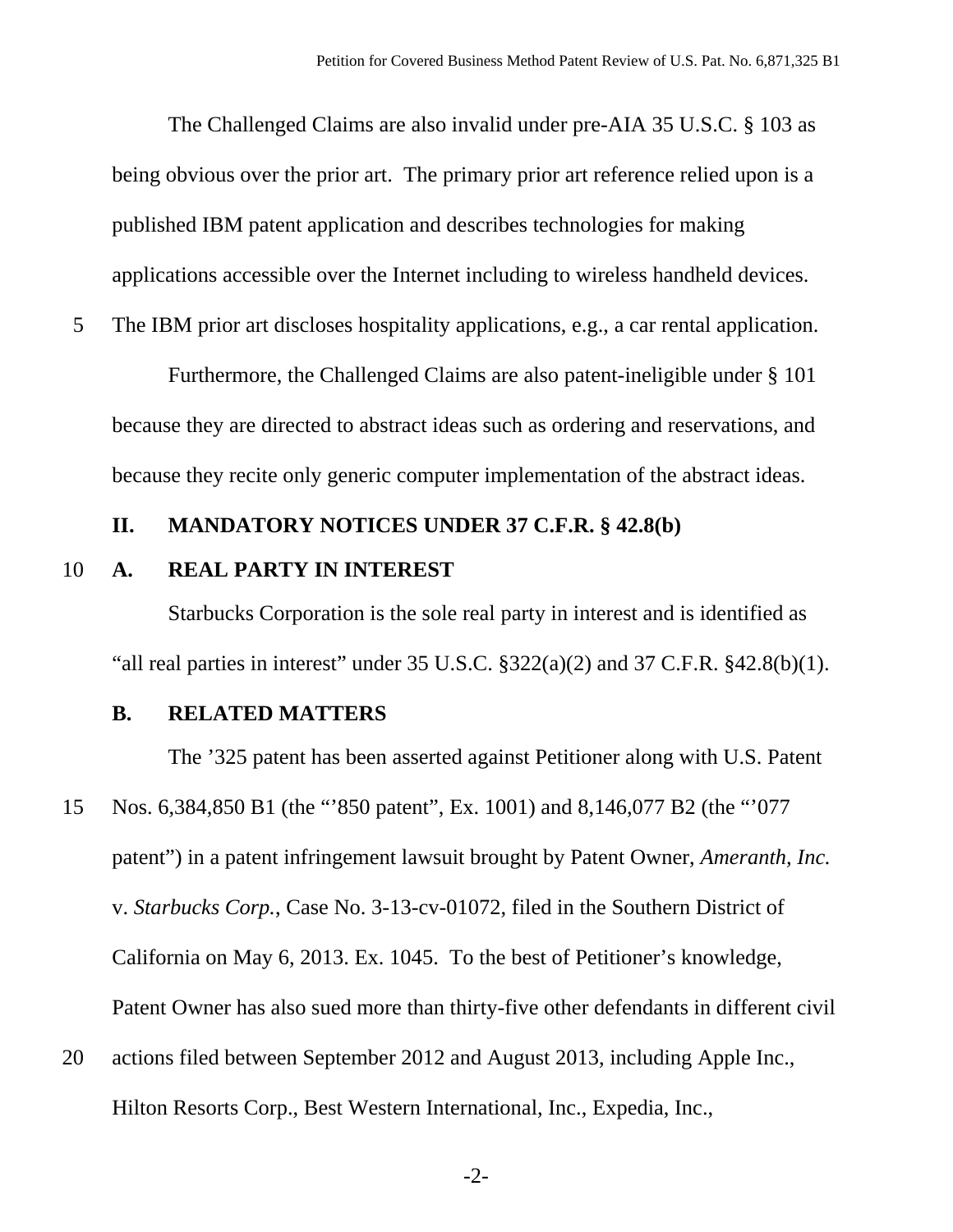TicketMaster, LLC , Pizza Hut, Inc. and OpenTable, Inc. Ex. 1046. These cases have been consolidated with *Ameranth, Inc. v. Pizza Hut, Inc.*, No. 3-11-cv-01810, filed in the Southern District of California on Aug. 15, 2011.

Claims 1-10 of the '325 patent are subject to CBM review under § 101 in

5 instituted Case No. CBM2014-00016 filed by thirty-five parties including

Petitioner Starbucks. Ex. 1055. Those claims are not challenged in this Petition.

A petition for CBM review of Claims 11-13 and 15 of the '325 patent under CBM2015-00082 was filed on Feb. 19, 2015 by Apple, Inc. et al. Petitioner Starbucks did not file that petition and is not a real party-in-interest in the

10 CBM2015-00082 proceeding. None of the invalidity grounds raised herein are raised in the CBM2015-00082 proceeding.

In addition, Petitioner has filed CBM petitions under CBM2015-00091 and CBM2014-00015 challenging the '850 patent, a parent of the '325 patent.

#### **C. LEAD AND BACK-UP COUNSEL**

15 Pursuant to 37 C.F.R. §§ 42.8(b)(3) and 42.10(a), Petitioner appoints **Bing Ai** (Reg. No. 43,312) as its lead counsel, and **Patrick J. McKeever** (Reg. No. 66,019) and **Yun L. Lu** (Reg. No. 72,766) as its back-up counsel. Petitioner also requests authorization to file a motion for **Matthew Bernstein** to appear *pro hac vice*, as Mr. Bernstein is an experienced patent litigation attorney, is lead counsel 20 for Petitioner in the district court litigation, and has an established familiarity with

-3-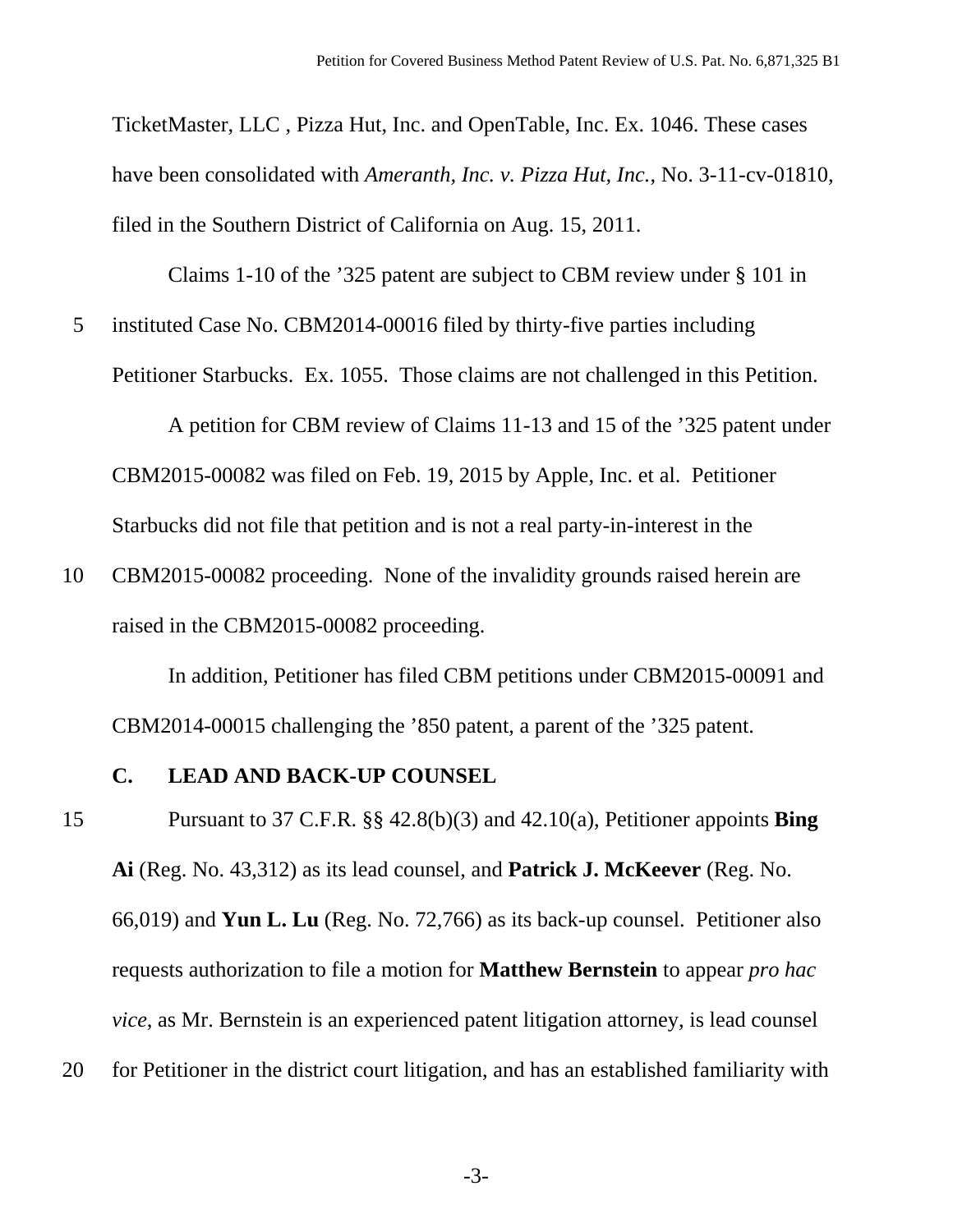the subject matter at issue in this proceeding. Petitioner intends to file such a motion once authorization is granted. Pursuant to 37 C.F.R. § 42.10(b), an executed Power of Attorney is concurrently filed.

## **D. SERVICE INFORMATION**

5 Petitioner identifies the following service information for its counsel and hereby consents to electronic service under 37 C.F.R. §§ 42.8(b)(4) and 42.6(e): Perkins Coie LLP, 11988 El Camino Real, Suite 350, San Diego, CA 92130, 858- 720-5700 (Phone), 858-720-5799 (Fax), and PerkinsServiceStarbucks-CBM @perkinscoie.com (E-mail).

# 10 **III. REQUIREMENTS FOR COVERED BUSINESS METHOD PATENT REVIEW**

This Petition complies with all requirements for CBM under relevant sections of 37 C.F.R. § 42, *et seq*. and should be accorded a filing date as the date of filing of this Petition because requirements under 37 C.F.R. §§ 42.304, 42.205

15 and 42.15 are satisfied pursuant to 37 C.F.R. § 42.206. The Director is authorized to charge all applicable fees under 37 C.F.R. § 42.15(b) and any additional fees to Perkins Coie Deposit Account No. 50-5252.

# **A. GROUNDS FOR STANDING**

Pursuant to 37 C.F.R. § 42.304(a), Petitioner hereby certifies that the '325

20 patent is a covered business method patent under AIA  $\S$ § 18(a)(1)(B) and 18(d)(1) as further explained in this Petition, that Petitioner meets the eligibility

-4-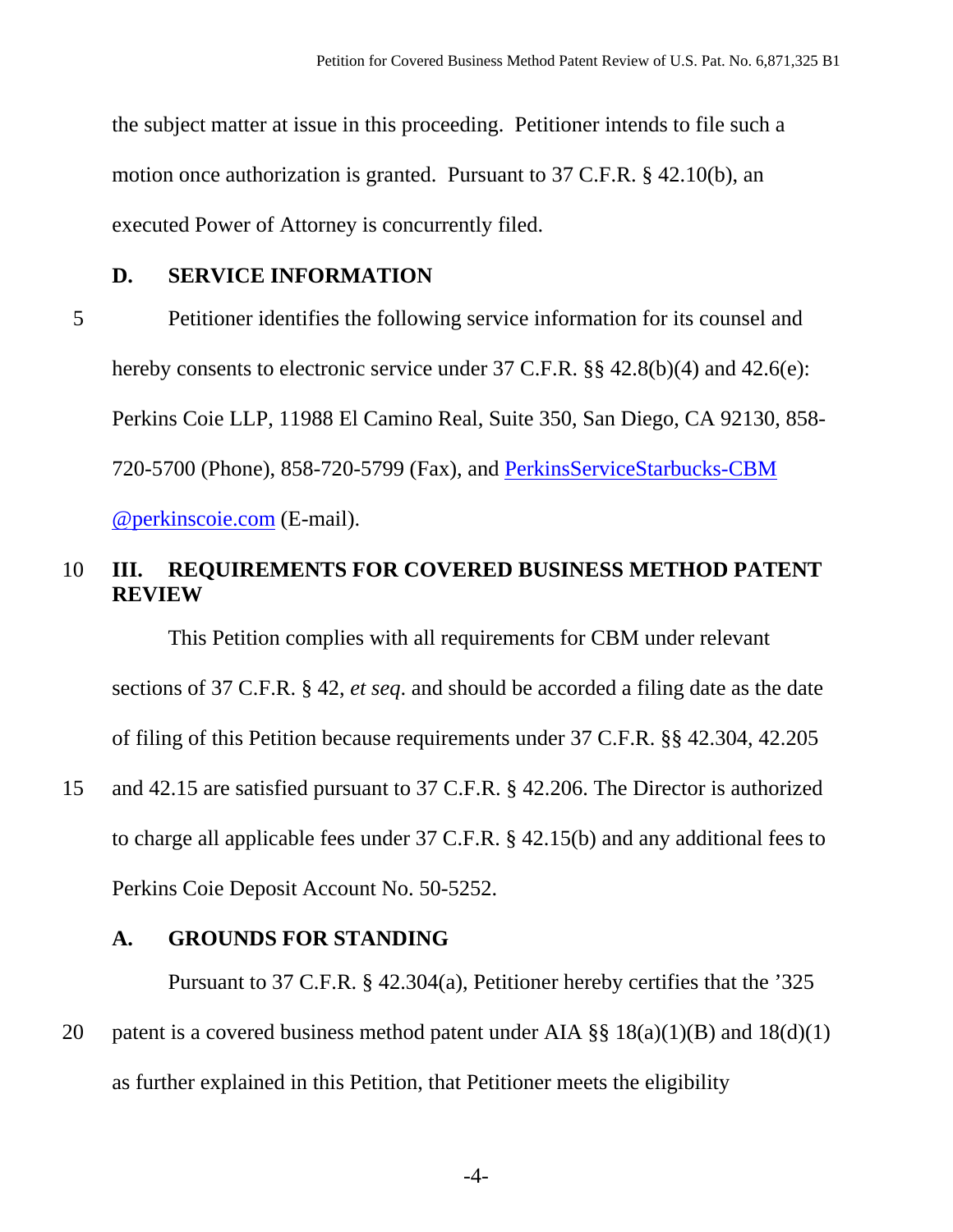requirements of 37 C.F.R. § 42.302, and that Petitioner is not barred or estopped from requesting CBM review challenging Challenged Claims of the '325 patent on the grounds identified herein. Specifically, Petitioner has the standing, and meets all requirements, to file this Petition under 35 U.S.C. §§ 325(a)(1), 325(b),

5 325(e)(1) and 315(e)(1); and 35 C.F.R. §§42.72(d)(1), 42.302 and 42.303.

#### **1. Eligibility Based on Infringement Suit**

Patent Owner Ameranth has sued Petitioner Starbucks alleging that Starbucks' mobile payment technology and its online store infringes the '325 patent in Case No. 3-13-cv-01072. Ex. 1045. Pursuant to AIA  $\S$  18(a)(1)(B) and 10 37 C.F.R. § 42.302(a), Petitioner is eligible to file this Petition.

#### **2. Eligibility Based on Lack of Estoppel by Other AIA Trials**

Petitioner is not barred or estopped from requesting CBM review of the Challenged Claims of the '325 patent on the grounds identified in this Petition. Nor is Petitioner estopped from pursuing this petition under 35 U.S.C. §§ 325(e)(1)

15 and 315(e)(1) and 37 C.F.R. §§ 42.73(d)(1) and 42.302(b). Case No. CBM2014- 00016 by this Petitioner was instituted for trial only as to Claims 1-10 of the '325 patent (Ex. 1055), whereas this Petition challenges Claims 11-13 and 15. Accordingly, there can be no final written decision from an AIA trial involving this Petitioner on the Challenged Claims requested in this Petition.

# 20 **3. The '325 Patent is a Covered Business Method Patent**  The '325 patent is eligible for CBM review because it constitutes a covered

-5-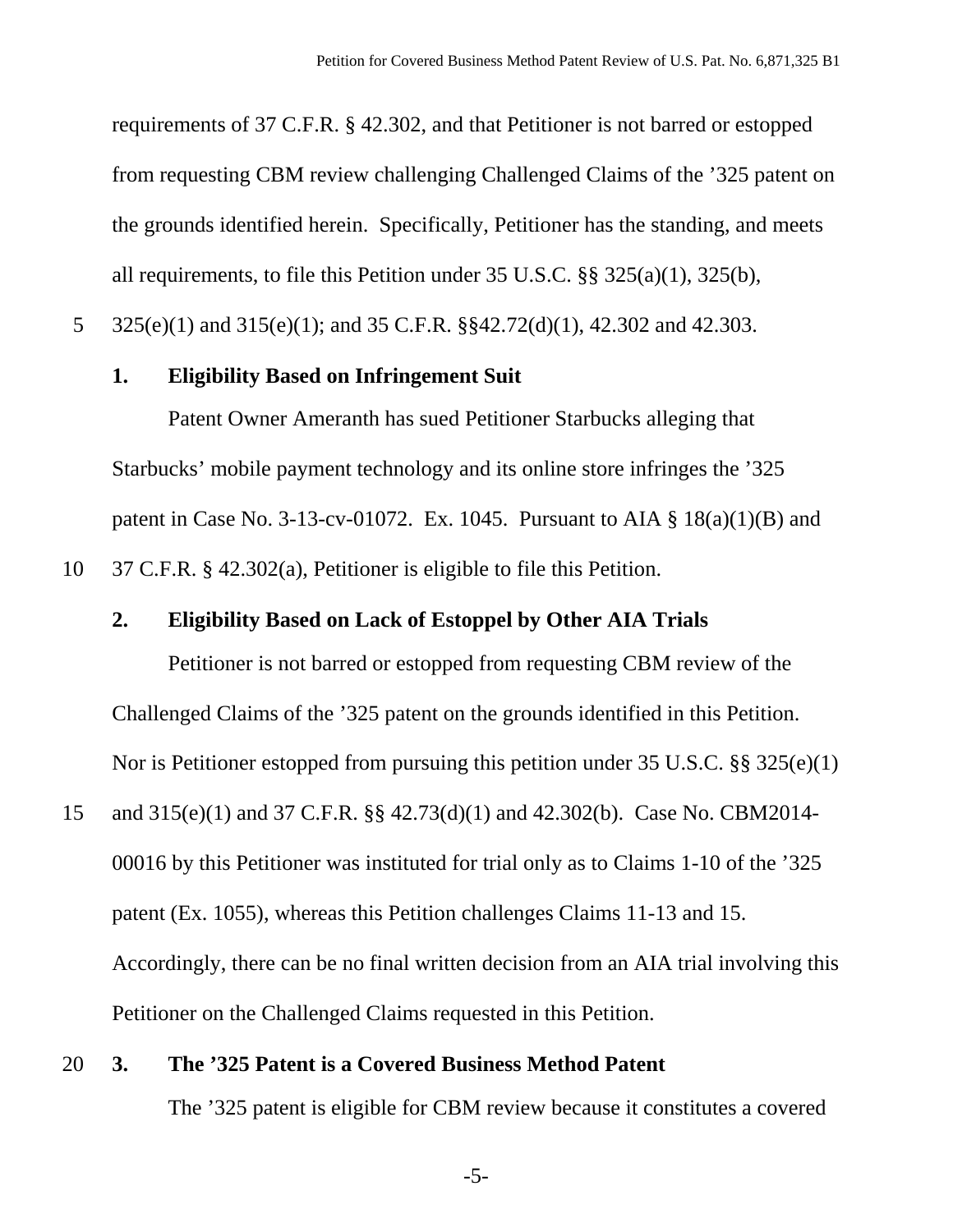business method patent as defined under AIA § 18(d)(1) and 37 C.F.R. § 42.301. A "covered business method patent" is a patent that "claims a method or corresponding apparatus for performing data processing or other operations used in the practice, administration or management of a financial product or service,

5 except that the term does not include patents for technological inventions." AIA § 18(d)(1). This definition encompasses patents "claiming activities that are financial in nature, incidental to a financial activity or complementary to a financial activity." Final Rule, 77 Fed. Reg. 48,734, 48,735 (Aug. 14, 2012). A single claim directed toward a covered business method makes every claim of the

10 patent eligible for CBM review. *Id.* at 48,736.

As explained below, because at least Claims 1 and 11 establish that the '325 patent satisfies the covered business method patent definition under Section 18(d)(1) of the AIA, all claims of the '325 patent, including Claims 11-13 and 15 that are challenged in this Petition, are eligible for CBM review.

#### 15 **a. Claim 1 Establishes that the '325 Patent is a CBM Patent**

#### **(i)** *Claim 1 Relates to a Financial Product or Service*

As the Board previously found in CBM2014-00016, Claim 1 of the '325 patent is directed to an apparatus that corresponds to an activity that is at least incidental or complementary to an activity financial in nature and the claim

20 therefore meets the "financial product or service" components under the definition

-6-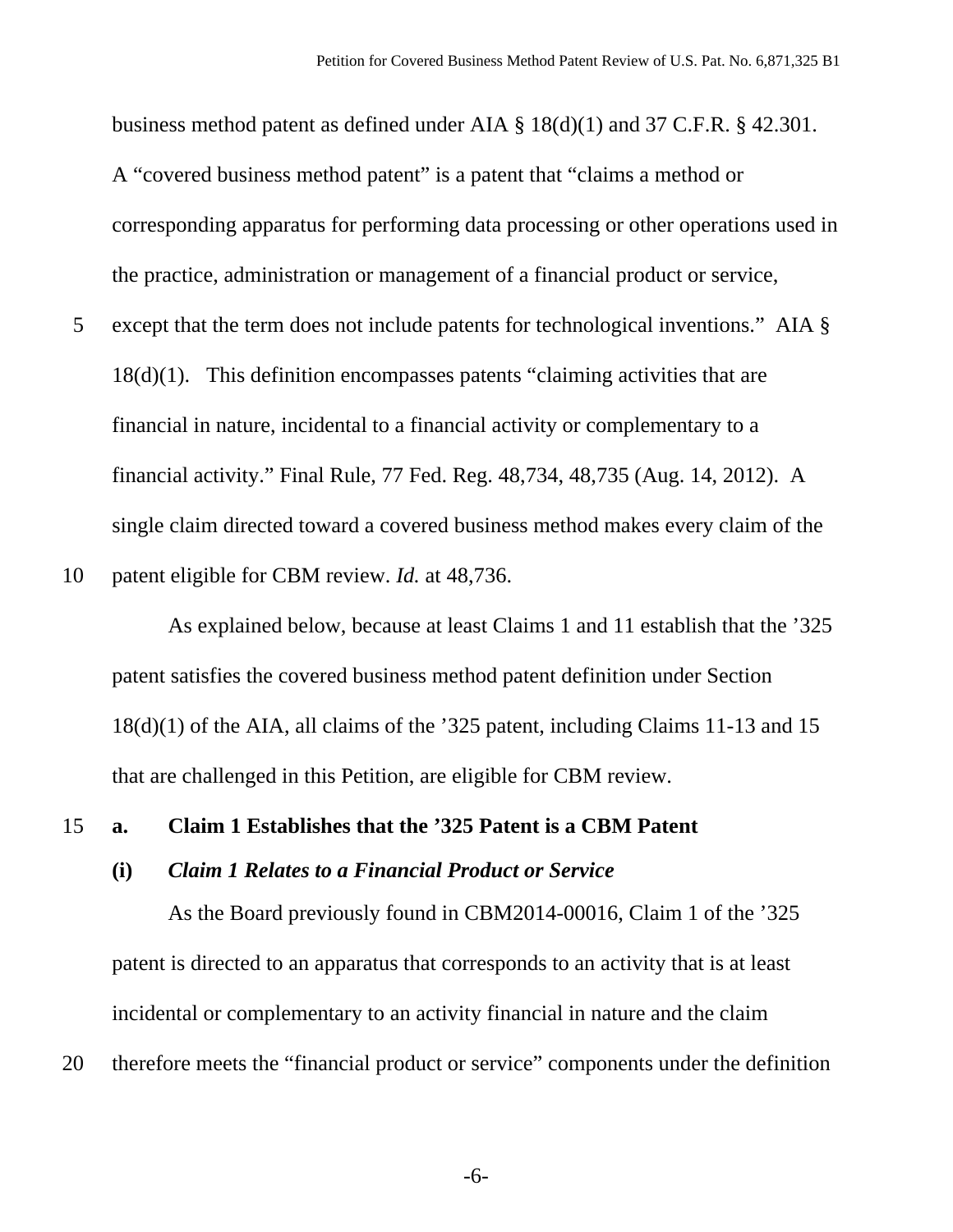in Section 18(d)(1) of the AIA. *See* Ex. 1055 at 10-14. Specifically, Claim 1 is directed to a "system for generating and transmitting menus." Ex. 1002 at 14:60- 61. Further, Claim 1 specifies that the generated second menu is "applicable to a predetermined type of ordering." *Id.* at 15:22-23. Claims 2-6 recite that the type 5 of ordering is "customer ordering" and "table-based," "drive-through," "via Internet," "via telephone," and "via wireless device," respectively. *Id.* at 15:24-33. The '325 patent specification illustrates that the claimed menus and ordering are used for purchasing of food and merchandise, as well as paying. *Id.* at 3:44-63, 14:25-29; 14:35-38. The specification describes the use of the claimed invention

- 10 to facilitate ordering and purchasing merchandise over the Internet: "The user may select multiple items in this manner and then enter a credit card number to pay for the purchases. The retailer processes the transaction and ships the order to the customer. As can be appreciated, ordering merchandise can also be done from menus. The generation of menus of items or merchandise for sale over the internet
- 15 is readily accomplished by the menu generation approach of the present invention." *Id.* at 13:1-11. Menus are generated and downloaded to point-of-sale (POS) terminals. *Id.* at 6:33-36, 10:27-46. The '325 patent further describes the generation of menus for "remote ordering" and purchasing. *Id.* at 14:25-41.

In view of the above, the system for generating and transmitting menus 20 recited in Claim 1 is for facilitating ordering and purchasing of food and

-7-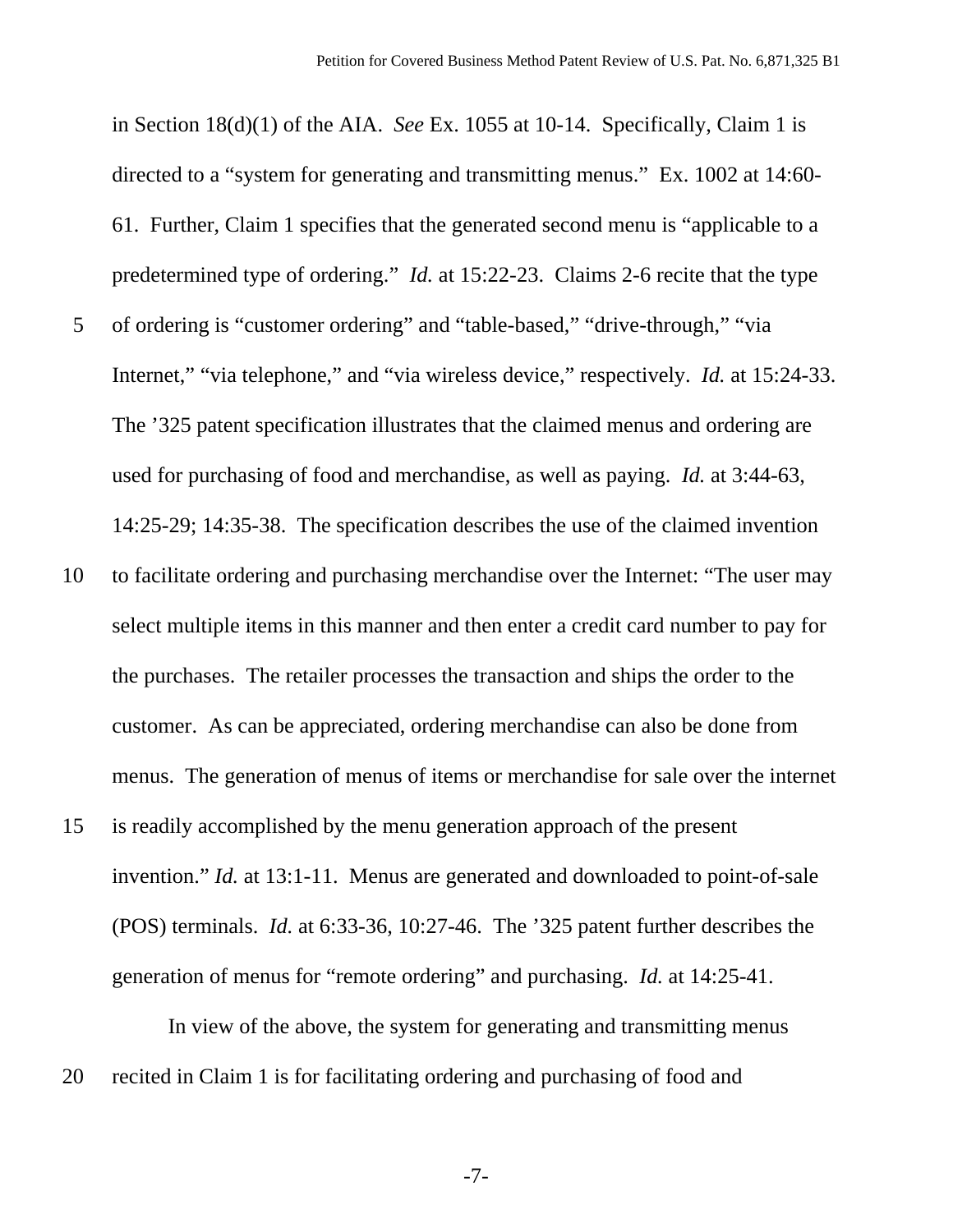merchandise using menus. The ordering and purchasing generates revenue. Ex. 1055 at 11 ("The 'ordering' pertains to the sale of a product, which generates revenue."). Such revenue generation is clearly "financial in nature, incidental to a financial activity or complementary to a financial activity." *Id.* at 10-11.

5 Therefore, Claim 1 satisfies the first requirement of AIA § 18(d)(1). *Id*. at 11.

# **(ii)** *Claim 1 Does Not Recite a "Technological Invention"*

Claim 1 of the '325 patent does not fit within the exception to a covered business method patent review because the claimed subject matter as a whole is not directed to a technological invention. To qualify as a technological invention, the

10 claimed subject matter as a whole must (1) recite a technological feature that is novel and unobvious over the prior art, and (2) solve a technical problem using a technical solution. 37 C.F.R. § 42.301(b). In the CBM2014-00016 proceeding, the Board correctly found that neither prong applies to Claim 1. Ex. 1055 at 14.

Claim 1 fails under the first prong because it does not recite a novel or 15 unobvious technological feature. *Id.* at 13. The claim recites known technologies to achieve normal, expected, and predictable results. *Id.* at 12-13. Claim 1 recites a CPU, a data storage device, an operating system including a graphical user interface ("GUI"), and application software. Ex. 1002 at 14:60-15:23. The recited software enables a user to generate a menu using the GUI and then transmit it. *Id.*at 20 15:12-23; Ex. 1055 at 12. The specification admits that GUI-based applications for

-8-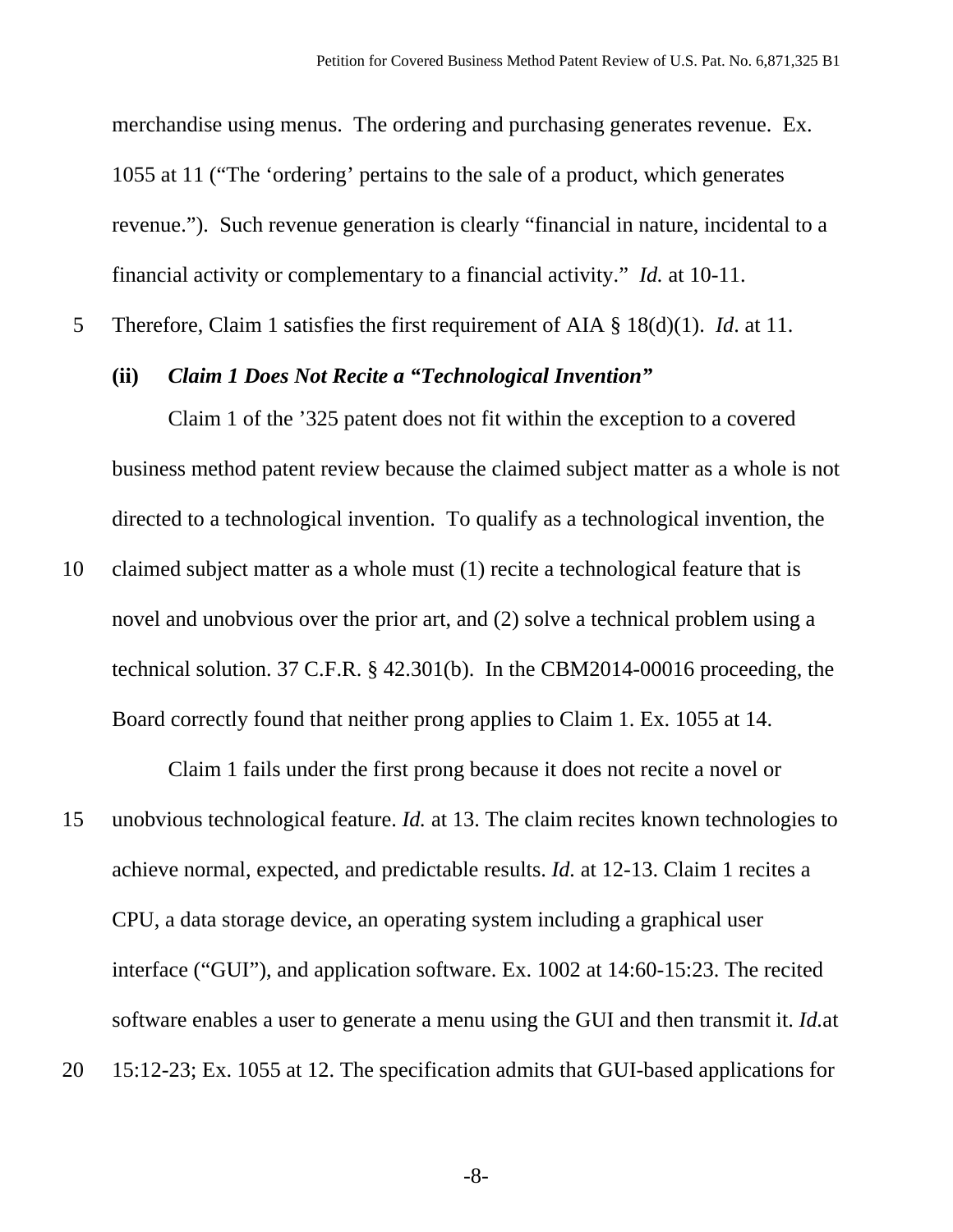manipulating data items are conventional. Ex. 1002 at 4:64-5:38, 5:62-6:3. The specification suggests the use of off-the-shelf software such as a Windows operating system on the workstations and server (*id.* at 5:50-61), Windows CE on the handheld devices (*id.* at 11:9-16), and Microsoft's ActiveX Data Objects API

- 5 for database access (*id.* at 10:47-52). The '325 patent specification states that any other necessary software is generic: "The software applications for performing the functions falling within the described invention can be written in any commonly used computer language. The *discrete programming steps are commonly known* and thus programming details are not necessary to a full description of the
- 10 invention." *Id*. at 11:56-61 (emphasis added). Therefore, Claim 1 recites a known combination of known prior art components and features and does not recite a technological feature that is novel and unobvious over the prior art.

Claim 1 also fails under the second prong of the "technological invention" test because the claimed subject matter as a whole does not solve a technical

- 15 problem using a technical solution. Claim 1 is directed to a system for generating and transmitting menus to solve a *business problem*. The claimed system purportedly "solv[es] the problem of converting paper-based menus or Windows® PC-based menu screens to small PDA-sized displays and Web pages" (*id.* at 3:36- 40) and thus "provides a way to turn a complicated, time-consuming task into a
- 20 simple process" (*id.* at 3:57-63). As discussed above, to the extent Claim 1 recites

-9-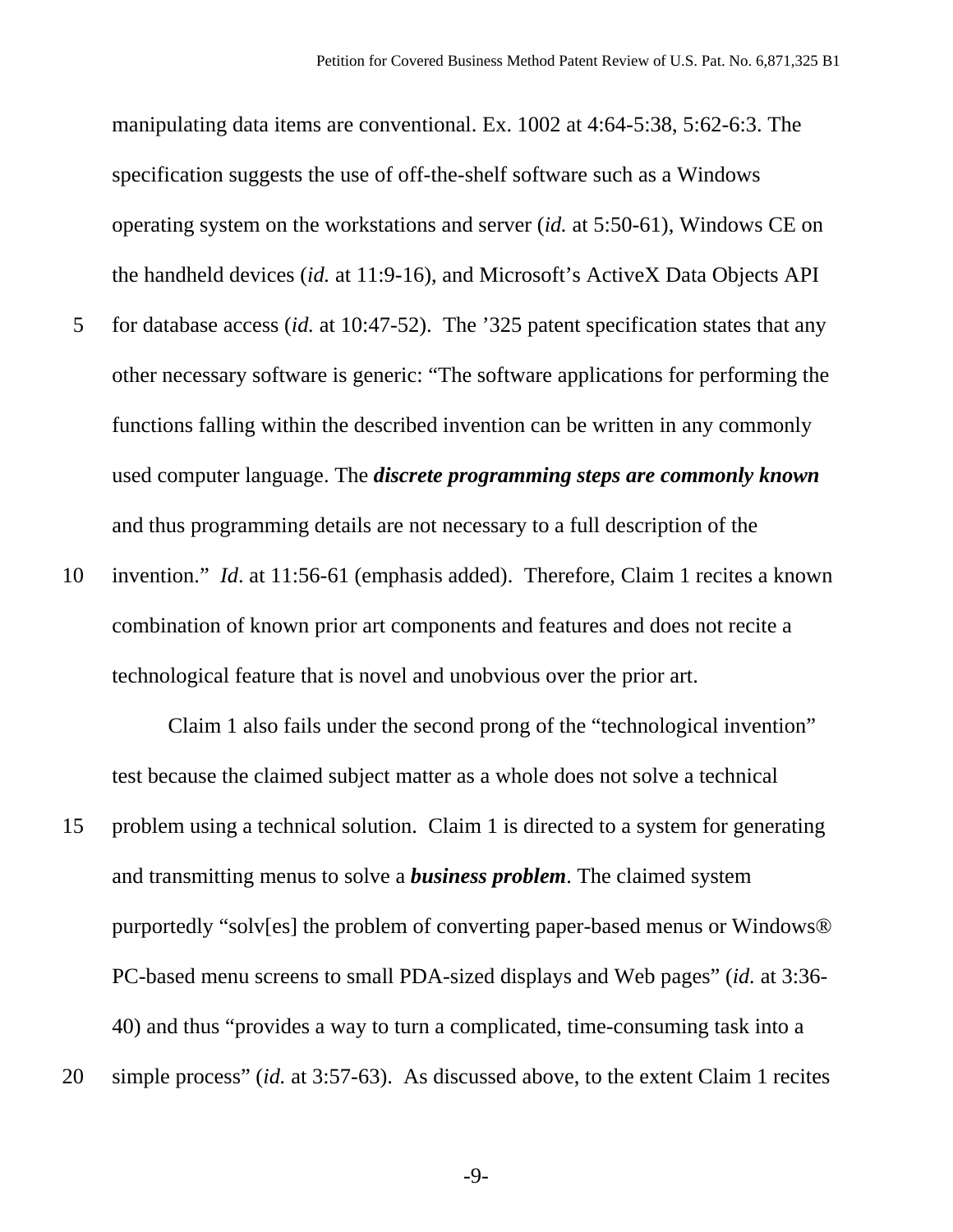any technological limitations, they were all well-known in the prior art. Therefore, Claim 1 does not provide a technical solution to solve a technical problem.

In view of the above, Claim 1 fails both requirements for a "technological invention" and is a covered business method patent claim under AIA § 18(d)(1).

#### 5 **b. Claim 11 Establishes that the '325 Patent is a CBM Patent**

#### **(i)** *Claim 11 Relates to a Financial Product or Service*

Claim 11 of the '325 patent meets the "financial product or service" aspect of the CBM definition. Claim 11 is directed to "an information management and synchronous communications system for use with wireless handheld computing

10 devices and the internet … wherein the synchronized data relates to *orders*." Ex. 1002 at 17:4-26.

The "orders" recited in Claim 11 are part of the purchasing process which generates revenue. *Id.* at 3:48-51 (wireless handhelds enable "shorter order taking and check paying times"); 10:43-45 ("[T]he POS interface provides for billing, 15 status and payment with respect to orders"). *See also* Ex. 1055 at 11 ("[O]rdering pertains to the sale of a product, which generates revenue."). Such revenue

generation is clearly "financial in nature, incidental to a financial activity or complementary to a financial activity."

In addition, Patent Owner has accused Petitioner's "mobile payment 20 processing" application of infringement. Ex. 1045 at ¶¶ 35, 38. In prior litigation,

-10-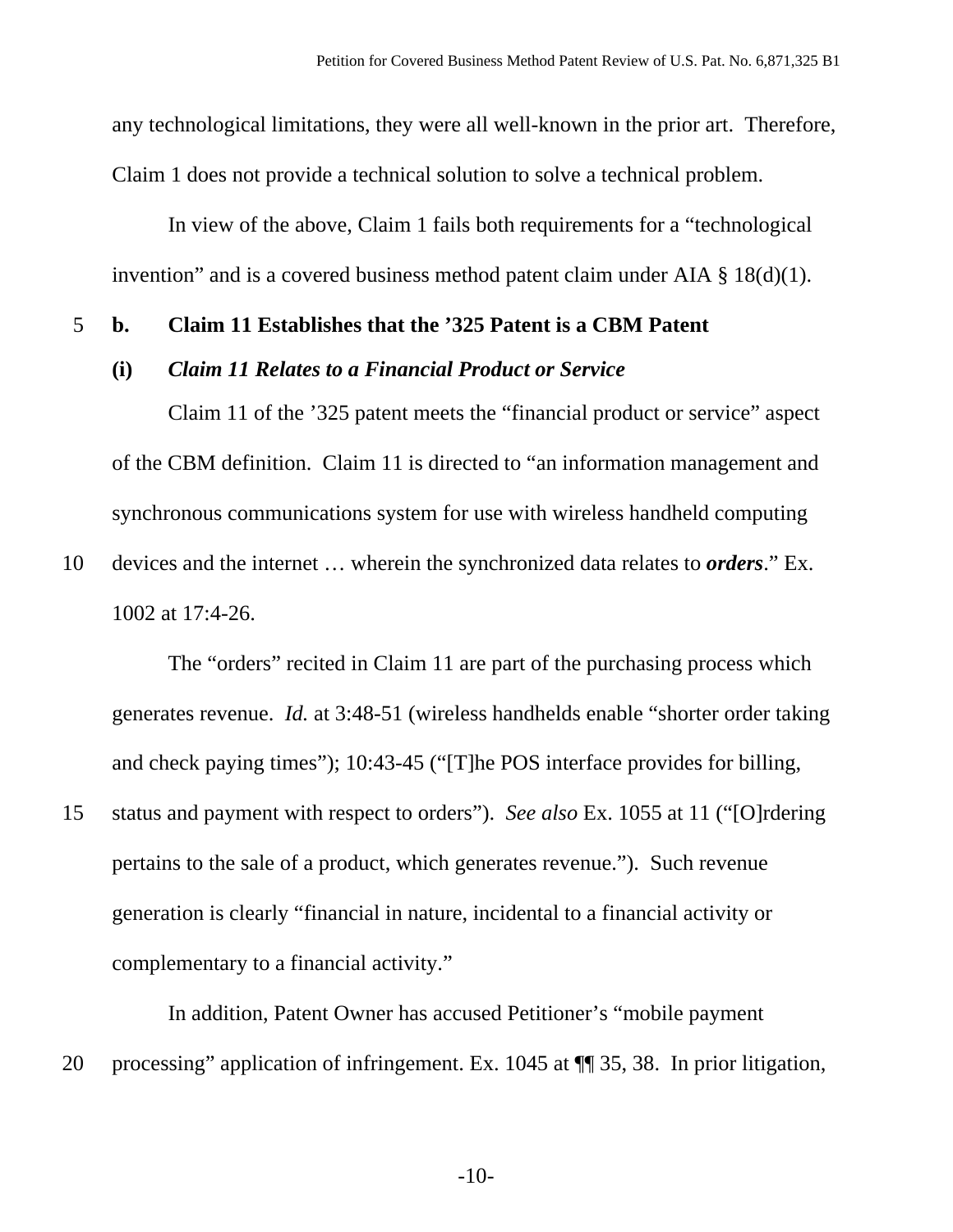Patent Owner argued that "hospitality applications" should be construed to include payment processing, and the court agreed. Ex. 1042 at 13, 15; Ex. 1044 at 6-7. Payment processing is financial in nature. Ex. 1049 at 11 (payment processing claim satisfies the "financial product or service" aspect of CBM definition).

5 Thus, Claim 11 satisfies the first requirement of the CBM definition.

### **(ii)** *Claim 11 Does Not Recite a "Technological Invention"*

The technological invention exception does not apply to Claim 11. The claim does not recite a novel and unobvious technological feature, but instead recites well-known computer technologies such as a central database, a wireless

- 10 handheld computing device, a web server, a web page, an application program interface (API) and a communications control module. Those recited features of Claim 11 are disclosed by the cited prior art references in this Petition and the claimed subject matter of Claim 11 as a whole is obvious and invalid as discussed in detail in § V(B) of this Petition. As noted above, the specification confirms that
- 15 any software necessary to practice the purported invention can be implemented using "commonly known" programming steps. Ex. 1002 at 11:56-61. The components recited in Claim 11 achieve nothing more than "the normal, expected, or predictable result of [their] combination." 77 Fed. Reg. at 48,763-64.

Claim 11 also fails the second prong of the technological invention 20 exception because it does not solve a technical problem using a technical solution.

-11-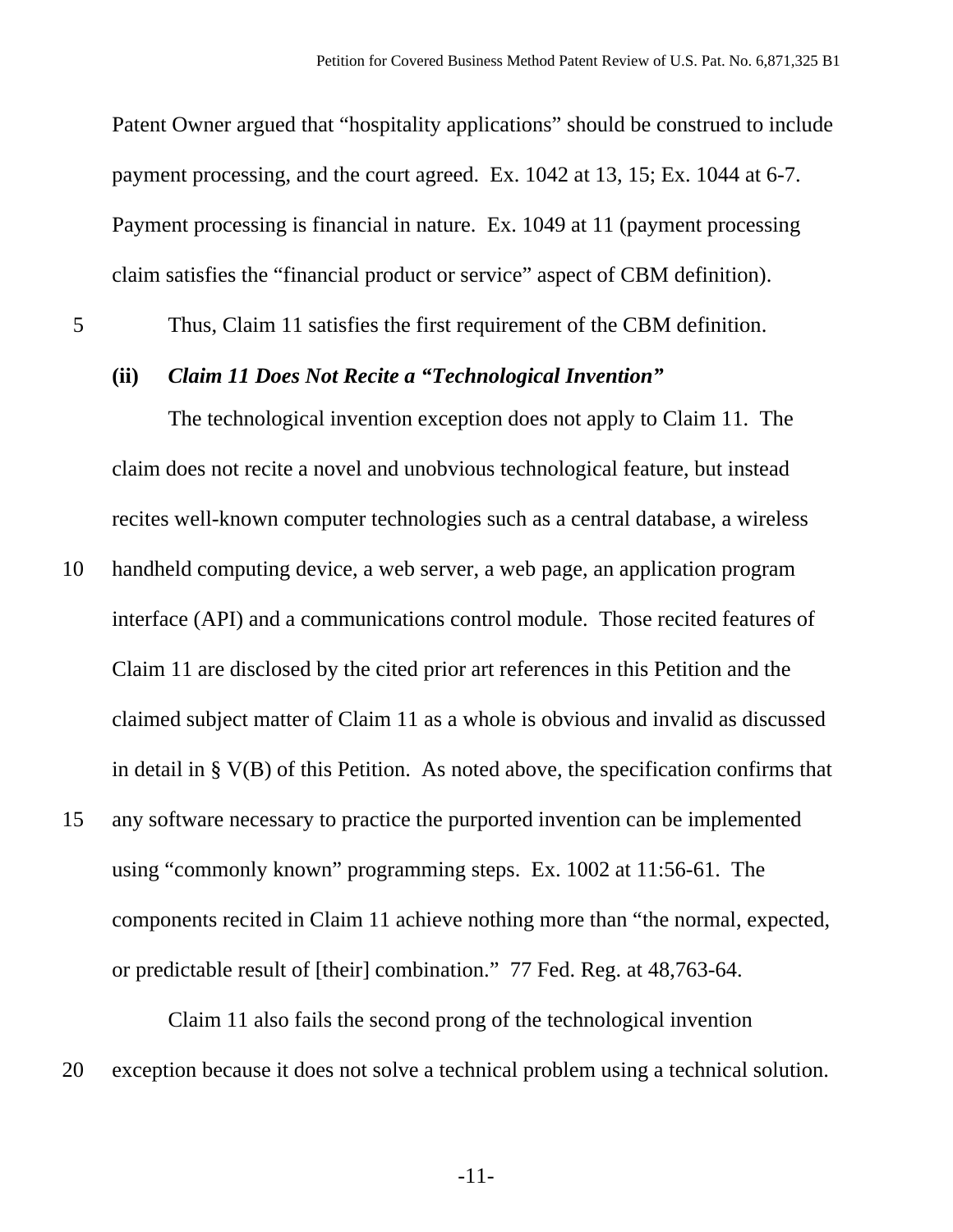Claim 11 is directed to a system for computerizing paper-based hospitality activities such as ordering, waitlists, and reservation management to improve efficiency. Ex. 1002 at 3:48-51 ("With the proper wireless handheld system in place, restaurants can experience increased table turns from improved server [*i.e.*,

- 5 waiter] productivity and shorter order taking and check paying times."). As noted above, Claim 11 uses typical hardware elements and software programmed using commonly known programming steps. Therefore, Claim 11 does not solve a technical problem using a technical solution. Claim 11 thus fails both requirements for a "technological invention" under AIA § 18(d)(1).
- 10 In view of the above, at least Claims 1 and 11 of the '325 patent are CBMeligible claims and do not fall within the technological invention exception. Therefore, all the Challenged Claims (11-13 and 15) are eligible for CBM review.

#### **B. IDENTIFICATION OF CHALLENGE**

Pursuant to 37 C.F.R. §§ 42.304(b) and 42.22, the precise relief requested by 15 Petitioner is that the Board institute a CBM trial on, and cancel Claims 11-13 and

15 because they are invalid on the grounds and evidence presented in this Petition.

**1. Claims Challenged** 

The Challenged Claims are Claims 11-13 and 15 of the '325 patent.

#### **2. The Prior Art**

20 The prior art references relied upon are briefly described below.

-12-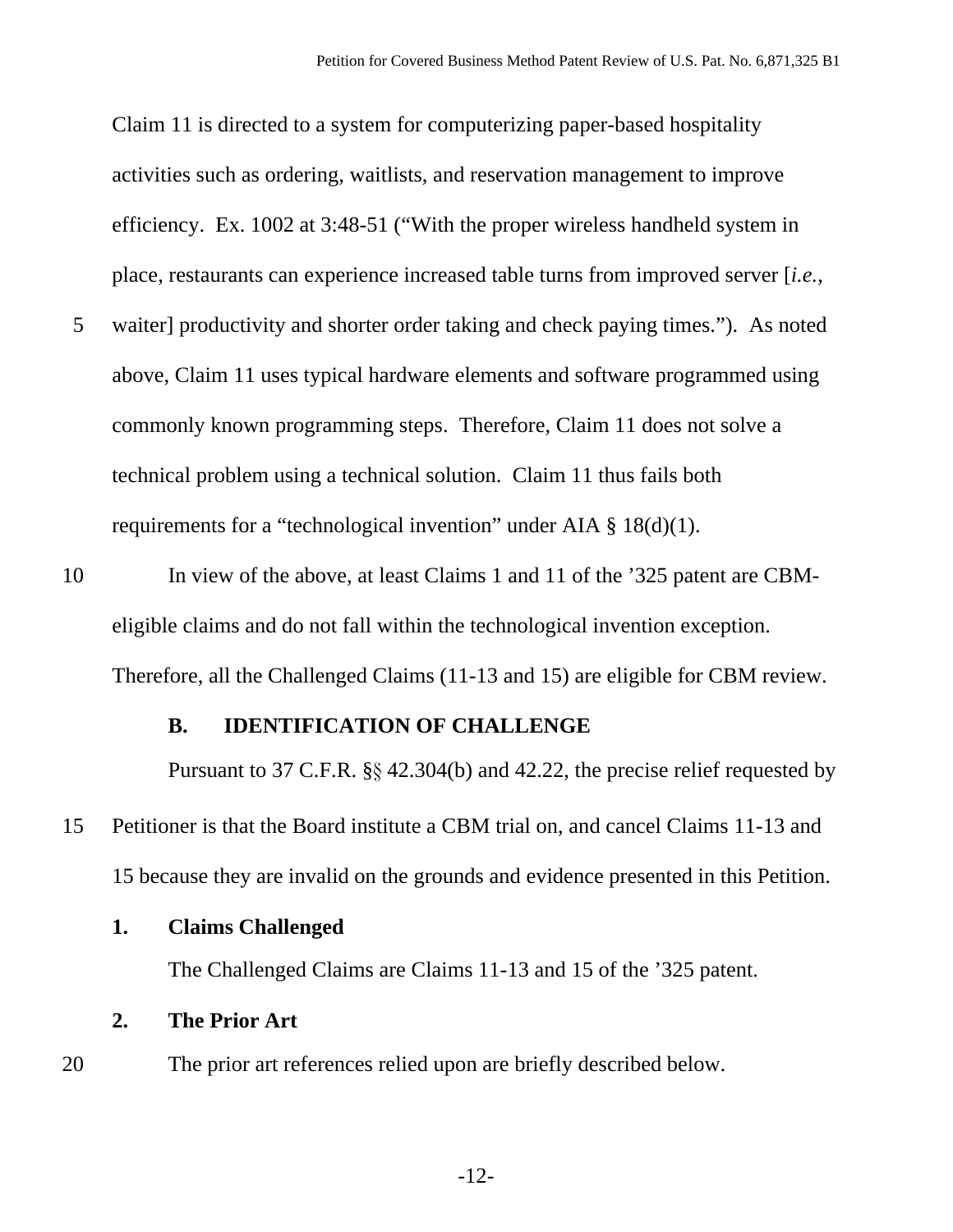**Brandt (Ex. 1004).** Japanese Published Appl. No. H10-247183 ("Brandt") is a publication of a patent application filed in Japan by IBM on December 16, 1997. Exhibit 1005 is a certified English translation of Brandt. Brandt claims priority to U.S. Patent Application No. 08/780,015, which was earlier filed on Dec.

5 23, 1996 (and which later issued as U.S. Patent No. 5,892,905). Brandt was published in Japan on Sept. 14, 1998 and is prior art under 35 U.S.C. § 102(b).

**NetHopper (Ex. 1006**)**.** NetHopper Version 3.2 User's Manual

("NetHopper") is a user manual for the NetHopper web browser which was included on Apple Newton PDA devices. NetHopper was publicly available in

10 1997 and is prior art under 35 U.S.C. § 102(b). *See* Ex. 1007 and Ex. 1008.

**Demers (Ex. 1009).** Alan Demers et al., The Bayou Architecture: Support for Data Sharing Among Mobile Users ("Demers") is a 1994 conference paper that was published by IEEE in 1995 and is prior art under 35 U.S.C. § 102(b). *See* Ex. 1010 (IEEE abstract); Ex. 1011 (Library of Congress record).

15 **Alonso (Ex. 1012).** Gustavo Alonso et al, Exotica/FMDC: A Workfow Management System for Mobile and Disconnected Clients ("Alonso") is a paper published in a book in 1996 and is prior art under 35 U.S.C. § 102(b). *See* Ex. 1013 (publisher abstract); Ex. 1014 (Library of Congress record).

**Carter (Ex. 1052).** EP 0845748A2 is a publication of a European patent 20 application filed by IBM. Carter published on June 3, 1998 and is prior art under §

-13-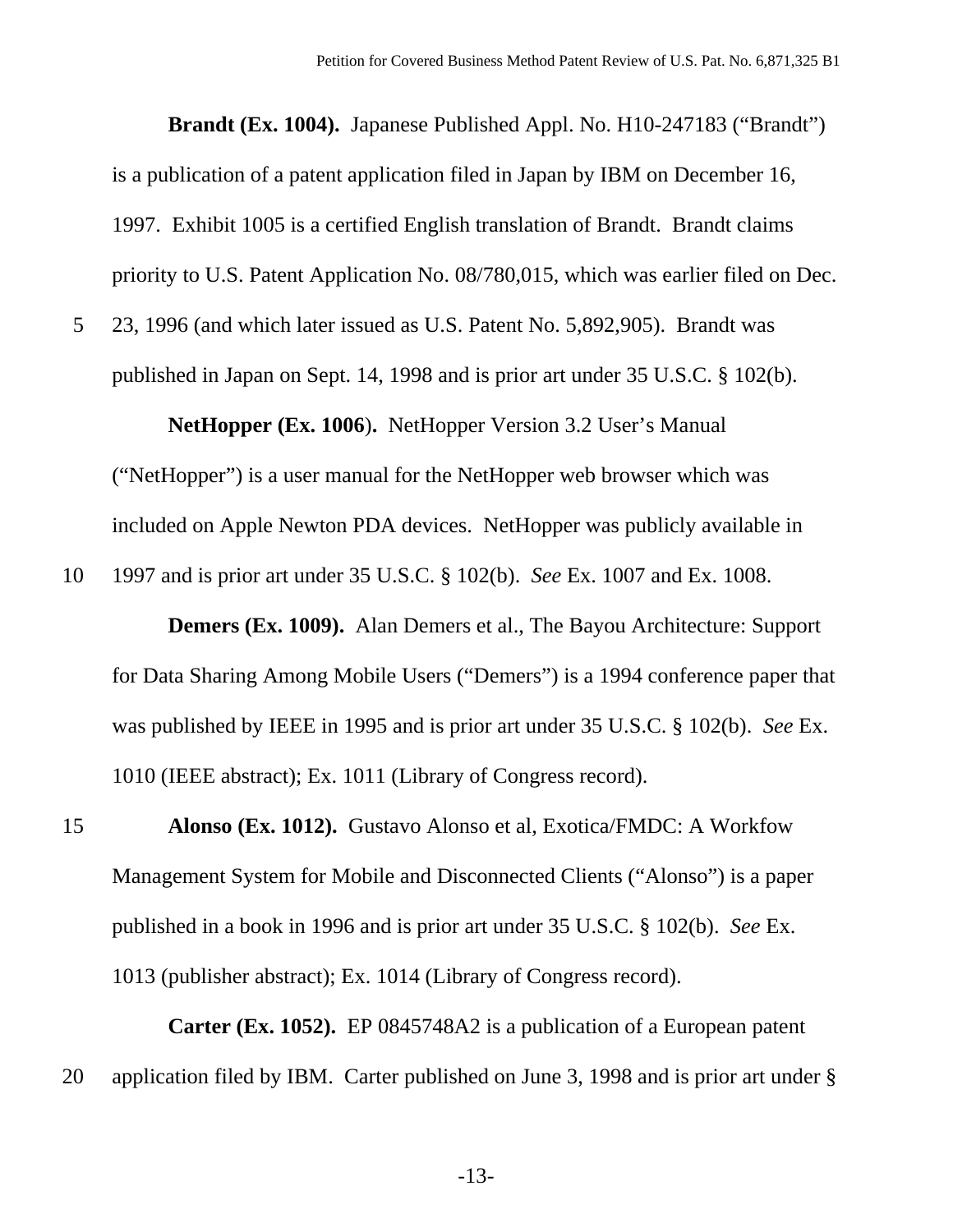102(b). Issued U.S. Patent No. 5,926,798 claims foreign priority to Carter.

**Rossmann (Ex. 1053).** U.S. Patent No. 5,809,415 to Rossmann issued on Sep. 5, 1998 and is prior art under § 102(b).

#### **3. Statutory Grounds of Challenge and Legal Principles**

5 The review of invalidity of Claims 11-13 and 15 of the '325 patent requested in this Petition is governed by 35 U.S.C. §§ 101, 102, 103, and 112 that were in effect before March 16, 2013 (pre-AIA). Further, AIA § 18 and relevant statutory provisions 35 U.S.C. §§ 321-329 that took effect on Sept. 16, 2012 govern this CBM review. In accordance with 35 U.S.C. § 321 and 37 C.F.R. § 42.304(b),

10 CBM review of the Challenged Claims is requested on the following grounds:

 A. Grounds 1 - 3: The Challenged Claims are unpatentable and invalid under pre-AIA 35 U.S.C. § 112 for lack of enablement, indefiniteness, and lack of written description because of the "hospitality applications and data" limitations;

 B. Grounds 4-6: The Challenged Claims are unpatentable and invalid 15 under pre-AIA 35 U.S.C. § 112 for lack of enablement, indefiniteness, and lack of written description because of the "communications control module" limitations;

 C. Ground 7: The Challenged Claims are unpatentable and invalid under pre-AIA 35 U.S.C. § 112 for lack of enablement for failing to describe the software libraries necessary to make and used the claimed invention;

20 D. Ground 8: The Challenged Claims are unpatentable and invalid under

-14-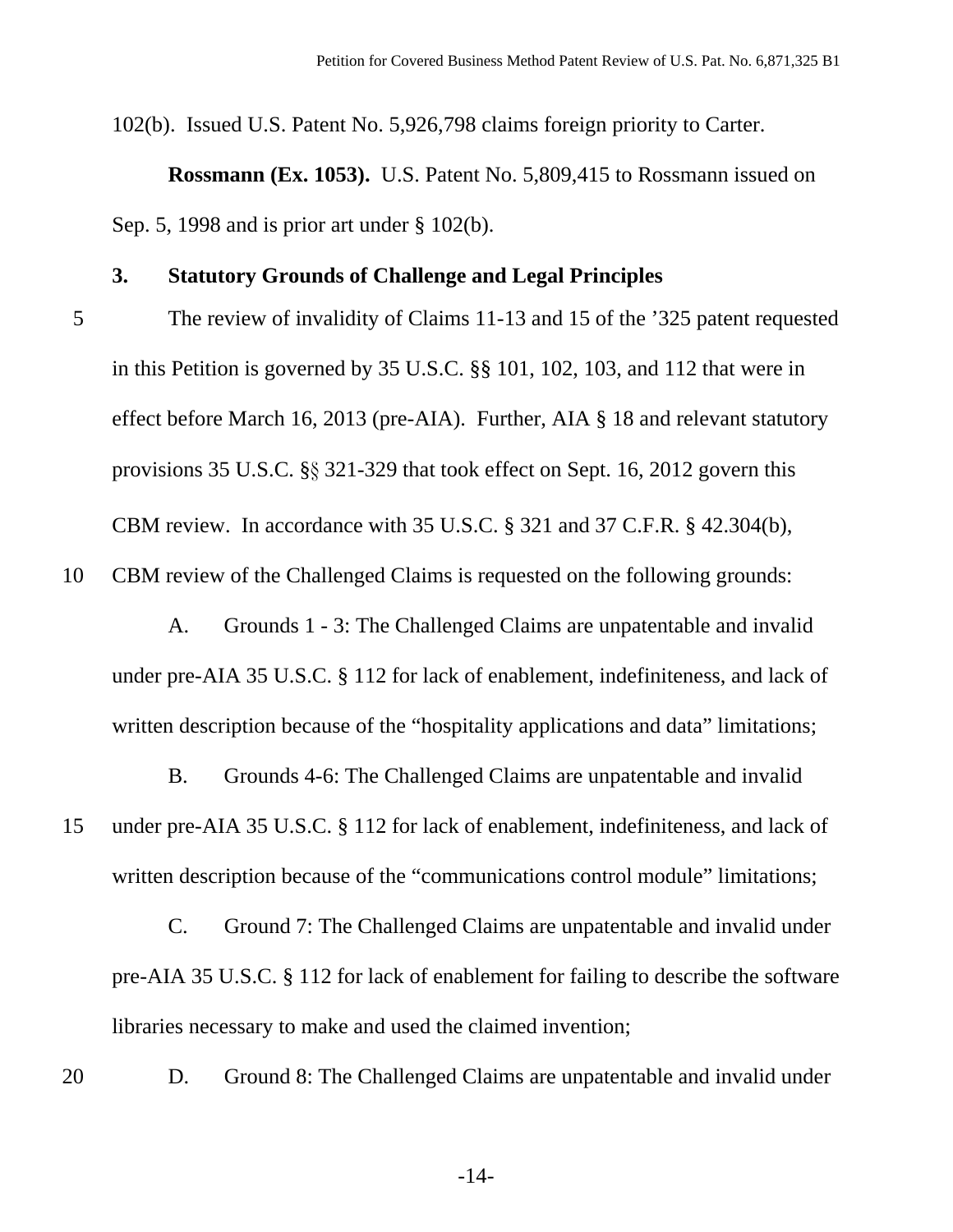pre-AIA 35 U.S.C. § 112 for lack for lack of enablement for failing to describe how to make and use the claimed systems;

 E. Grounds 9 and 10: The Challenged Claims are unpatentable and invalid under pre-AIA 35 U.S.C. § 103(a) as obvious over Brandt in view of 5 NetHopper, Carter and Rossmann;

 F Grounds 11 and 12: The Challenged Claims are unpatentable and invalid under pre-AIA 35 U.S.C. § 103(a) as obvious over Brandt in view of Demers, Alonso, Carter and Rossmann;

 G. Ground 13: The Challenged Claims are unpatentable under pre-AIA 10 35 U.S.C. § 101 for claiming non-statutory subject matter.

### **4. Supporting Evidence Relied Upon For The Challenge**

This Petition includes the Declaration of Dr. Abdelsalam (Sumi) Helal (Ex. 1003) which provides support for each ground of rejection raised herein and other supporting evidence in the Exhibit List which are filed herewith.

## 15 **5. Claim Construction**

The '325 patent is an unexpired patent. In a CBM review, a claim in an unexpired patent shall be given by the Patent Office "its broadest reasonable construction in light of the specification of the patent in which it appears" to one of ordinary skill in the art. 37 C.F.R. § 42.300(b); *In re Cuozzo Speed Techs. LLC*,

20 No. 2014-130, 2015 WL 448667 (Fed. Cir. Feb. 4, 2015).

-15-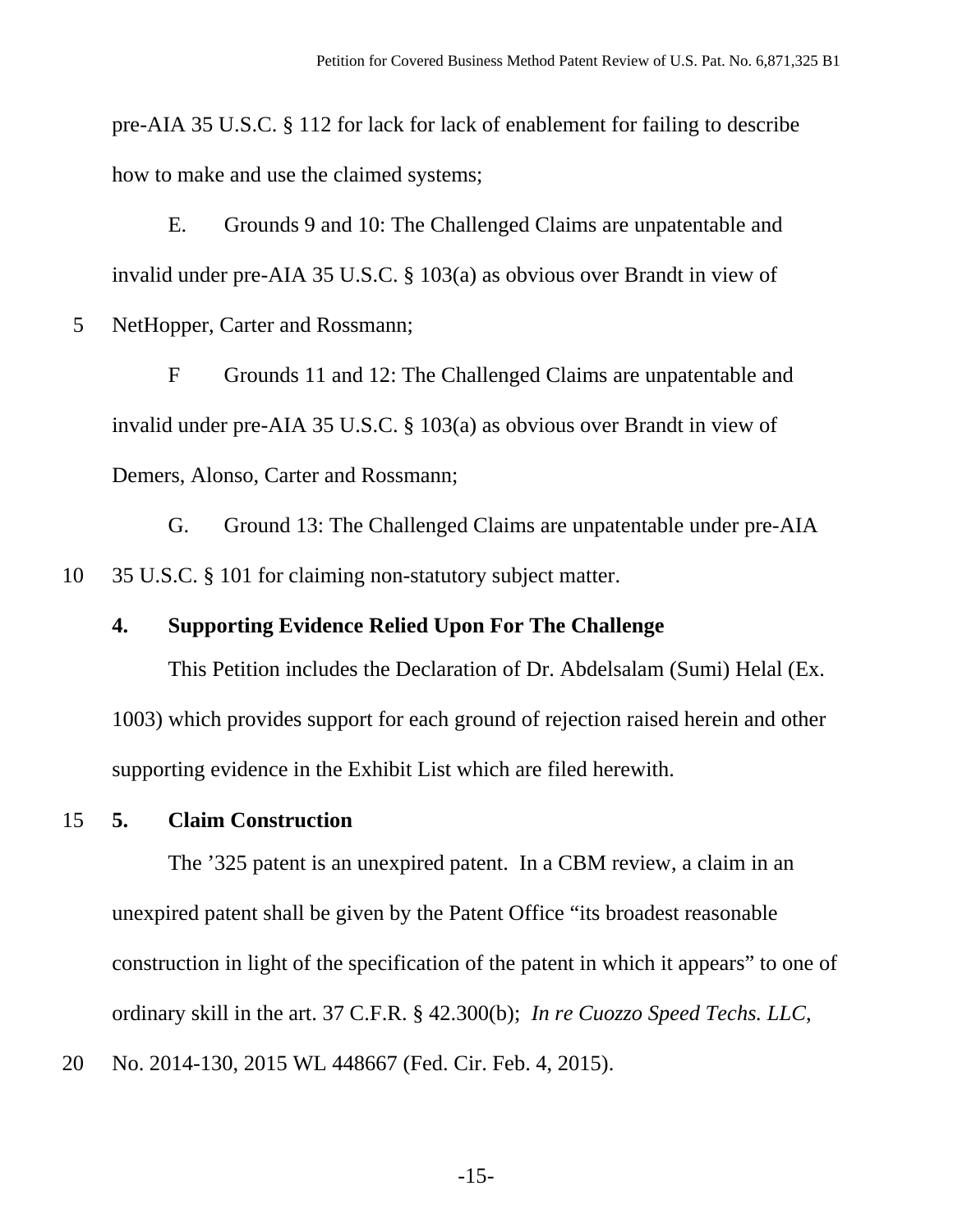#### **6. How Claims Are Unpatentable Under Statutory Grounds**

Pursuant to 37 C.F.R. § 42.204 (b)(2), Section V explains how Claims 11-13 and 15 of the '325 patent are unpatentable, and includes the analyses of invalidity based on failure to meet requirements under pre-AIA 35 U.S.C. § 112, invalidity

5 under pre-AIA 35 U.S.C. § 103(a) and the identification of where each element of the claim is found in the prior art of patents or printed publications, and invalidity for claiming non-statutory subject matter under pre-AIA 35 U.S.C. § 101.

# **IV. OVERVIEW OF THE '325 PATENT**

#### **A. SUMMARY OF THE '325 PATENT**

- 10 The '325 patent issued from a continuation of the application that issued as the '850 patent. The '325 patent is directed to computerizing hospitality-related activities using the Internet and handheld wireless devices. The Challenged Claims (11-13 and 15) each recite "[a]n information management and synchronous communications system for use with wireless handheld computing devices and the
- 15 internet." *Id.at* 17:4-18:32, 18:36-38.<sup>1</sup> Although the '325 patent specification provides some discussion related to the Challenged Claims, much of the specification deals with "menu generation" subject matter that relates to Claims 1- -

<sup>1</sup> The '325 patent uses "synchronous communications" to refer generally to communications in a system which synchronizes applications and data, despite its different and well-established meaning in the art. *See* Ex. 1050 at 430.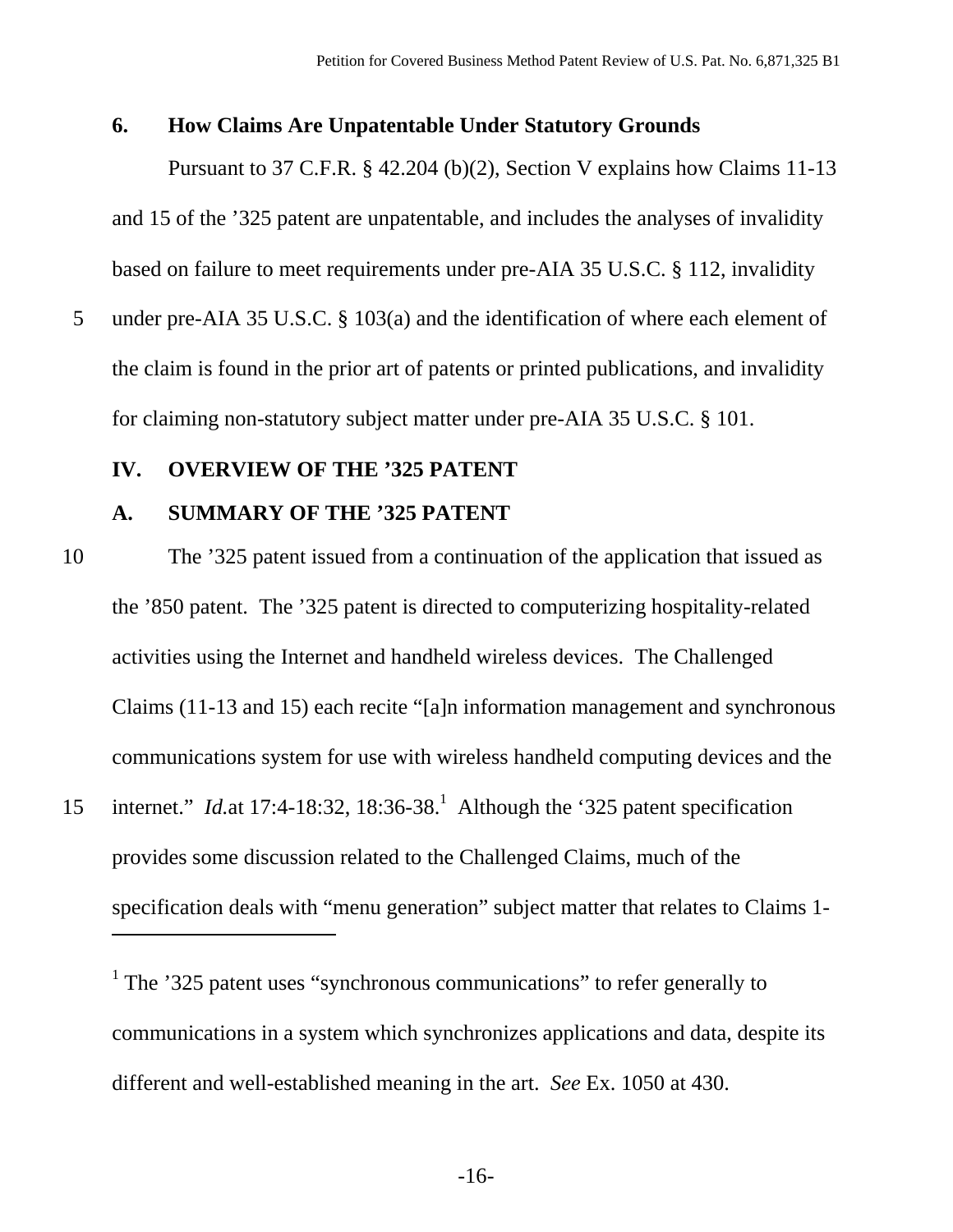10 of the '325 patent which are not challenged in this Petition.

 The specification of the '325 patent provides context for understanding the claimed invention. The specification acknowledges that "[t]he use of wireless handheld devices in the restaurant and hospitality industry [was] becoming 5 increasingly pervasive." Ex. 1002 at 3:45-48. On the other hand, "software for fully realizing the potential for handheld wireless computing devices [had] not previously been available." *Id.* at 2:3-12. As a result, "paper-based ordering, waitlist and reservations management [had] persisted in the face of widespread

10 The '325 patent purports to describe software and features that the hospitality industry had been waiting for: "The information management and synchronous communications system of the present invention features include fast synchronization between a central database and multiple handheld devices, synchronization and communication between a Web server and multiple handheld

computerization in practically all areas of commerce." *Id.* at 2:38-41.

- 15 devices, a well-defined API …." *Id.* at 3:64-4:9. The specification of the '325 patent, however, provides no disclosure of any new technologies or new combinations of known technologies for achieving the above features. The specification merely lists out purported features of the alleged invention and refers to conventional uses of technologies that were well known in the art.
- 

20 The '325 patent specification fails to describe any specific computer-based

-17-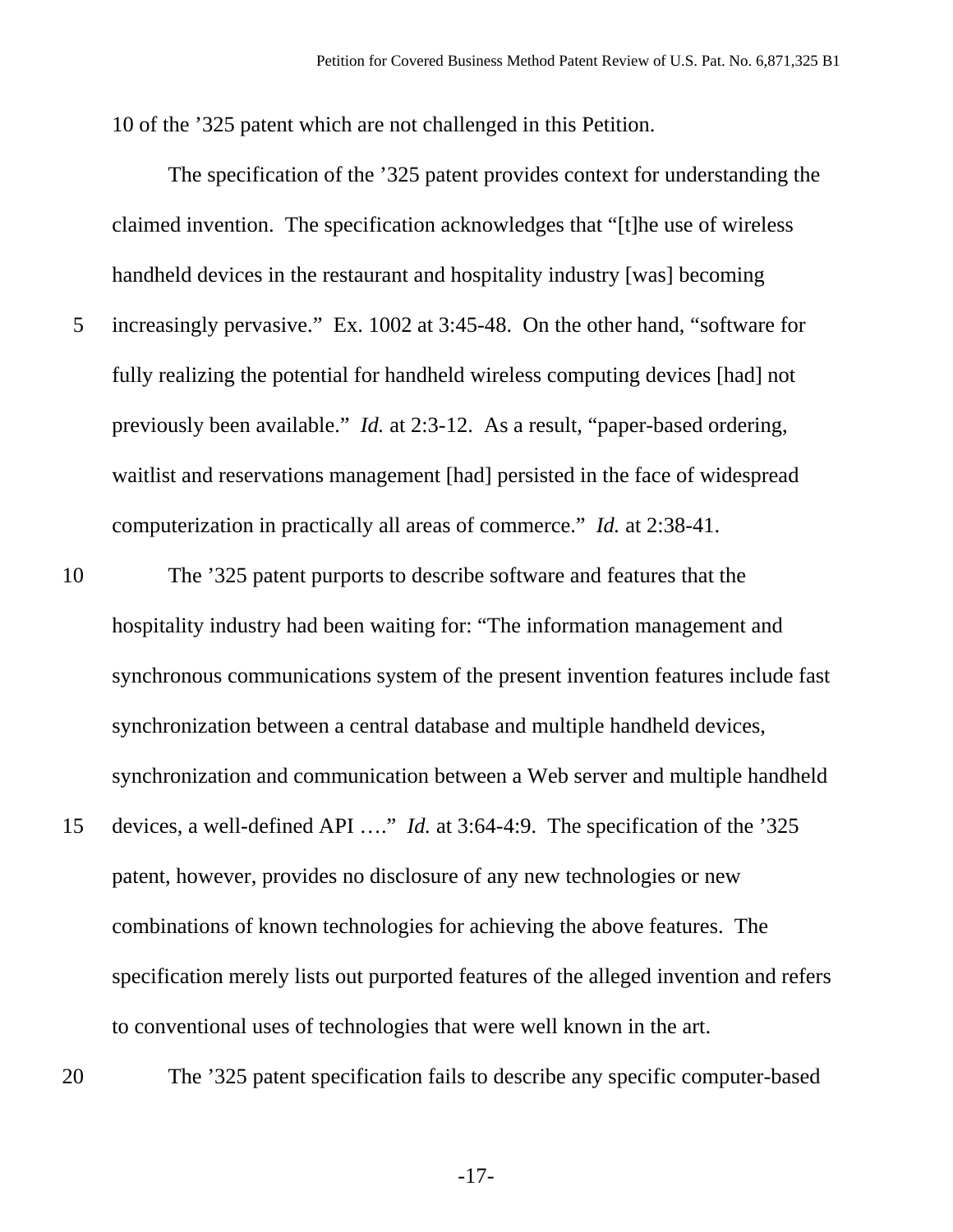approach or system that achieves synchronization between a central database, a wireless handheld computer device, a web server and a web page as recited in Claims 11-13 and 15. None of the seven figures in the '325 patent shows an embodiment of "an information management and synchronous communications 5 system for use with wireless handheld computing devices and the internet" recited by each of the Challenged Claims. Ex. 1002 at 16:1-47.

The '325 patent specification states that a "communications control module" provides a "single point of entry [that] works to keep all wireless handheld devices and linked web sites in synch with the backoffice server applications so that the

10 different components are in equilibrium at any given time and an overall consistency is achieved." *Id.* at 4:10-23 and 11:37-49. Yet the specification provides almost no information as to the implementation of the communications control module other than that it runs on a "desktop pc" and "monitors and routes all communications to the appropriate devices." *Id.* at 9:35-54.

15 The Challenged Claims each recite a "wireless handheld computing device" but the '325 patent specification does not disclose any novel technologies or features to enable or improve wireless synchronization. The specification briefly discusses wireless messaging between the handhelds and beepers (*id.* at 11:62- 12:13), but no specifics are provided as to how the handheld devices communicate 20 wirelessly with any of the components recited in Claims 11-13. The description of

-18-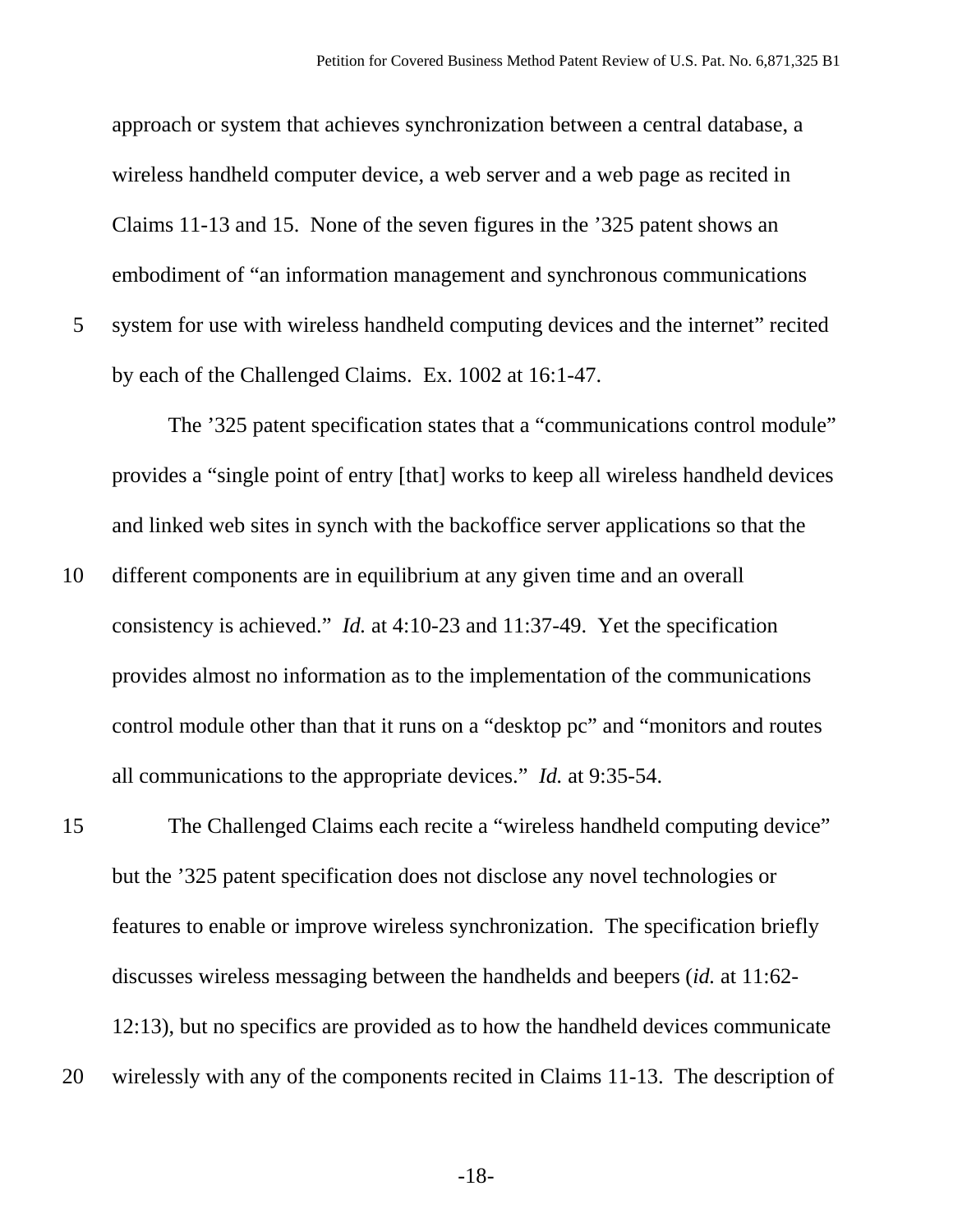downloading a menu to a handheld "in conformance with the preferred embodiment" is of a user-guided download process, and it is unclear whether the device is connected wirelessly to the "desktop PC" or not. *Id.* at 6:33-36, 8:59-9:6.

The '325 patent specification admits that the components of the claimed 5 system are nothing new: "The preferred embodiment of the invention uses typical hardware elements." *Id.* at 5:39-43. The server runs a Windows operating system and includes unspecified "web server software" and "database software." *Id.* at 5:58-61. Other than noting that hyperlinks will probably be used (*id.* at 12:54-56), no explanation is given as to how the claimed web technologies are used in the

10 claimed system. The handheld wireless devices run the Windows CE operating system which "provides … built-in synchronization between handheld devices [and] internet and desktop infrastructure." *Id.* at 11:9-16.

The '325 patent specification states that "a set of software libraries described herein ... not only enhances the basic Windows CE® functionality by adding new

- 15 features but also maximizes the full potential of wireless handheld computing devices." *Id.* at 11:20-25. The features supposed to be achieved by the software libraries include "fast synchronization" between a database, handheld devices, and a web server and other features recited in the Challenged Claims. *Id.* at 11:25-36. However, the specification provides no description of any software libraries, let
- 20 alone software libraries that achieve the recited features. Indeed, the specification

-19-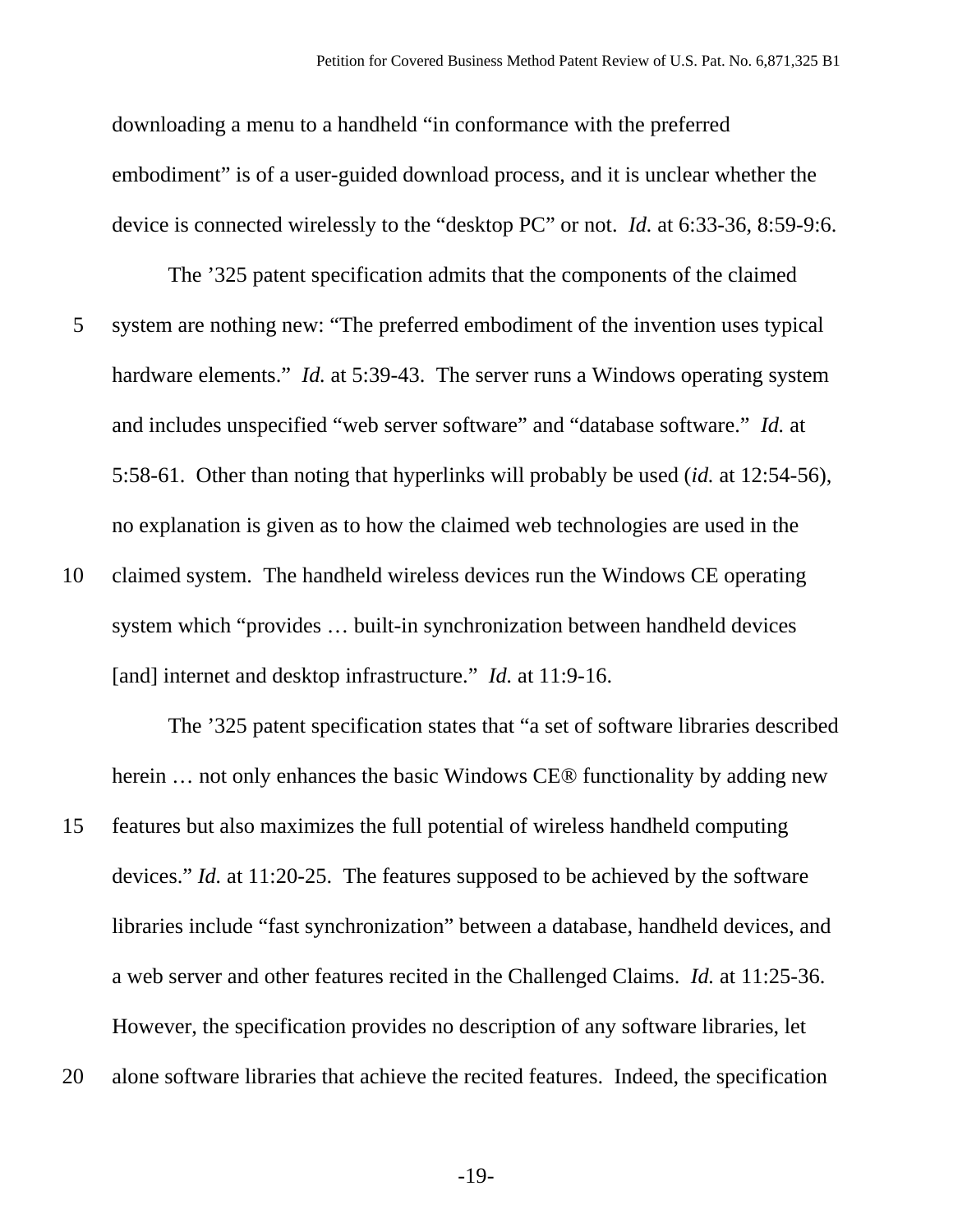admits that the "discrete programming steps" for practicing the invention are "commonly known" and that a description of the software is thus "not necessary to a full description of the invention." *Id.* at 11:56-61.

In summary, the '325 patent describes no technology solution to address or 5 overcome the supposed obstacles to computerization in the hospitality industry. Instead, the '325 patent merely claims a generic system composed of generic computers and software and leaves it to others to work out the implementation details. As shown by the evidence in this Petition, Claims 11-13 and 15 simply recite the same generic system and require it be applied to orders, waitlists, and

10 reservations. *Id.* at 17:4-18:32, 18:36-38. Therefore, the Challenged Claims are invalid and must be canceled on multiple statutory grounds.

#### **B. SUMMARY OF PROSECUTION FILE HISTORY**

The file history of the '325 patent shows that the Challenged Claims were erroneously allowed just like the similar claims in the '850 patent. On Nov. 1,

- 15 2001, a continuation of the application that issued as the '850 patent was filed. The continuation included 93 claims. Ex. 1057 at 28-47; Ex. 1058 at 1. Application Claims 69-83 ultimately issued as Claims 1-15 of the '325 patent. Application Claims 79-81 were independent claims, each reciting the same limitations as Claim 12 of the '850 patent and adding one limitation: "wherein the
- 20 synchronized data relates to orders" (Claim 79); "wherein the synchronized data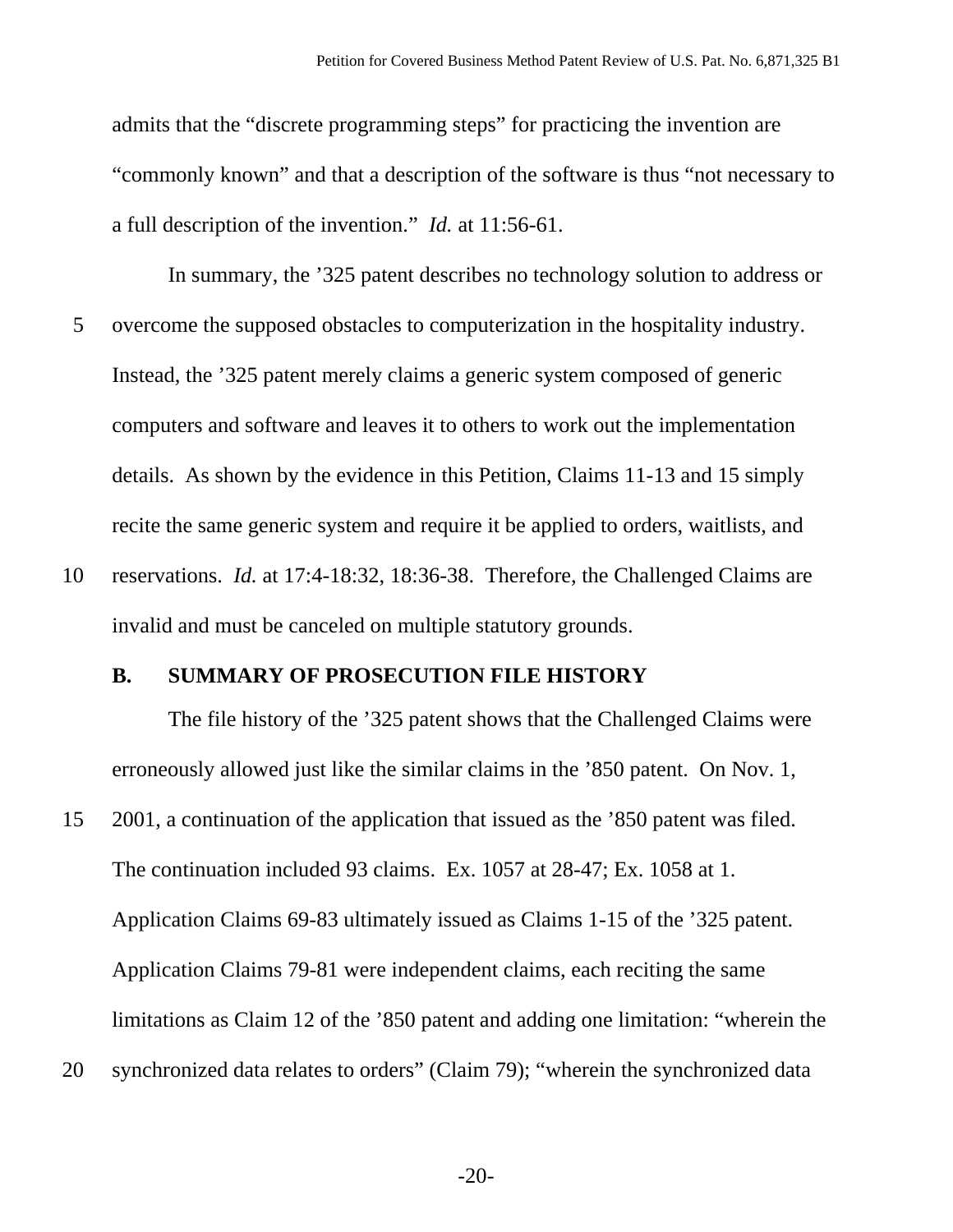relates to waitlists" (Claim 80); and "wherein the synchronized data relates to reservations" (Claim 81). Ex. 1057 at 43-46.

During a telephone interview, prior to any office action, the applicants authorized cancellation of 78 of the 93 claims. Ex. 1060 at 2. The applicants then 5 filed a terminal disclaimer and a notice of allowance issued. Ex. 1059; Ex. 1060.

In the notice of allowance, the Examiner paraphrased application Claim 69, and then identified a limitation of that claim as the reason for allowance: "The present invention is directed to an information management and synchronous communications system for generating and transmitting menus. Each independent

- 10 claim is identified the uniquely distinct features *'wherein the application software facilitates the generation on the second menu by allowing selection of categories and items from the first menu, addition of menu items to the second menu and assignment of parameters to items in the second menu using the graphical user interface of operating system, parameters being selected from the modifier and*
- 15 *sub-modifier menus, wherein second menu is applicable to a predetermined type of ordering'.* The closest prior art, Cupps (US Patent No. 5,991,739) and Chen (US Patent No. 5,724,069) discloses convention of user interactive interface providing an on-line ordering distribution, either singularly or in combination, fail to anticipate or render the above underlined limitations obvious." Ex. 1060 at 2-3.

-21-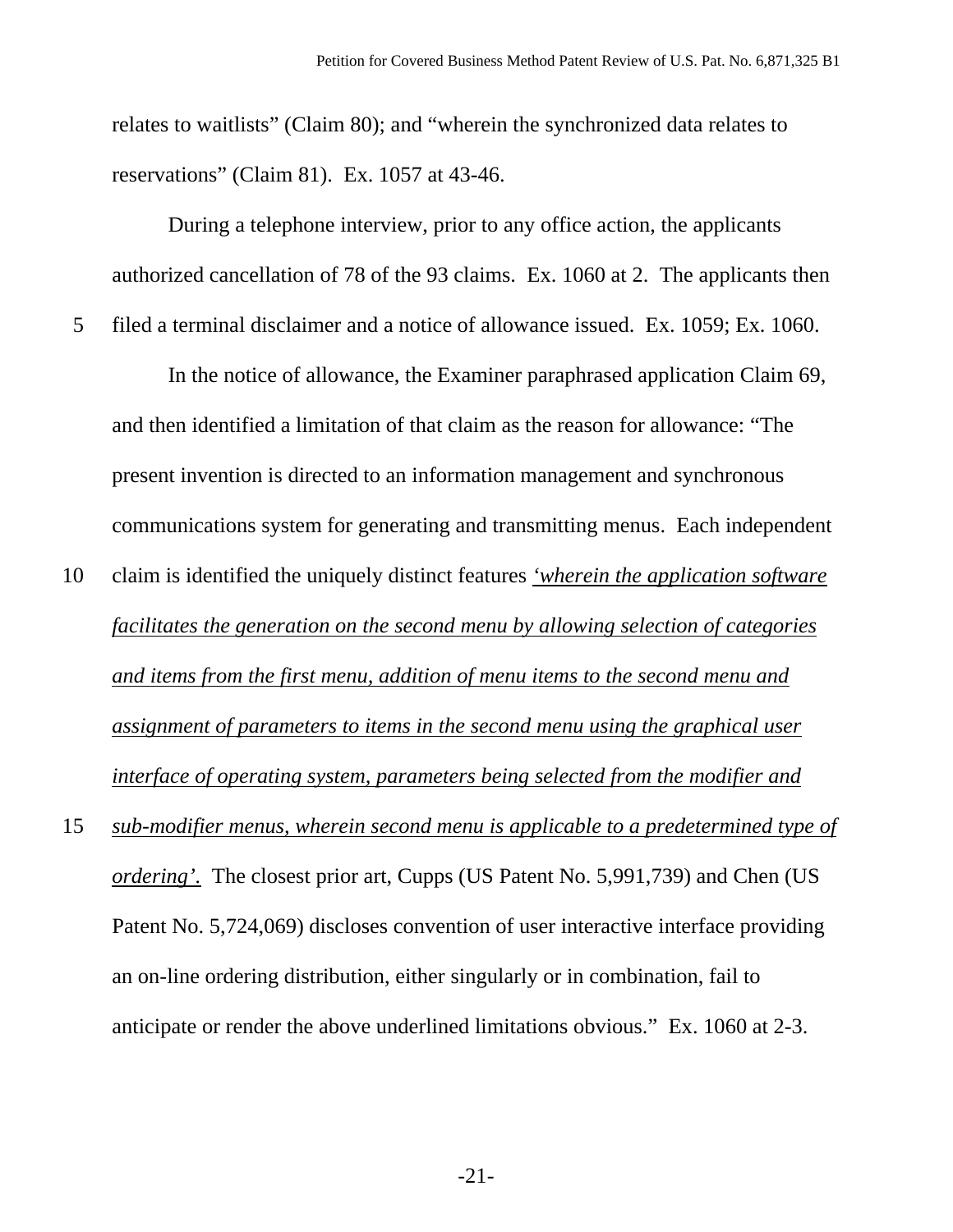Contrary to the Examiner's assertion, the cited menu generation software limitation was *not* part of "each independent claim." The cited limitation was not present in any of application Claims 79-83 which issued as Claims 11-15. Ex. 1057 at 39-46. Thus, the Challenged Claims were erroneously allowed.

### 5 **C. SUMMARY OF CBM2014-00016 PROCEEDING**

Thirty-five parties, including Petitioner Starbucks, sought CBM review of all claims (Claims 1-15) of the '325 patent under 35 U.S.C. §§ 101 and 112 in the CBM2014-00016 proceeding. The Board instituted review of Claims 1-10 under the § 101 ground but denied institution of the other grounds because that petition

10 failed to make the proper showing for those grounds. Ex. 1055 at 27.

As shown by the evidence and analysis in this Petition, compelling new grounds of invalidity under 35 U.S.C. §§ 101, 103, and 112 are raised herein that were not presented before the Board in the CBM2014-00016 proceeding.

# **D. PATENT OWNER'S INTERPRETATION OF CHALLENGED**  15 **CLAIMS IN LITIGATION**

In litigation, Patent Owner broadly interprets the claims to cover conventional client/server configurations in which application data is pulled from a central database and displayed on a client device. For example, Patent Owner framed the invention as follows during a claim construction hearing: "On this slide, 20 we see the client server nature of the invention. We have a central database,

central computer, central server that communicates out through the internet to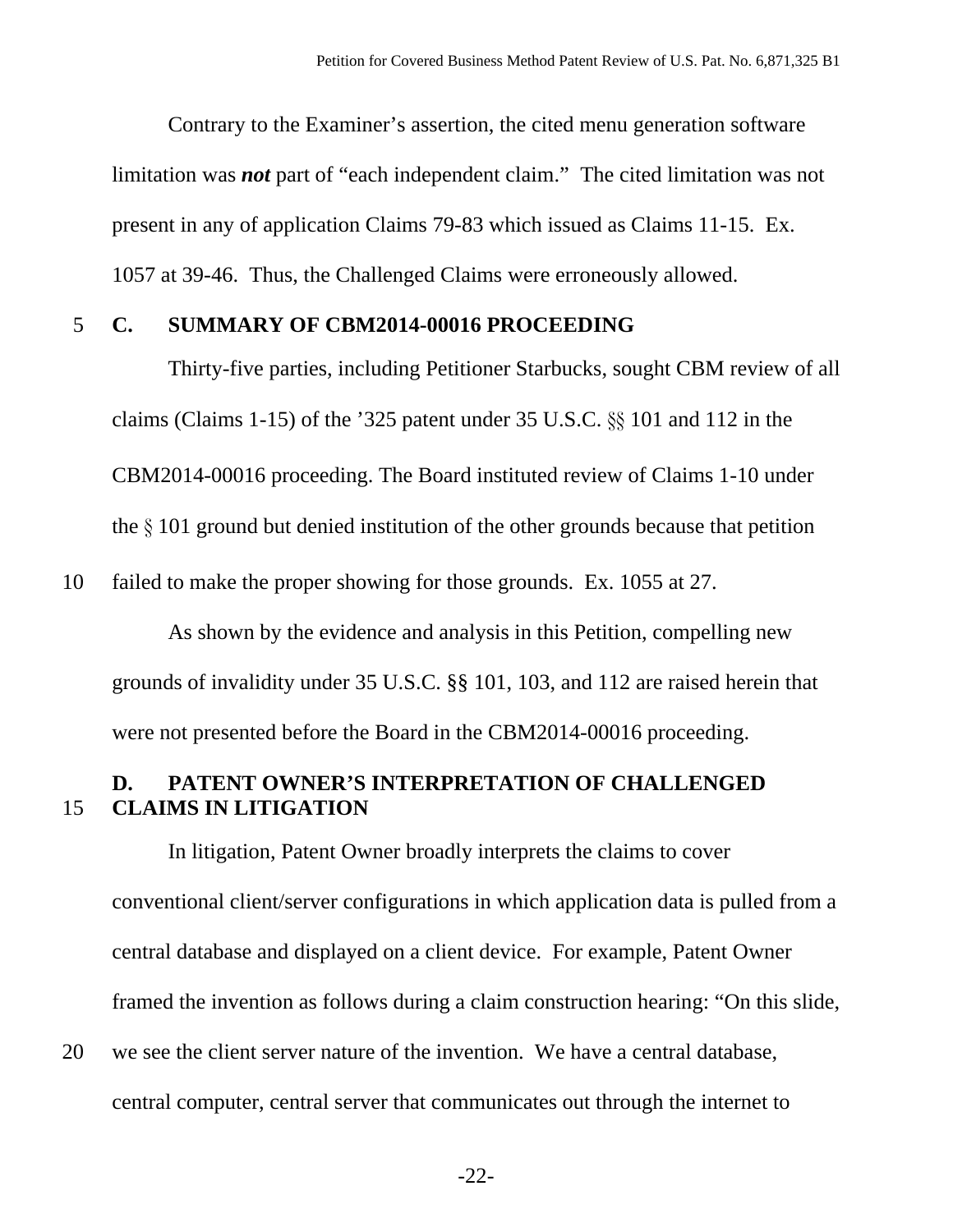provide different types of users on different types of devices the same information that's maintained back at this central database server. *This client server system provides a mechanism which results in the same information presented to any one of these users, no matter the kind of device.*" Ex. 1043 at 11:3-11.

- 5 Patent Owner asserts that the "synchronized" limitation simply requires that consistent data is displayed on different client devices. Ex 1042 at 28 ("'Synchronized' in the claims means that the same information provided to users via the display of user interfaces is presented consistently to different client devices in a client/server system."); *id.* at 29 ("'[S]ynchronizing' hospitality
- 10 applications and data in the claimed system is the maintenance of consistency of information presented to user for 'use' on disparate devices in the system.").

Patent Owner contends that the claims cover handheld devices which access web-based hospitality applications. Ex. 1043 at 22:17-21 ("[F]or example, a single wireless handheld device using a web browser delivering HTML-based web pages

15 connected into the central database over the internet, would satisfy the explicit claim recitations. Nothing more than that is required."). Patent Owner has accused mobile websites of infringement.

# **E. PROPOSED CLAIM CONSTRUCTION**

Petitioner proposes construction of certain claim terms below pursuant to the 20 broadest reasonable interpretation (BRI) standard for covered business method

-23-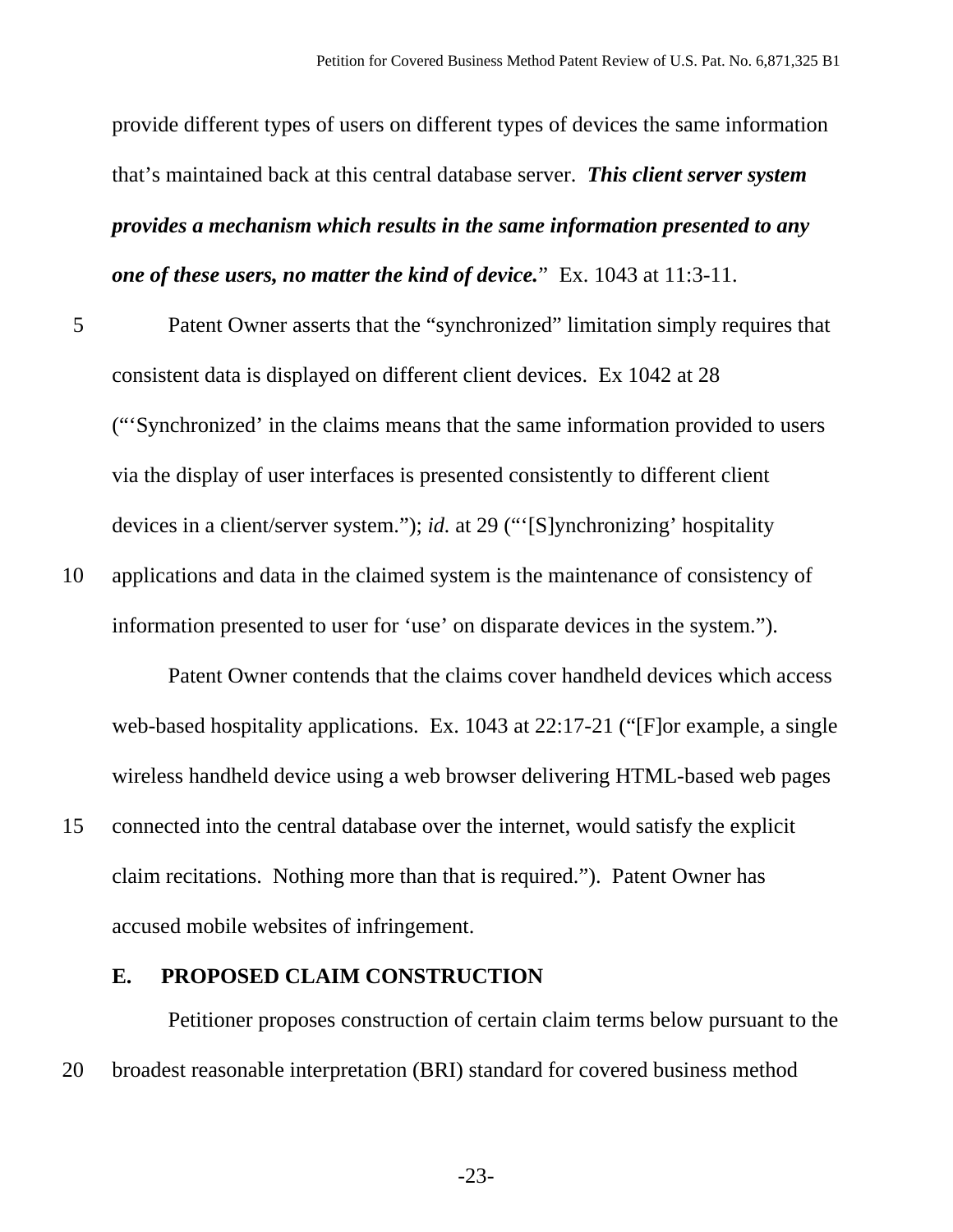patent review. The proposed BRI claim constructions are offered only to comply with 37 C.F.R. § 42.300(b) and for the sole purpose of this Petition, and thus do not necessarily reflect appropriate claim constructions to be used in litigation and other proceedings where a different claim construction standard applies.

5 The proposed BRI construction of each term is the ordinary meaning of the term, including "communications control module" (e.g., Ex. 1002 at 9:35-54, 11:37-55, 4:10-28, 4:54-56) and "hospitality applications" (*e.g.*, *Id*. at 1:56-60, 1:64-2:37, 4:10-13, 11:37-55).

### **F. STATE OF THE ART PRIOR TO THE '325 PATENT**

- 10 The '325 patent specification offers an inaccurate and incomplete characterization of the state of the art around its priority date of September of 1999. As shown by the evidence provided in this Petition, including the cited prior art references and Declaration of Dr. Abdelsalam (Sumi) Helal (Ex. 1003), the claimed technologies were developed and in use well before 1999.
- 15 By the mid-to-late 1990s, a variety of technologies were being used to build web-based applications. The Common Gateway Interface (CGI) enabled interaction between web servers and other programs in order to process user input, dynamically generate web pages, and interface with application databases. Ex. 1019 at 382-390. Microsoft's Active Server Pages (ASP) was a server side
- 20 scripting technology that included similar capabilities. Ex. 1020 at 51-78.

-24-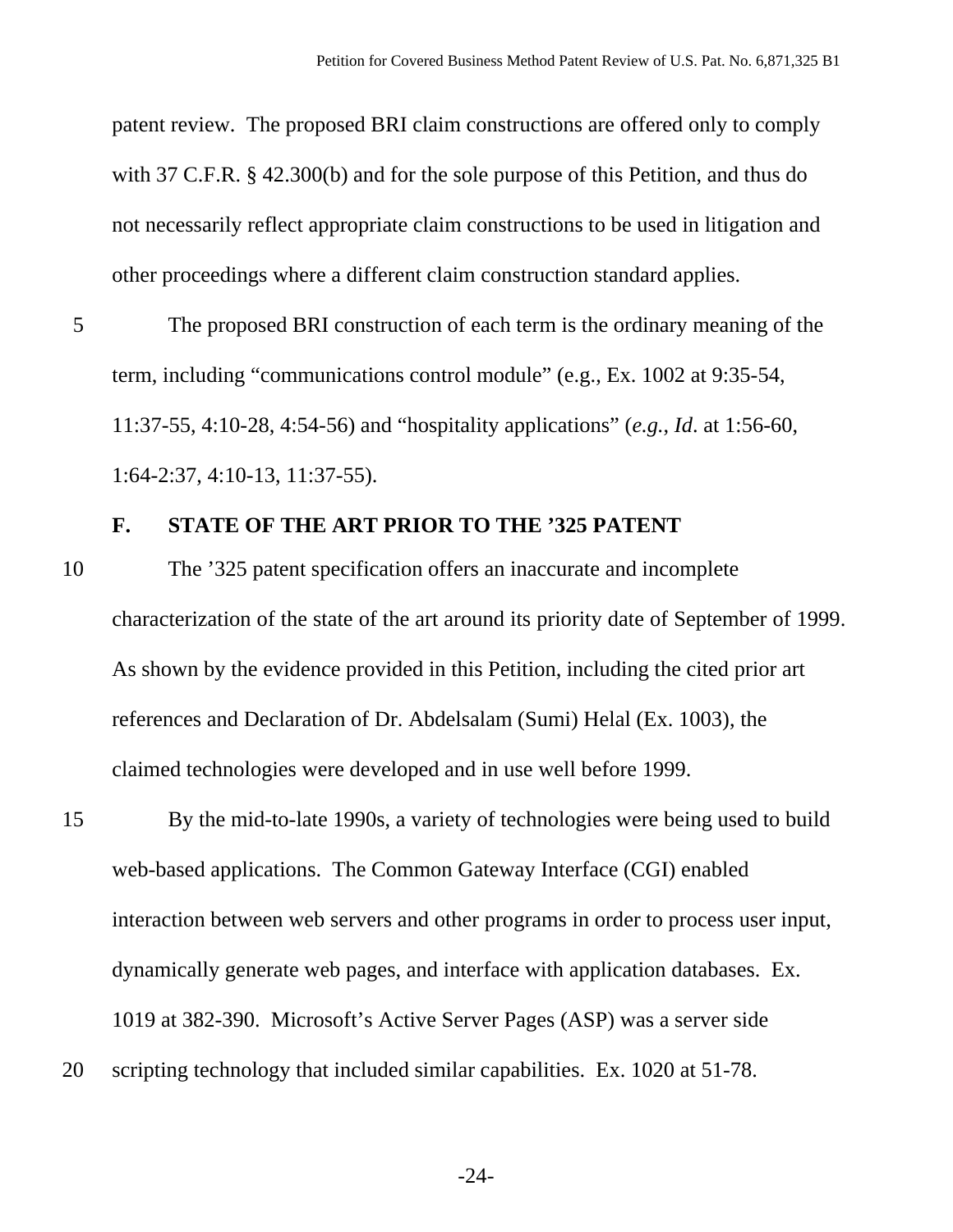A variety of handheld computing devices were also available. Ex. 1023 at 32-42. The Apple Newton PDAs supported PCMCIA card-based wireless modems and synchronization with computers. Ex. 1024 at 5-7, 36, 38; Ex. 1026 at 59-66; Ex. 1027 at 51-58; Ex. 1028 at 125-129. The Nokia 9000i Communicator was a 5 combined handheld computer and cell phone. Ex. 1023 at 40-41. The 9000i included a web browser and could transfer files and data with a PC. Ex. 1029 at 7-  $1 - 7-4$  and  $10-6 - 10-10$ . In 1996, Microsoft released Windows CE, an operating system for portable computers and PDAs. Ex. 1030 at xii – xv; Ex. 1031 at 12-38. Windows CE-compatible software supported database functionality, including

10 synchronization of local data with network databases. Ex. 1031 at 335 – 358.

The Internet and handheld computers were widely used in the hospitality industry by the mid-to-late 1990s. Wireless handheld ordering terminals were well known. Ex. 1033 at 168-169. Numerous web-based resources existed for making reservations. *Id.* at 103-107; Ex. 1034 at 196-206. The use of client/server system 15 architectures in the hospitality industry was also well known. Ex. 1033 at 285-287.

*See also* Ex. 1003 at § V(B) (further discussing the state of the relevant art).

#### **G. LEVEL OF ORDINARY SKILL IN THE ART**

A person of ordinary skill in the art of the '325 patent (POSITA) would have had a Bachelor's degree in computer science, computer engineering, or electrical 20 engineering and two years of experience developing web-based software or other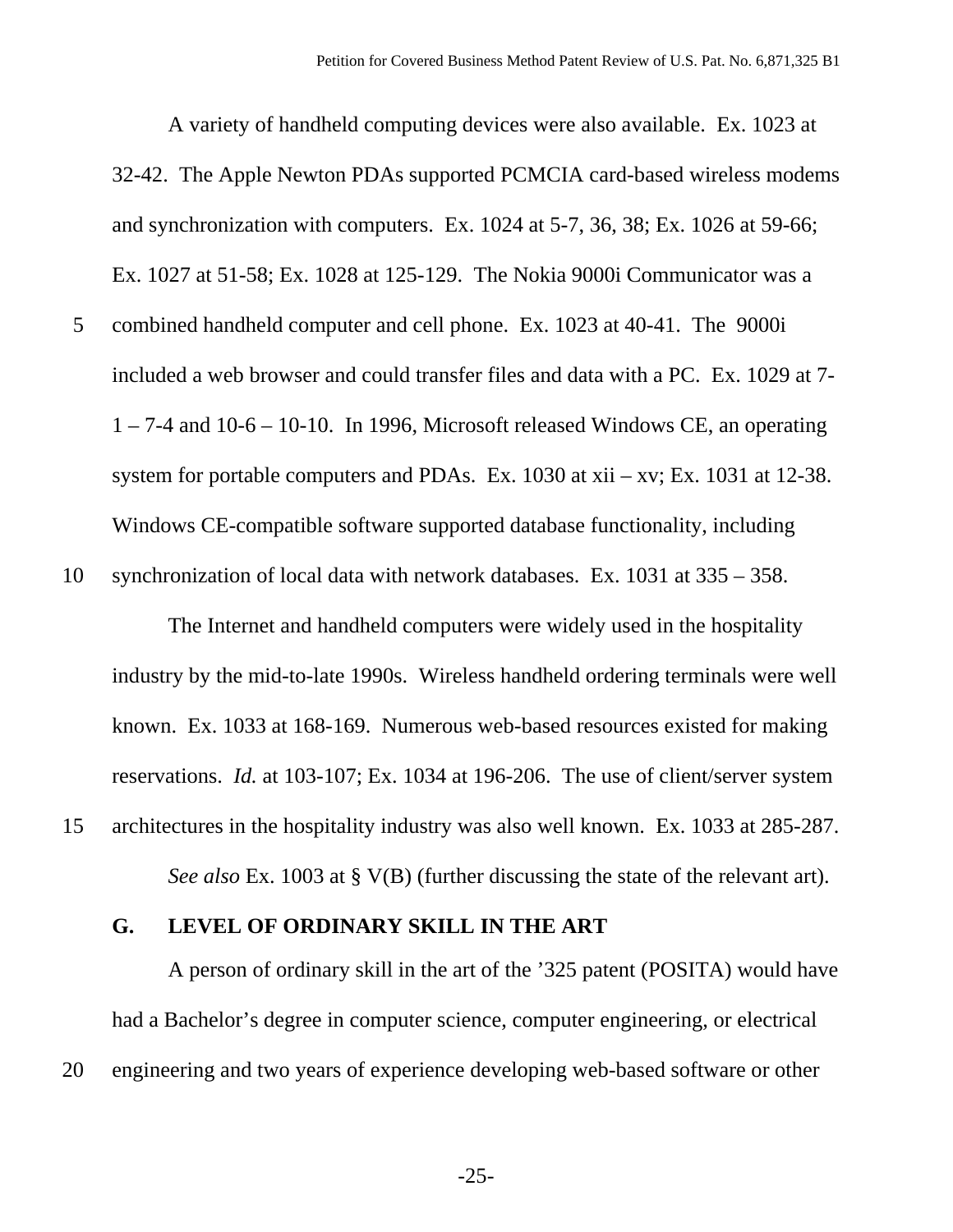software for client/server systems. The POSITA would be familiar with relational databases, handheld computing devices, and basic wireless technologies. This description is approximate and additional programming experience could make up for less education and vice versa. Ex. 1003, Helal Decl., § V(C).

# 5 **V. IT IS MORE LIKELY THAN NOT THAT THAT AT LEAST ONE CLAIM OF THE '325 PATENT IS UNPATENTABLE**

This Petition meets the CBM threshold set forth in 35 U.S.C. § 324(a) because "at least 1 of the claims challenged in the petition is unpatentable." 35 U.S.C. § 324(a). As explained below pursuant to 37 C.F.R. §§ 42.304(b)(4) and

10 42.304(b)(5), Claims 11-13 and 15 are unpatentable under pre-AIA 35 U.S.C. §§ 112, 103(a), and 101 at least for the thirteen grounds listed in Section III(B)(3).

# **A. INVALIDITY OF THE CHALLENGED CLAIMS UNDER 35 U.S.C. § 112**

The Challenged Claims suffer multiple fatal defects and thus are invalid

15 under pre-AIA 35 U.S.C. §112. Because the same claim limitations implicate multiple grounds of invalidity, Petitioner will address the invalidity grounds on a limitation-by-limitation basis. Dr. Helal provides additional analysis and support for these grounds in his declaration, Ex. 1003, at § VIII(A).

#### **1. The "Hospitality Applications and Data" Limitations (Grounds 1-3)**

20 Each of the Challenged Claims recites "an information management and synchronous communications system for use with wireless handheld computing devices and the internet." The first four claim elements recite that "hospitality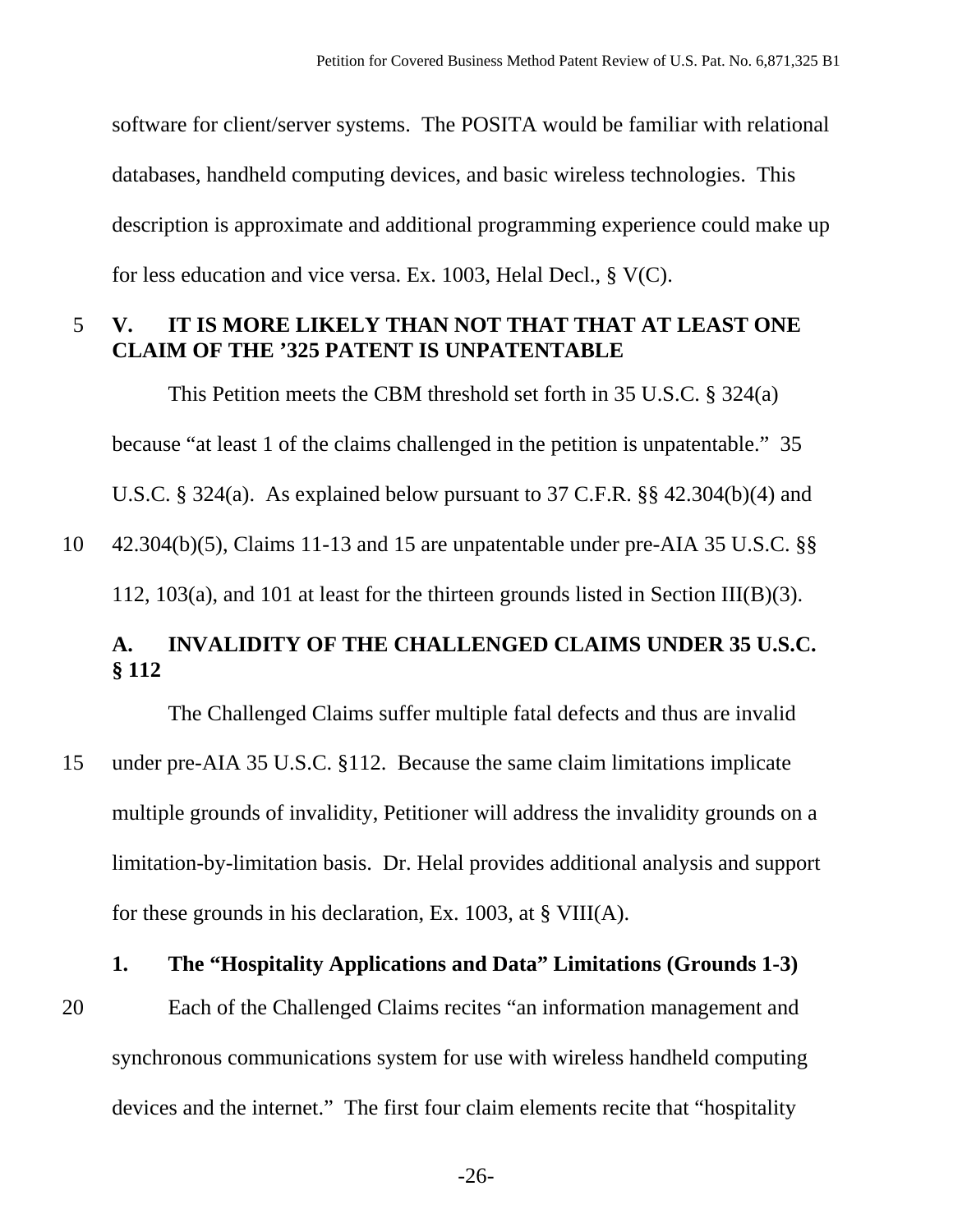applications and data" are stored in four locations: (1) in "a central data base," (2) on "at least one wireless handheld computing device," (3) on "at least one Web server," and (4) on "at least one Web page." Ex. 1002 at 17:4-17, 17:27-39, 18:10- 23 (Claims 11-13). Another limitation recites "wherein application and data are 5 synchronized between the central data base, at least one wireless handheld computing device, at least one Web server and at least one Web page." *Id.* at 17:18-20, 18:1-3, 18:24-26 (Claims 11-13).

# **a. Ground 1: The Challenged Claims are Invalid for Lack of Enablement Because of the "Hospitality Applications and Data" Limitations**

- 10 "To be enabling the specification of a patent must teach those skilled in the art how to make and use the full scope of the claimed invention without undue experimentation." *Magsil Corp. v. Hitachi Global Storage Techs, Inc.*, 687 F.3d 1377, 1380 (Fed. Cir. 2012); 35 U.S.C. § 112, ¶ 1. "*It is the specification, not the knowledge of one skilled in the art, that must supply the novel aspects of an*
- 15 *invention in order to constitute adequate enablement.*" *Genentech, Inc. v. Novo Nordisk, A/S*, 108 F.3d 1361, 1366 (Fed. Cir. 1997).

The '325 patent specification does not describe any system in which hospitality applications and data are stored in the four different locations recited in the Challenged Claims and synchronized between those locations. None of the

20 figures depict any such system. *See In re Wands*, 858 F.2d, 731, 737 (Fed. Cir. 1988) ("absence of working examples" indicates that undue experimentation would

-27-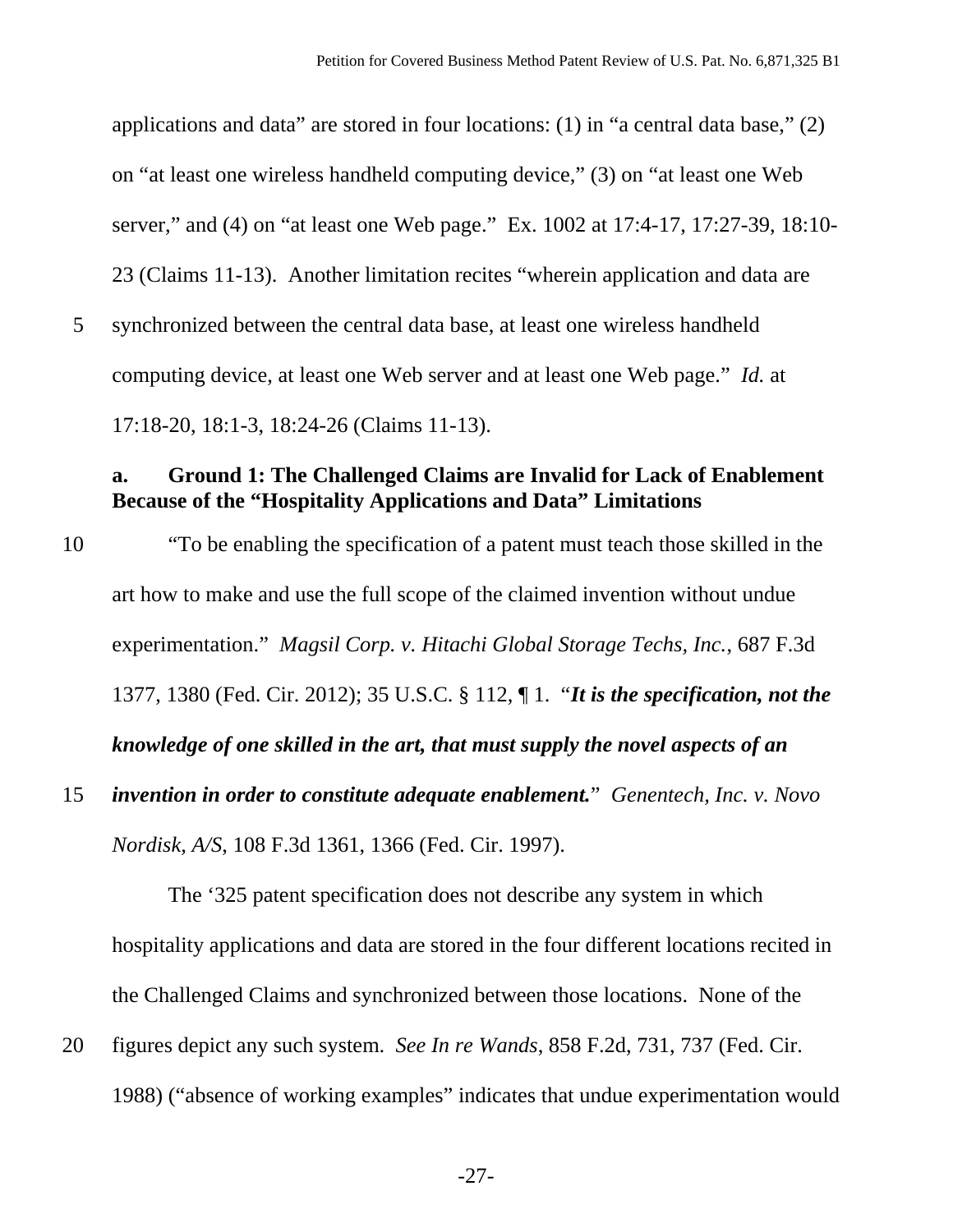be required to practice claims). The "hospitality applications and data" limitations are not discussed individually either. For example, the specification includes no mention of any hospitality applications that are contained in a database, stored on a web server, or stored on a web page. The specification briefly mentions

5 "synchronization" between devices (*e.g.*, Ex. 1002 at 3:64-4:1, 4:19-28; 11:3-8; 11:11-14), but the discussion is so vague that it fails to explain what it means for "applications and data" to be synchronized between the four different locations recited in the claims, let alone teach how such synchronization can be achieved.

Given the lack of guidance in the '325 patent specification, a POSITA would 10 not understand how to make and use a system in which "hospitality applications and data" are stored in the four recited locations and synchronized between those locations. The '325 patent specification fails to teach how hospitality applications can be stored *in a database*. Databases typically contain application data, not applications themselves. The notion of storing applications *on a web page* is also 15 ambiguous. Web pages can be part of an application but web pages do not

typically store applications on them.

The '325 patent specification also fails to teach how hospitality data is stored on a web page as claimed. Some web pages are static and include content that does not change. On the other hand, when web pages are used to display 20 information that does change, the standard approach has long been to dynamically

-28-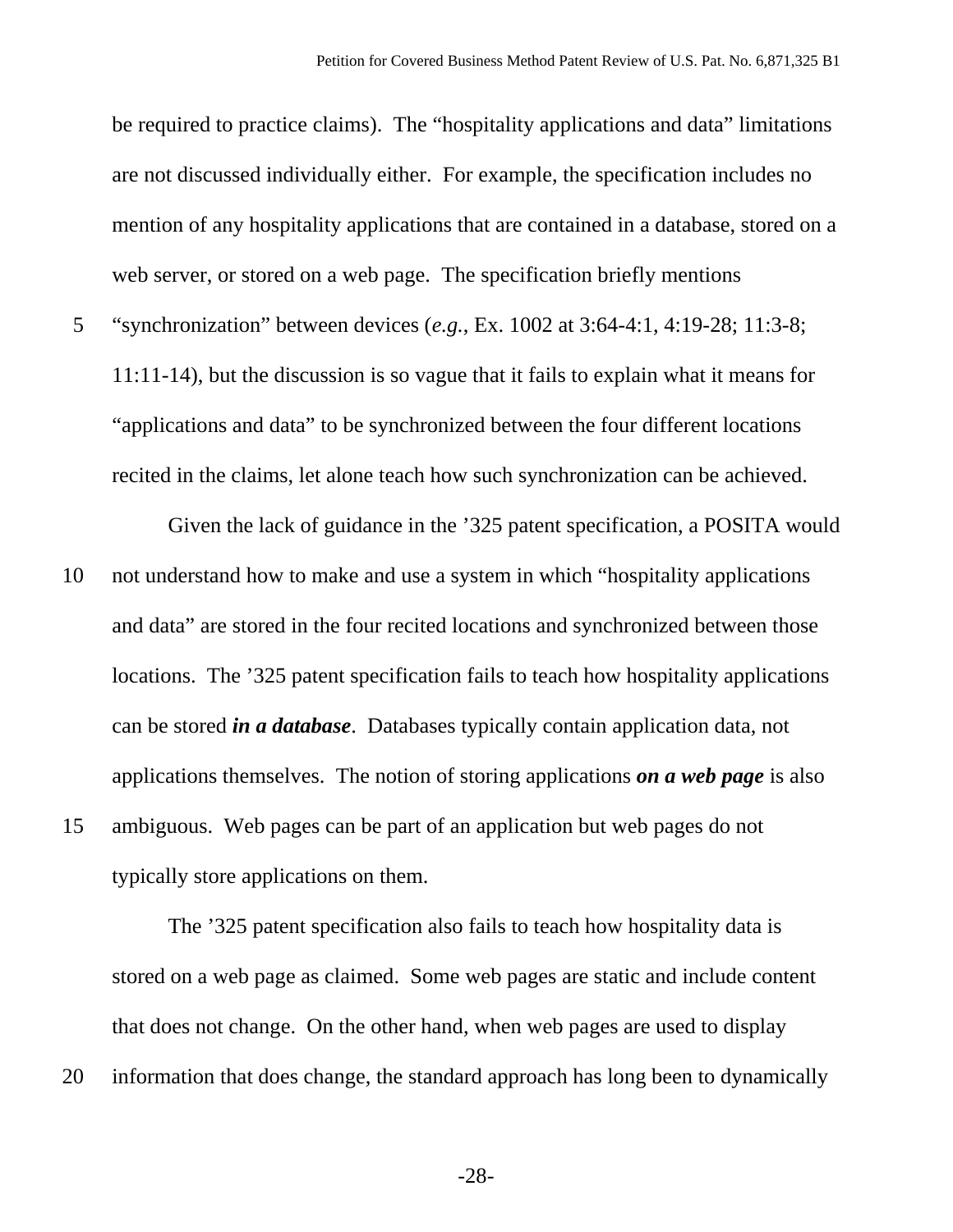generate the web page. When web pages are generated dynamically, the data is retrieved and inserted into the page at the time the client requests the page—the data is not stored on a web page or on the web server.

The specification also does not explain synchronizing *both applications and* 

- 5 *data* as claimed. *See* Ex. 1055 at 15-16 ("synchronized" limitation refers to "system's ability to synchronize applications and data"). Synchronizing applications—as opposed to just application data—is ambiguous. Synchronizing applications between a database, a handheld device, a web server, and a web page is bewildering to a POSITA. The specification neither explains what
- 10 synchronization of applications means nor teaches how it can be accomplished. Claims 11-13 and 15 are thus invalid for lack of enablement under pre-AIA 35 U.S.C. § 112, ¶ 1 with respect to the "hospitality applications and data" limitations. *See also* Helal Decl., Ex. 1003, at § VIII(A)(1)(a).

## **b. Ground 2: The Challenged Claims are Invalid for Being Indefinite**  15 **Because of the "Hospitality Applications and Data" Limitations**

"[A] patent is invalid for indefiniteness if its claims, read in light of the specification delineating the patent, and the prosecution history, fail to inform, with reasonable certainty, those skilled in the art about the scope of the invention." *Nautilus Inc. v. Biosig Instr., Inc.*, 134 S. Ct. 2120, 2124 (2014); 35 U.S.C. § 112, ¶

20 2. In view of the numerous ambiguities associated with the "hospitality applications and data" limitations, the Challenged Claims fail to particularly point

-29-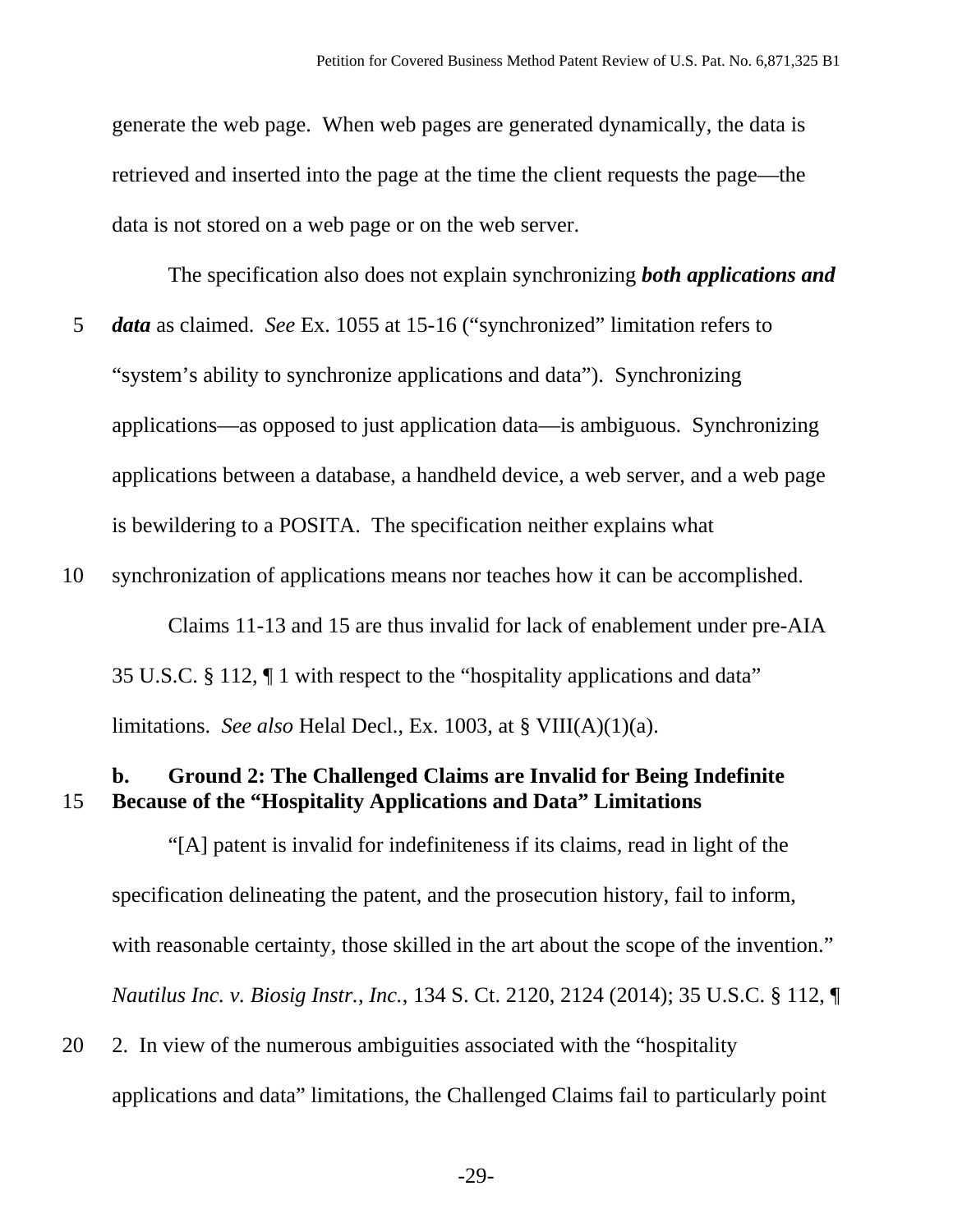out and distinctly claim the subject matter of the claimed invention.

The Challenged Claims do not specify any relationships between the "hospitality applications and data" at one location and the "hospitality applications and data" at another location. For example, there are no antecedent basis 5 relationships among the "hospitality applications and data" stored at the four different locations. It is unclear whether the "hospitality applications and data" stored at the four different recited locations are associated with the same hospitality applications or different hospitality applications. For example, if the hospitality application in the central database were an ordering application, must 10 there be ordering applications stored at the other three locations as well?

Assuming the four separately recited "hospitality applications and data" stored at the four locations in the Challenged Claims are understood to refer to the same hospitality applications, Claims 11-13 and 15 would still be indefinite. Under this interpretation, Claims 11-13 and 15 fail to particularly point out and

- 15 distinctly claim the subject matter related to the four separately recited "hospitality applications and data" at the four locations, *e.g.*, whether the four separately recited "hospitality applications and data" at the four locations are different components of some larger scale hospitality applications or whether they are replicas of the same hospitality applications. Given this ambiguity in Claims 11-13
- 20 and 15, it is also unclear what the additional limitation requiring "wherein

-30-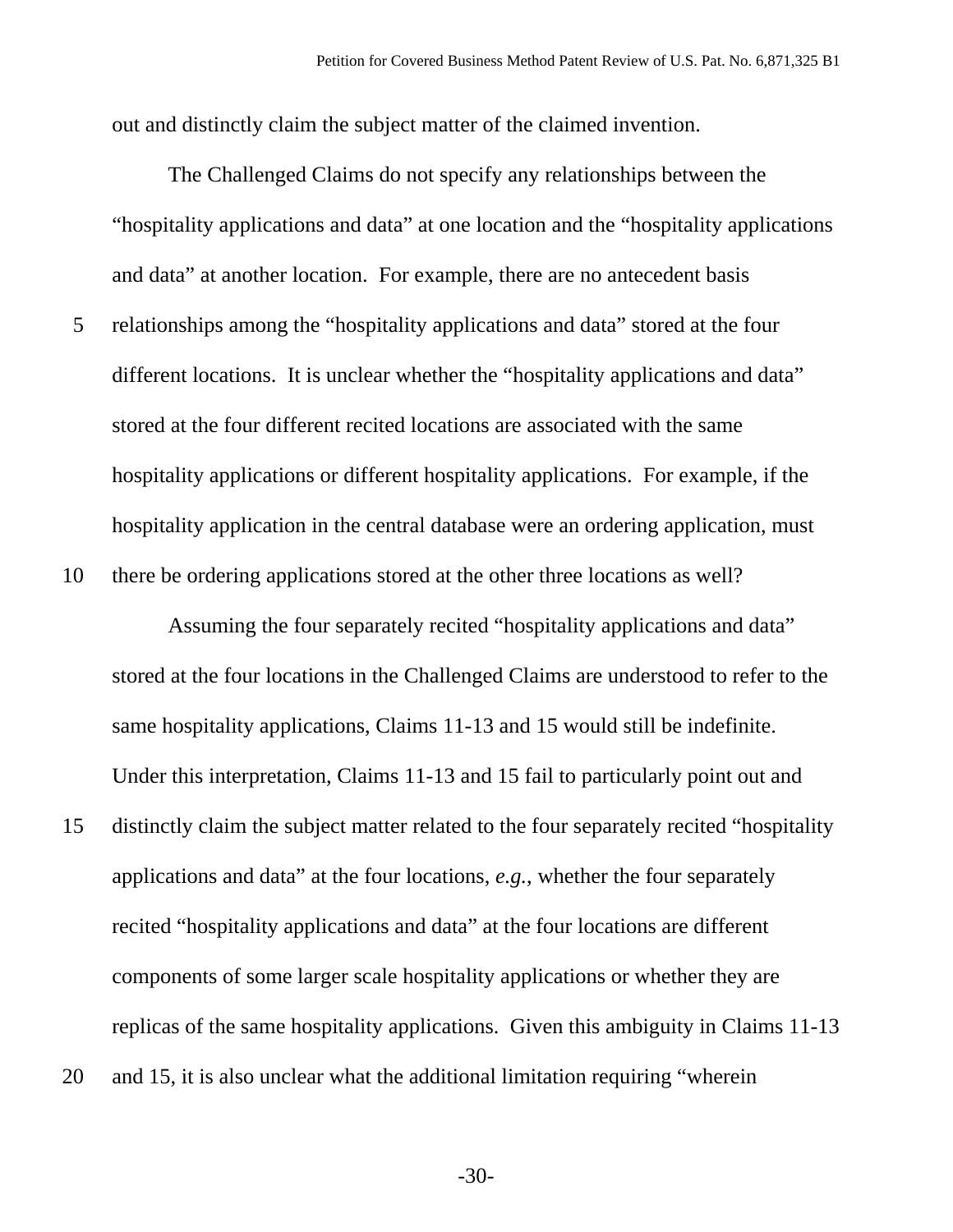applications and data are synchronized between the central data base, at least one wireless handheld computing device, at least one Web server and at least one Web page" in the Challenged Claims would mean.

- On the other hand, if the four separately recited "hospitality applications and 5 data" stored at the four locations in the claimed system are understood as referring to different hospitality applications, Claims 11-13 and 15 would still be indefinite. Under this interpretation, The Challenged Claims fail to particularly point out and distinctly claim the subject matter, *e.g*., whether the four separately recited "hospitality applications and data" stored at the four locations have any
- 10 relationships with one another. Under this interpretation, the meaning of the limitation "wherein applications and data are synchronized between the central data base, at least one wireless handheld computing device, at least one Web server and at least one Web page" in the Challenged Claims is again ambiguous. For example, how would hospitality applications and data be synchronized between the
- 15 central database, the handheld device, the web server, and the web page if there were different types of hospitality applications stored at those locations?

For at least these reasons, Claims 11-13 and 15 fail to inform those skilled in the art about the scope of the claimed invention with reasonable certainty and fail to particularly point out and distinctly claim the subject matter. Claims 11-13 and 20 15 are therefore invalid under pre-AIA 35 U.S.C. § 112, ¶ 2 for being indefinite

-31-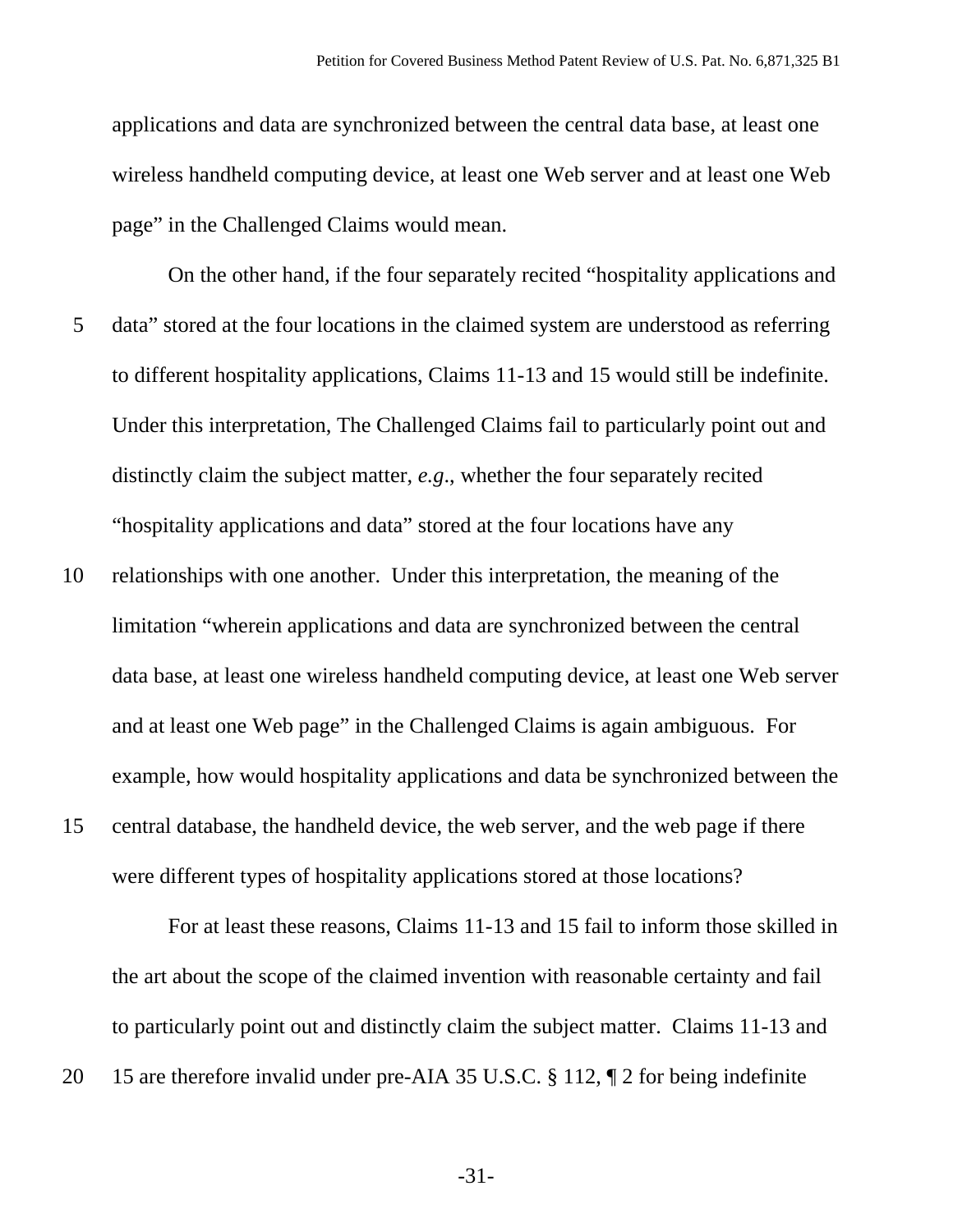and must be canceled. *See also* Helal Decl., Ex. 1003, at § VIII(A)(1)(b).

## **c. Ground 3: The Challenged Claims are Invalid for Lack of Written Description Because of the "Hospitality Applications and Data" Limitations**

The written description of the '325 patent does not "reasonably convey[] to 5 those skilled in the art that the inventor[s] had possession" of the claimed system wherein hospitality applications and data are stored in the four recited locations and synchronized between those locations. *See Ariad Pharma, Inc. v. Eli Lilly and Co.*, 598 F.3d 1336, 1351 (Fed. Cir. 2010) (en banc).

As discussed above, there is no description of any system in which

- 10 hospitality applications and data are stored in the four recited locations and synchronized between those locations. *See Boston Sci. Corp. v. Johnson & Johnson*, 647 F.3d 1353, 1364 (Fed. Cir. 2011) ("Although examples are not always required to satisfy the written description requirement, the lack of any disclosure of examples may be considered when determining whether the claimed
- 15 invention is adequately described."). Further, the vague references to "synchronization" in the specification do not describe synchronization of *both applications and data* between the four locations recited in the Challenged Claims. *See* Ex. 1002 at 2:31-37; 4:23-28; 11:49-55.

The Challenged Claims recite almost identical subject matter to Claim 12 of 20 the '850 patent which was an originally filed claim in the parent application. Original claims *do not* automatically satisfy the written description requirement,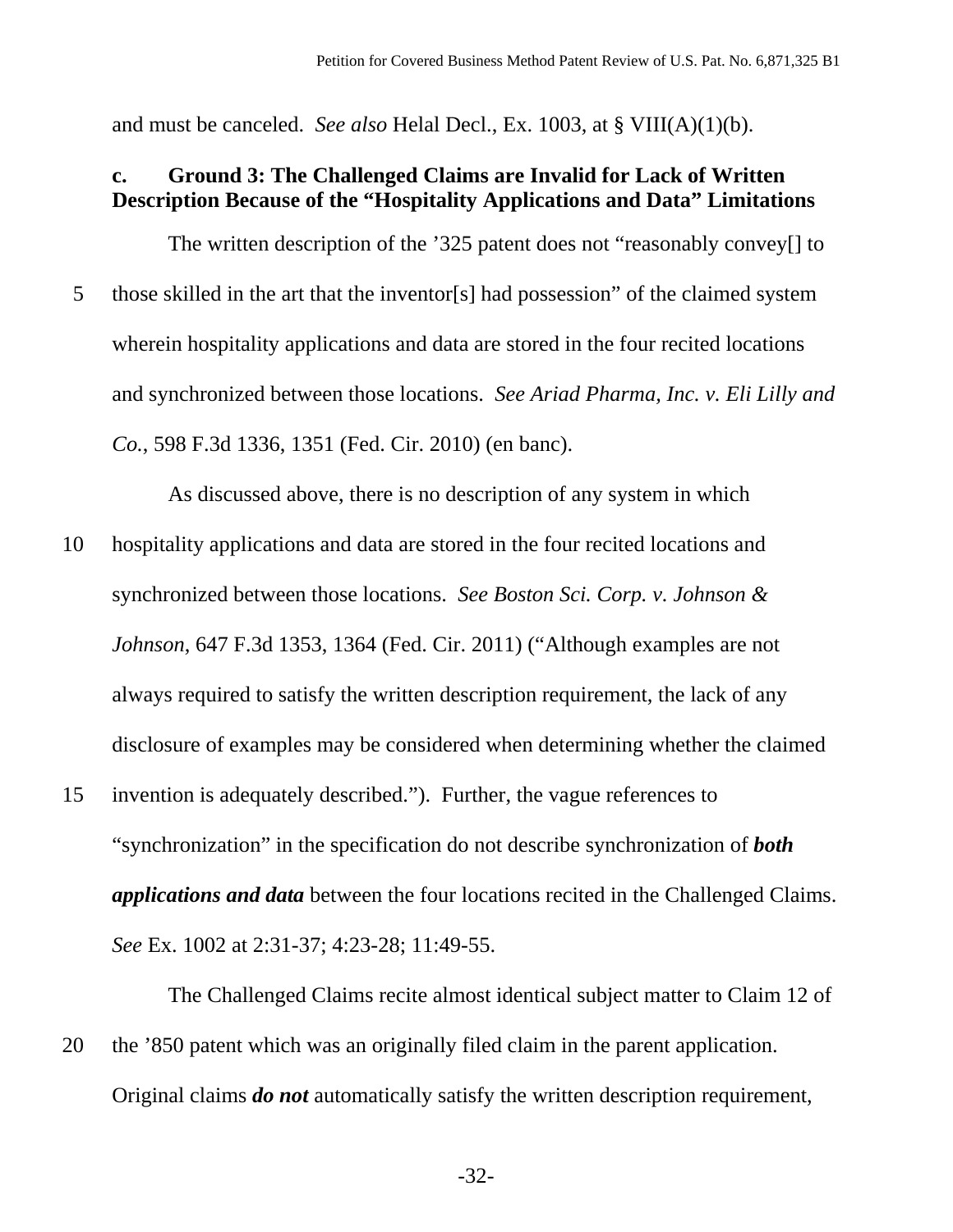however. *Ariad*, 598 F.3d at 1349-51. Where original claims reflect only than a "wish" or "plan" for obtaining the claimed invention, the claims themselves do not provide a sufficient written description. *Id.* at 1351.

Claim 12 of the '850 patent does not provide an adequate written description 5 for the Challenged Claims of the '325 patent, because Claim 12 of the '850 patent amounts to nothing more than a "wish" or "plan" to achieve the claimed system. That claim indicates that the inventors might have wished for a system that synchronized hospitality applications and data between a database, a handheld device, a web server, and a web page. However, nothing within the "four corners

10 of the specification" (*Ariad*, 598 F.3d at 1351) reasonably conveys that the inventors "possessed" any actual solution that achieved their vision. "[A] patent is not a hunting license. It is not a reward for the search, but compensation for its successful conclusion." *Id.* at 1353.

Claims 11-13 and 15 are thus invalid for lack of written description under 15 pre-AIA 35 U.S.C. § 112, ¶ 1. *See also* Helal Decl., Ex. 1003, at § VIII(A)(1)(c).

## **2. The "Communications Control Module" Limitations**

Like the "hospitality applications and data" limitations discussed above, the "communications control module" limitations of the Challenged Claims implicate multiple grounds of invalidity under pre-AIA 35 U.S.C. § 112, ¶ 1 and ¶ 2.

20 "Communications control module" is recited in each of the Challenged Claims as

-33-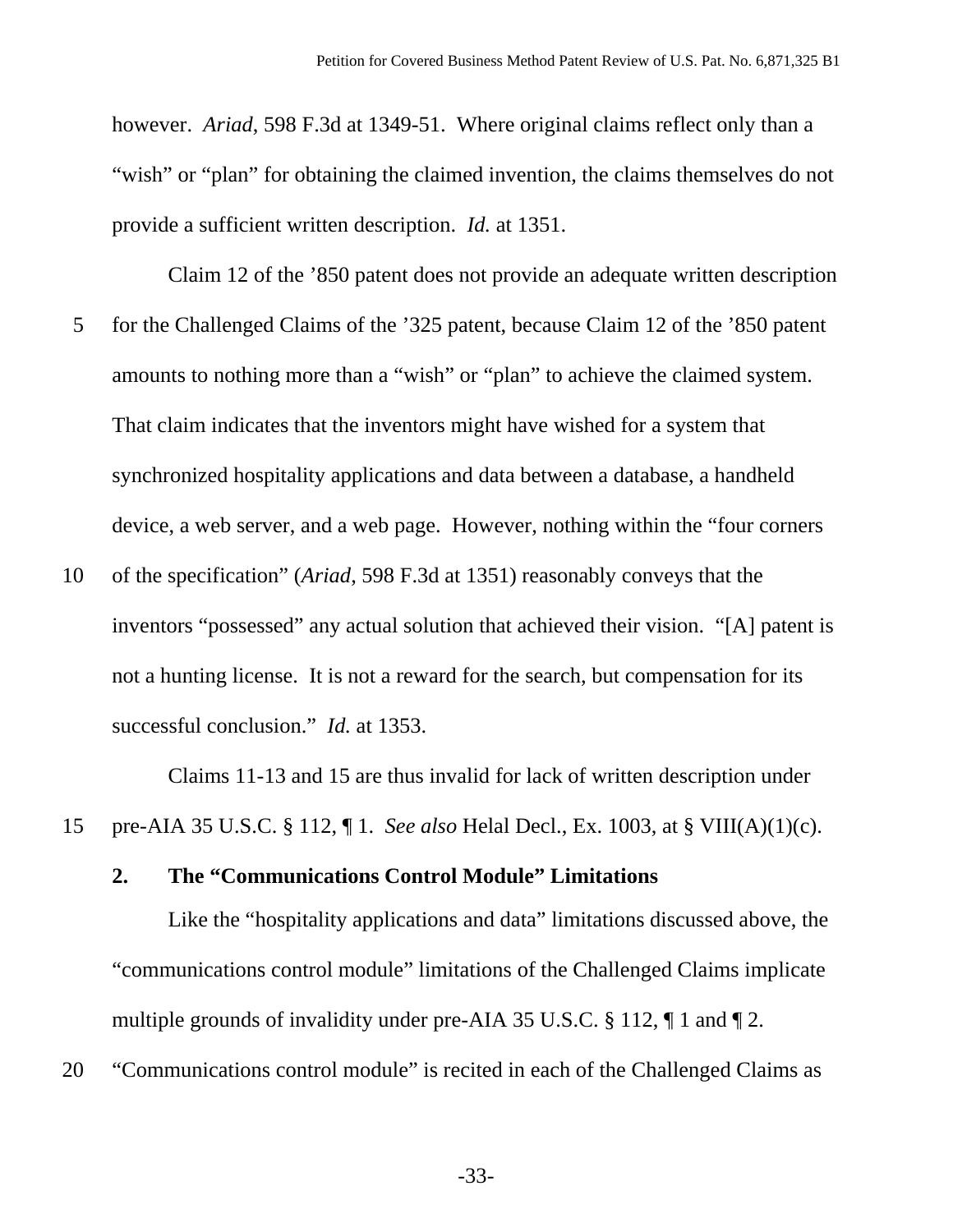"an interface between the hospitality applications and any other communications protocol." Ex. 1002 at 17:17-26, 17:39-18:9, 18:23-32 (Claims 11-13).

# **a. Ground 4: The Challenged Claims are Invalid for Lack of Enablement Because of the "Communication Control Module" Limitations**

- 5 The '325 patent specification fails to provide an enabling disclosure of the claimed "communications control module." The specification suggests that the communications control module is the key to synchronization: "The synchronous communications control module discussed above provides a single point of entry . . . . The single point of entry works to keep all wireless handheld devices
- 10 and linked Web sites in synch with the backoffice server (central database) so that the different components are in equilibrium at any given time and an overall consistency is achieved." Ex. 1002 at 11:37-55; 4:10-28.

Despite its seeming importance, the communications control module is only briefly discussed in a few places in the '325 patent specification. Ex. 1002 at 9:35-

15 54, 11:37-55, 4:10-28. The specification states that the communications control module runs on a "desktop PC" and "monitors and routes all communications to the appropriate devices." *Id.* at 9:35-54. However, the specification offers no teachings as to (a) how the module knows which device(s) should receive any given message, and (b) how the module actually communicates with a database, a 20 web server, a web page, or a handheld device.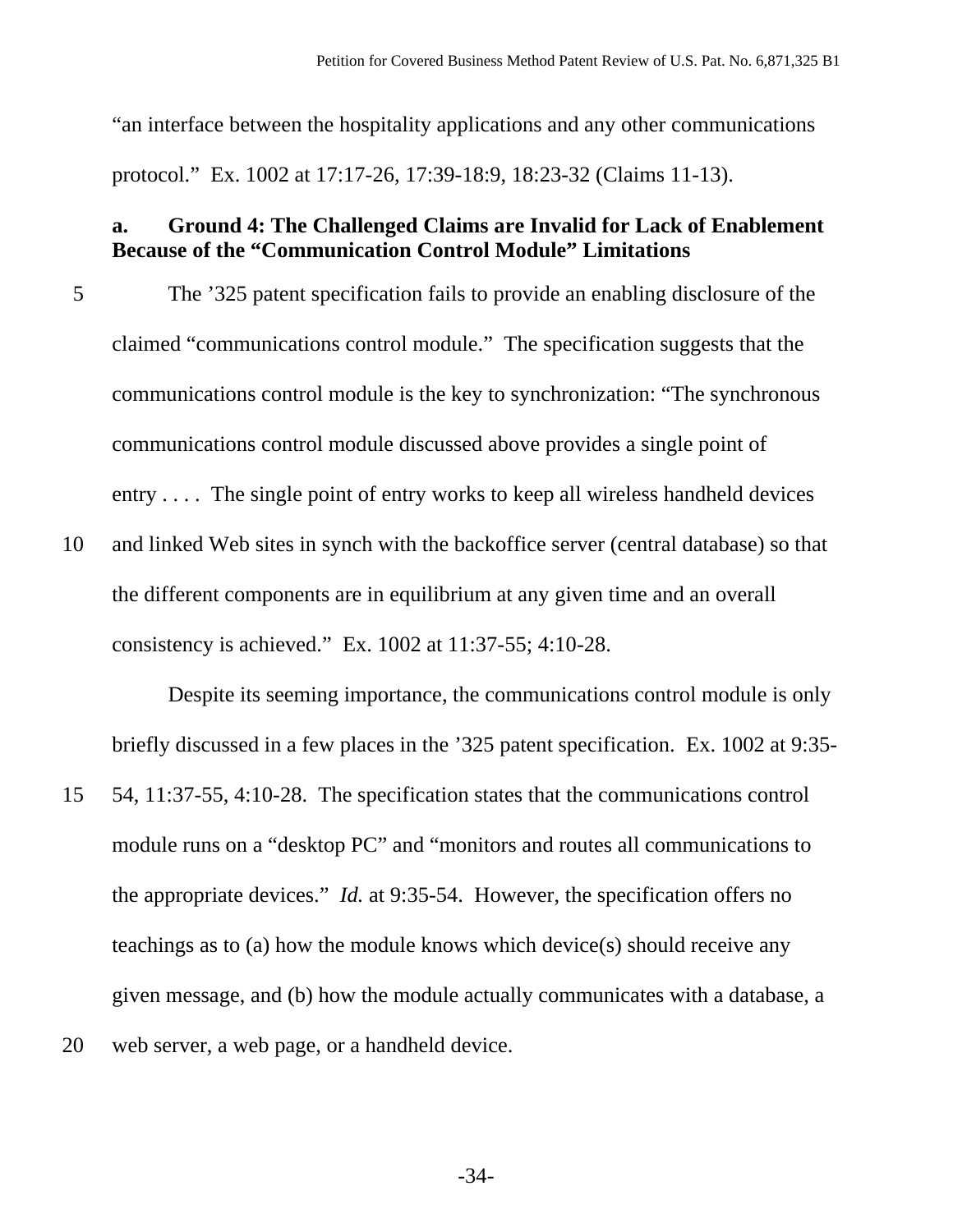The specification of the '325 patent does not teach how "the communications control module is an interface between the hospitality applications and any communications protocol" as claimed. Regarding this limitation, the specification states that the communications control module is a "layer that sits on

- 5 top of any communication protocol and acts as an interface between hospitality applications and the communication protocol and can be easily updated to work with a new communication protocol without modifying the core hospitality applications." Ex. 1002 at 4:14-18; 11:40-45. The claim language and specification suggest a software configuration like the one shown here in which
- 10 hospitality applications run on top of the communications control module "layer" and rely on that communications control module layer to handle communications.



 A POSITA would recognize that the communications control module is 15 characterized as an "abstraction layer" which shields the applications from the details of, and changes to, the communication protocols. Abstraction layers were well known in the art. *See* Ex. 1036 at 31-51. Implementing the communications control module as an abstraction layer that manages communications for the hospitality applications would explain why the module "can be easily updated to 20 work with a new communication protocol without modifying the core hospitality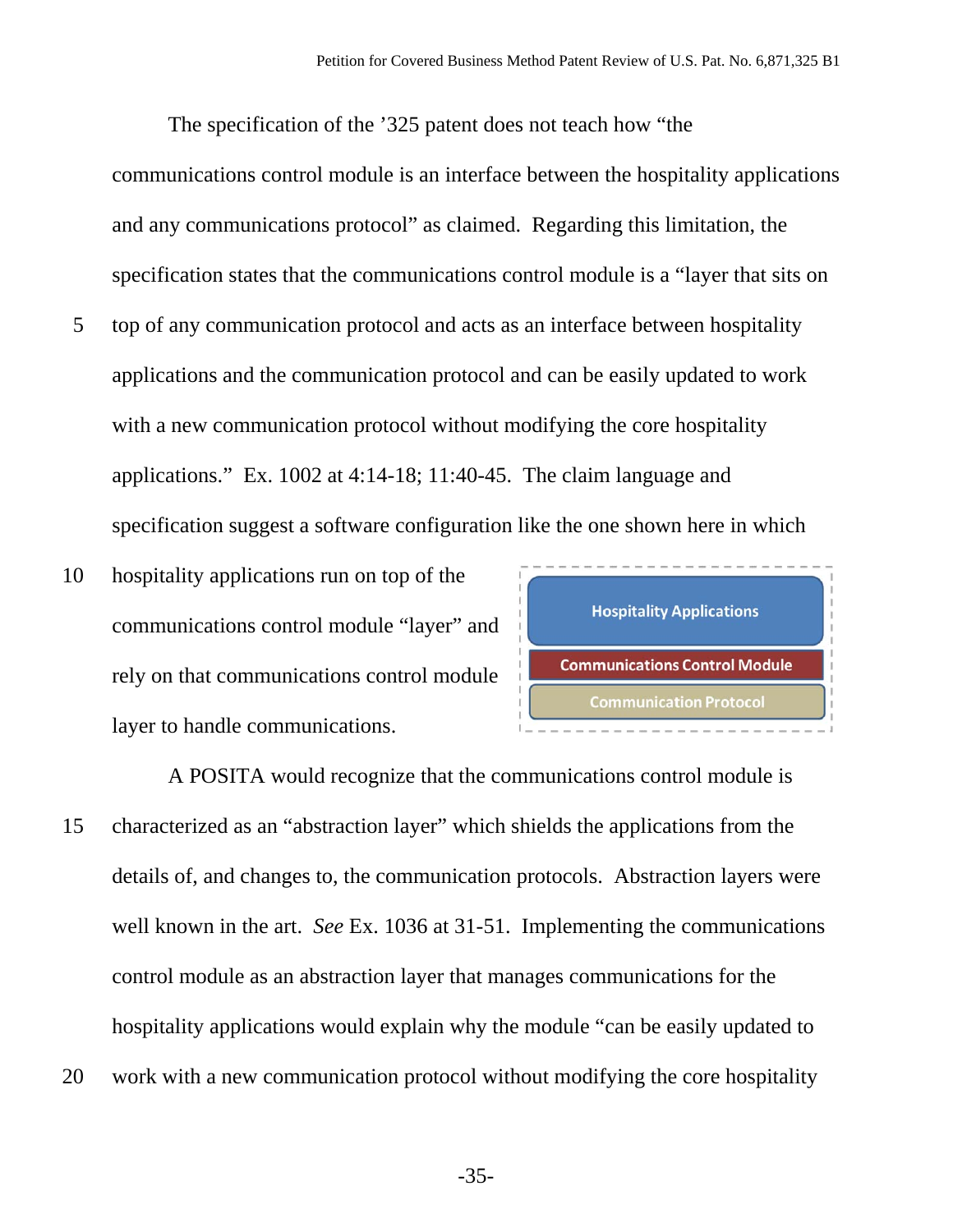applications." Ex. 1002 at 4:16-18.

In a vacuum, there is no problem with the communications control module being an abstraction layer that manages communications and deals with communication protocols. Such a design would require the communications 5 control module layer to be present on every device and computer that runs the hospitality applications, however, because without that layer, the applications would have no ability to communicate. The suggestion that the communications control module is a software layer that is included on all devices and computers that run hospitality applications *contradicts* the clear indications in the

10 specification and claims that the communications control module is a centralized system component. Ex. 1002 at 9:35-54 (runs on "desktop PC"); 11:37-49 (provides a "single point of entry for all hospitality applications"); Fig. 6.

Assuming the communications control module is a centralized software component, the '325 patent specification does not explain *how* to make it "an

- 15 interface between the hospitality applications and any other communications protocol" as claimed. For example, how would hospitality applications on a wireless handheld device communicate with the centralized communications control module if those applications do not understand communication protocols? How would the web server communicate with the communications control module
- 20 without the use network communication protocols? How could the communication

-36-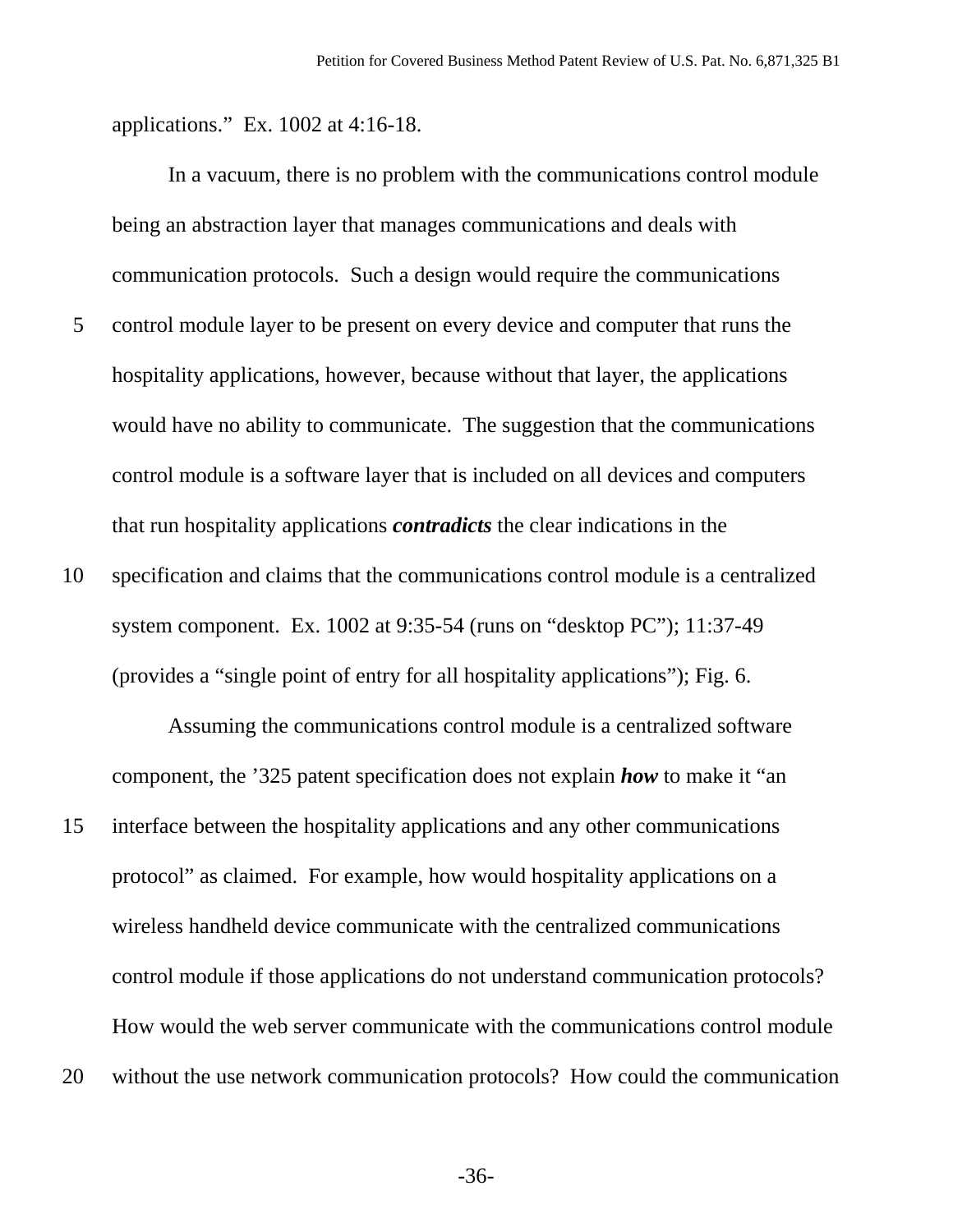protocols within the distributed system be updated "without modifying the core hospitality applications" on the client devices and web server? *Id.* at 4:14-18; 11:40-45. The specification of the '325 patent answers none of these questions.

Even if the Challenged Claims might be construed to only require server-5 side applications that are accessible to web-based clients and handheld devices (*see supra* § IV.D), the '325patent specification fails to explain how the server-side applications would run on top of the communications control module such that the module provides an interface between the applications and a communication protocol. How would the applications communicate with the communications

10 control module? Would the module reside on the web server? Would it provide an interface between the web-based application and the HTTP protocol? How?

The only figure in the '325 patent related to the communications control module is Figure 6 which merely depicts a GUI window that is

15 virtually empty. The brief discussion of this figure indicates that the GUI window allows for viewing a log of communications which is "possibly useful for



troubleshooting, or maintenance, but not necessary for normal operation." *Id.* at 9:43-54. Thus, the only figure related to the "communications control module" is 20 tangential to its design and operation.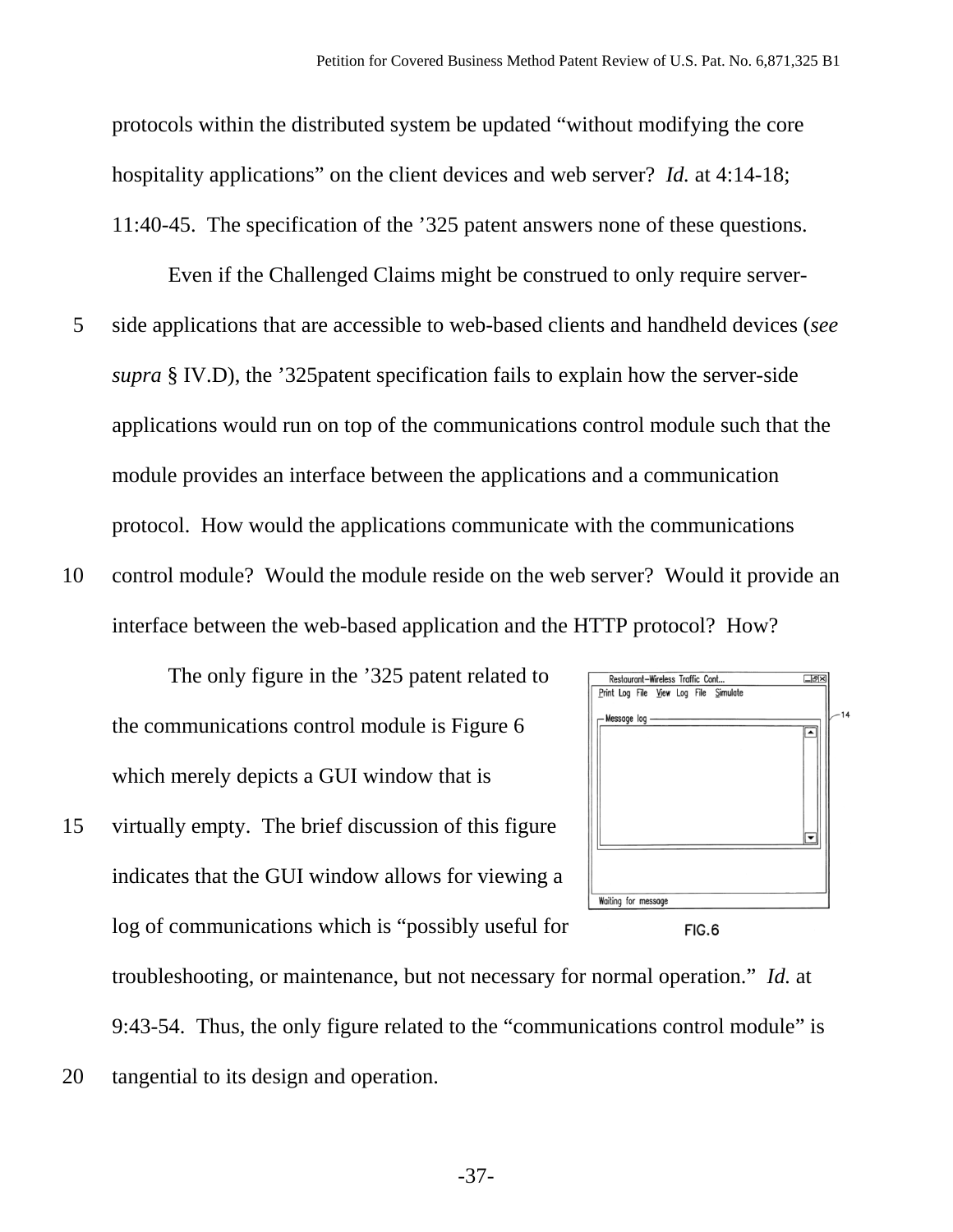Nothing about Figure 6 would inform or teach those skilled in the art how to make an operational communications control module, let alone one that provides the claimed interface. In *Auto. Techs. Int'l, Inc. v. BMW of No. Am., Inc.*, the Federal Circuit invalidated claims because the specification failed to provide an 5 enabling disclosure of electronic sensors. 501 F.3d 1274, 1282 (Fed. Cir. 2007). There, the patent included one figure with a "conceptual" view of an electronic sensor and a brief description which "provide[d] little detail concerning how the electronic sensor is built or operated." *Id.* at 1282-83. The '325 patent's teachings are even more deficient, and the '325 patent thus fails to teach a POSITA how to

10 make and use the claimed communications control module.

For the above reasons, the "communications control module" limitations render Claims 11-13 and 15 invalid under pre-AIA 35 U.S.C. § 112, ¶ 1 for lack of enablement with respect to the claimed "communications control module." *See also* Helal Decl., Ex. 1003, at § VIII(A)(2)(a).

#### 15 **b. Ground 5: The Challenged Claims are Invalid for Being Indefinite Because of the "Communication Control Module" Limitations**

As discussed above, the claim language and specification provide conflicting characterizations of the communications control module as (i) a centralized software component, and (ii) an abstraction layer on each computer containing

20 hospitality applications. A POSITA would not understand from the specification and prosecution history whether the communications control module is a

-38-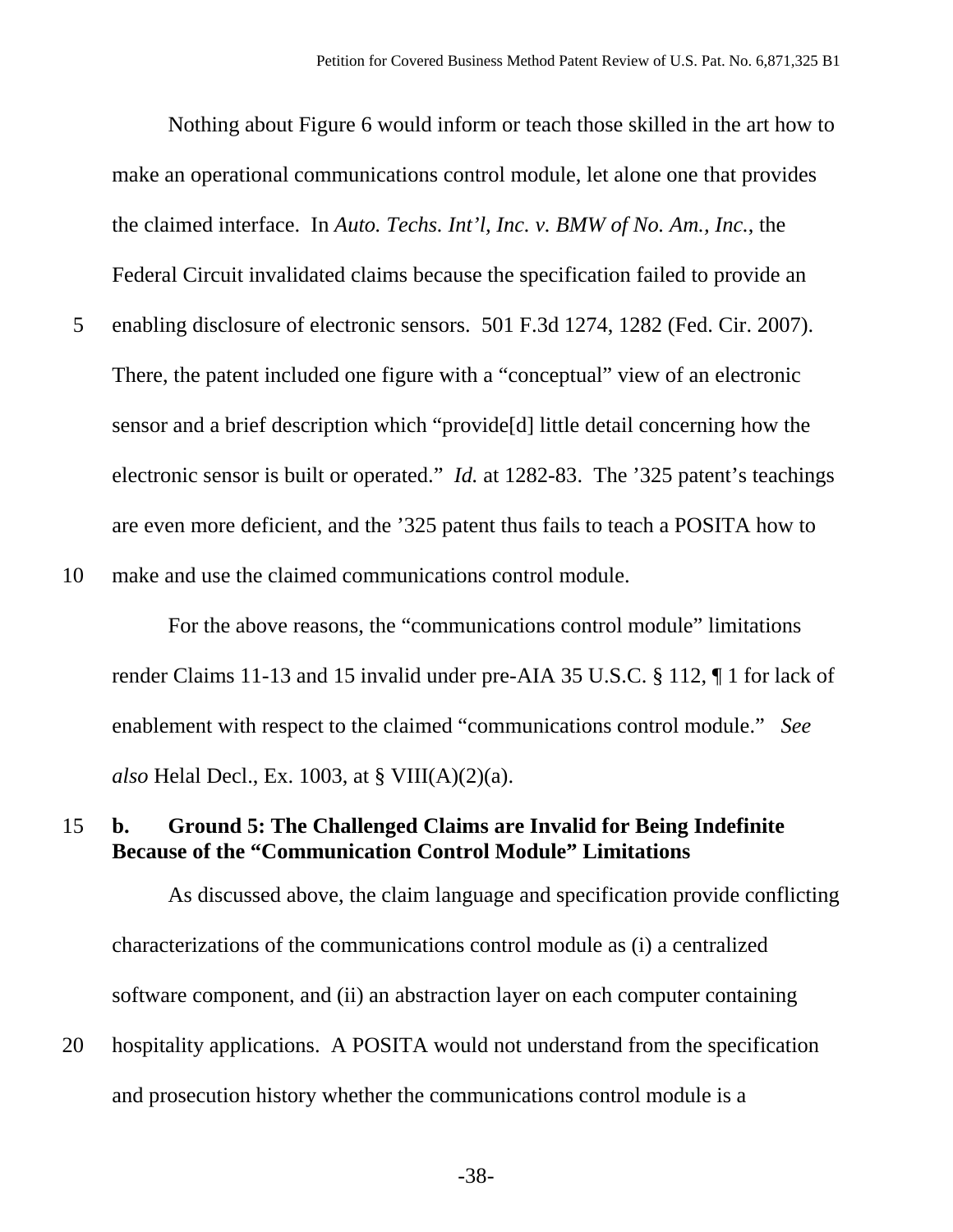centralized module or an abstraction layer. As a result, Claims 11-13 and 15 fail to inform those skilled in the art about the scope of the invention with reasonable certainty and thus fail to particularly point out and distinctly claim the subject matter. Claims 11-13 and 15 are therefore indefinite under pre-AIA 35 U.S.C. § 5 112, ¶ 2 and invalid. *See also* Helal Decl., Ex. 1003, at § VIII(A)(2)(b).

#### **c. Ground 6: The Challenged Claims are Invalid for Lack of Written Description Because of the "Communication Control Module" Limitations**

Nothing in the specification describes how a "communications control module" actually serves as "an interface between the hospitality applications and

- 10 any other communications protocol." Indeed, as discussed above, this limitation is at odds with the statements in the specification indicating that the communications control module is a centralized system component. As such, the written description of the '325 patent fails to reasonably convey that the applicants possessed the claimed system in which a "communication control module is an
- 15 interface between the hospitality applications and any other communications protocol." That the limitation was recited in an original claim merely reflects a "wish" or "plan" to obtain a communications control module that provides the claimed interface and is not sufficient. *See Ariad*, 598 F.3d at 1351. The Challenged Claims are therefore invalid under pre-AIA 35 U.S.C. § 112, ¶ 1 for
- 20 lack of written description. *See also* Helal Decl., Ex. 1003, at § VIII(A)(2)(c).

-39-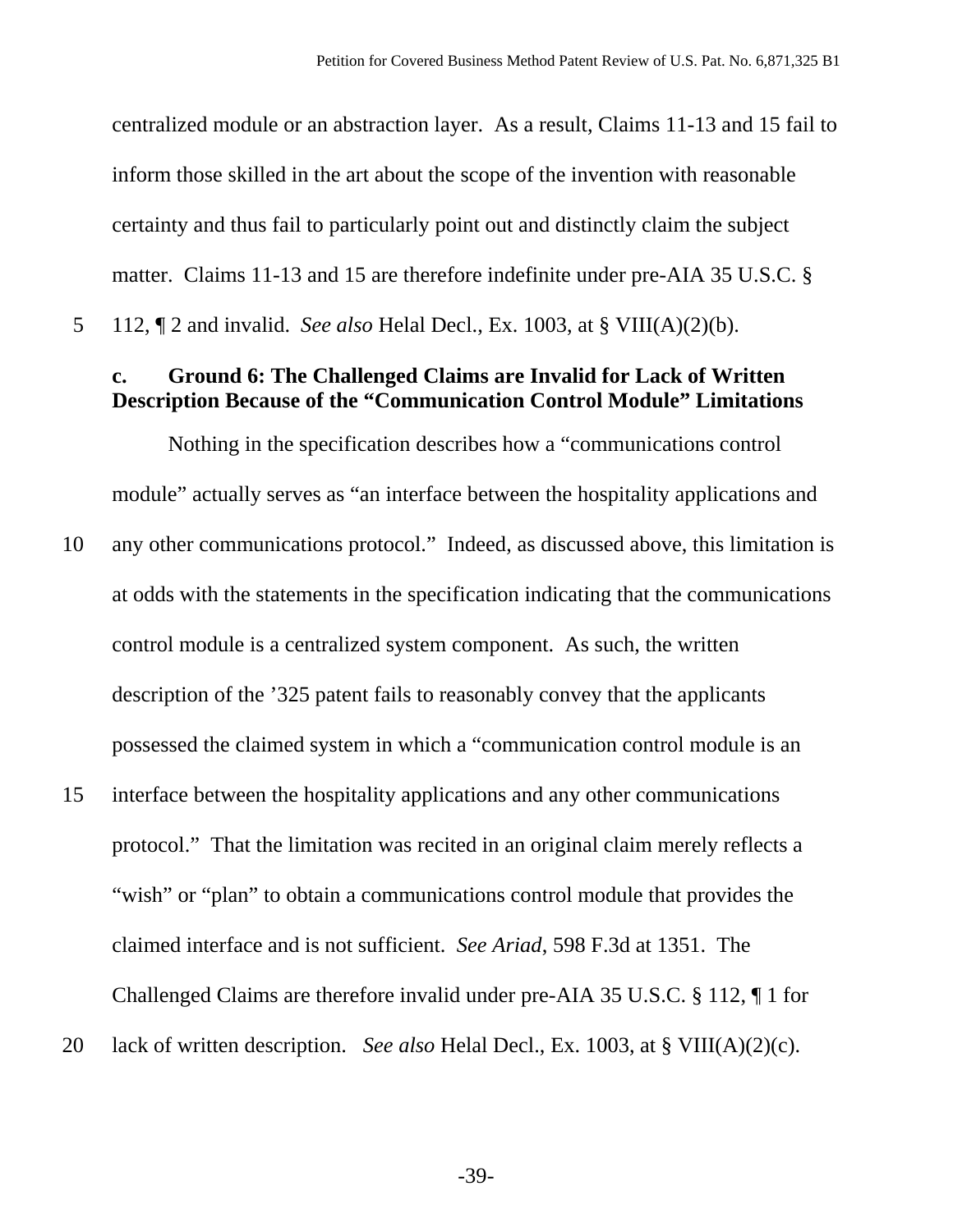#### **3. Ground 7: The Challenged Claims Are Invalid for Lack of Enablement Because the Specification Fails to Disclose the "Software Libraries" that Supposedly Enable the Claimed Subject Matter**

The '325 patent states that many features recited in the Challenged Claims 5 are achieved using inventive software libraries: "a set of *software libraries described herein in conformance with the present invention* not only enhances the basic Windows CE® functionality by adding new features but also maximizes the full potential of wireless handheld computing devices." Ex. 1002 at 11:20-25. The features purportedly added by the "software libraries" include "fast

10 synchronization between a central database and multiple handheld devices, synchronization and communication between a Web server and multiple handheld devices, [and] a well-defined API that enables third parties … to fully integrate with computerized hospitality applications ...." *Id.* at 11:20-25. These features directly map to limitations of the Challenged Claims. *Id.* at 17:4-18:32 (Claims

15 11-13). Despite the statements quoted above, the specification does not describe any software libraries that add these features. There is not a single reference to a software library anywhere else in the specification.

If software libraries are necessary to make and use the claimed system, as the '325 patent specification suggests, the applicants had an obligation to describe 20 those software libraries in the specification. *Union Pacific Res. Co. v. Chesapeake Energy Corp.*, 236 F.3d 684, 690-691 (Fed. Cir. 2001) (claims not enabled where

 $-40-$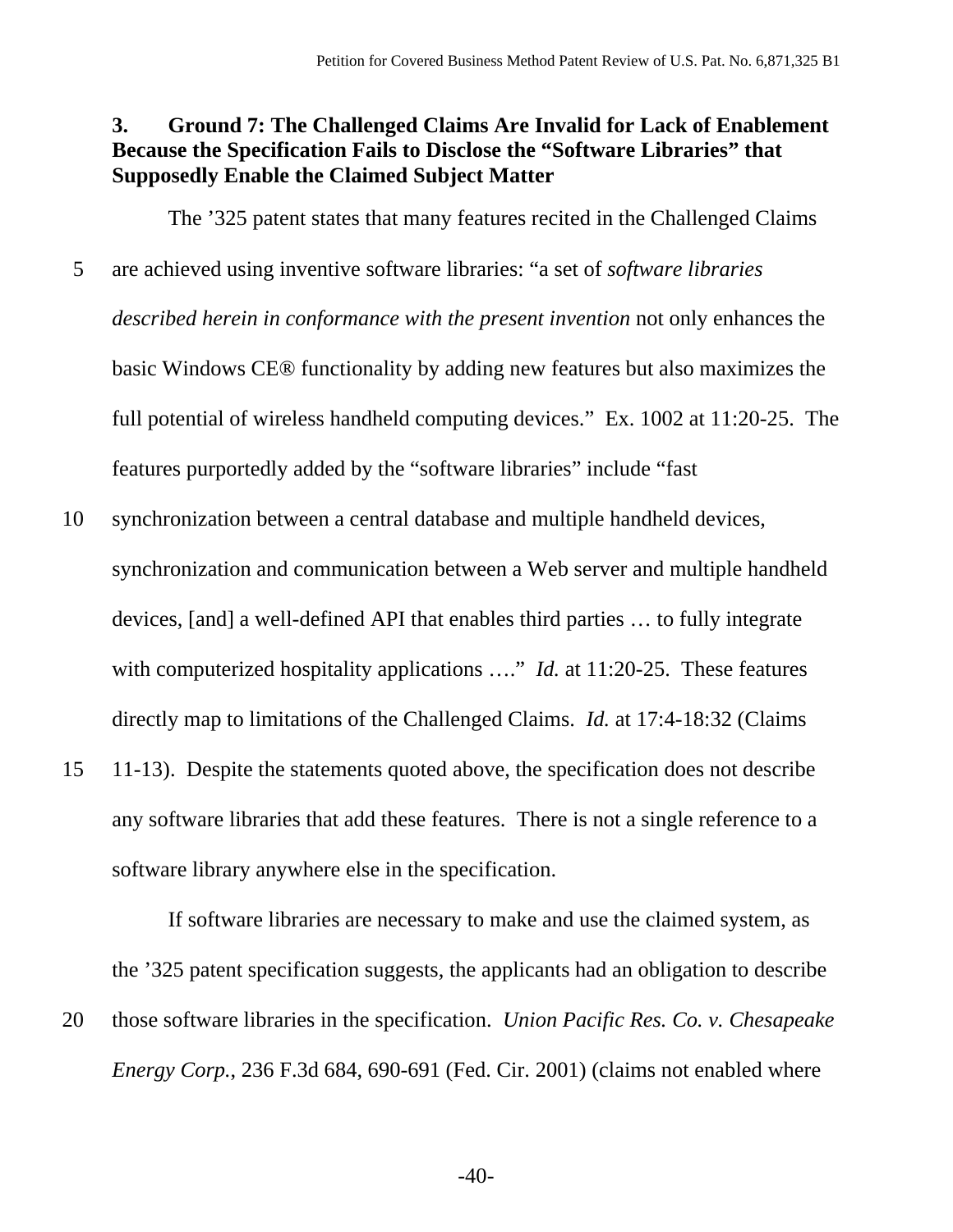inventors excluded from the specification important programming details used to achieve the invention in order to preserve them as a trade secret). Because the software libraries that are necessary to make and use the claimed system are not described in the specification, Claims 11-13 and 15 are invalid under pre-AIA 35

5 U.S.C. § 112, ¶ 1 for lack of enablement with respect to such software libraries. *See also* Helal Decl., Ex. 1003, at § VIII(A)(3).

#### **4. Ground 8: Each of the Challenged Claims, as a Whole, is not Enabled**

Grounds 1, 4, and 7 above address aspects of the Challenged Claims which are not enabled by the specification. The enablement grounds must also be

10 considered together, however, because pre-AIA 35 U.S.C. § 112, ¶ 1 requires the specification to contain a description "in such full, clear, concise, and exact terms as to enable any person skilled in the art" to make and use "the invention"—which is the entire claimed system.

In order to make and use the system actually claimed in the Challenged

- 15 Claims, a POSITA would need to figure out, at least, (i) how to store applications and data in the four recited locations, (ii) how to synchronize applications between the four recited locations; (iii) how to create a communications control module that routes communications to the proper devices and/or applications; (iv) how to make the communications control module an interface between the hospitality
- 20 applications and any communications protocol; and (v) how to develop the

-41-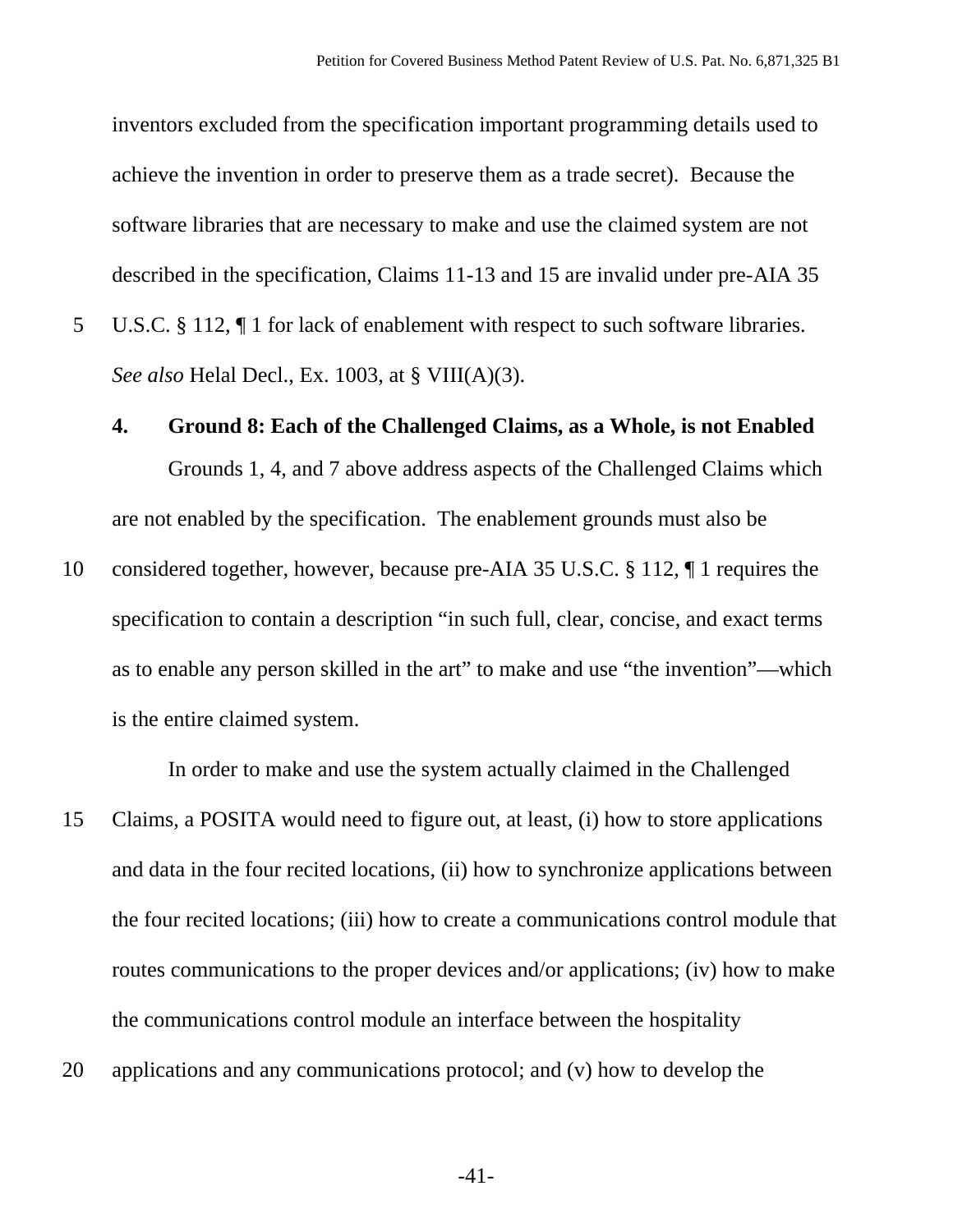software libraries necessary to implement such a system. As discussed above in addressing Grounds 1, 4, and 7, a POSITA would find no specific and meaningful teachings in the specification that would assist with navigating these issues.

The enablement requirement exists to prevent applicants from claiming 5 subject matter they do not teach. "The enablement requirement ensures that 'the public knowledge is enriched by the patent specification to a degree at least commensurate with the scope of the claims.'" *Promega Corp. v. Life Techs. Corp.*, 773 F.3d 1338, 1347 (Fed. Cir. 2014). "Enabling the full scope of each claims is 'part of the *quid pro quo* of the patent bargain.'" *Sitrick v. Dreamworks, LLC*, 516

10 F.3d 993, 999 (Fed. Cir. 2008) (citations omitted). The specification of the '325 patent does not provide any teachings which enrich the public knowledge, and because it fails to teach what is claimed, the '325 patent fails to satisfy its end of the patent bargain. "Patent protection is granted in return for an enabling disclosure of an invention, not for vague intimations of general ideas that may or

15 may not be workable." *Genentech*, 108 F.3d at 1366.

Therefore, Claims 11-13 and 15 are invalid under pre-AIA 35 U.S.C. § 112, ¶ 1 for lack of enablement. *See also* Helal Decl., Ex. 1003, at § VIII(A)(4).

 $-42-$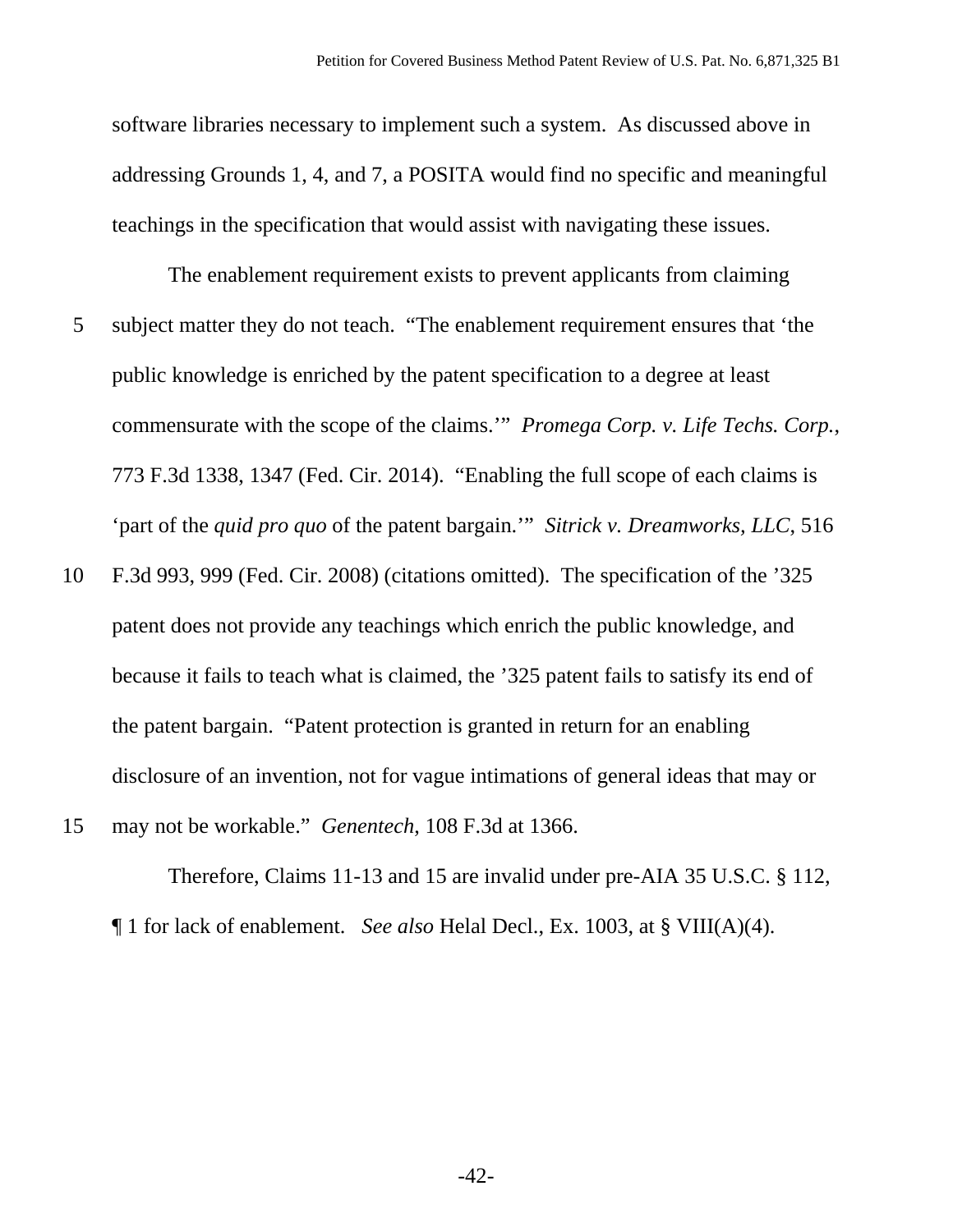#### **B. INVALIDITY OF THE CHALLENGED CLAIMS FOR OBVIOUSNESS UNDER 35 U.S.C. § 103**

#### **1. Grounds 9 & 10: The Challenged Claims Are Obvious Over Brandt In View Of Nethopper, Carter, & Rossmann**

- 5 Brandt teaches "an apparatus and method for providing access to software applications via the world-wide web" which was developed at IBM. Ex. 1005 at ¶ 1. Brandt describes client/server systems that enable "handheld" computers and "Personal Digital Assistants (PDAs)" to connect to applications over "wireless" networks. *Id.* at ¶¶ 14-15. The disclosed systems include a centralized
- 10 "application gateway" which facilitates client access to and communication with the applications. *Id.* at ¶ 31. The gateway receives user input and communicates with the applications to process that input and/or respond accordingly. *Id.* at  $\P$  54-55. The gateway also receives data from the applications and uses it to the generate web pages that are provided to the clients. *Id.*
- 15 At a high level, Brandt describes the basic system architecture illustrated in Figure 3. Ex. 1005 at ¶¶ 20 *et seq*. Brandt also describes additional details of the system architecture shown in Figure 4, in which the applications are associated with workflows developed using IBM's FlowMark workflow management platform. *Id.* at ¶¶ 75 *et seq*. and description of Fig. 4 in "BRIEF DESCRIPTION
- 20 OF DRAWINGS." FlowMark was "a popular process engineering tool" that allowed business activities to be modeled and then executed "by computer systems

-43-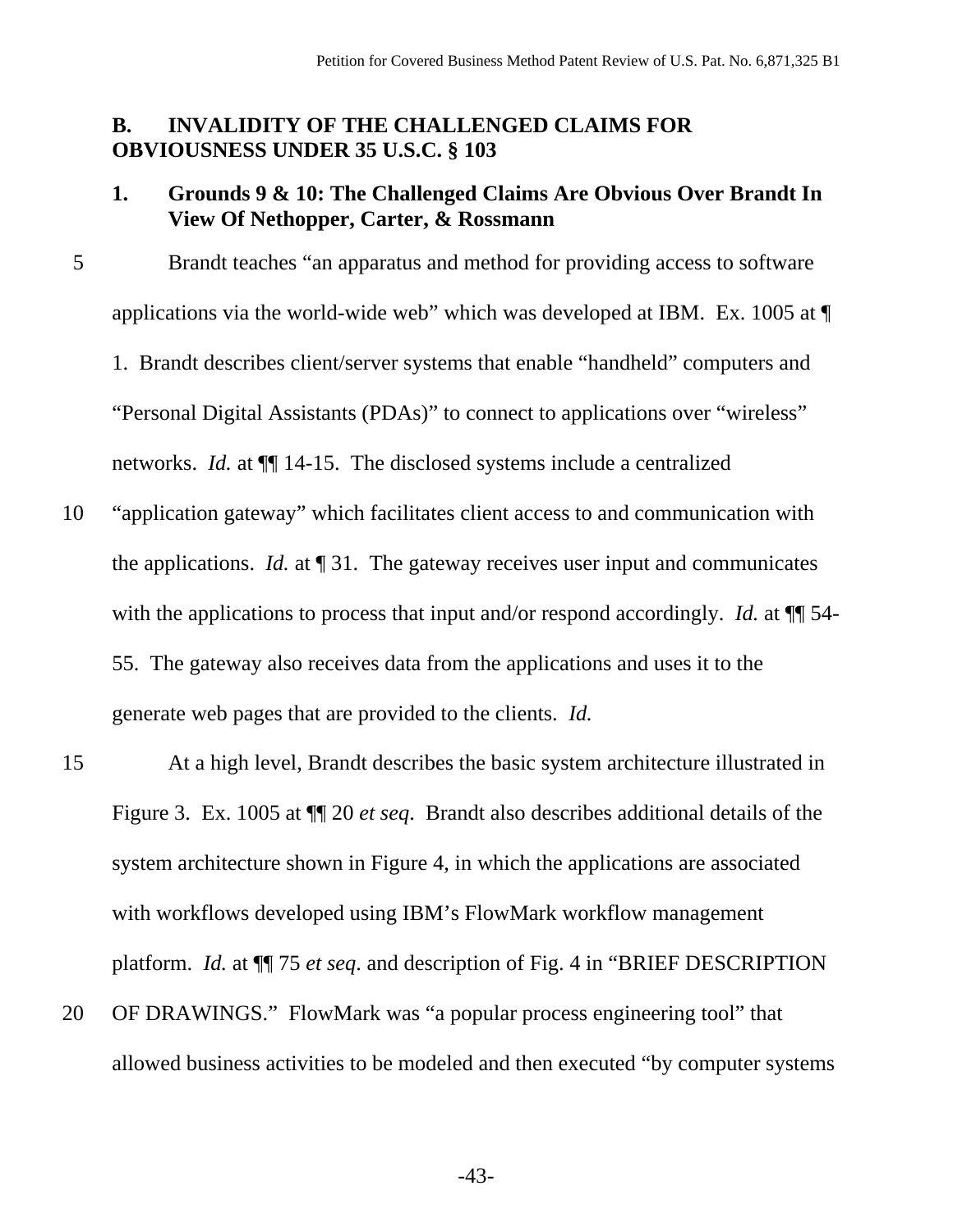over communication networks." *Id.* at ¶ 76; Exs. 1037 and 1038 (providing further background on FlowMark). Brandt also describes a FlowMark-based "car rental example" to further illustrate Brandt's approach in the context of the architecture shown in Figure 4. Ex. 1005 at ¶¶ 89 *et seq*. The car rental example 5 describes how customers and rental agents interact with the system to facilitate rental car reservations over the Internet.

Grounds 9 and 10 described below show that Brandt discloses every limitation of the Challenged Claims. NetHopper further discloses storage of hospitality applications and data on the wireless handheld computing device in a

10 fashion that complements the IBM technology described in Brandt. Carter further discloses synchronization of orders, waitlists, and reservations. Rossmann further discloses sending order data and other data to wireless paging devices.

A POSITA would have been motivated to combine Brandt with NetHopper. Brandt discloses computer systems that enable handheld computers such as PDAs

- 15 with web browsers to access applications over the World Wide Web (e.g., Ex. 1005 at FIGS. 2, 3 and 4 and associated text including, e.g., ¶¶ 2-14). NetHopper describes a web browser for the Apple Newton PDA as an example of a handheld computer which could be used to access the web-based applications and interfaces described in Brandt. Ex. 1006 at 1-4. A POSITA would also be motivated to
- 20 combine Brandt with NetHopper because NetHopper's caching and offline form

-44-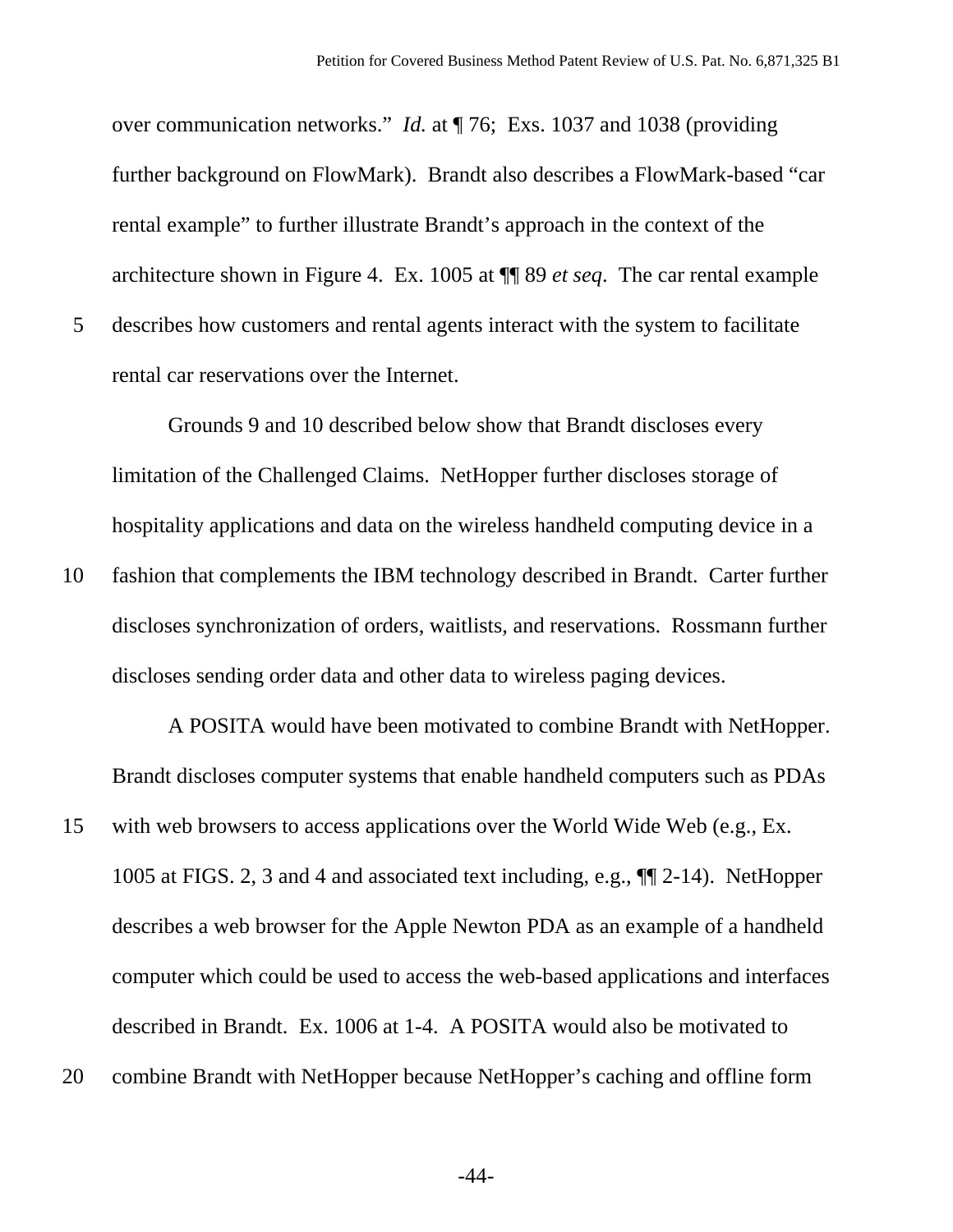filling features would advantageously provide support for disconnected clients. NetHopper's features would allow a user to fill out a car rental reservation request even while the wireless network connection was experiencing problems, for example. *See also* Helal Decl., Ex. 1003, at § VIII(B)(1).

- 5 Like Brandt, Carter (Ex. 1052) is a published IBM patent application. Similar to Brandt, Carter describes Internet-based e-commerce including purchasing and reservations transactions. Ex. 1052 at 2:52-57; 4:25-30. Like Brandt, Carter discloses rental car reservations and waitlisted reservations. *Id.* at 4:25-30; 10:33-35; 11:3-8. A POSITA would also be motivated to combine Brandt
- 10 with Carter. Both are patent applications that originated within the same company (IBM) and relate to same Internet technologies. Notably, both disclose web-based applications for reserving rental cars. Both disclose web browsers, web servers, and HTML. Those commonalities and connections between Brandt and Carter and the above described commonalities and connections between Brandt and
- 15 Nethopper with respect to a handheld or portable computer and accessing the webbased applications, when considered all together, provide motivations to combine Brandt, Nethopper and Carter as presented in this Petition. A POSITA would understand that the additional Internet-based e-commerce services disclosed in Carter could be implemented using the system designs and approaches disclosed in
- 20 Brandt and Nethopper. *See also* Helal Decl., Ex. 1003, at § VIII(B)(1).

-45-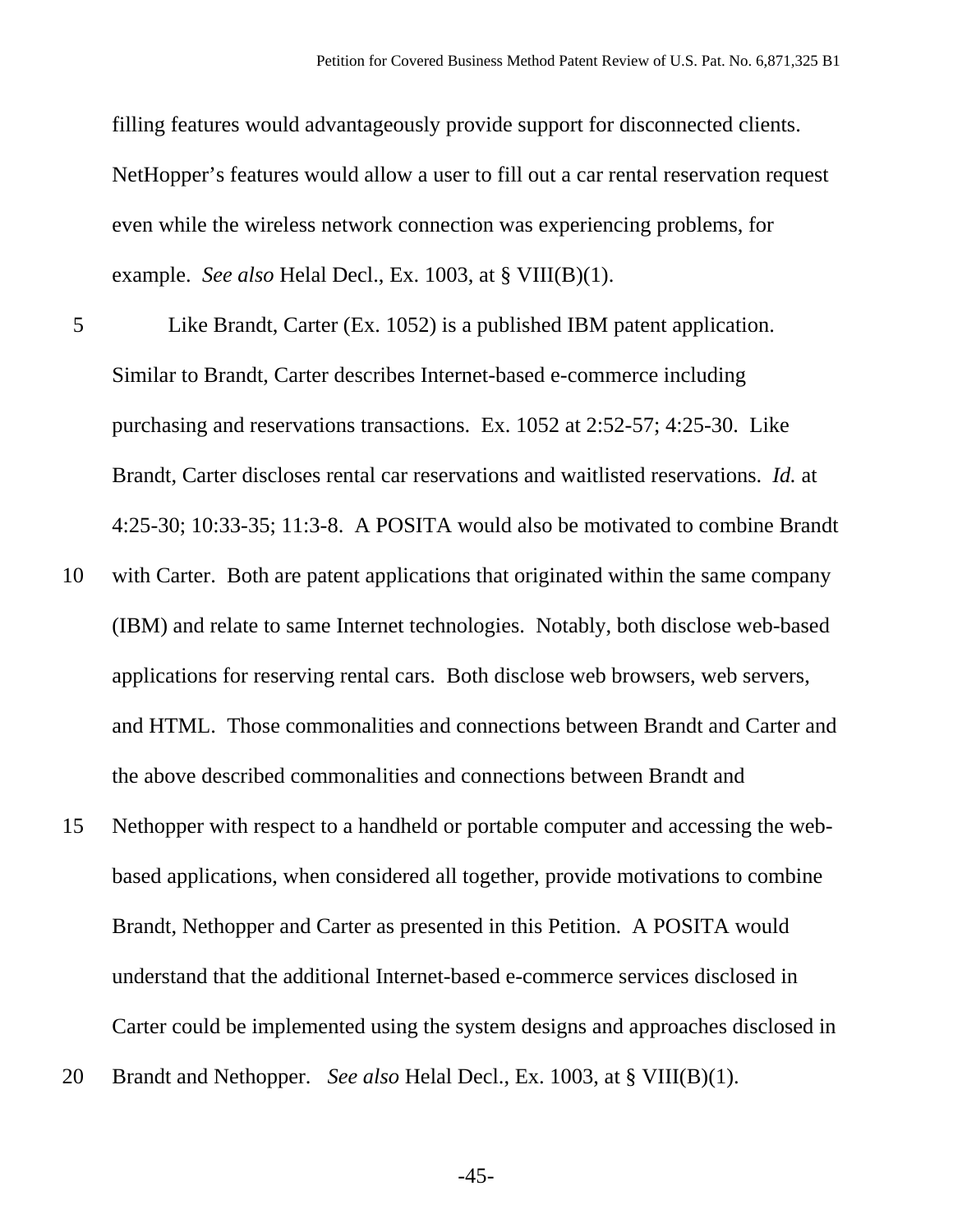Rossmann (Ex. 1053) discloses access to applications from basic two-way communications devices such as mobile phones and pagers. Ex. 1053 at 9:13-63; 15:46-16:23. Rossmann describes a "client module" which communicates with an application server and generates the application user interface based on data 5 received from the server. *Id.* at 4:30-47. The device-side implementation in Rossmann is generic and flexible, so the capabilities "are limited only by the availability of applications on server computers." *Id.* at 11:57-64; 5:16-30.

A POSITA would be motivated to combine Brandt and NetHopper with Rossmann because all three references are in the same communication field and

- 10 address the same problem—increasing accessibility to network-based applications. As discussed above, Brandt and Nethopper disclose web-enabling applications and access from handheld or portable computing devices. Rossmann provides an approach for making business applications accessible to resource-limited handheld or portable devices such as paging devices that do not include and/or may not be
- 15 capable of running a web browser. Ex. 1053 at 15:46 16:23. Brandt and Rossmann both use same or similar web technologies, including HTTP, web servers, and CGI. *Id.* at 23:52-62, 24:39 – 27:25. Both Brandt and Rossmann use markup languages to define the device-side user interface. *Id.* at 21:35-41; 31:55- 65; 32:32-42. Therefore, Brandt and Rossmann provide motivations to combine
- 20 them with Nethopper as presented in this Petition. A POSITA would understand

-46-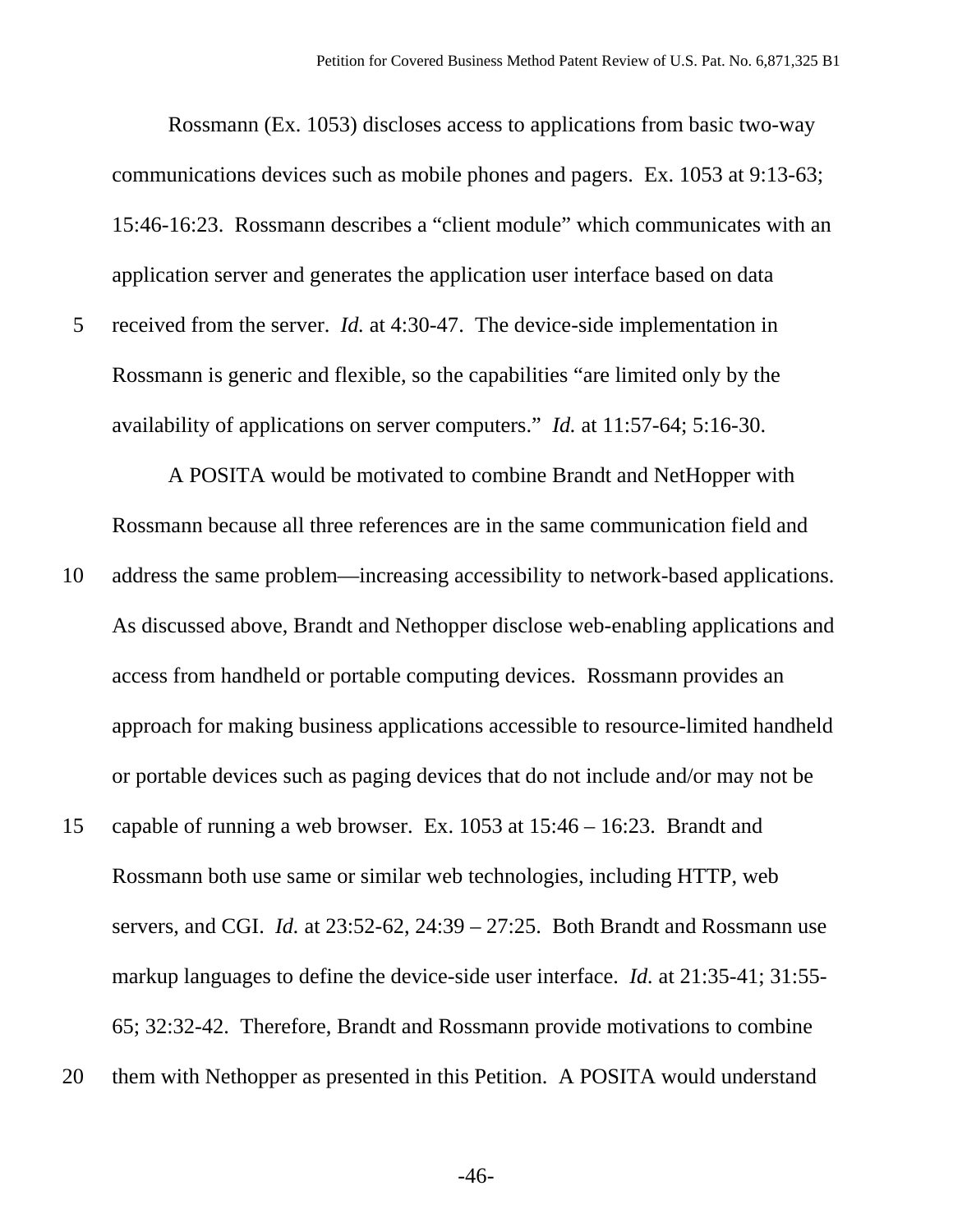that the technology in Rossmann could be used in conjunction with the systems and technologies disclosed in the combination of Brandt and NetHopper in order to further increase accessibility to applications to devices that cannot run web browsers. *See also* Helal Decl., Ex. 1003, at § VIII(B)(1).

5 Details of Grounds 9 and 10 are provided below. *See also* Helal Decl., Ex.

1003, at  $\S$  VIII(B)(1).

## **a. Ground 9: Claims 11-13 are obvious over Brandt in view of NetHopper and Carter**

Because Claims 11-13 recite identical limitations except for the final

10 limitation in each claim, the common limitations are addressed together below.

# **(i)** *"An information management and synchronous communications system for use with wireless handheld computing devices and the internet"*  **(Claims 11-13)**

Brandt teaches an information management and synchronous

- 15 communications system for use with wireless handheld computing devices and the internet. The systems described in Brandt support the use of handheld computers and PDAs and wireless networks. *See* Ex. 1005 at ¶¶ 14-15. Fig. 3 depicts a system in which a client interacts with a software application through a web server and an Internet/application gateway over the World Wide Web. The client may
- 20 connect to the web server over the Internet. *Id.* at ¶ 15.

User input is transmitted to the software applications through the web server and gateway. *Id.* at ¶ 31. Application data is retrieved by the application gateway

-47-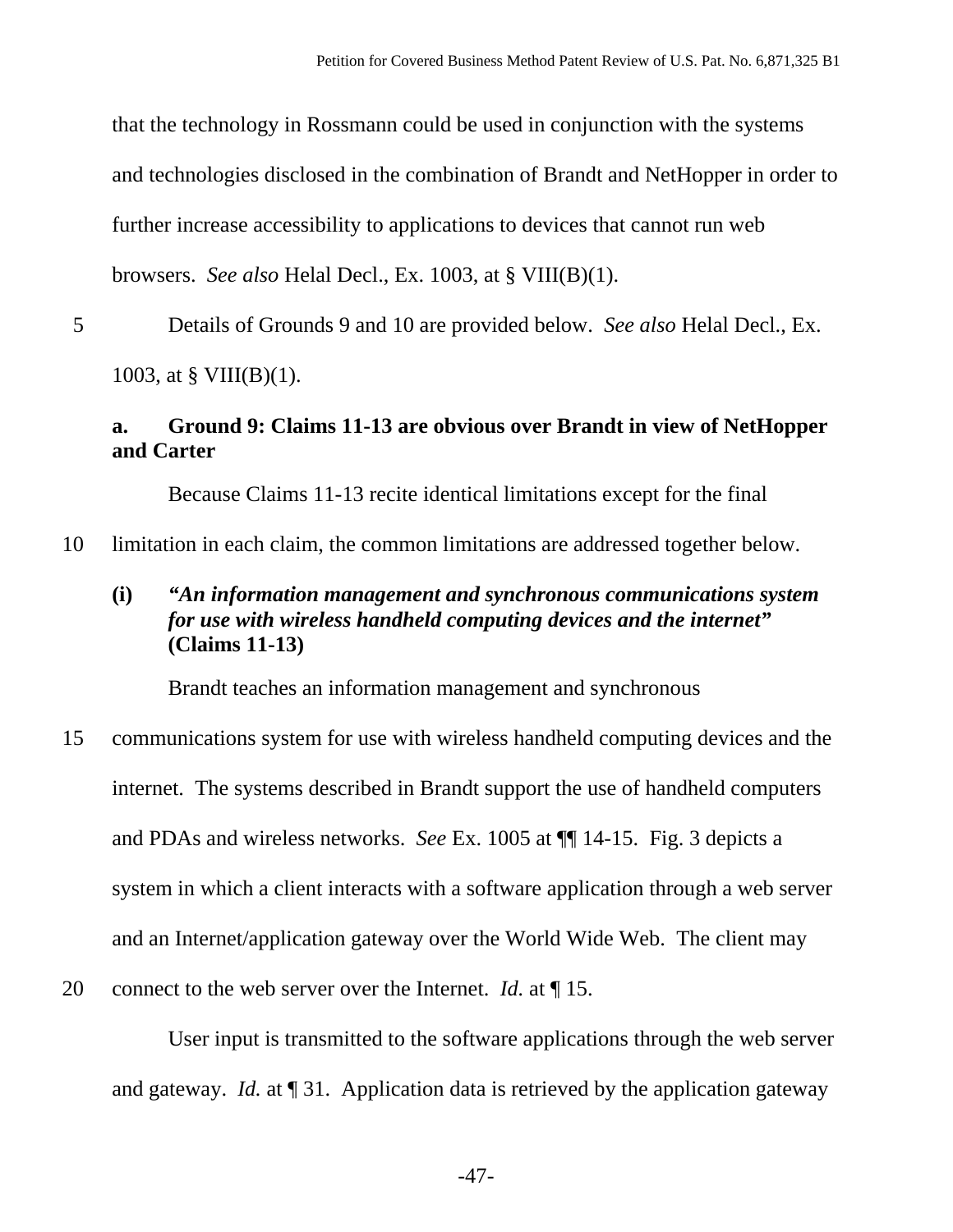and used to dynamically generate web pages that are provided to the clients for display. *Id.* at ¶¶ 54-55. The features disclosed in Brandt for accomplishing this functionality are discussed in more detail below.

NetHopper discloses wireless handheld computing devices (*i.e.*, the Newton) 5 and Internet-based communications. Ex. 1006 at 1-4. Carter discloses Internetbased communications. Ex. 1052 at 1:13-2:12. Rossmann discloses wireless handheld devices and Internet-based communications. Ex. 1053 at 4:29-37, 8:37- 59. Therefore, this common or related teaching provides a reason or motivation to combine Brandt, NetHopper, Carter, and Rossmann.

10 *See also* Helal Decl., Ex. 1003, at § VIII(B)(1)(a)(i).

#### **(ii)** *"a central database containing hospitality applications and data"* **(Claims 11-13)**

Brandt discloses that applications such as software application 342 in Fig. 3 have associated databases. *Id.* at **[1]** 26, 28, 65. The database for the car rental

15 application includes the application data "such as which cars are available, etc." *Id.*  at ¶ 78. The database also includes customer and account information. *Id.* at ¶ 101. The database is updated, for example, to reflect that a particular car has been reserved. *Id.* at ¶ 102. The database further contains process model data for the car rental application and maintains status information as instances of the process 20 are executed. *Id.* at ¶¶ 78, 99, 111. The database itself is also an application.

The car rental applications described in Brandt are hospitality applications.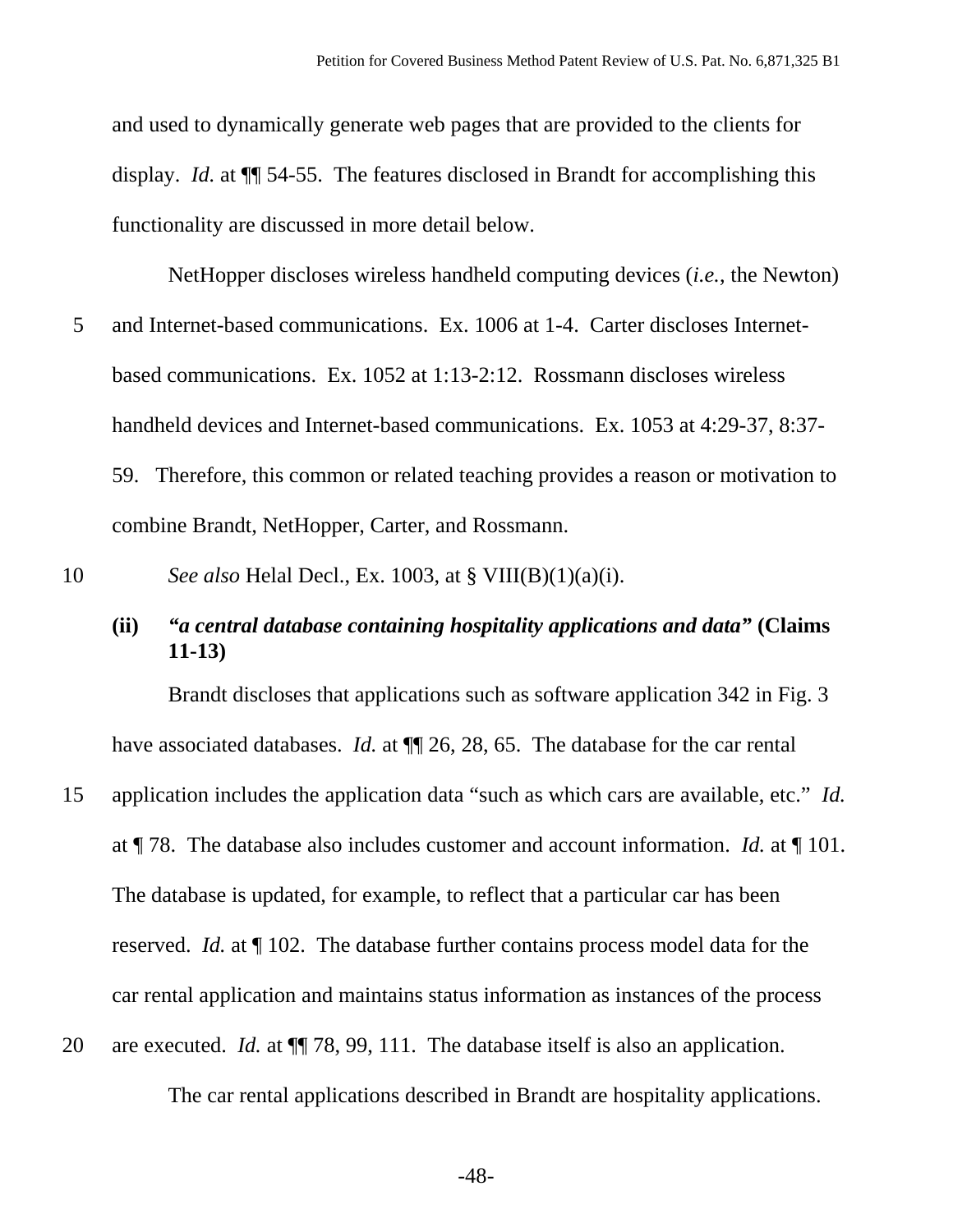Car rental companies fall within the "Travel and Tourism" sector of the hospitality industry. Ex. 1035 at 11-14 and 403-404.

NetHopper allows an Apple Newton PDA "to make a connection from your Newton to your Internet Service Provider (ISP) so you can perform tasks like

- 5 browsing the Web or retrieving email." Ex. 1006 at 2. These web browsing and email activities involve accessing databases in the network, including accessing a central email database for retrieving emails. A POSITA would have appreciated that Brandt and NetHopper disclose or suggest a central database for web-based applications. In this regard, Rossmann discloses a central database. Ex. 1053 at
- 10 37:42-58, Fig. 12. These common or related teachings provide a reason or motivation to combine the references.

*See also* Helal Decl., Ex. 1003, at § VIII(B)(1)(a)(ii).

#### **(iii)** *"at least one wireless handheld computing device on which hospitality applications and data are stored"* **(Claims 11-13)**

15 Brandt teaches that client workstations may be any type of computer with a web browser, including handheld computers and PDAs. Ex. 1005 at  $\P$  14. Clients download web pages which are then displayed by the web browser. *Id.* at ¶ 20. As discussed below, the web pages may include hospitality applications and data.

NetHopper, in combination with Brandt and in the same context of Brandt,

20 further discloses storage of hospitality applications and data on a PDA. NetHopper discloses that web pages may be cached on a handheld wireless device. Ex. 1006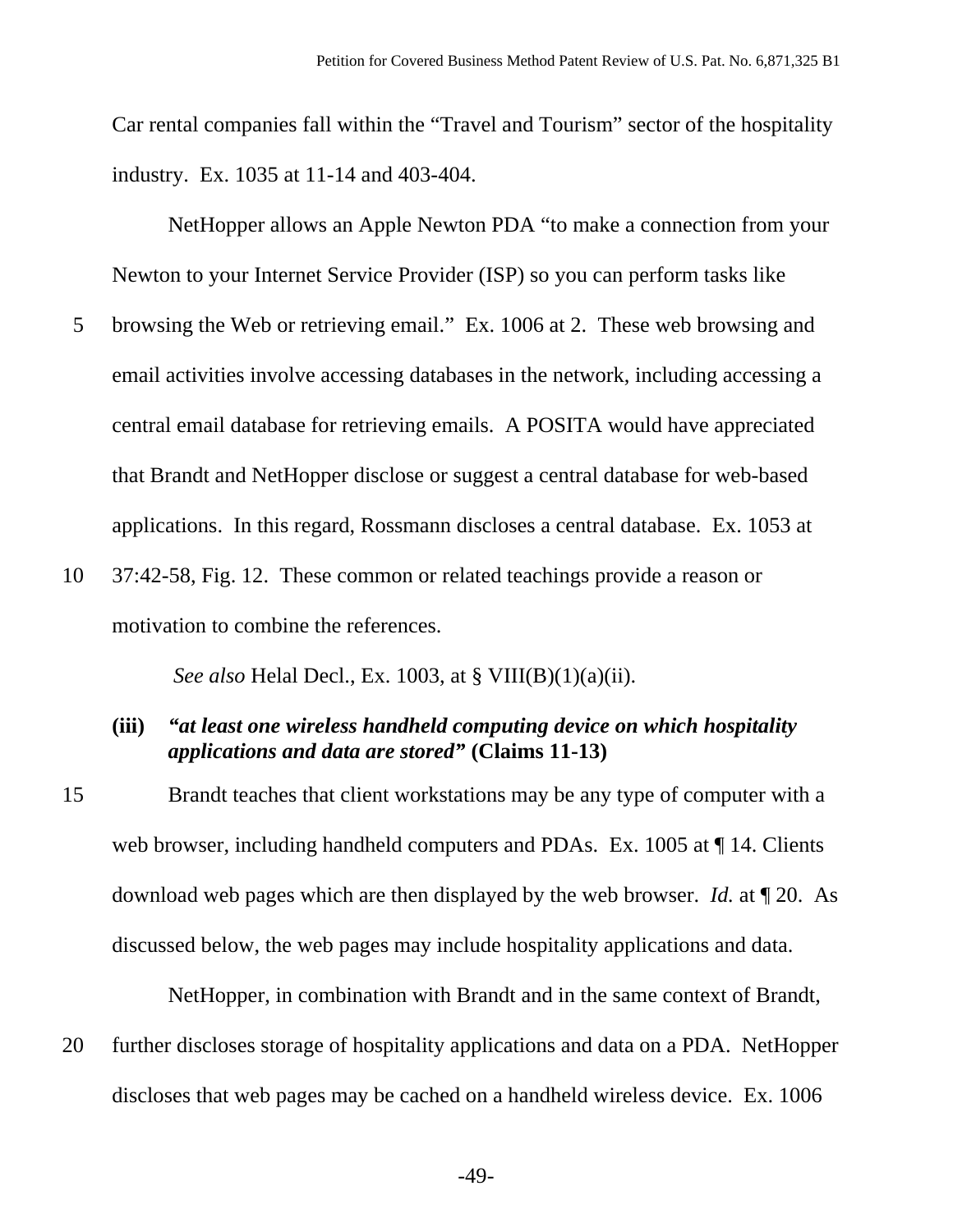at 14-15. When pages are cached, they are persistently stored on the device and accessed from local storage. *Id.* Further, NetHopper discloses that web pages with HTML forms can be cached and the forms may be completed while the user is disconnected from the network. *Id.* at 17-18. In this scenario, both the application 5 web pages and the data entered by the user is stored on the handheld device. It would have been obvious based on Brandt and NetHopper to cache car rental

application web pages on a wireless handheld computing device and to fill out forms on the device during periods of network disconnection.

Rossmann also discloses handheld wireless computing devices. Ex. 1053 at

10 1:41-50, 3:27-45. Therefore, this common or related teaching provides a reason or motivation to combine Brandt, NetHopper, and Rossmann.

*See also* Helal Decl., Ex. 1003, at § VIII(B)(1)(a)(iii).

- **(iv)** *"at least one web server on which hospitality applications and data are stored"* **(Claims 11-13)**
- 15 Brandt teaches a web server. Ex. 1005*.* at ¶ 17; Figs. 2 4. The web server serves "static HTML pages" and "dynamically" generated web pages. *Id.* at ¶¶ 17, 20. The web pages and/or components thereof may be stored on the web server. *Id.* In addition, the web servers may interface with "common gateway interface" (CGI) modules or other modules to enhance their functionality and to interface 20 with other software applications. *Id.* at  $\P$  19, 81. These modules can be located on the web server or on a separate computer system. *Id.* at ¶¶ 19, 86; Fig. 4.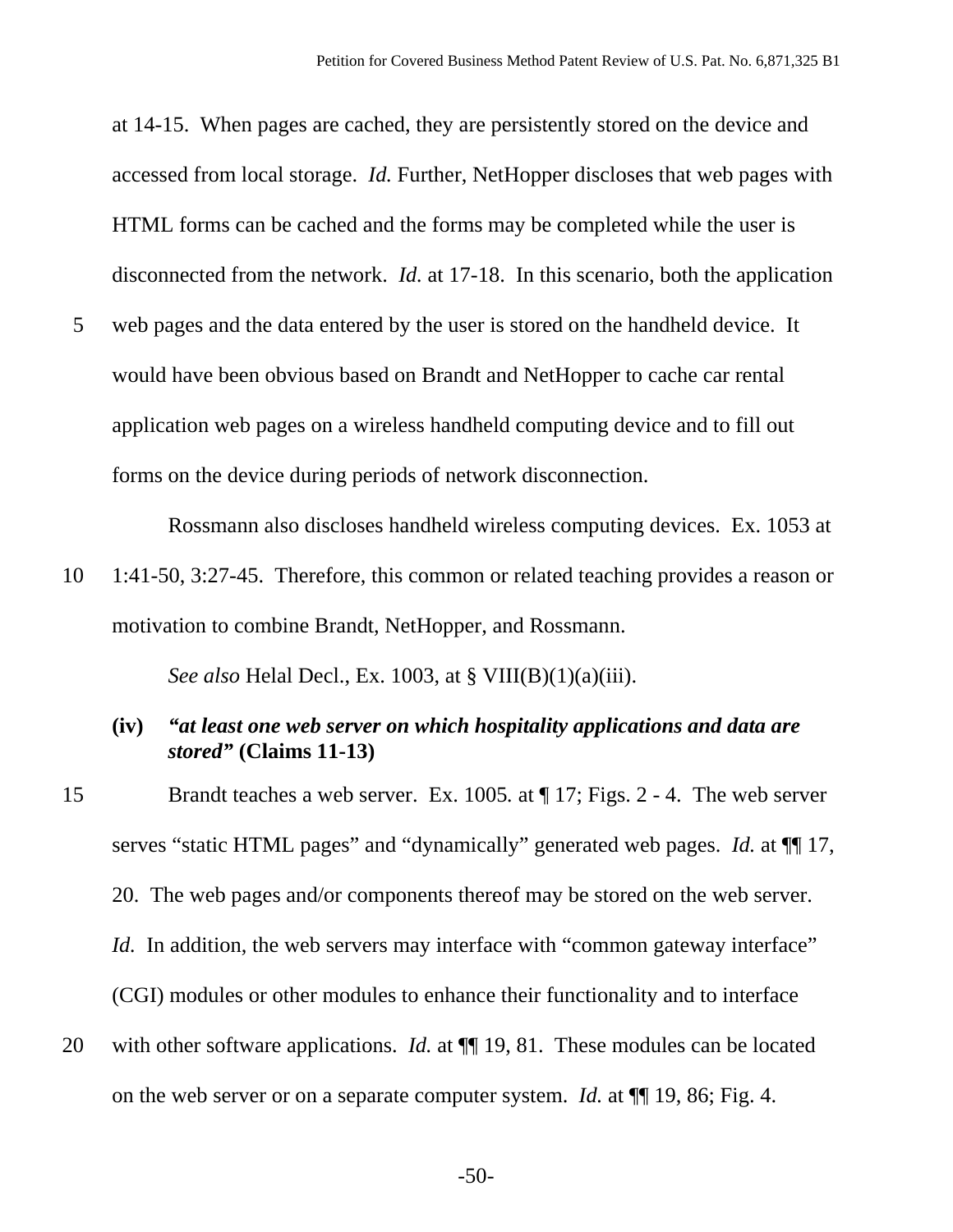The web server receives user input data and passes it to the application gateway. *Id.* at ¶ 31. The web server also receives web pages dynamically generated by the application gateway and sends them to the client. *Id.* at ¶ 55; Fig. 7. The gateway uses HTML templates from a template library. *Id.* at ¶ 54. The 5 template library could be stored anywhere, including on the web server, as long as it is accessible to the gateway. *Id.*; *id.* at *¶* 86; Fig. 4 (showing portion of gateway 332 on web server computer system 220).

In the FlowMark embodiment, the web server communicates with clients and with a CGI module 420 which is part of the gateway 332. *Id.* at  $\P$  77-78; Fig.

- 10 4. In the car rental example, the web server serves application web pages such as the reservation request page (*id.* at ¶¶ 90-91; Fig. 11), the reservation confirmation page (*id.* at ¶ 108; Fig. 14), and pages used by the rental agents to manage reservations (*id.* at ¶¶ 120-121; Figs. 20-22 and 25). These pages contain application data. The web server also receives the data input by the users and
- 15 passes it to the gateway via the gateway's CGI module. *Id.* at ¶¶ 31, 91, 94.

NetHopper discloses web servers. Ex. 1006 at 2. Carter discloses web servers. Ex. 1052 at 1:13-57, 6:13-18. Rossmann discloses web servers. Ex. 1053 at 23:52-63; 24:35-27:25. Therefore, this common or related teaching provides a reason or motivation to combine the references.

- 
- 20 *See also* Helal Decl., Ex. 1003, at § VIII(B)(1)(a)(iv).

-51-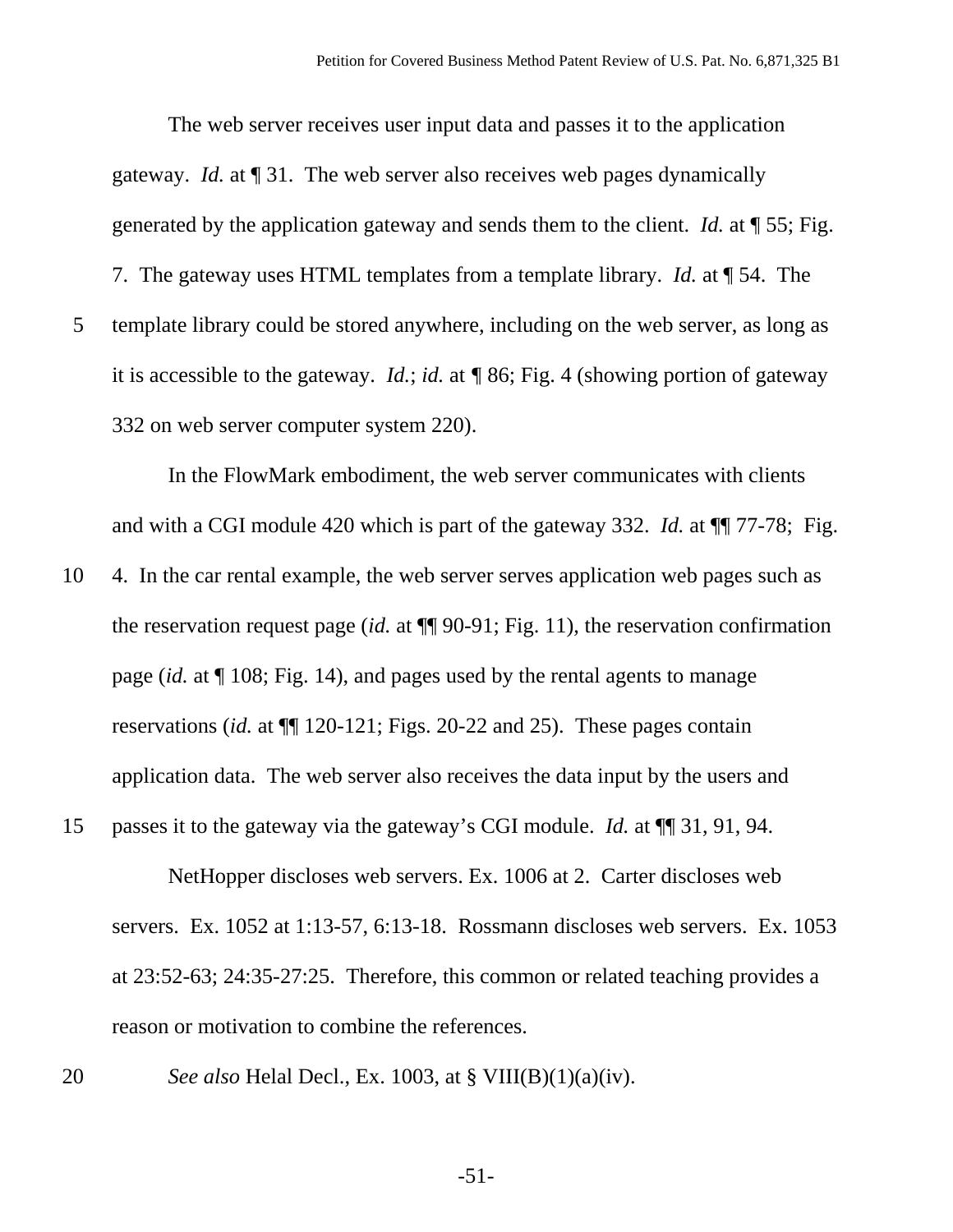## **(v)** *"at least one web page on which hospitality applications and data are stored"* **(Claims 11-13)**

Brandt teaches static and dynamic web pages. Ex. 1005 at ¶¶ 17, 20. Web pages may include HTML forms for receiving user input. *Id.* at ¶ 21. Web pages

5 can include Java applets and/or JavaScript. *Id.* at  $\P$  16, 107. Dynamically generated web pages may include application data. *Id.* at ¶¶ 55, 57, 62.

The rental car example involves several web pages on which hospitality applications and data are stored. For example, the reservation request page includes an HTML form for the customer to specify the pick-up location and date

- 10 and the type of car they prefer. *Id.* at ¶¶ 90-91; Fig. 11. The confirmation web page includes a confirmation number and a button for the user to confirm the reservation. *Id.* at  $\P$  107-108; Figs. 13 and 14. The web pages for the rental agents include details of pending reservation requests and allow the agents to interact with those requests. *Id.* at ¶¶ 112-121; Figs. 20-22, 24, and 25.
- 15 NetHopper also describes web pages. Ex. 1006 at 2. Carter discloses hospitality-related web pages. Ex. 1052 at 2:52-3:12, 4:25-38. Rossmann discloses HTML, URLs, and mark-up based "cards" which are similar to web pages. Ex. 1053 at 23:52-63, 21:36-41, 22:4-15. Therefore, this common or related teaching provides a reason or motivation to combine the references. 20 *See also* Helal Decl., Ex. 1003, at § VIII(B)(1)(a)(v).

-52-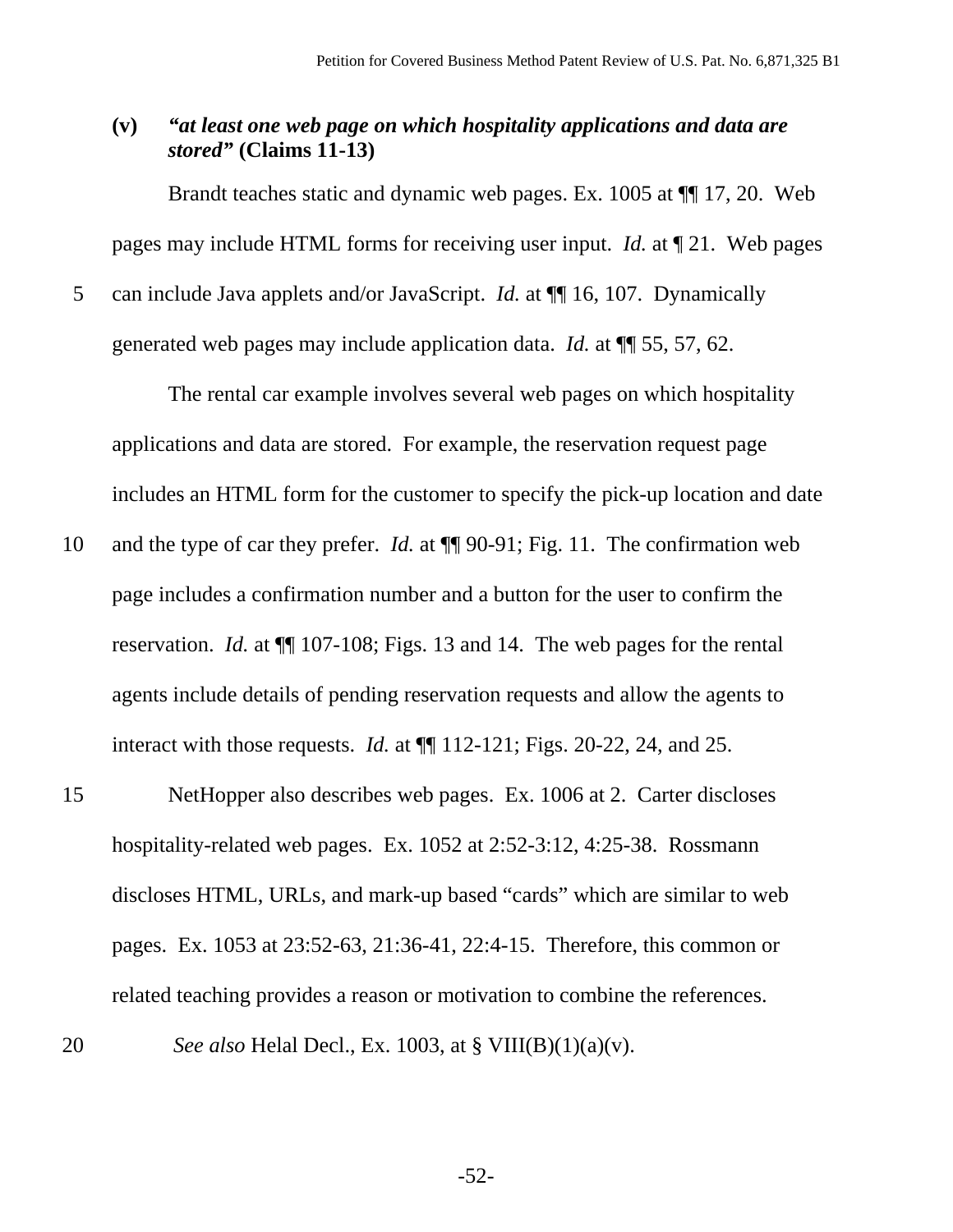## **(vi)** *"an application program interface"* **(Claims 11-13)**

Brandt teaches that applications have application program interfaces (APIs): "Application Programming Interfaces (APIs) are used by program developers to provide access to certain features of a given software application. Each application

5 program will have APIs that allow third parties to access certain features, to interface the application program with other programs, and to provide access for end-users." Ex. 1005 at ¶ 22.

In the FlowMark embodiment, Brandt describes FlowMark APIs 436 which may be used by other applications to interface with FlowMark. *Id.* at ¶ 78. Further,

10 as discussed below, Brandt also discloses that HTML templates may include substitution variables which may be used as APIs.

Carter discloses APIs for communicating with servers about goods, services, reservations, etc. Ex. 1052 at 10:13-11:8. Therefore, this common or related teaching provides a reason or motivation to combine Carter with Brandt.

15 *See also* Helal Decl., Ex. 1003, at § VIII(B)(1)(a)(vi).

#### **(vii)** *"a communications control module"* **(Claims 11-13)**

Brandt discloses a communications control module. Brandt discloses an "application gateway" module which enables users to access applications through a web browser over a network. Ex. 1005 at  $\P$  31, 46, 56. Figure 3 shows

20 Internet/Application Gateway module 332 between the web server and the

-53-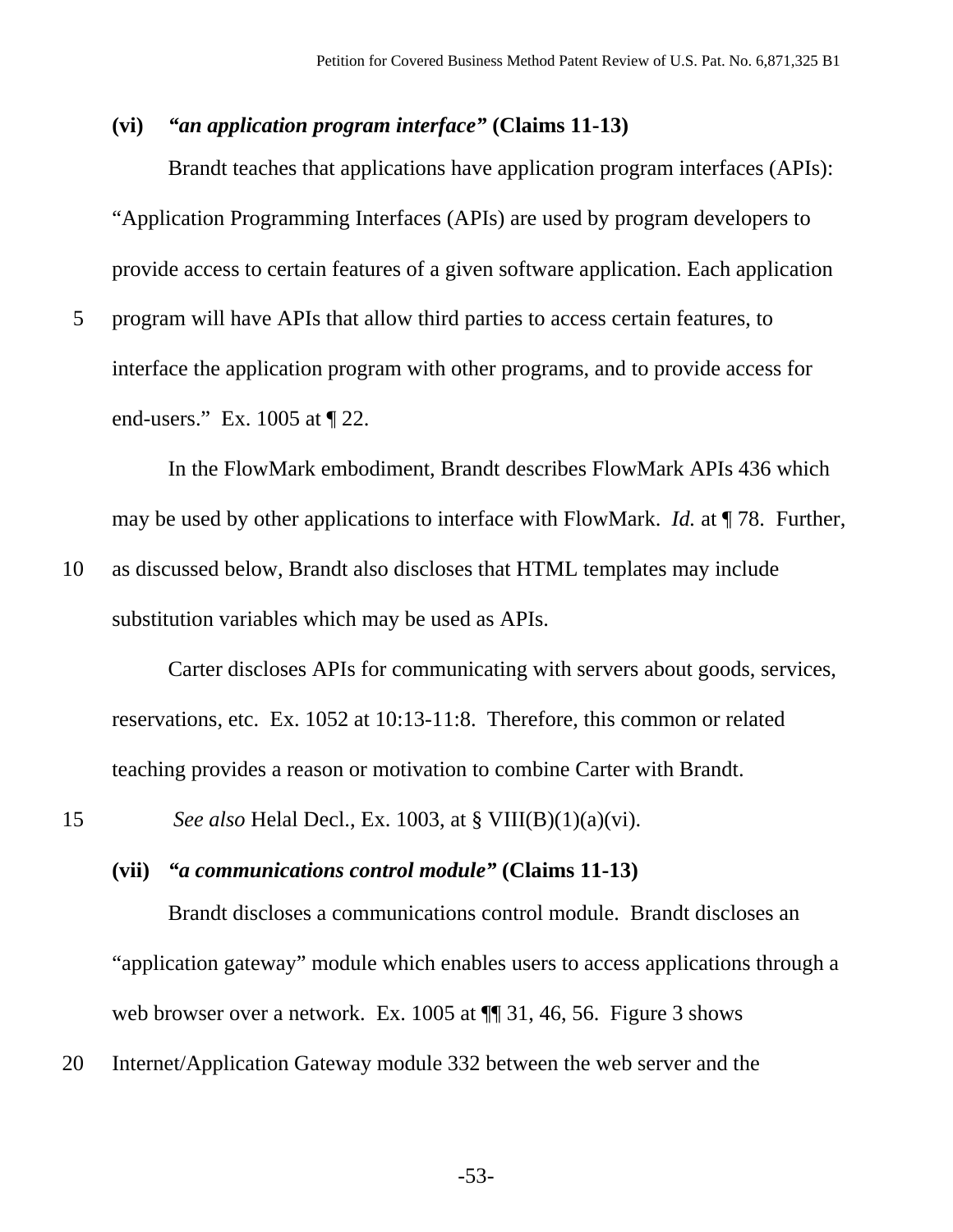software application:



In the FlowMark-based embodiment of Figure 4, the gateway 332 includes multiple components a CGI module 420 and the FlowMark/Internet Gateway 5 (FMIG) module 430:



*Id.* at  $\P$  77-78 (describing Fig. 4) and  $\P$  82-83 (describing role of CGI 420 and FMIG 430). The same gateway can connect several clients to several different applications simultaneously. *Id.* at ¶ 87 and Fig. 10.

10 The gateway enables communication over a network between the clients and the software applications. *Id.* at ¶ 64 ("At this point in the process, communication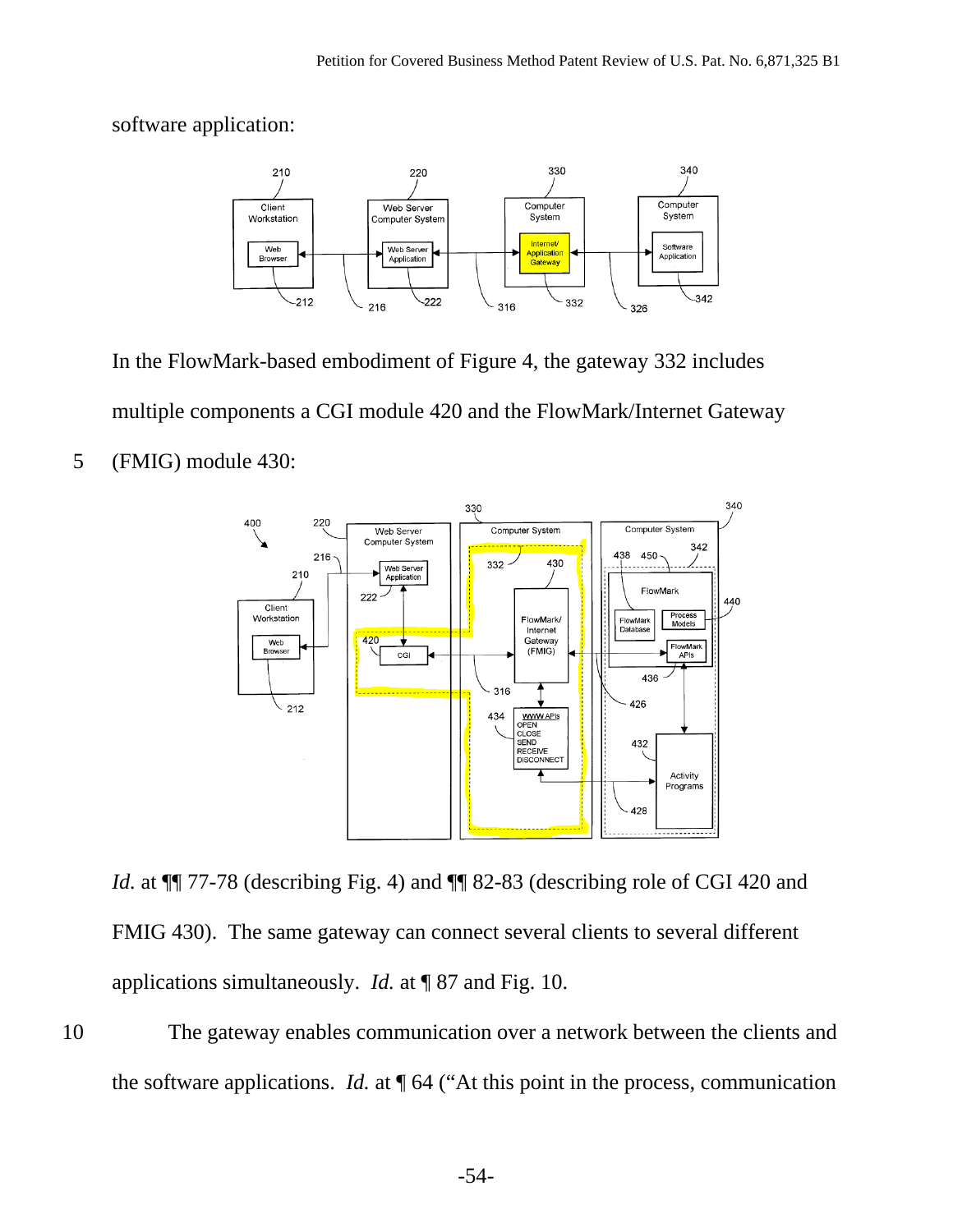has already been established between client workstation 210 and software application 342 through gateway 332."); ¶ 68 (gateway includes APIs to "facilitate the interaction" between browser and software application); *id.* at ¶ 56. Based on user input and actions received from a client device, the "Gateway 332 generates 5 the appropriate commands that the software application 342 can understand and communicates the commands to software application 342." *Id.* at ¶¶ 54-55. The gateway also communicates data from the applications to the clients. For example, the gateway uses application-provided data to generate HTML-formatted output for the clients. *Id.* at ¶¶ 55, 62, 73.

- 10 The '325 patent states that the communications control module "monitors and routes all communications to the appropriate devices." Ex. 1002 at 9:35-36. The gateway in Brandt likewise monitors and routes communications to the appropriate client devices and applications. The gateway uses "conversation identifiers" in order to ensure that each communication gets to the correct client or
- 15 application. Ex. 1005 at ¶¶ 64, 83. In the context of Fig. 3, "Gateway 332 thus maintains the information necessary to control the flow of data between the various users and software application 342." *Id.* at  $\P$  64; *id.* at  $\P$  73-74 (conversation identifiers used in routing SEND and RECEIVE requests); *¶¶* 63 and 95 (variable names used for routing input and requests to applications).
- 

20 *See also* Helal Decl., Ex. 1003, at § VIII(B)(1)(a)(vii).

-55-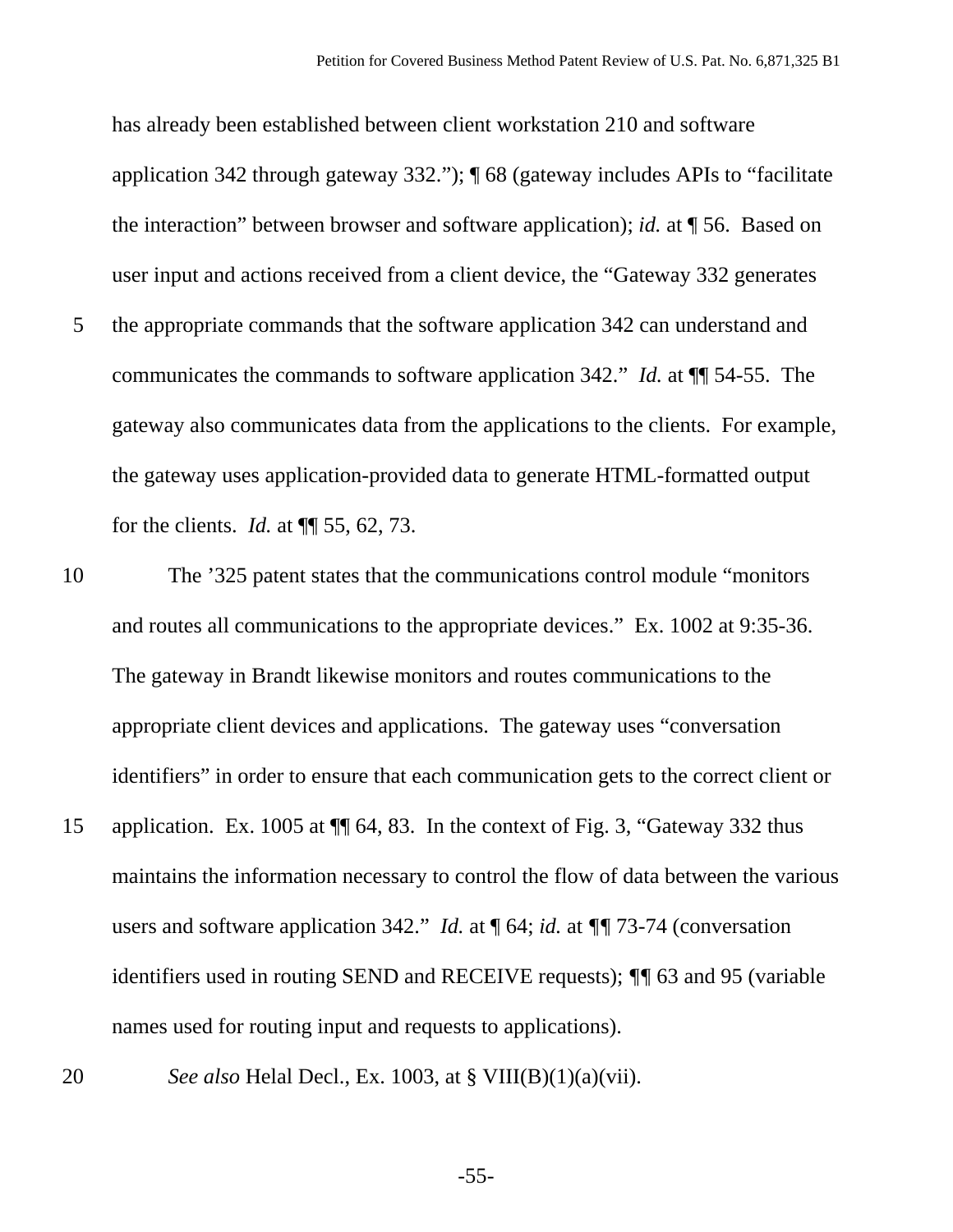**(viii)** *"wherein applications and data are synchronized between the central data base, at least one wireless handheld computing device, at least one Web server, and at least one Web page"* **(Claims 11-13)**

Brandt discloses systems wherein applications and associated application

5 data are synchronized are synchronized between a database, handheld device, web server, and web page. As discussed above, using PDAs or other client devices, users access database-driven applications through a web-based interface.

Brandt teaches several mechanisms for synchronizing dynamic application data throughout the system. First, Brandt discloses HTML templates which may

10 include input variables and/or substitution variables. Ex. 1005 at ¶ 59. Input variables are used to pass data from the client web browser to the software application. *Id.* at ¶¶ 59-60. As noted above, the HTML templates could include HTML forms with input fields to receive user input. Information entered by the user on the web page is received by the gateway, passed to the application, and

15 may be stored in the application database. *Id.* at ¶ 31, 101, 110.

Going the other direction, substitution variables "are used to provide to provide customized output from software application 342." *Id.* at ¶ 59. The gateway identifies any substitution variables in the HTML template and requests data from the appropriate software applications. *Id.* at ¶¶ 55, 57, 62. The gateway 20 includes the data provided by the software applications when it dynamically

generates the web page for the client. *Id.* at ¶¶ 55, 57.

-56-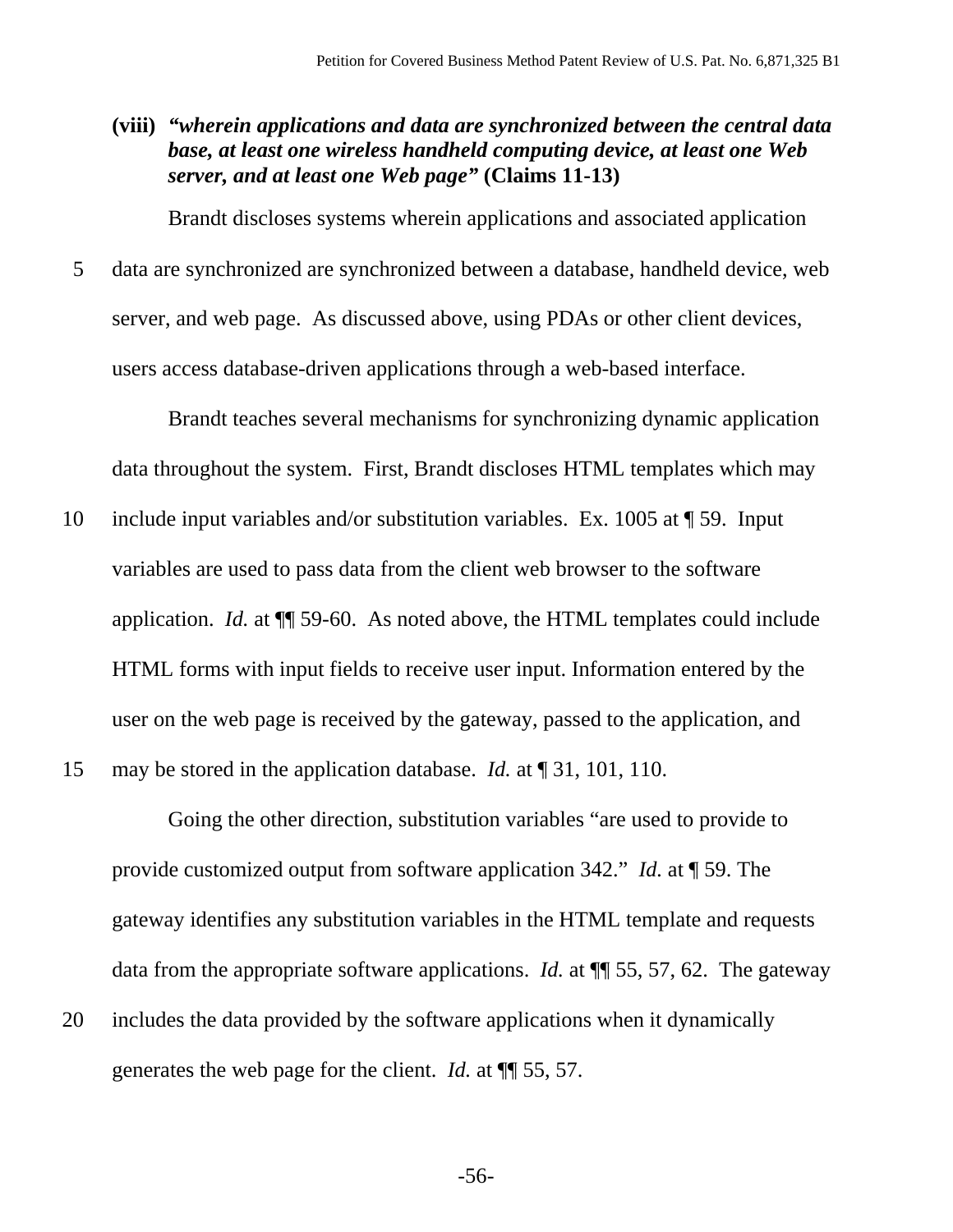Second, Brandt discloses a set of APIs which are used to facilitate data exchange between the applications and the clients. *Id.* at **[68.** For example, a SEND API is invoked by an application to send application data through the gateway to the client. *Id.* at ¶¶ 23, 73. A RECEIVE API is used to receive data 5 from the client through the application gateway. *Id.* at ¶¶ 24, 74. Brandt also discloses OPEN and CLOSE APIs which are used to establish a "conversation" between an application and a particular client. *Id.* at ¶¶ 69, 72, 104.

The car rental example uses the above mechanisms to synchronize dynamic application data throughout the system. The central database includes application

- 10 data "such as which cars are available, etc." *Id.* at ¶¶ 78; 102. Customers submit reservation requests using a web-based form. *Id.* at ¶¶ 90-91, Fig. 11. The reservation is received by the application gateway which communicates with the car rental application. *Id.* at ¶¶ 92, 94, 98. Reservation requests are reflected in the database. *Id.* at  $\P$  78, 99, 110. Rental agents view pending reservation requests
- 15 and may select from available cars to fill the requests. *Id.* at ¶¶ 112-121; Figs. 20- 22, 24-25. Customers are provided with confirmation details, including a reservation number. *Id.* at ¶¶ 103,107; Figs. 13-14.

In addition, NetHopper discloses synchronization between a web server and PDA. For example, NetHopper discloses refreshing and caching of web pages,

20 both of which involve retrieving the current version of a web page from the web

-57-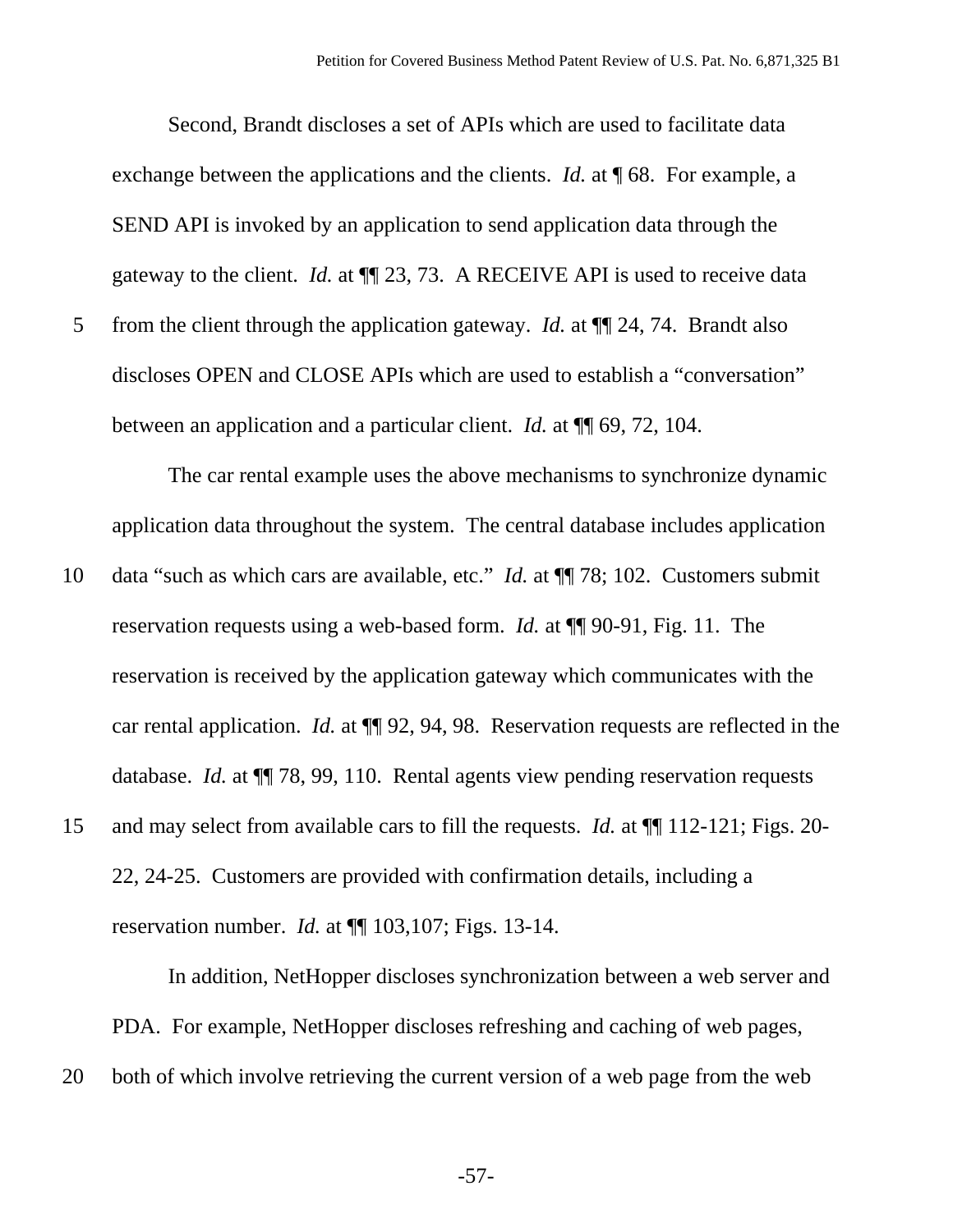server. Ex. 1006 at 10, 14-16. NetHopper also discloses form submission which involves transmitting data that the user has entered on the PDA to the web server. *Id.* at 17. Carter discloses synchronization of hospitality data with servers. Ex. 1052 at 10:13-11:8. Rossmann discloses synchronization of application data with

5 servers. Ex. 1053 at 14:6-15:7 (purchase order data). Therefore, these common or related teachings provide a reason or motivation to combine the references.

*See also* Helal Decl., Ex. 1003, at § VIII(B)(1)(a)(viii).

- **(ix)** *"wherein the application program interface enables integration of outside applications with the hospitality applications"* **(Claims 11-13)**
- 10 As discussed above, Brandt discloses APIs. Brandt teaches that APIs enable integration of outside applications: "Each application program will have APIs that *allow third parties to access certain features*, to *interface the application program with other programs*, and to provide access for end users." Ex. 1005 at ¶ 22. Because Brandt discloses both (a) hospitality applications (*e.g.*, the car rental 15 applications), and (b) that applications have APIs for integrating outside

applications, Brandt discloses this claim limitation.

Additionally, in the FlowMark embodiment, the FlowMark APIs 436 enable integration with outside applications. FlowMark APIs 436 "are standard APIs that are supplied with FlowMark 450." *Id.* at ¶ 78. These APIs support the flow of

20 data and status information in both directions between the caller of the API and FlowMark. *Id.* at ¶ 82. FlowMark APIs can be used to create new instances of a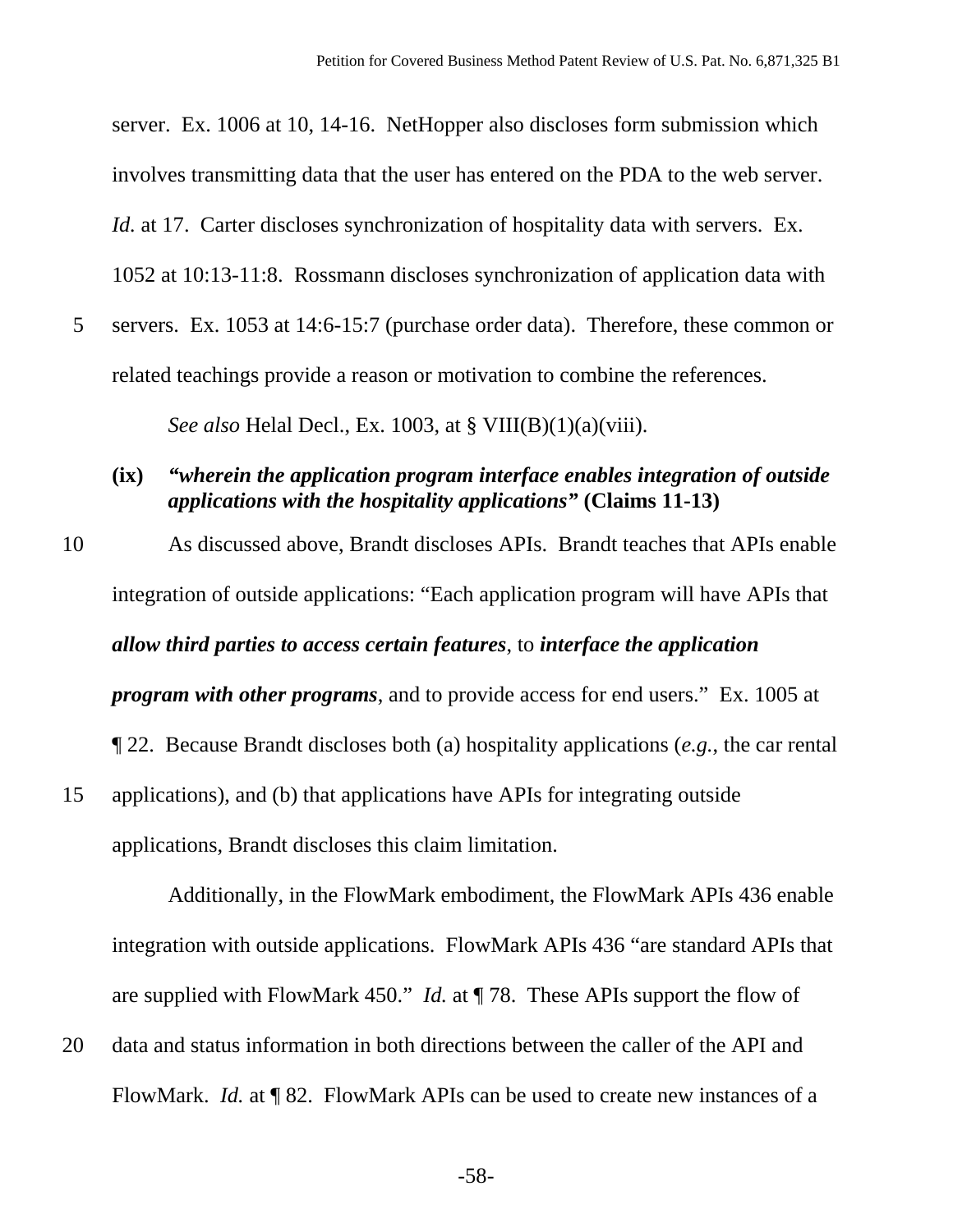modeled business process (*e.g.*, a new instance of the reservation process) and to start the execution of the new instance. *Id*. Although the FlowMark APIs are used by the FlowMark Internet Gateway 430, the APIs are standard APIs capable of being used by other applications as well. *Id.* at ¶ 97. The FlowMark APIs thus 5 enable integration between the car rental application and other applications.

Finally, the substitution variables discussed above can also serve as APIs that enable integration with outside applications. Substitution variables cause the gateway to connect to applications to retrieve data. *Id.* at ¶¶ 55, 62. A single HTML template can include multiple substitution variables in order to interface

- 10 with multiple applications at the same time. *Id.* at ¶ 95 ("[B]y using the appropriate HTML variables a web client is able to work with many different applications through a single web page."); *id.* at *¶¶* 57, 63. Thus, using the appropriate variables, the HTML templates used in the car rental application could be configured to send data to or retrieve data from outside applications.
- 15 *See also* Helal Decl., Ex. 1003, at § VIII(B)(1)(a)(ix).

# **(x)** *"wherein the communications control module is an interface between the hospitality applications and any other communications protocol"* **(Claims 11-13)**

As discussed above, the gateway module disclosed in Brandt is a

20 communications control module. Brandt further discloses that the gateway serves an interface between the applications (*e.g.*, the car rental applications) and a

-59-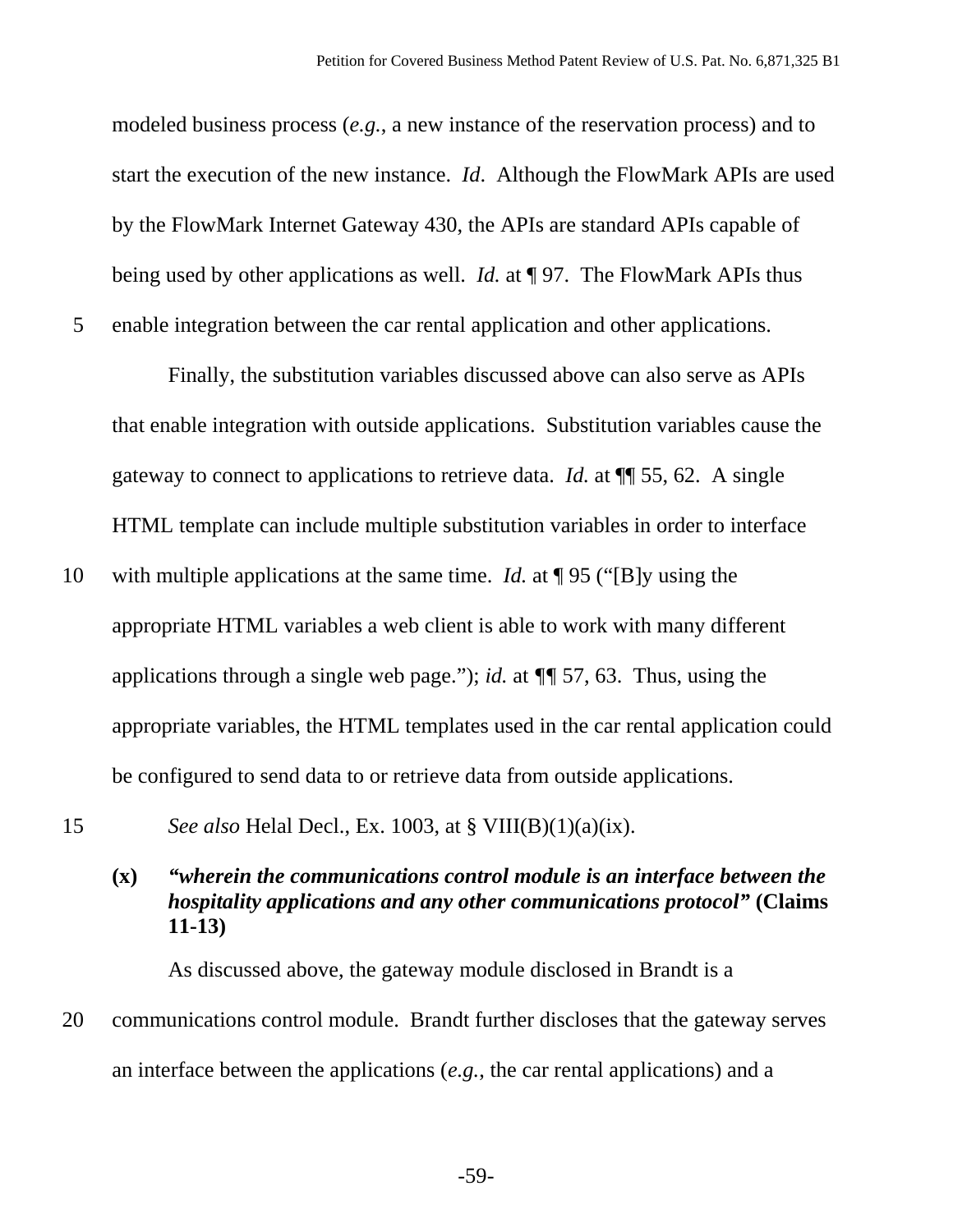communications protocol.

Brandt discloses communication protocols on the client side of the gateway, *e.g.*, on the left side of gateway 332 in Figures 3 and 4. For example, Brandt notes that "[a]lthough the current preferred embodiment of the invention uses the 'CGI

- 5 Post' (stdin) format for data transmission from web browser 212 to CGI 420, any other data transmission formats that may be generated by web browser 212 are contemplated and are within the scope of this invention." Ex. 1005 at ¶ 81; *id.* at *¶* 91, 94. Recall that CGI 420 is part of the gateway as shown in Fig. 4. *See id.* at ¶ 78. Thus, Brandt teaches that clients use the HTTP protocol (in particular HTTP
- 10 POST requests) to communicate with the gateway. The '325 patent references HTTP as a communications protocol. Ex. 1002 at 12:17-22.

The '325 patent states that the communications control module shields the hospitality applications from changes to the communication protocols used in the system. *Id.* at 11:40-45 (noting the communications control module "can be easily

- 15 updated to work with a new communication protocol without having to modify the core hospitality applications."). The gateway in Brandt accomplishes the same thing. The gateway uses communication protocols (*e.g.*, HTTP) to communicate with the clients, but uses a "native command interface" to communicate with the software application. Ex. 1005 at ¶ 97; *id.* at ¶ 55 (gateway "generates commands
- 20 that the software application 342 can understand"). Because the gateway uses a

-60-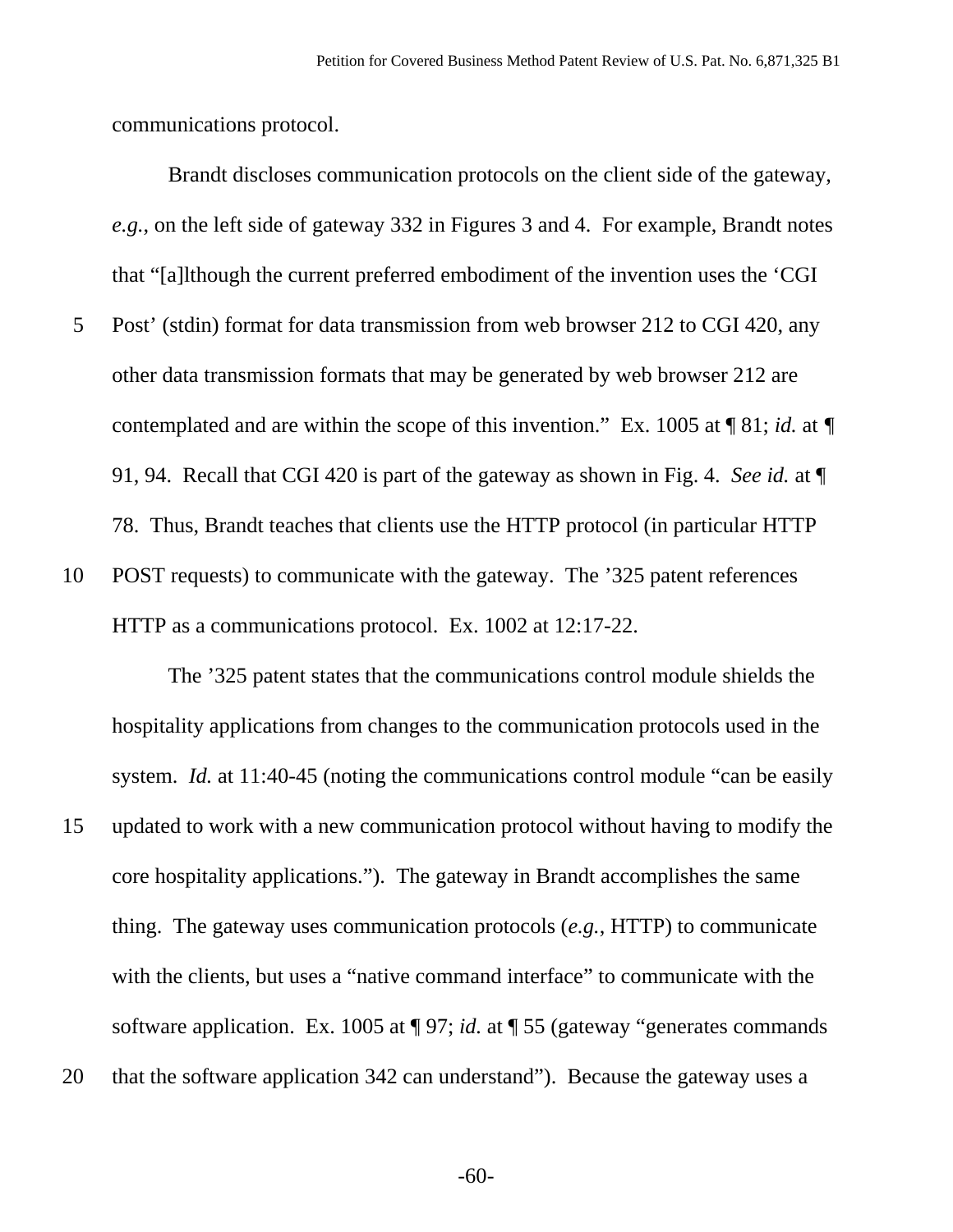command interface to communicate with the software applications, that interface can "remain unchanged even if the web interface is changed." *Id.* at ¶¶ 82, 85, 97.

In addition, lower level network communication protocols would be used on the client side of the gateway. Figure 3 depicts gateway 332 on a separate 5 computer system 330 from the web server computer system 220. Brandt states that the connections in the figures may utilize any network technology. *Id.* at ¶ 86. Network communications between the web server computer and the gateway computer would use communication protocols. In one preferred embodiment, the gateway and the software applications reside on the same computer system. *Id*. In

10 that embodiment, there would be network communication protocols (*e.g.*, TCP/IP) used between the web server and the gateway, but not between the gateway and the software application because they are on the same machine. The gateway would therefore be an interface between the applications and the network communication protocols used to communicate with the web server.

15 NetHopper discloses the HTTP communication protocol (Ex. 1006 at 7, 8) which is also disclosed in Carter (Ex. 1052 at 1:45-57) and Rossmann (Ex. 1053 at 23:52-27:25). Therefore, these common or related teachings provide a reason or motivation to combine Brandt, NetHopper, Carter, and Rossmann.

*See also* Helal Decl., Ex. 1003, at § VIII(B)(1)(a)(x).

20 Therefore, Brandt and Nethopper collectively disclose all limitations of

-61-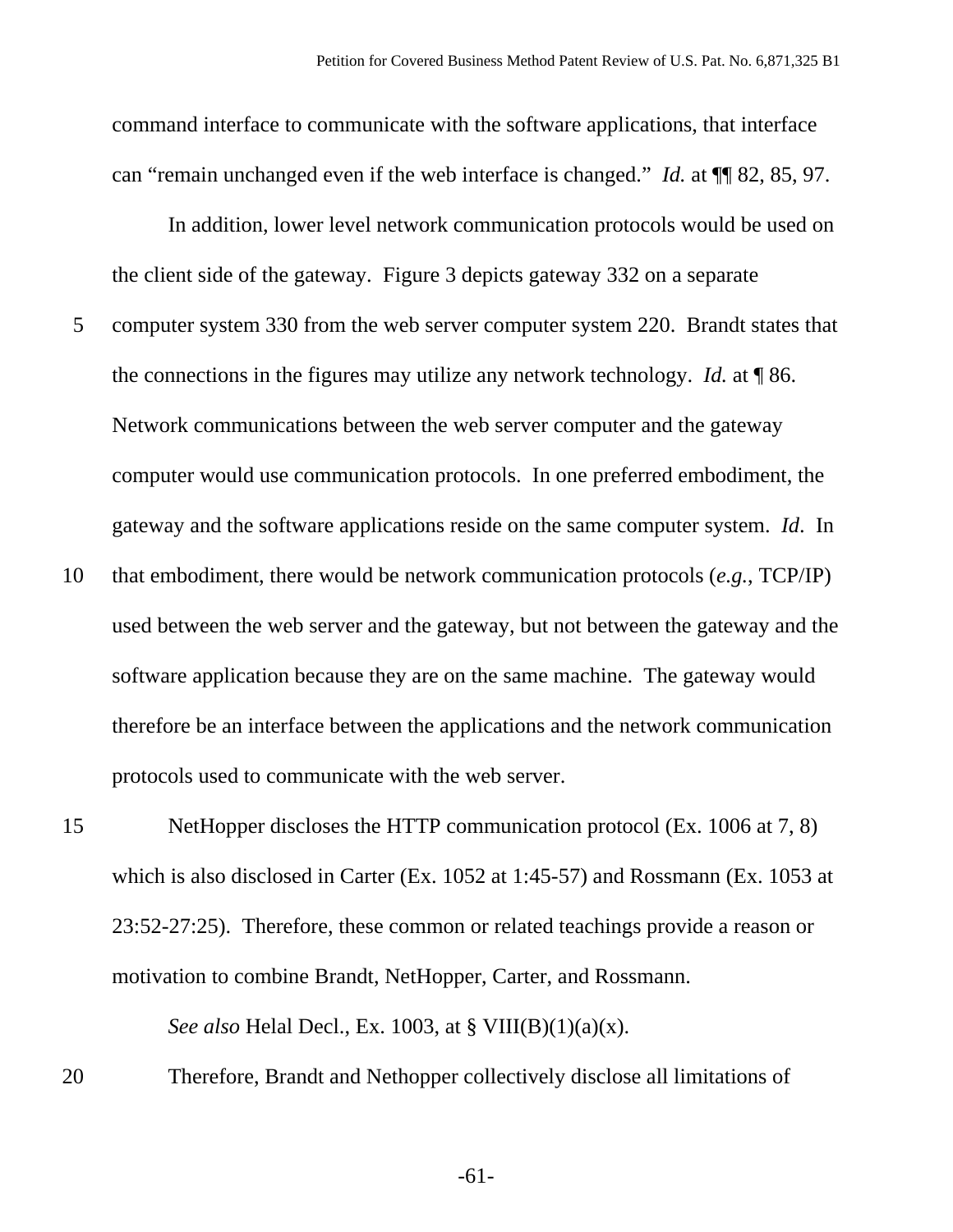Claim 12 and render the claimed subject matter as a whole obvious and invalid.

#### **(xi)** *"wherein the synchronized data relates to orders"* **(Claim 11)**

Brandt discloses that the synchronized data relates to orders. Requests for rental cars are orders. Ex. 1061 (defining "order" as "an instruction to bring or

5 supply something"). Customers specify "the city where the car is to be rented, desired dates for renting the rental car, the specific type of car to be rented (i.e., make, model, and size), etc." Ex. 1005 at  $\P$  90. The order data is received, stored, and relayed to rental agents. *See supra* § V(B)(1)(a)(viii).

Carter also discloses synchronization of orders data. Ex. 1052 at 10:33-35

10 (inquire as to status of order); 10:28-31 (inquire about goods and services); 11:54- 12:2 (disclosed technology useful for standalone purchasing transactions).

Rossmann also discloses synchronizing order information. Ex. 1053 at 14:6-

15:7. Therefore, this common or related teaching provides a reason or motivation to combine Brandt, Carter, and Rossmann.

- 15 Therefore Claim 11 is obvious. *See also* Helal Decl., Ex. 1003, at § VIII(B)(1)(a)(xi).
	- **(xii)** *"wherein the synchronized data relates to waitlists"* **(Claim 12)** Brandt discloses that the synchronized data relates to waitlists. Brandt discloses that the rental process may be modeled such that the rental agent must

20 "verify the reservation request" or move a car from a different location in order to

-62-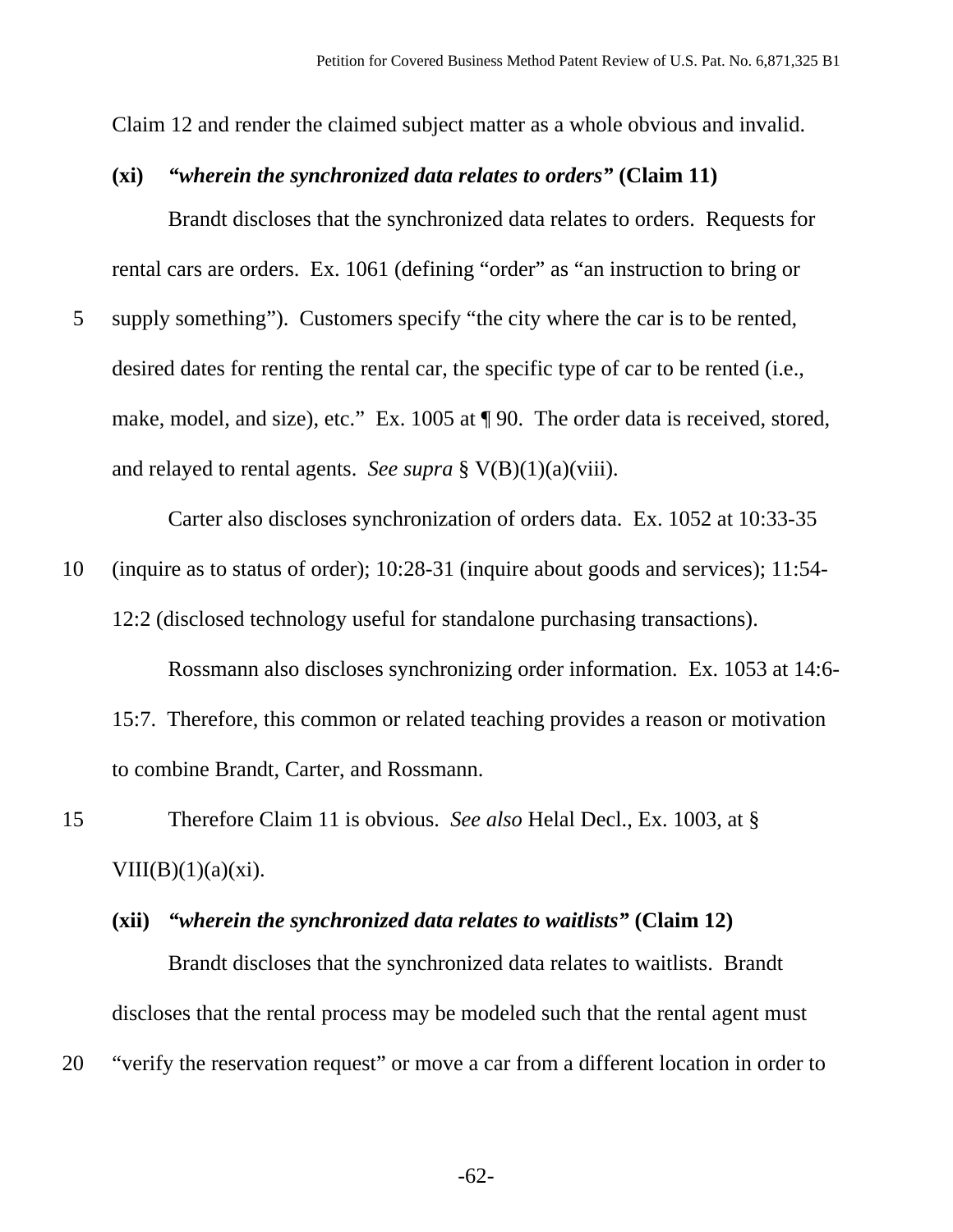fulfill a reservation. Ex. 1005 at ¶ 112. The rental agent sees a list of pending reservations. *Id.* ¶ 116; Figs.18-19 (template); Figs. 20-22 (example HTML generated from template). The list of pending requests is a waitlist because no car has been selected yet and it may be the case that no car will be available.

5 Carter also discloses synchronization of waitlists data. Ex. 1052 at 10:33-35 (inquire as to status of waitlisted reservation); 11:3-8 (make / cancel waitlisted reservation). This aspect of Carter also provides a reason to combine with Brandt with respect to the claimed synchronization of waitlist data.

Therefore Claim 12 is obvious. See also Helal Decl., Ex. 1003, at §

$$
10 \quad \text{VIII}(B)(1)(a)(xii).
$$

# **(xiii)** *"wherein the synchronized data relates to reservations"* **(Claim 13)**

Brandt discloses that the synchronized data relates to reservations. Ex. 1005 at ¶¶ 94. Reservation data is received from clients, stored, shown on the confirmation page, and relayed to rental agents, for example. *See supra* §

15  $V(B)(1)(a)(xiii)$ .

Carter also discloses synchronization of reservations data. Ex. 1052 at 10:33-50 (inquire as to status, make, cancel, or confirm reservation). This aspect of Carter also provides a reason to combine with Brandt with respect to the claimed synchronization of reservations data.

20 Therefore Claim 13 is obvious. *See also* Helal Decl., Ex. 1003, at §

-63-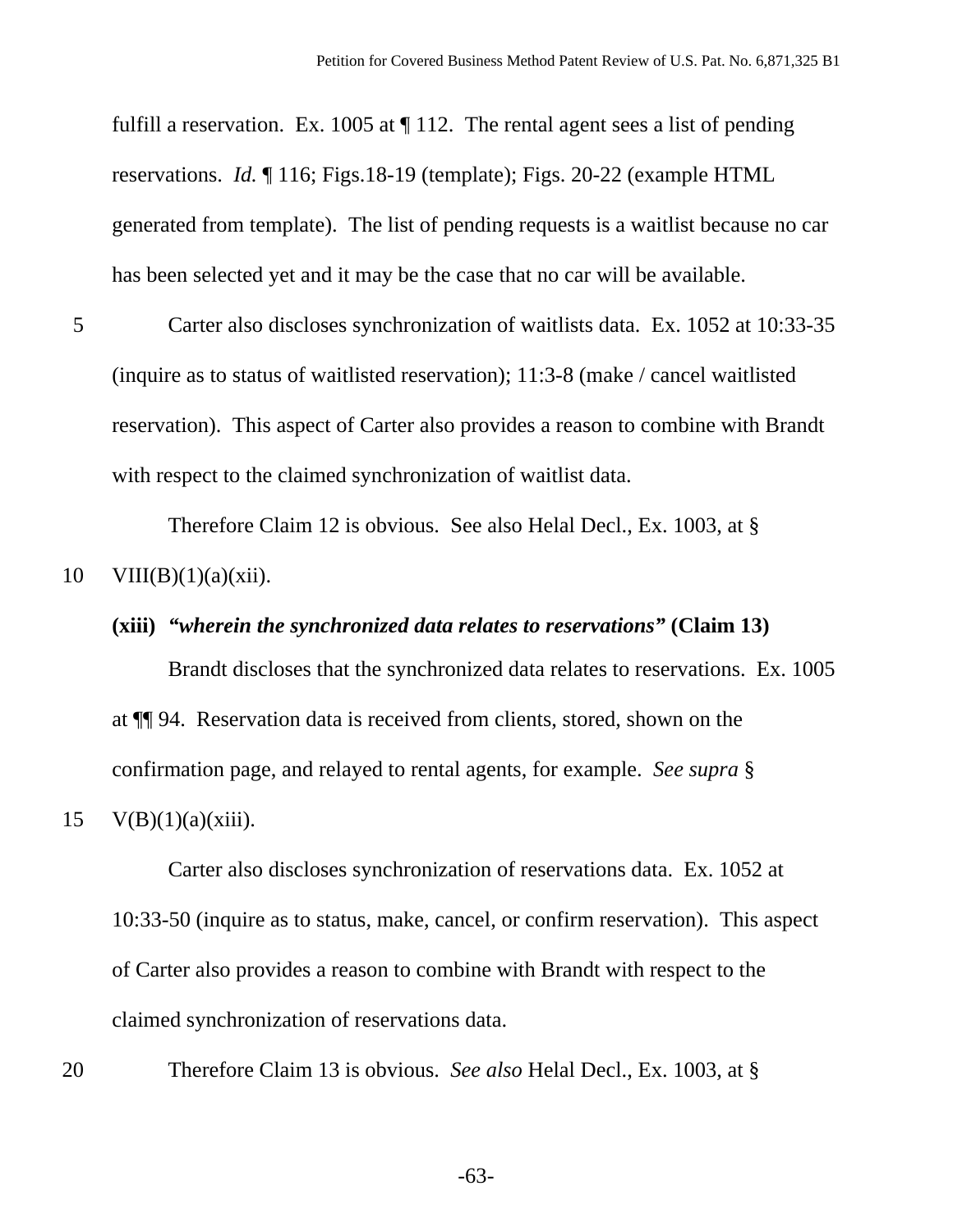#### VIII(B) $(1)(a)(xiii)$ .

# **b. Claim 15 is obvious over Brandt in view of NetHopper, Carter, & Rossmann**

Claim 15 is a multiple dependent claim which depends from Claims 11, 12,

5 and 13 and adds "wherein the data is sent to a wireless paging device." Brandt discloses handheld computers and PDAs. Ex. 1005 at ¶ 14. Some handheld computers and PDAs would have been considered "wireless paging devices."

Rossmann also discloses sending application data to wireless paging devices.

Ex. 1053 at 3:46-52. Rossmann discloses using a wireless paging device to request

10 and display order information from a network-based application, for example. *Id.* at 14:6 - 15:7. This aspect of Rossmann also provides a reason to combine with Brandt with respect to the claimed sending of data to a wireless paging device.

Therefore, Claim 15 is obvious. Helal Decl., Ex. 1003, at  $\S$  VIII(B)(1)(b).

## **2. Ground 11 & 12: The Challenged Claims Are Obvious Over Brandt In**  15 **View Of Demers, Alonso, Carter, & Rossmann**

The combined teachings of Brandt, Demers and Alonso also disclose all features of Claims 12-16 and render them invalid. Dr. Helal provides additional analysis and support for this ground in his declaration, Ex. 1003, at § VIII(B)(2).

Demers (Ex. 1009) describes the Bayou System which is "a platform of

20 replicated, highly-available, variable-consistency, mobile databases on which to build collaborative applications." Ex. 1009 at 2. Like Brandt, Demers discloses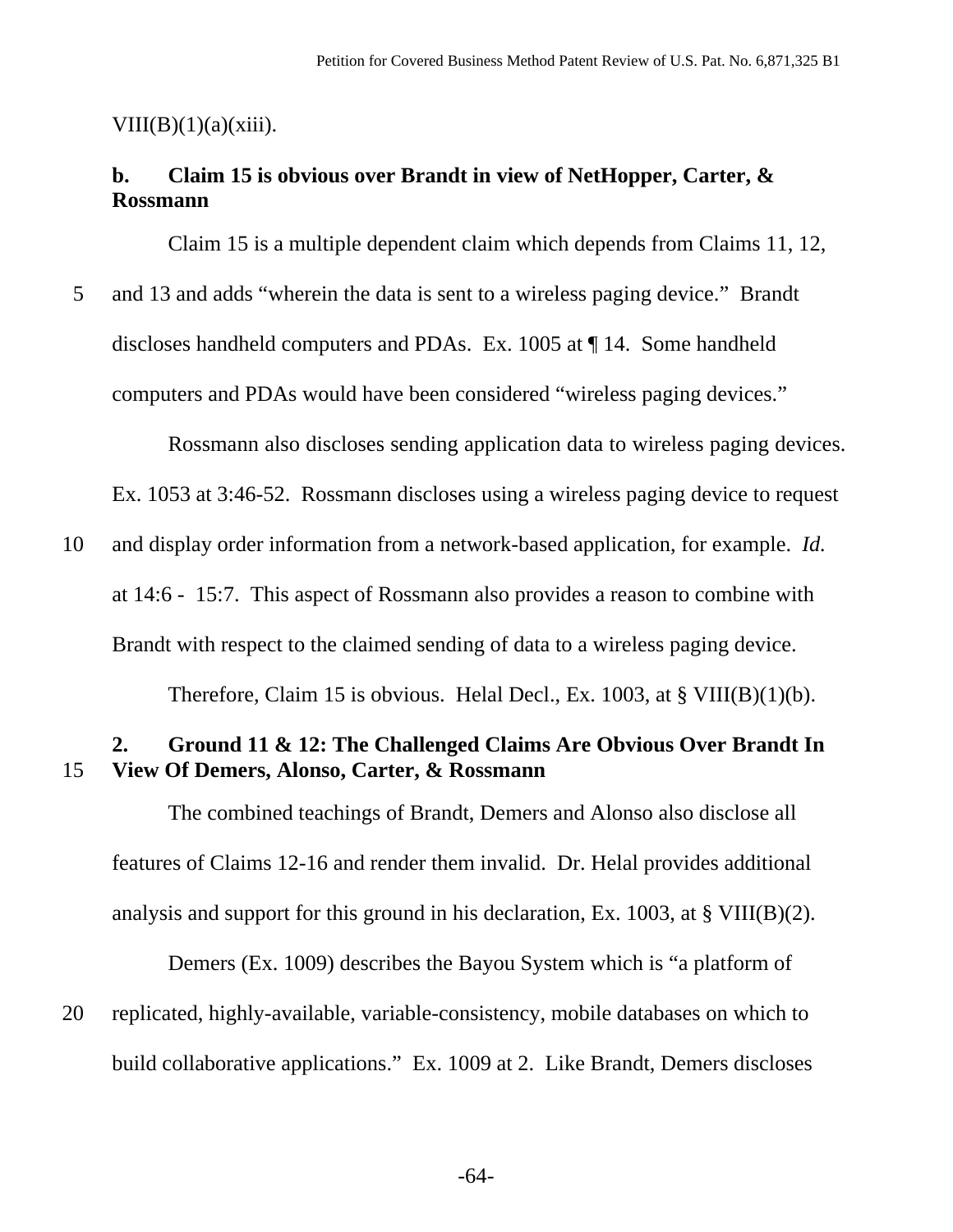PDAs which wirelessly communicate with servers. *Id.* at 2. Demers teaches that mobile applications can read from and write to locally stored "replicated databases." *Id.* at 3. This allows mobile applications to function properly during periods of network disconnection. *Id.* The replicated databases are synchronized with server-

5 side databases including a "primary" database. *Id.* at 4-5.

Alonso (Ex. 1012) describes an approach for adding disconnected client support for workflow management systems, including IBM's FlowMark system the same FlowMark system disclosed in Brandt. Alonso explains that disconnected client support would enable increased mobile computing capabilities

10 when devices are not always connected to the network. Ex. 1012 at Abstract, 27- 28. Alonso teaches that the mobile computer would download the necessary data to allow the user to work offline and then synchronize updates with the IBM FlowMark system upon re-connection to the network. *Id.* at 34-38.

A POSITA would be motivated to combine Brandt with Demers and Alonso 15 for several reasons. Brandt and Alonso both address how to increase accessibility to the same FlowMark workflow management system. Alonso teaches that disconnected client support is advantageous and that it requires storing some data locally and synchronizing it with the FlowMark system. Demers provides a specific approach to data replication and synchronization for use with mobile 20 applications on mobile computing devices. The approach described in Demers

-65-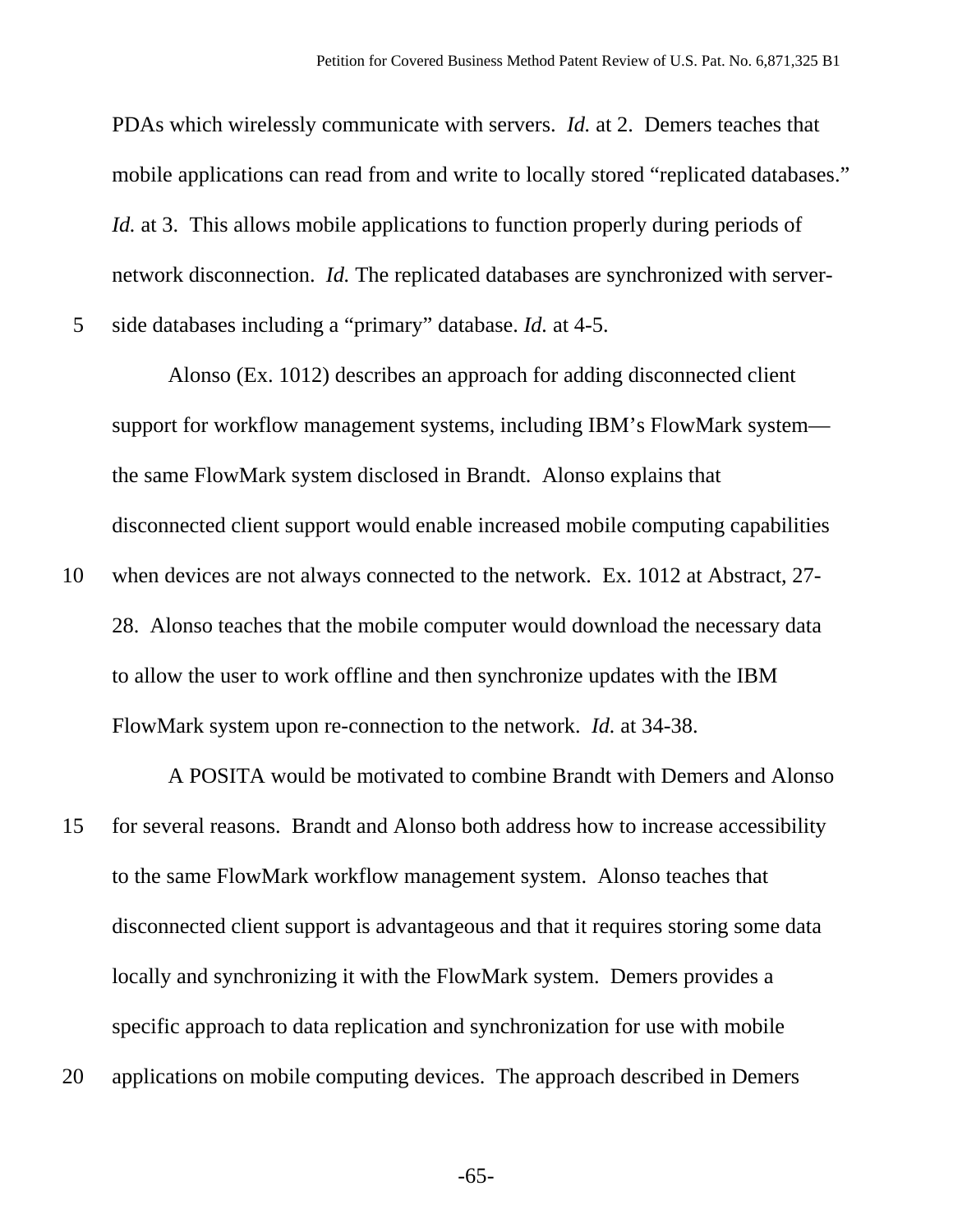could thus be used to implement the disconnected client features discussed in

Alonso. Further, Xerox PARC's work on the Bayou system was well known in the art for its contributions to mobile database replication. As such, a POSITA would have naturally looked into Bayou for useful teachings in this area.

5 As discussed above, a POSITA would also be motivated to combine Brandt with Carter and Rossmann. *See supra* V(B)(1).

## **a. Ground 11: Claims 11-13 are obvious over Brandt in view of Demers, Alonso, and Carter**

### **(i)** *"An information management and synchronous communications system*  10 *for use with wireless handheld computing devices and the internet"*

Brandt discloses this element. *See supra* § V(B)(1)(a)(i). Further, as

discussed above, Carter and Rossmann disclose Internet-based communications which provides further motivation to combine those references with Brandt. *See supra* § V(B)(1)(a)(i). *See also* Helal Decl., Ex. 1003, at § VIII(B)(2)(a)(i).

# 15 **(ii)** *"a central database containing hospitality applications and data"*

Brandt discloses this element. *See supra* § V(B)(1)(a)(ii). Demers discloses network databases including a "primary" database. Ex. 1009 at 2, 5. Alonso also discloses a central database. Ex. 1012 at 32 and Fig. 2. These aspects of Demers and Alonso provide a reason to combine the references with Brandt. *See also*

### 20 Helal Decl., Ex. 1003 at  $\S$  VIII(B)(2)(a)(ii).

**(iii)** *"at least one wireless handheld computing device on which hospitality applications and data are stored"*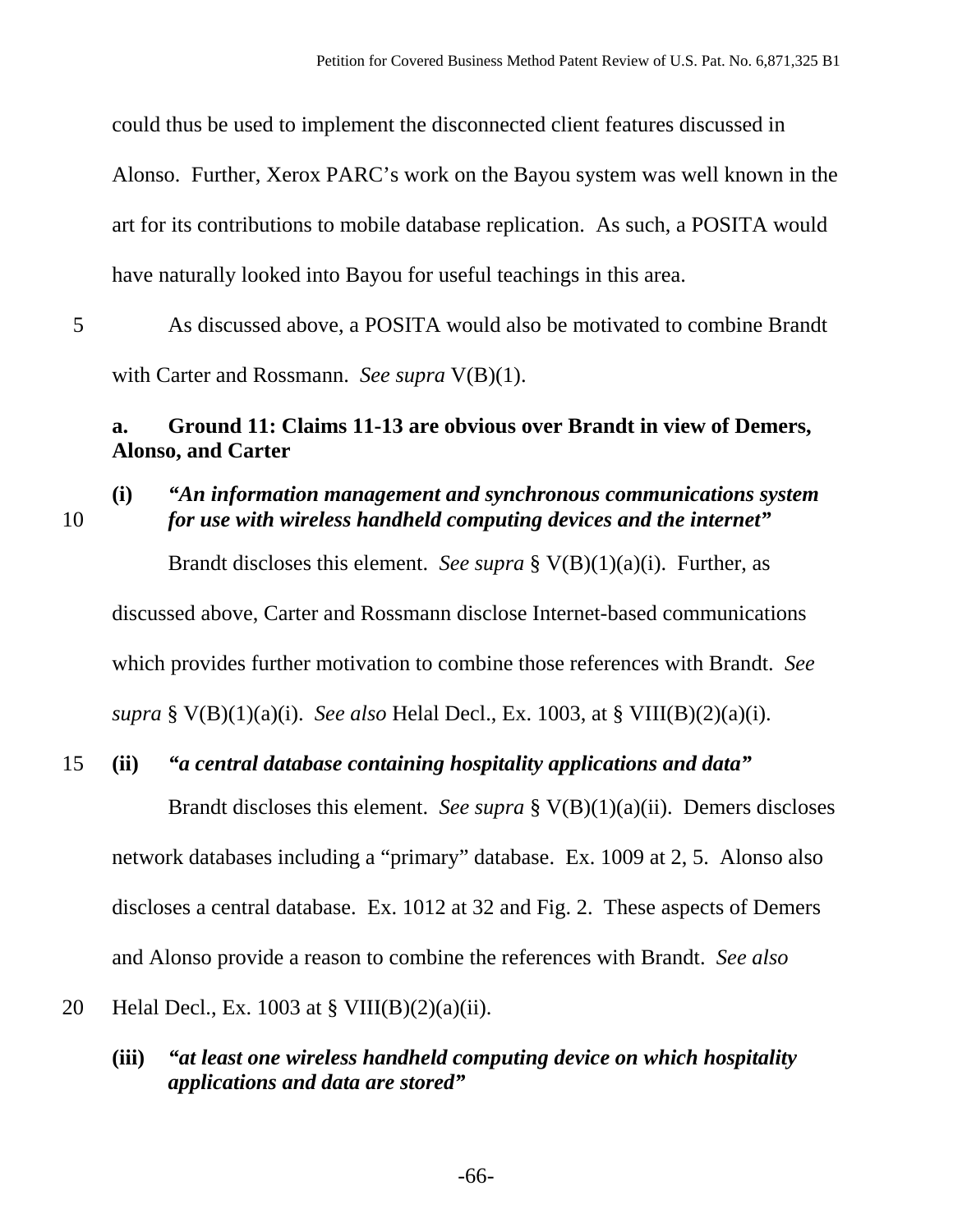Brandt discloses this element. *See supra* § V(B)(1)(a)(iii). In addition, Demers and Alonso, in combination with Brandt, further disclose storage of hospitality applications and data on a PDA. Demers discloses PDAs and mobile applications that can operate in disconnected mode using local data that is 5 synchronized periodically with a network database. Alonso suggests adding disconnected client support to extend capabilities of workflow systems that are discussed in Brandt. As such, PDA-based rental car applications that work with locally stored data and synchronize with the network-based application database when network connectivity allows would have been obvious in view of Brandt,

10 Demers, and Alonso.

Further, as discussed above, Rossmann discloses wireless handheld computing devices which provides further motivation to combine with Brandt, Demers, and Alonso. *See supra* § V(B)(1)(a)(iii). *See also* Helal Decl., Ex. 1003 at §  $VIII(B)(2)(a)(iii)$ .

## 15 **(iv)** *"at least one web server on which hospitality applications and data are stored"*

Brandt discloses this element. *See supra* § V(B)(1)(a)(iv). Further, as discussed above, Carter and Rossmann disclose web servers which provides additional motivation to combine those references with Brandt. *See supra* § 20 V(B)(1)(a)(iv). *See also* Helal Decl., Ex. 1003 at § VIII(B)(2)(a)(iv).

**(v)** *"at least one web page on which hospitality applications and data are* 

-67-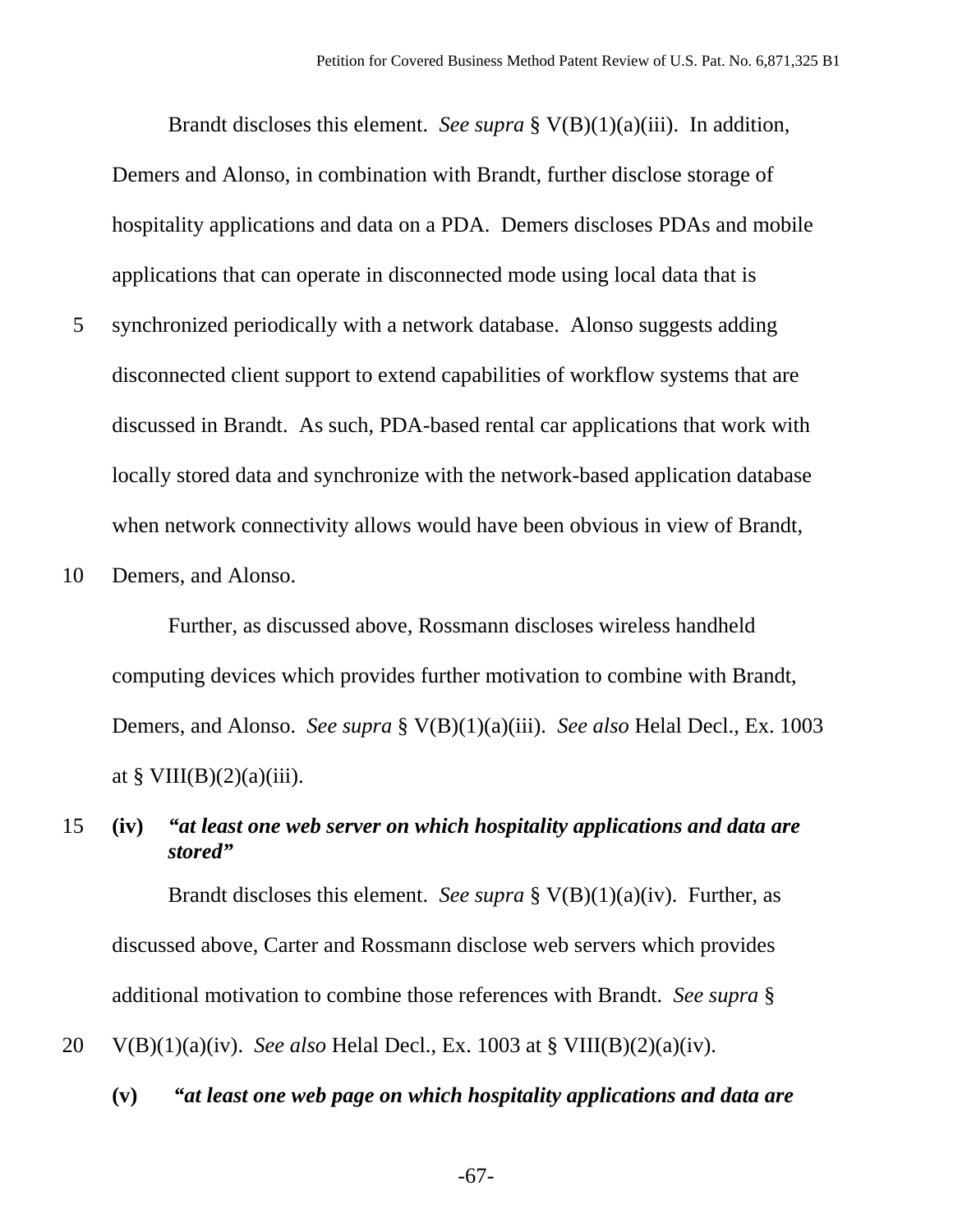#### *stored"*

Brandt discloses this element. *See supra* § V(B)(1)(a)(v). Further, as discussed above, Carter and Rossmann disclose web pages which provides additional motivation to combine those references with Brandt. *See supra* §

5 V(B)(1)(a)(v). *See also* Helal Decl., Ex. 1003 at § VIII(B)(2)(a)(v).

### **(vi)** *"an application program interface"*

Brandt discloses this element. *See supra* § V(B)(1)(a)(vi). Alonso also discloses APIs. Ex. 1012 at 30 and Fig. 3. This aspect of Alonso provides a reason to combine with Brandt with respect to the claimed application program

- 10 interface. Further, as discussed above, Carter also discloses APIs which provides additional motivation to combine Carter with Brandt and Alonso. *See supra* § V(B)(1)(a)(vi). *See also* Helal Decl., Ex. 1003 at § VIII(B)(2)(a)(vi).
	- **(vii)** *"a communications control module"*  Brandt discloses this element. *See supra* § V(B)(1)(a)(vii). *See also* Helal
- 15 Decl., Ex. 1003 at § VIII(B)(2)(a)(vii).
	- **(viii)** *"wherein applications and data are synchronized between the central data base, at least one wireless handheld computing device, at least one Web server, and at least one Web page"*

Brandt discloses this element. *See supra* § V(B)(1)(a)(viii). In addition,

20 Demers and Alonso disclose synchronization with handheld computers. Ex. 1009

at 3-4 (describing "reconciliation" process); Ex. 1012 at 34-38 (describing

"synchronization prior to disconnection" and communication of updates upon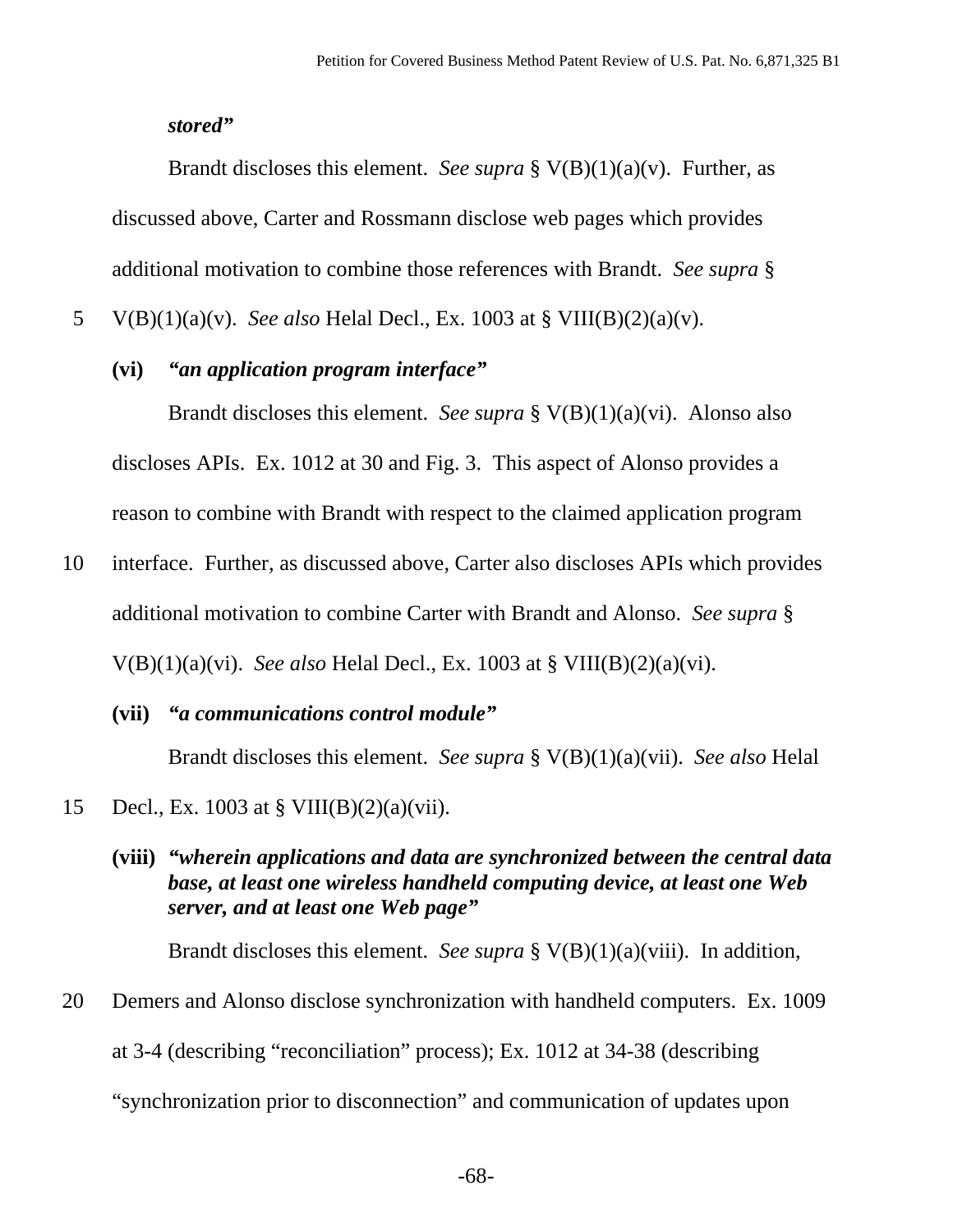reconnection). Further, as discussed above, Carter and Rossmann disclose data synchronization which provides additional motivation to combine those references with Brandt, Demers, and Alonso. *See supra* § V(B)(1)(a)(iv). *See also* Helal Decl., Ex. 1003 at § VIII(B)(2)(a)(viii).

5 **(ix)** *"wherein the application program interface enables integration of outside applications with the hospitality applications"* 

Brandt discloses this element. *See supra* § V(B)(1)(a)(ix). *See also* Helal

Decl., Ex. 1003 at § VIII(B)(2)(a)(ix).

- **(x)** *"wherein the communications control module is an interface between the*  10 *hospitality applications and any other communications protocol"* Brandt discloses this element. *See supra* § V(B)(1)(a)(x). *See also* Helal Decl., Ex. 1003 at § VIII(B)(2)(a)(x).
	- **(xi)** *"wherein the synchronized data relates to orders"* **(Claim 11)**

As discussed above, Brandt and Carter both disclose synchronization of

15 order data. *See supra* § V(B)(1)(a)(xi). *See also* Helal Decl., Ex. 1003, at § VIII(B) $(2)(a)(xi)$ . Therefore, Claim 11 is obvious.

**(xii)** *"wherein the synchronized data relates to waitlists"* **(Claim 12)** 

As discussed above, Brandt and Carter both disclose synchronization of

waitlists data. *See supra* § V(B)(1)(a)(xii). *See also* Helal Decl., Ex. 1003, at §

- 20 VIII(B)(2)(a)(xii). Therefore, Claim 12 is obvious.
	- **(xiii)** *"wherein the synchronized data relates to reservations"* **(Claim 13)**  As discussed above, Brandt and Carter both disclose synchronization of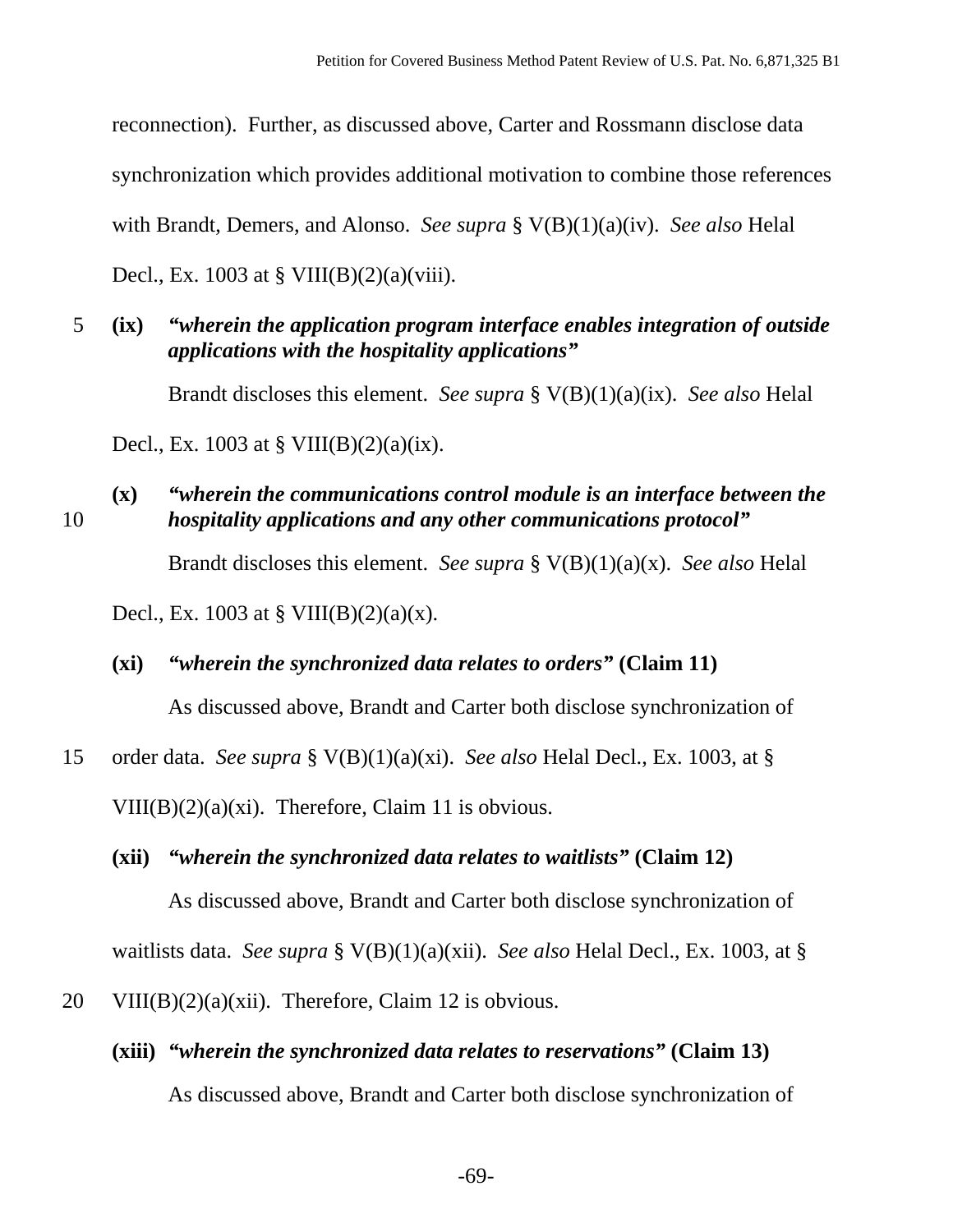reservations data. *See supra* § V(B)(1)(a)(xiii). *See also* Helal Decl., Ex. 1003, at § VIII(B)(2)(a)(xiii). Therefore, Claim 13 is obvious.

# **b. Ground 12: Claim 15 is obvious over Brandt in view of Demers, Alonso, Carter, & Rossmann**

5 As discussed above, Brandt and Rossmann both disclose sending application data to wireless paging devices. *See supra* § V(B)(1)(b). *See also* Helal Decl., Ex. 1003, at § VIII(B)(2)(a)(b). Therefore, Claim 15 is obvious.

# **C. GROUND 13: INVALIDITY OF THE CHALLENGED CLAIMS UNDER § 101**

- 10 The Supreme Court has outlined a two-part framework for identifying claims that fall outside §101. The first step is to determine whether the claims are directed to a patent-ineligible concept such as an abstract idea. *Alice*, 134 S. Ct. at 2355 (*citing Mayo Collaborative Servs. v. Prometheus Labs*., Inc., 132 S. Ct. 1289, 1293 (2012)). If so, the second step is to determine whether the claims include an
- 15 additional element or combination of elements "sufficient to ensure that the patent in practice amounts to significantly more than a patent upon the [ineligible concept] itself.'" *Id*. at 2355. "[W]holly generic computer implementation is not generally the sort of 'additional featur[e]' that provides any practical assurance that the process is more than a drafting effort designed to monopolize the [abstract idea]
- 20 itself.'") *Id.* at 2358.

The *Alice* framework confirms that the Challenged Claims are patent-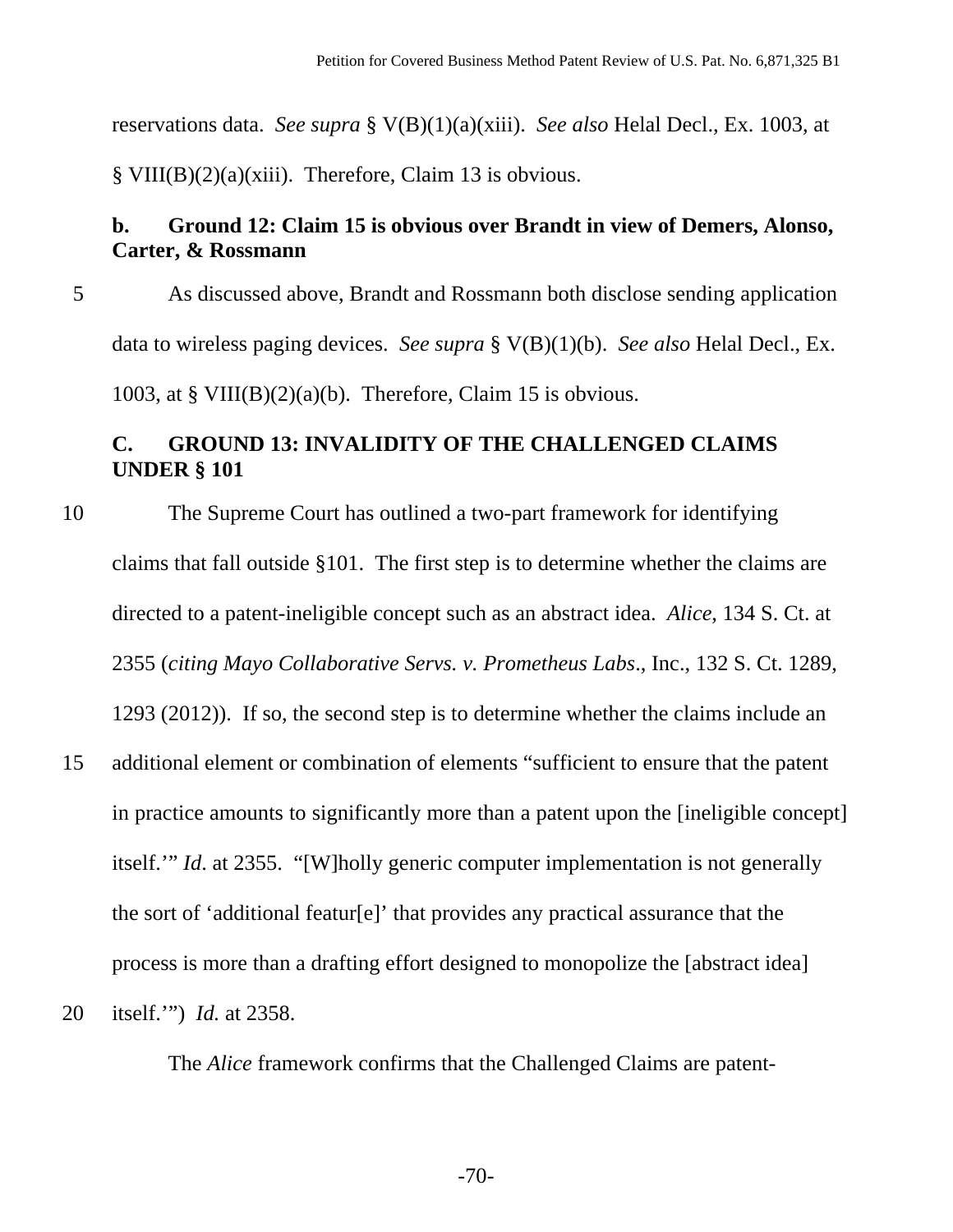ineligible because (1) they are directed to abstract ideas such as ordering, reservations, and waitlists, and (2) they merely require generic computer implementation. *See also* Helal Dec., Ex. 1003, at § VIII(C).

#### **1. The Challenged Claims Are Directed to Abstract Ideas**

5 The Challenged Claims are "do it on a computer" claims. They are directed to fundamental and abstract activities in the hospitality industry such as ordering, reservations, and waitlists. Although styled as system claims, they merely recite a generic system for computerizing hospitality activities. Like the claims in *Alice*, "the system claims recite a handful of generic computer components configured to

10 implement the [abstract] idea." 134 S. Ct. at 2360.

Like the claims deemed patent-ineligible in *Alice* and *Bilski*, the Challenged Claims here relate to "fundamental practice[s] long prevalent in our system of commerce." *Id*. at 2356 (quoting *Bilski,* 561 U.S. at 611). Restaurants, taverns, and inns date back thousands of years and have been common in the U.S. for

- 15 centuries. Ex. 1035 at 33-74 (discussing origins of hospitality industry) and 79- 124 (discussing evolution of hospitality industry in the U.S. during the 20th century). Activities such as ordering food have always been fundamental in the hospitality industry. *Id.* at 46, 53, 93, 96, 100-101. Moreover, these hospitality activities are much simpler and more commonplace than the risk hedging practice
- 20 at issue in *Bilski* or the intermediated settlement practice at issue in *Alice*. *See*

-71-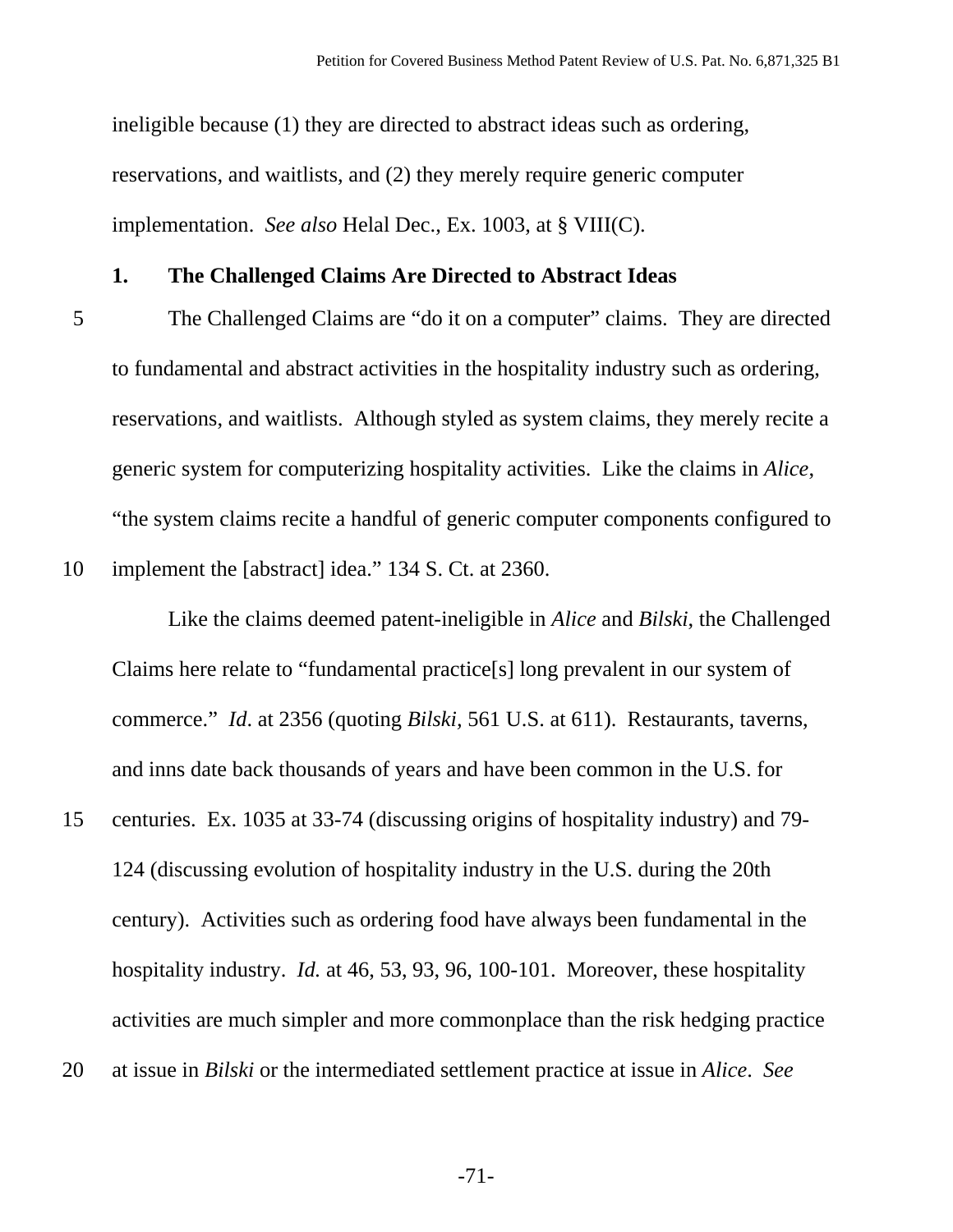*Alice*, 134 S. Ct. at 2356-57; *Bilski*, 561 U.S. at 599.

The Challenged Claims and the '325 patent specification confirm the goal of the claimed invention is to computerize the "everyday" routine activities of the hospitality industry. For example, Claims 11-13 recite systems composed of

- 5 routine and well-known technologies for computerizing "orders," "waitlists," and "reservations." Ex. 1002 at 17:4-18:32. Further, the specification states that "userfriendly information management and communication capability . . . has not heretofore been available for use in everyday life such as for restaurant ordering, reservations, and wait-list management." Ex. 1002 at 1:38-42; *id.* at 2:38-53
- 10 ("[C]omputerization of [paper-based ordering, waitlist, and reservations management] functions has been largely limited to fixed computer solutions, i.e., desktop or mainframe" and has not yet extended to "wireless handheld devices.").

 In view of the above, the Challenged Claims are directed to patent-ineligible abstract ideas of such as ordering and reservations, which are long-established 15 practices in the hospitality industry.

### **2. The Challenged Claims Do Not Include An "Inventive Concept" That Is "Significantly More" Than the Abstract Idea**

Under step two of the *Alice* framework, the Challenged Claims do not include an "inventive concept" that "ensures the claims are more than a drafting 20 effort to monopolize the abstract idea." *Alice*, 134 S. Ct. at 2357. Notably, Patent Owner routinely states that its "pioneering web/wireless data synchronization

-72-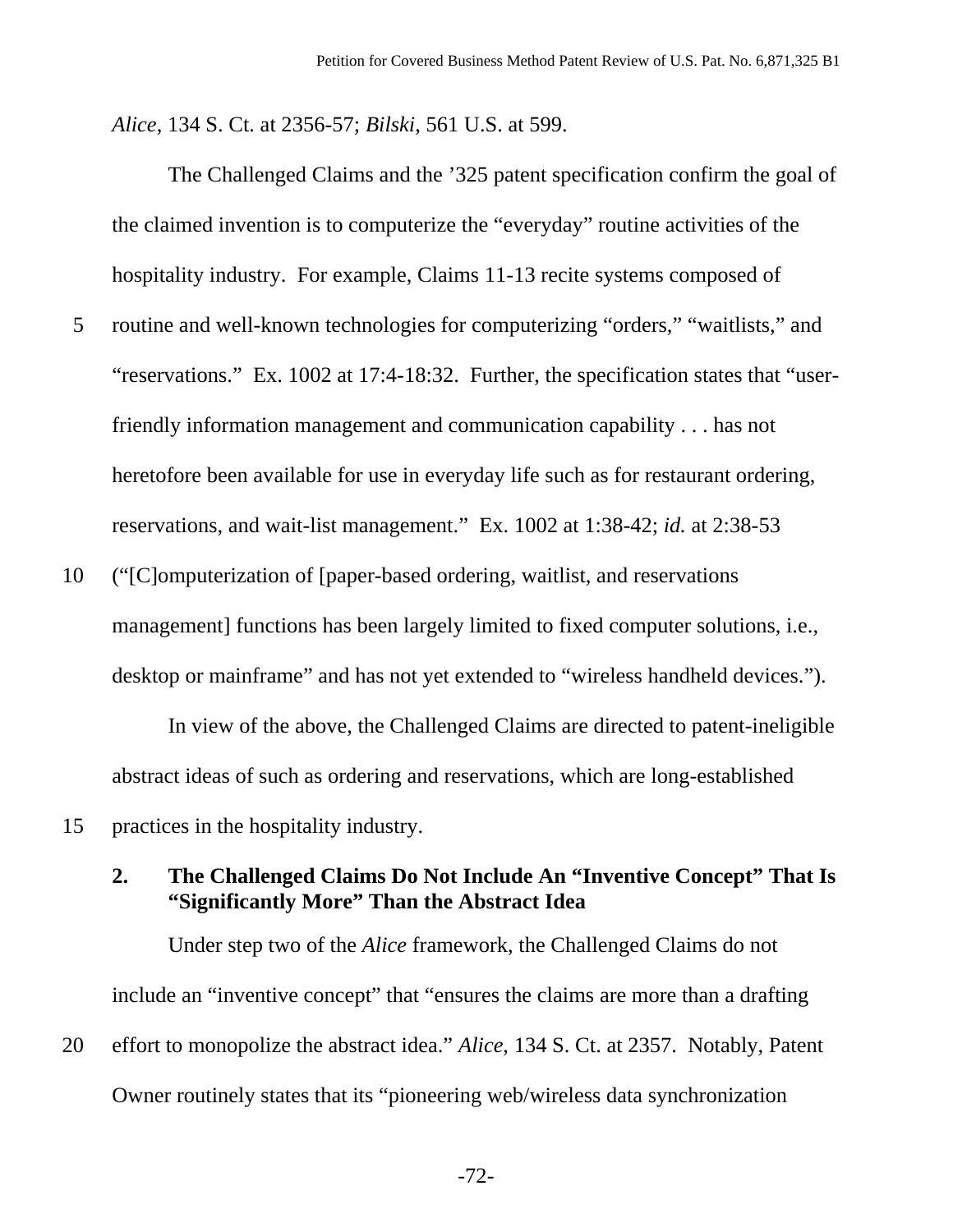inventions have been patented … and are *now essential to the modern wireless/web hospitality enterprise*." Ex. 1040 at 1; Ex. 1041 at 1. These statements raise concerns that the claims nothing other than "a drafting effort to monopolize" the use of wireless and web technologies in the hospitality industry.

- 5 Rather than reciting an "inventive concept," the Challenged Claims "merely require generic computer implementation" and thus "fail to transform the abstract idea into a patent-eligible invention." *Alice*, 134 S. Ct. at 2357. The Challenged Claims recite generic computer technology such as a "central data base," a "wireless handheld computing device," a "Web server," a "Web page," and an
- 10 "application program interface." These system components were well known and widely used long before the priority date of the '325 patent in late 1999. As shown above, the prior art cited in this petition discloses all the system components and combinations as claimed. *See supra* § V(B). *See also CRS Advanced Techs., Inc. v. Frontline Techs, Inc.*, CBM2012-00005, Paper 17 at 9 (holding that
- 15 "communication link," "website," "database," and "server" claim limitations were generic and not novel or unobvious in late 1999).

The specification acknowledges that the client and server computers were conventional. "The preferred embodiment of the present invention uses *typical hardware elements* in the form of a computer workstation, operating system and 20 application software elements which configure the hardware elements for operation

-73-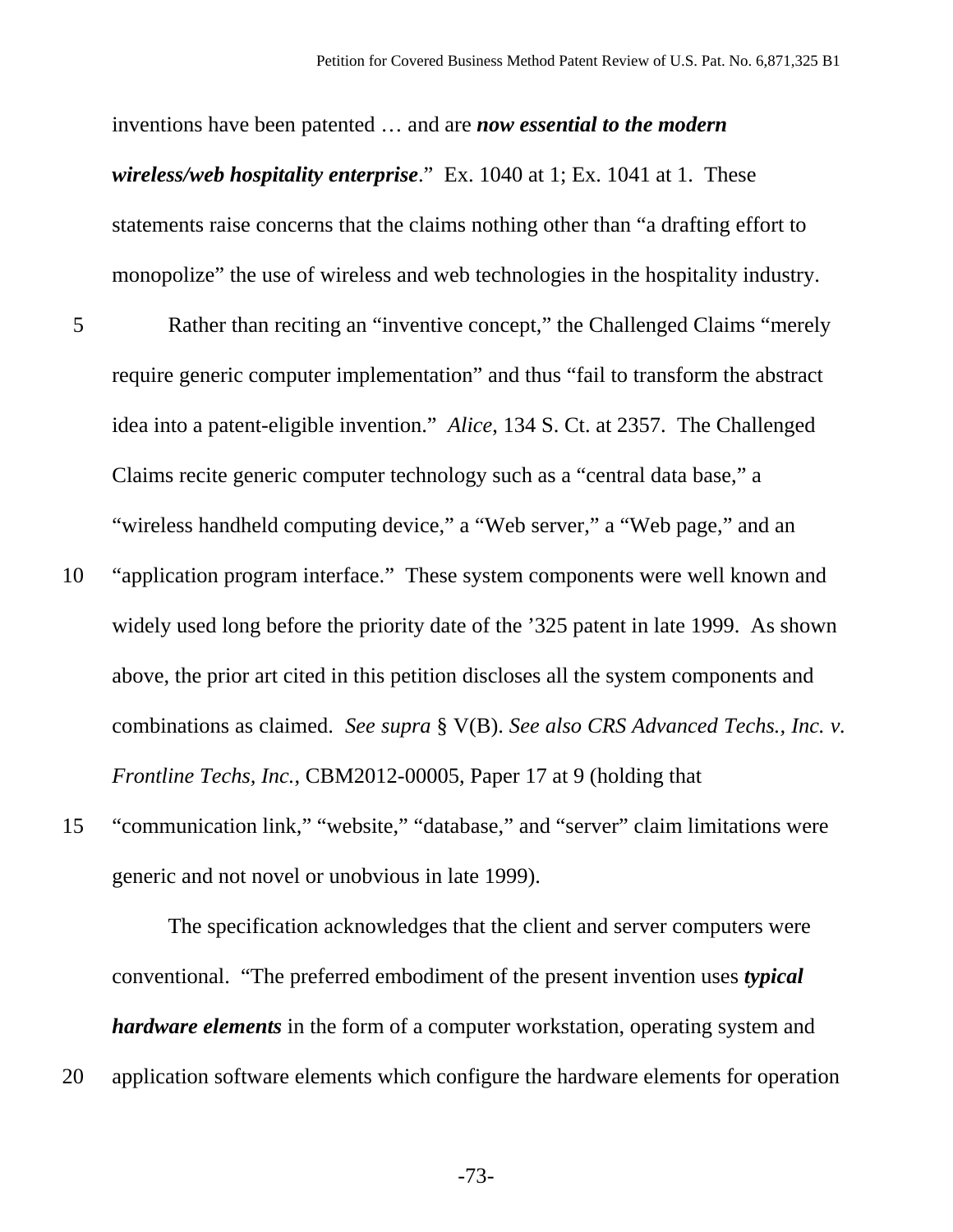in accordance with the present invention." Ex. 1002 at 5:39-43. The preferred embodiment also includes "a *typical file server platform*" with a Windows-based operating system, "e.g., Windows® 95, 98, NT, or CE, networking software (including Web server software) and database software." *Id.* at 5:54-61.

- 5 The wireless handheld computers were also conventional. The specification notes that "handheld devices" were "in common use." Ex. 1002*.* at 1:34-38. Indeed, "the use of wireless handheld devices in the restaurant and hospitality industry [was already] becoming increasingly pervasive." *Id.* at 3:45-48. The specification references existing "PDA" devices such as "the Palm®" (*id.* at 1:62-
- 10 65), and suggests use of Microsoft's Windows CE operating system for the wireless handheld devices in the preferred embodiment (*Id.* at 11:9-16).

The' 325 patent admits that e-commerce web sites were in use: "Web server application software exists that enables a user to shop for and order merchandise. Such systems are sometimes referred to as electronic merchandising systems or

- 15 virtual storefronts. . . . The user may select multiple items in this manner and then enter a credit card number to pay for the purchases. The retailer processes the transaction and ships the order to the customer." *Id.* at 12:57-13:7. That no novel approach to using web technologies is discussed in the specification indicates that the recited "Web server" and "Web page" are conventional as well.
- 

20 Application programming interfaces (APIs) were also commonplace long

-74-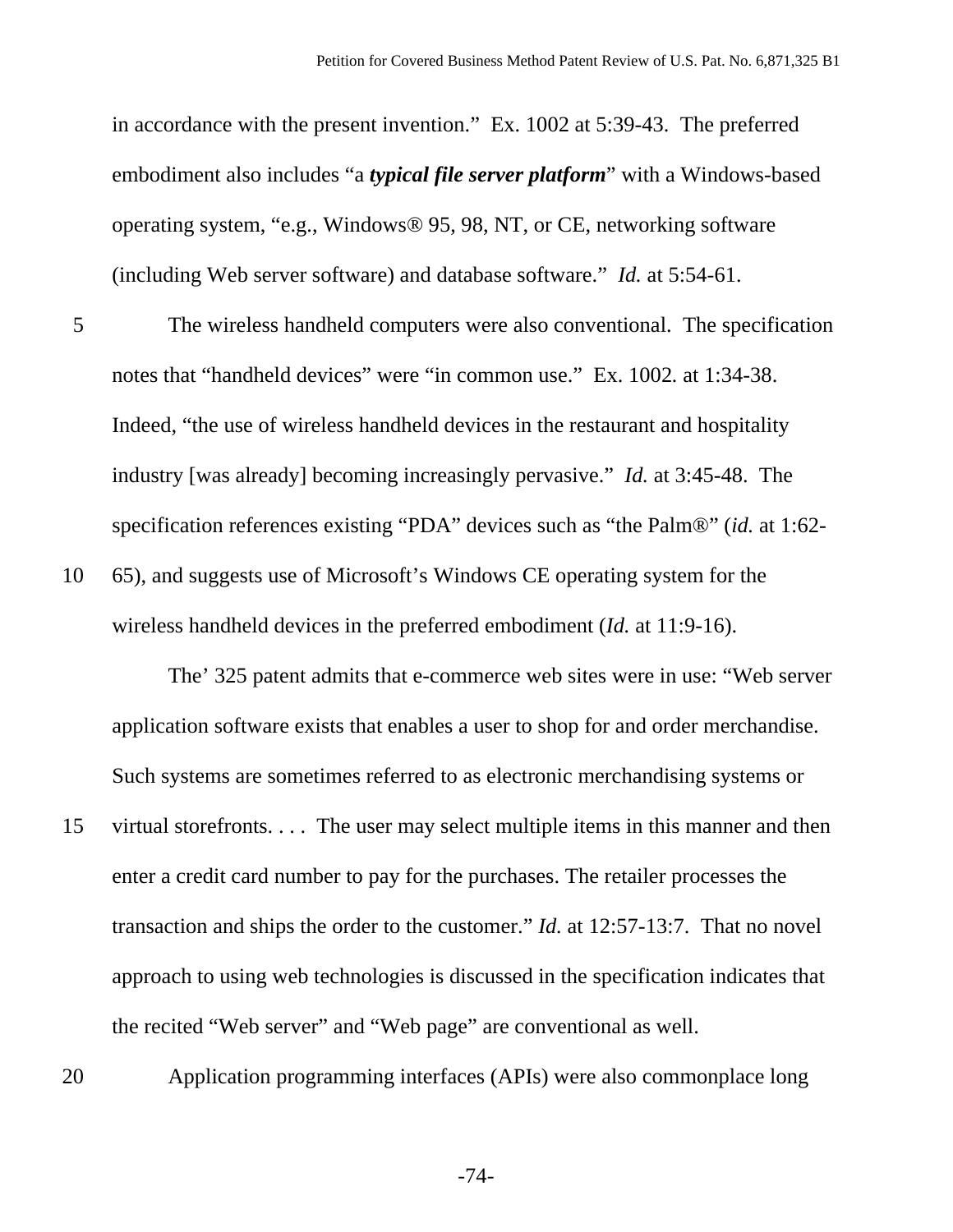before the priority date of the '325 patent. As discussed above in Section V(B), the Brandt prior art teaches that applications typically include APIs that enable certain features and functions to be accessed by other software. Ex. 1005 at ¶ 22; Ex. 1036 at 433. The lack of any discussion in the '325 patent specification as to how

5 the recited APIs are implemented indicates that the claimed APIs are conventional.

The "communications control module" also does not make the Challenged Claims patent-eligible because it is a generic program. The communications control module is a program that facilitates communications between the clients and servers. Exhibit 1002 at 9:35-39. It is only described at a high level with

- 10 vague, functional language (*e.g*., "single point of entry"). *Id.* at 11:37-40. That the specification provides no algorithm or other meaningful explanation of how it works confirms that it is a generic software program. Indeed, Patent Owner previously proposed to construe "communications control module" generically as "a software program that is enabled to allow communication of hospitality
- 15 information between interconnected devices or different applications via one or more application program interfaces and via one or more communications protocols." Ex. 1042 at 26. Use of a centralized module to facilitate communications between clients and servers was well known in the art. *See* Ex. 1036 at 99-122 (describing "Brokers") and 323-337 (describing "Dispatchers").
- 

20 In *Alice*, the Supreme Court considered and rejected the patent owner's

-75-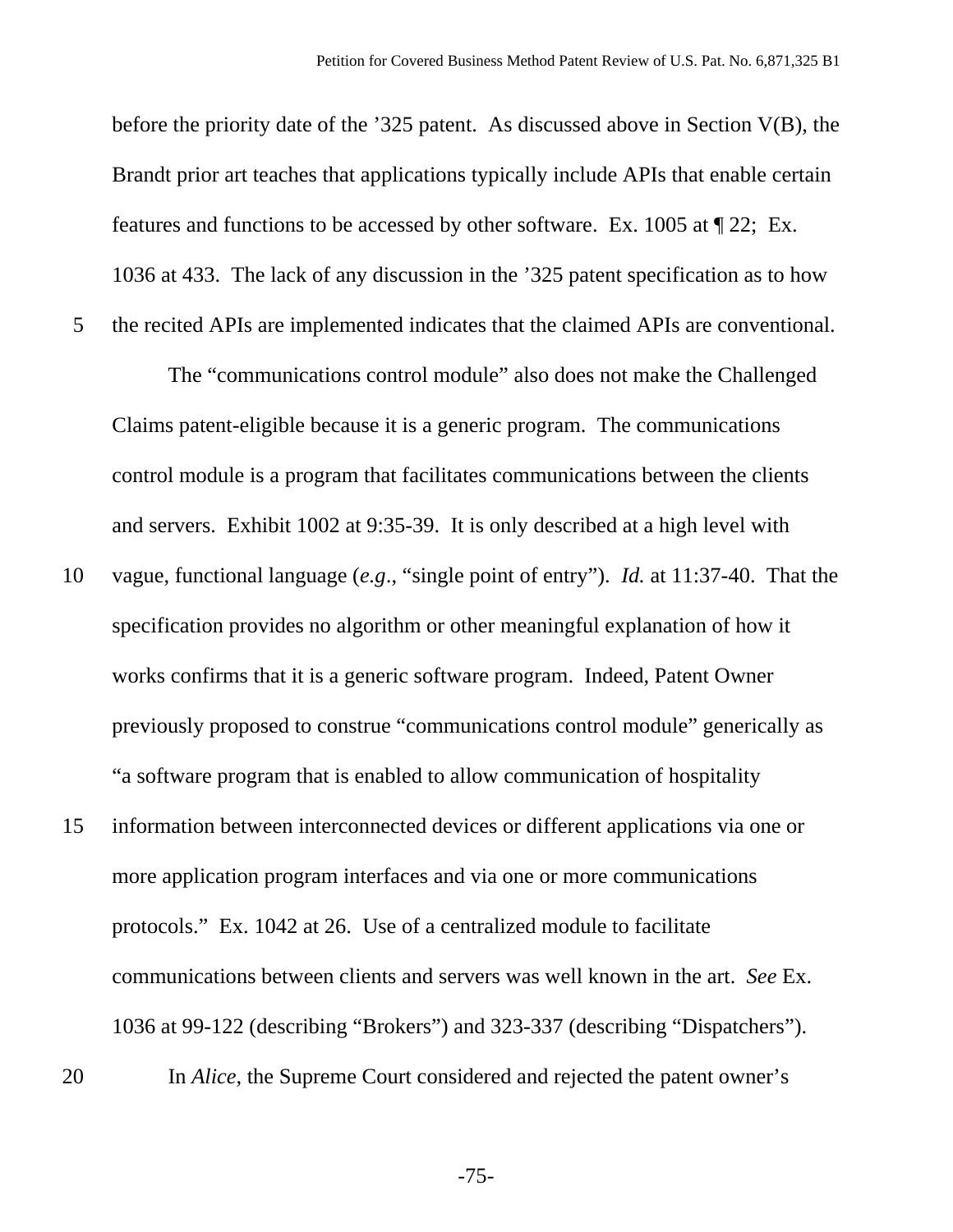argument that a similar system component—a "communications controller" made the claims there patent-eligible. 134 S. Ct. at 2360. Like the "communications control module" of the '325 patent, the "communications controllers" in the Alice Corp. patents were centralized components that facilitated 5 communications between the client devices used by the "stakeholders" and the

"processing units" (*i.e.*, servers): "A number of communications controllers 80, 84, 87 . . . are coupled with the processing unit 20. These controllers effect communications between the processing units 93, 97, 104 and the various external hardware devices used by the

- 10 stakeholders to communicate data or instructions to or from the processing units." Ex. 1039 at 7:57-63. The figure here (*id.* at Fig. 2) shows the communications controllers
- 15 numbered 80, 84, and 87.



The Supreme Court rejected the argument that the communications controllers were "specific hardware," and instead found the communication controllers to be "purely functional and generic." *Alice*, 134 S. Ct. at 2360. The "communications control module" of the '325 patent is similarly generic computer 20 technology for performing generic networking functions and does not make the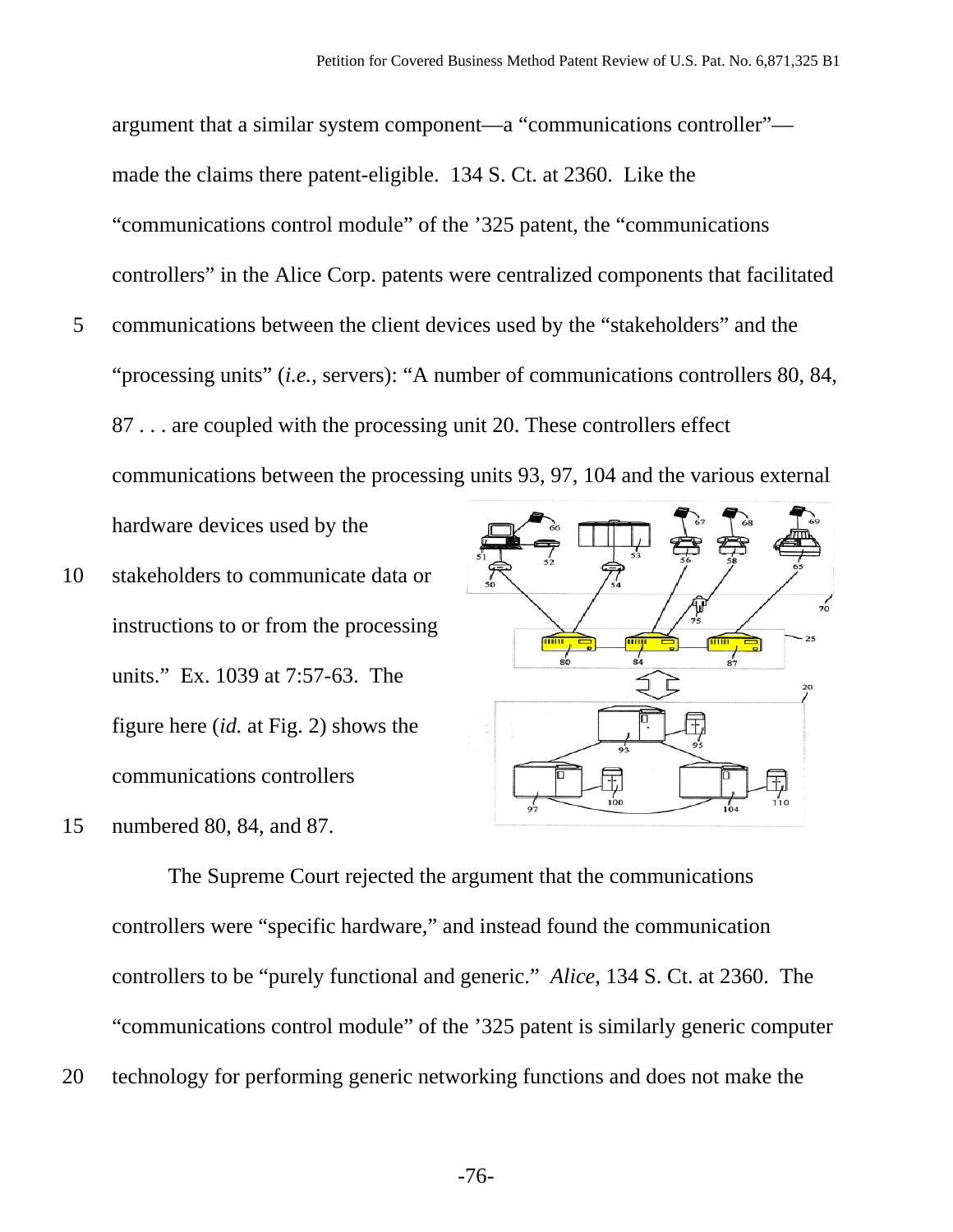Challenged Claims patent-eligible. *buySAFE, Inc. v. Google, Inc.*, 765 F.3d 1350, 1355 (Fed. Cir. 2014) ("That a computer receives and sends the information over a network—with no further specification—is not even arguably inventive.").

The Challenged Claims require that the hospitality applications and data are 5 "synchronized," but the specification teaches no novel technology for achieving synchronization. The specification admits that the Windows CE OS used on the handheld devices includes "built-in synchronization" support: "Windows CE® provides the benefits of a familiar Windows 95/98/NT® look and feel, *built-in synchronization between handheld devices, internet and desktop infrastructure*,

10 compatibility with Microsoft Exchange®, Microsoft Office 9® and TCP/IP quick access to information with instant-on feature." Ex. 1002 at 11:11-16.

The specification of the '325 patent confirms that nothing more than generic software is required to practice the invention:

The software applications for performing the functions falling within 15 the described invention can be written in any commonly used computer language. *The discrete programming steps are commonly known and thus programming details are not necessary to a full description of the invention.*

*Id.* at 11:56-61.

20 At most, the Challenged Claims limit the use of the abstract idea to a technological environment that includes certain hardware and software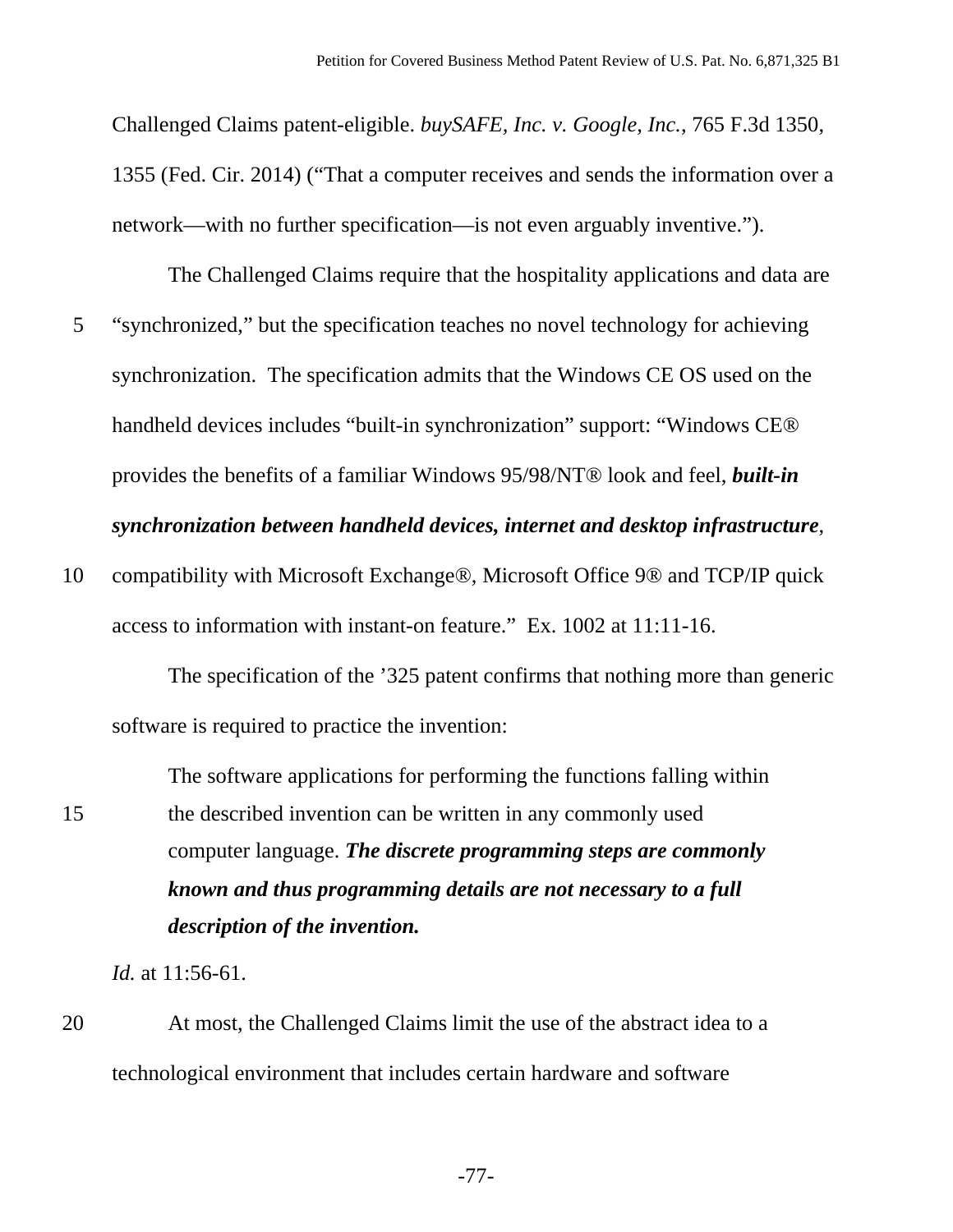components such as a database, a handheld computer, and a web server. However, "limiting the use of an abstract idea 'to a particular technological environment'" is insufficient "to transform a patent-ineligible abstract idea into a patent-eligible invention." *Alice*, 134 S. Ct. at 2358; *see also buySAFE*, 765 F.3d at 1355.

- 5 Claim 15 also fails to include any element that transforms it into a patenteligible invention. The claim recites no additional components beyond the generic hardware and software recited in Claims 11-13. Ex. 1002 at 18:36-38. Claim 15 merely adds "wherein the data is sent to a wireless paging device." Communication with wireless paging devices was conventional. *See* Ex. 1053.
- 10 **3. The Challenged Claims Fail the "Machine-or-Transformation" Test** The machine-or-transformation test "can provide a 'useful clue' in the second step of the *Alice* framework." *Ultramercial Inc. v. Hulu LLC*, 772 F.3d 709, 716 (Fed. Cir. 2014). A claimed process may be patent-eligible if: "(1) it is tied to a particular machine or apparatus, or (2) it transforms a particular article into a 15 different state or thing." *Id.* The Challenged Claims fail both prongs.

First, like the claims deemed patent-ineligible in *Ultramercial*, the Challenged Claims are "not tied to any particular novel machine or apparatus," only to general purpose computers running generic software. *Id.* at 716-717. "Any transformation from the use of computers or the transfer of content between

20 computers is merely what computers do and does not change the analysis." *Id.* 

-78-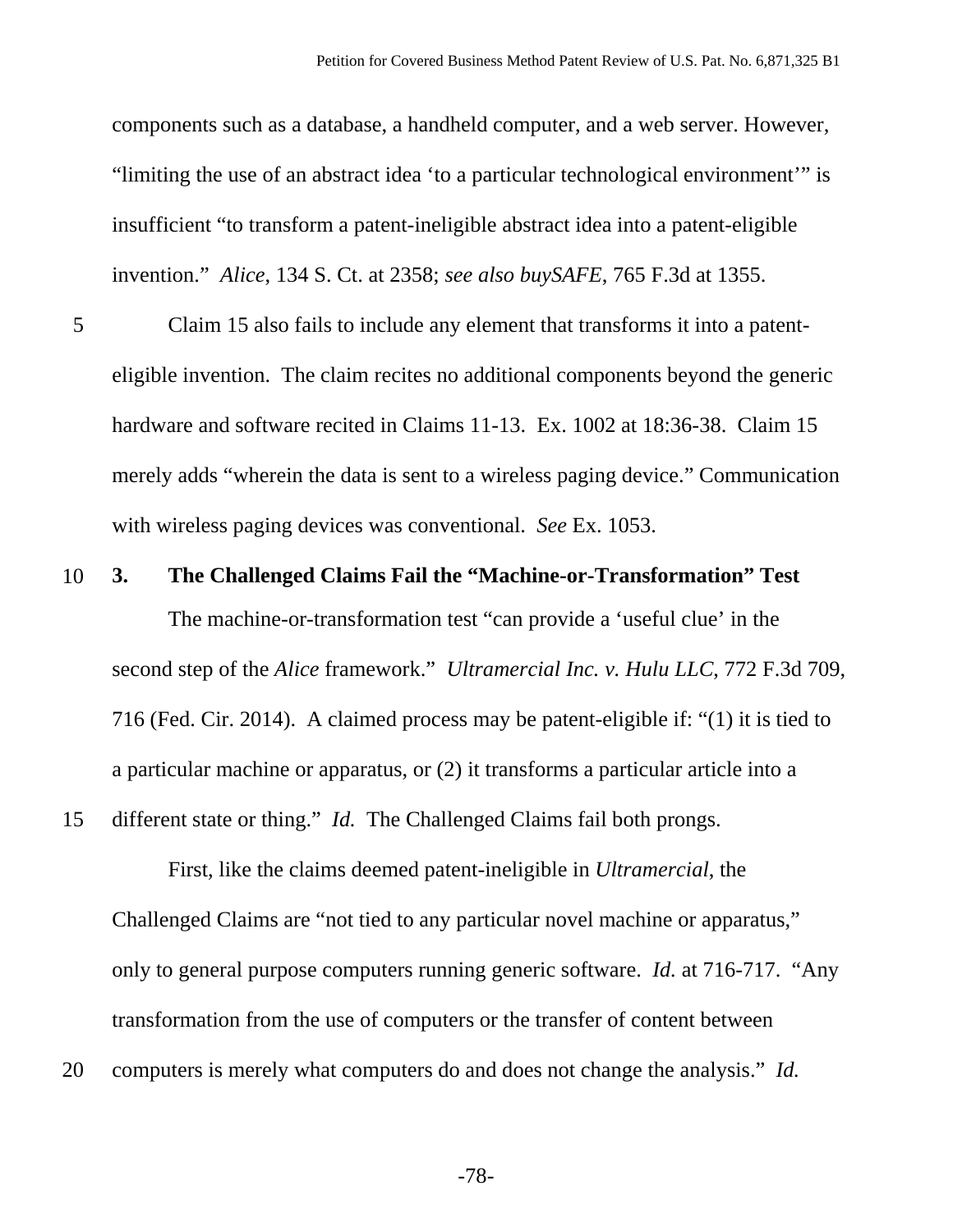The claims therefore fail the "machine" prong.

Second, the Challenged Claims do not transform a particular article into a different state or thing. The orders, wait lists, and reservations that might be created or modified by the claimed system are merely "abstractions[,] they are not 5 physical objects or substances, and they are not representative of physical objects

or substances." *Id.* at 717. The orders, wait lists, and reservations are also not transformed into a different state or thing. Therefore, the Challenged Claims also fail the "transformation" prong.

In view of the above, the Challenged Claims are directed to patent-ineligible 10 subject matter under § 101 and should be canceled.

### **VI. THE GROUNDS OF INVALIDITY ARE NOT REDUNDANT**

The thirteen grounds of invalidity raised herein are not redundant over one another and Petitioner requests that trial be instituted on all Grounds. Prior art Grounds 11 and 12 (Brandt in view of Demers, Alonso, Carter, and Rossmann) are

15 not redundant over prior art Grounds 9 and 10 (Brandt in view of NetHopper, Carter, and Rossmann) because Grounds 11 and 12 disclose a configuration in which the wireless handheld device includes a non-browser-based application.

In addition, the grounds raised herein are not redundant in view of those raised in the CBM2014-00016 or CBM2015-00082 proceeding. None of Grounds

20 1-8 based on § 112 were raised in CBM2014-00016 or CBM2015-00082. Prior

-79-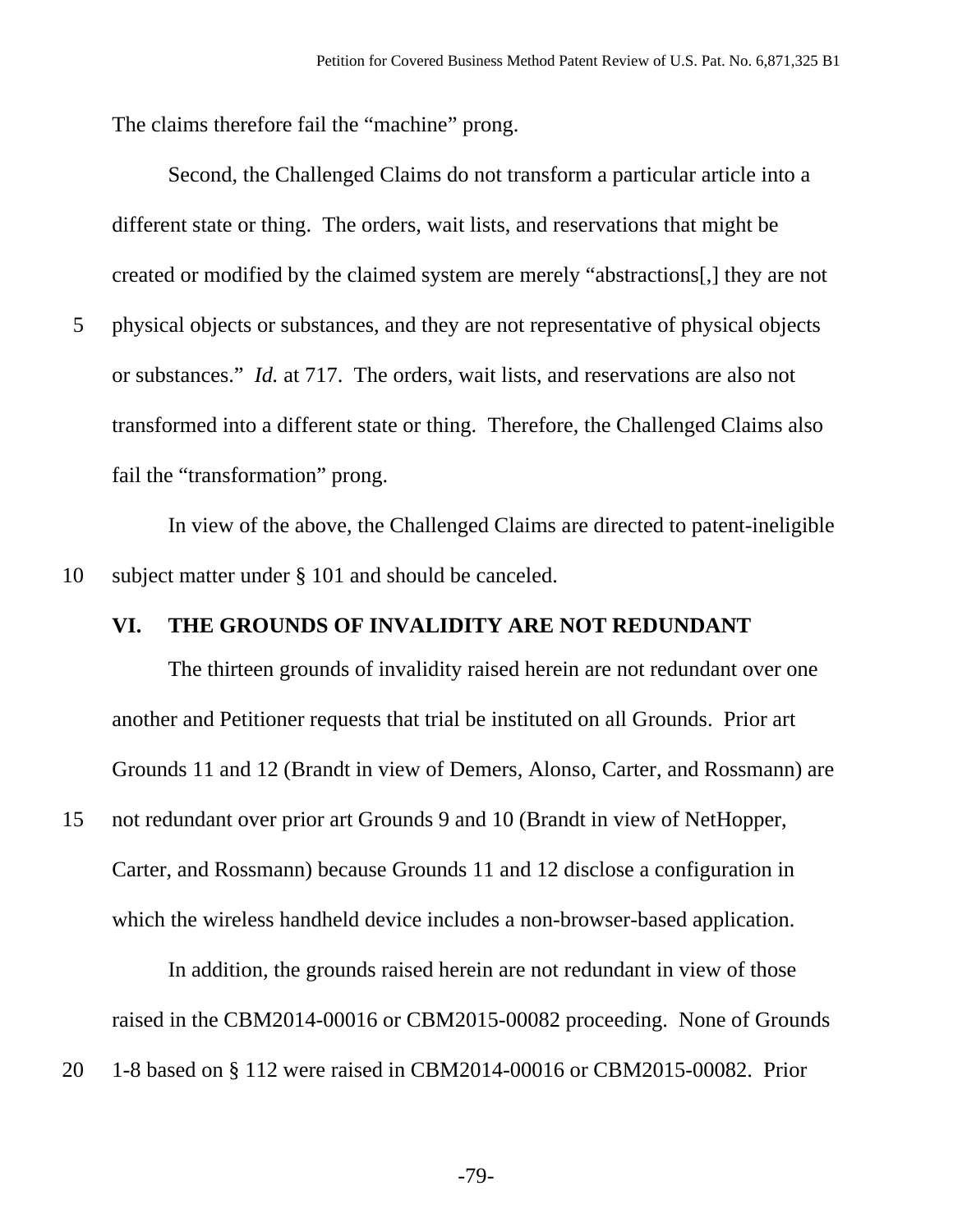Art Grounds 9-12 herein are based on prior art that does not overlap with the prior art cited in CBM2015-00082. The Brandt/IBM prior art is unique because it provides clear and comprehensive disclosure of a system that uses a communications control module (*i.e.*, the application gateway) to synchronize

5 hospitality applications (*i.e.*, the car rental application) to wireless handheld computing devices and other computers. All of the prior art used in Grounds 9-12 is prior art under § 102(b). Although a patent-eligibility challenge to Claims 11-15 was raised in CBM2015-00016, the Board denied institution on that ground prior to the Supreme Court's *Alice* decision. Under the *Alice* framework, the Challenged

10 Claims are not patent-eligible. *See supra* § V(C).

#### **VII. CONCLUSION**

This Petition has demonstrated that it is more likely than not that that Petitioner will prevail in its challenge of patentability for Claims 11-13 and 15 of the '325 patent under 35 U.S.C. §§ 112, 103(a), and 101. It is respectfully

15 requested that a trial for CBM review of the '325 patent be instituted.

In addition, this Petition has shown that, by a preponderance of the evidence as presented, Claims 11-13 and 15 are invalid and must be canceled. Cancellation of these claims will prevent Patent Owner from improperly claiming technologies that were already known in the prior art before its patent filing, and from asserting

20 invalid patent claims against Petitioner and numerous others.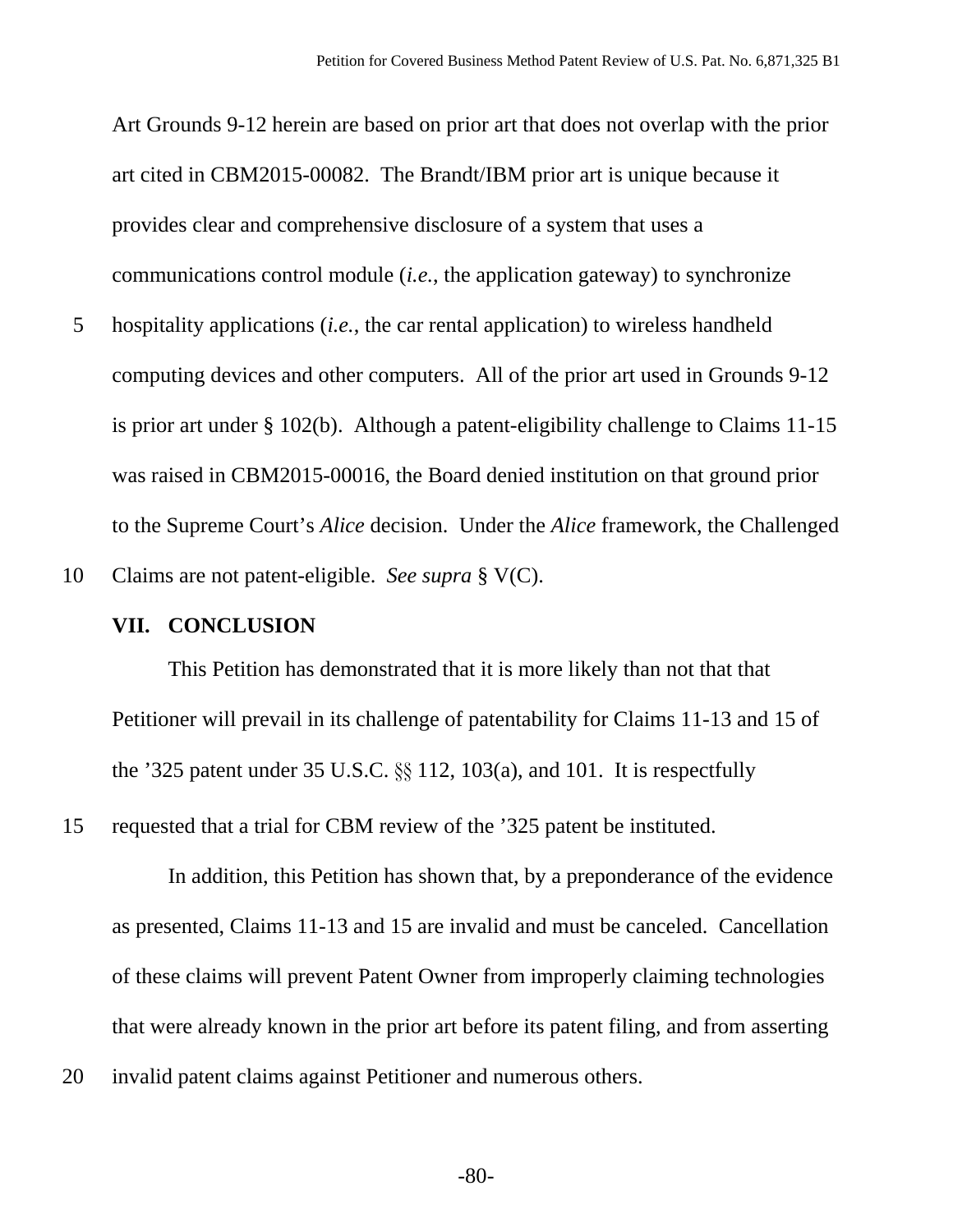Dated: March 6, 2015

Respectfully submitted,

 */Bing Ai/* 

Lead Counsel Bing Ai, Reg. No. 43,312

Back-up Counsel Matthew Bernstein, *Pro Hac Vice* Patrick J. McKeever, Reg. No. 66,019 Yun L. Lu, Reg. No. 72,766

Attorneys for STARBUCKS CORPORATION

PERKINS COIE LLP 11988 El Camino Real, Suite 350 San Diego, CA 92130 (858) 720-5700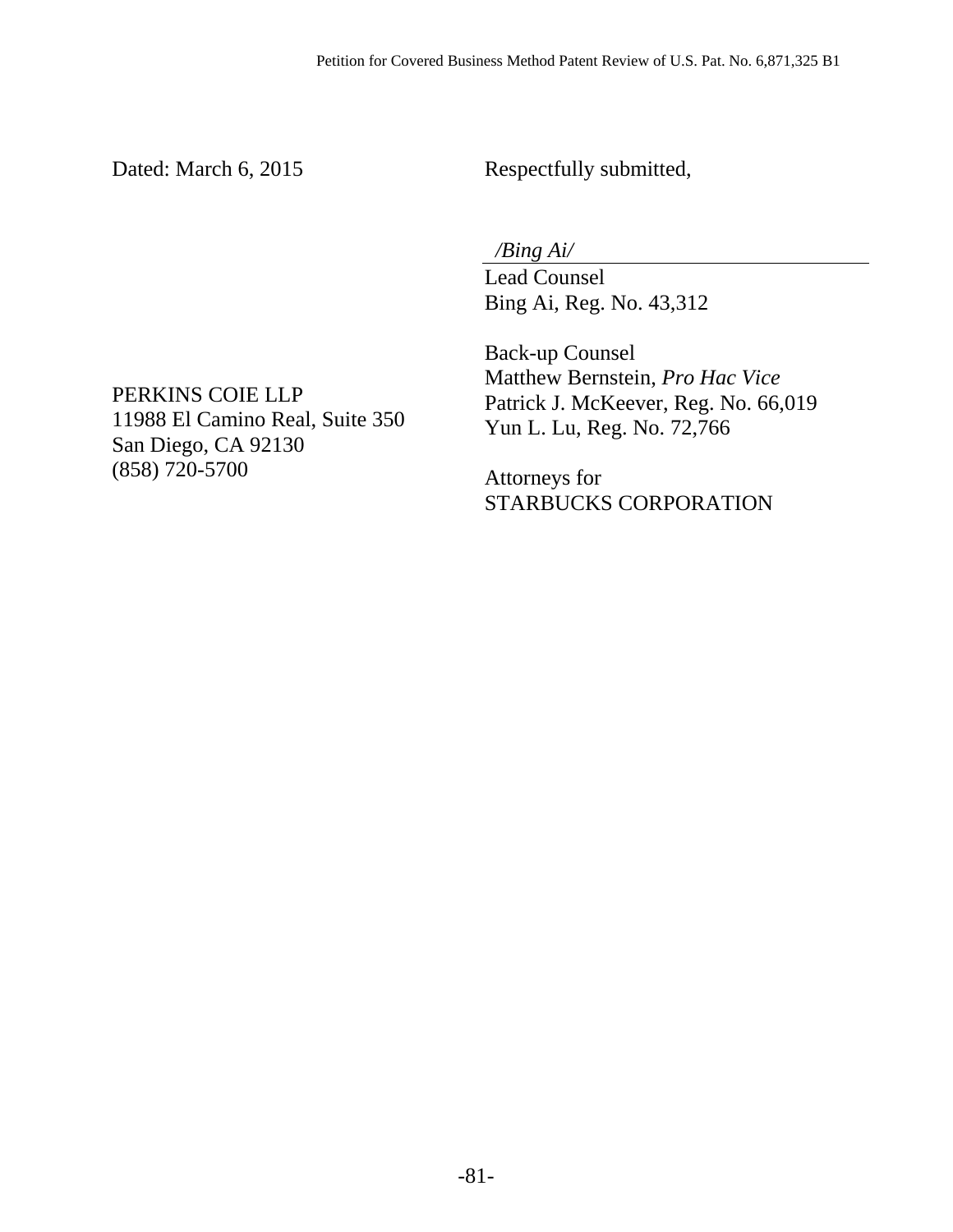# **CERTIFICATE OF SERVICE**

The undersigned hereby certifies that a true copy of the foregoing

PETITION FOR COVERED BUSINESS METHOD PATENT REVIEW OF U.S.

PATENT NO. 6,871,325 B1("the '325 patent) and supporting materials (Exhibits

1001-1061 and Power of Attorney) have been served in its entirety this sixth day of

March, 2015, by FederalExpress<sup>®</sup> on Patent Owner at the correspondence address

for the attorney of record for the '325 patent shown in USPTO PAIR:

Locke Lord LLP Attn: IP Docketing Three World Financial Center New York NY 10281-2101

and the attorneys of record for Plaintiff in the concurrent litigation matter:

| William J Caldarelli               | <b>Michael D Fabiano</b>            |
|------------------------------------|-------------------------------------|
| Email: wjc@chplawfirm.com          | Email: mdfabiano@fabianolawfirm.com |
| <b>Ben West</b>                    |                                     |
| Email: dbw@chplawfirm.com          | Fabiano Law Firm, P.C.              |
|                                    | 12526 High Bluff Drive, Suite 300   |
| Caldarelli Hejmanowski & Page, LLP | San Diego, CA 92130                 |
| 12340 El Camino Real, Suite 430    |                                     |
| San Diego, CA 92130                |                                     |
| <b>Ethan Mahoney Watts</b>         | <b>John William Osborne</b>         |
| Email: emw@ewattslaw.com           | Email: josborne@osborneipl.com      |
|                                    |                                     |
| <b>Watts Law Offices</b>           | Osborne Law LLC                     |
| 12340 El Camino Real, Suite 430    | 33 Habitat Lane                     |
| San Diego, CA 92130                | Cortlandt Manor, NY 10567           |

*/Bing Ai/* 

 Lead Counsel Bing Ai, Reg. No. 43,312